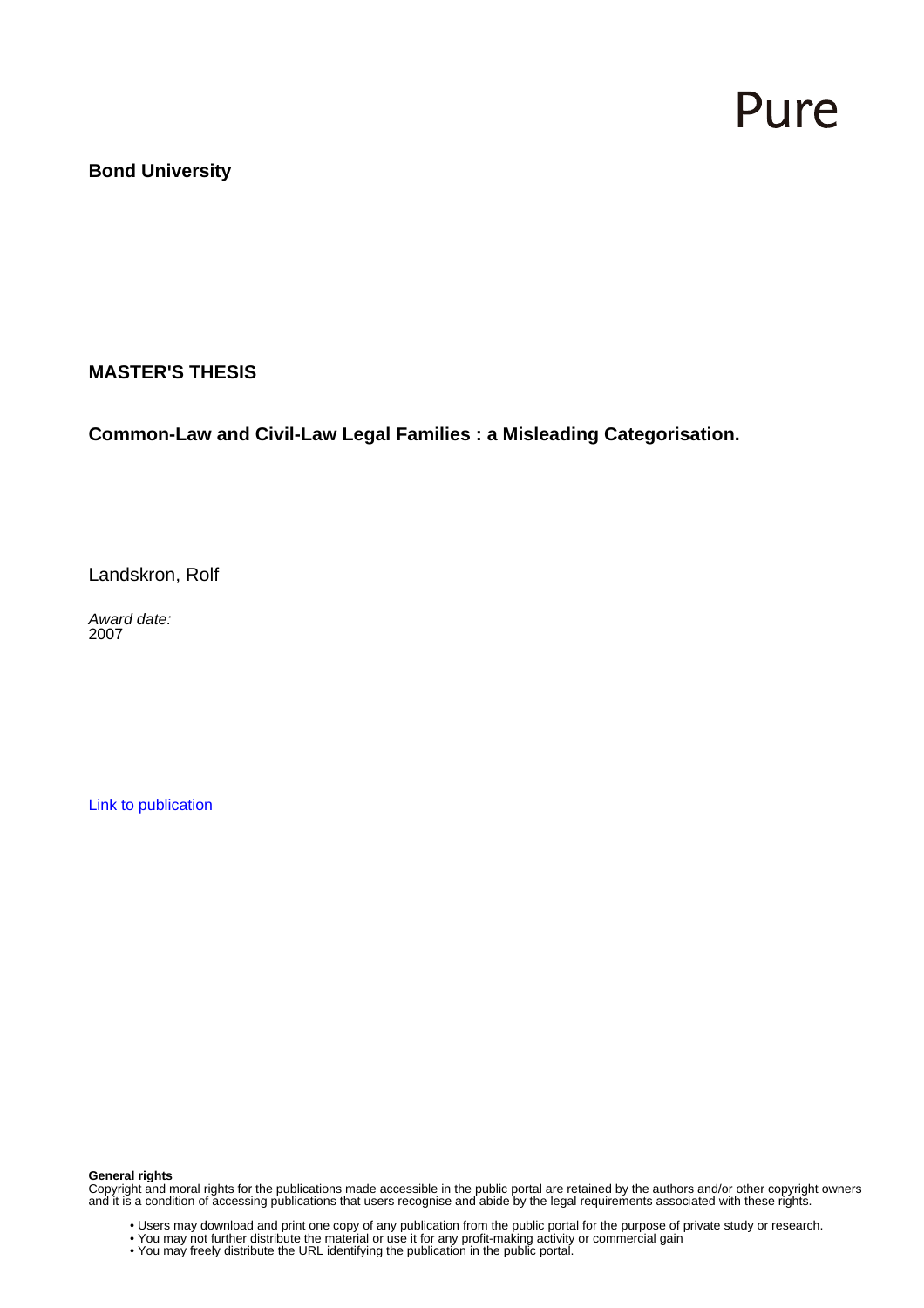# COMMON-LAW AND CIVIL-LAW LEGAL FAMILIES: A MISLEADING CATEGORISATION

R LANDSKRON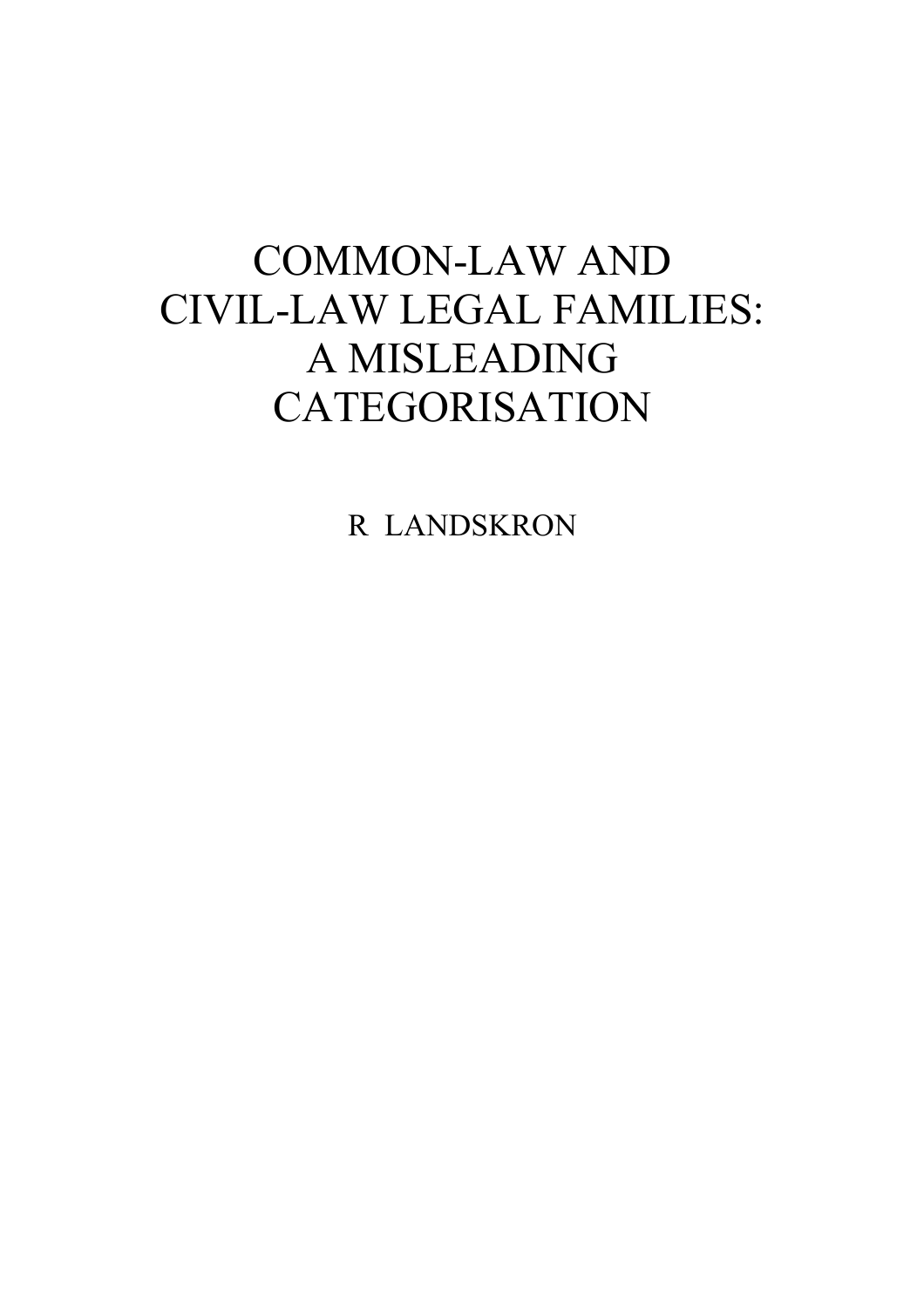# *Certification*

*This thesis is submitted to Bond University in fulfilment of the requirements for the Degree of Master of Laws by Research.*

*This thesis represents my own work and contains no material which has been previously submitted for a degree or diploma at this University or any other institution, except where due acknowledgement is made.*

*Signature: Date:*

16 Feb 2008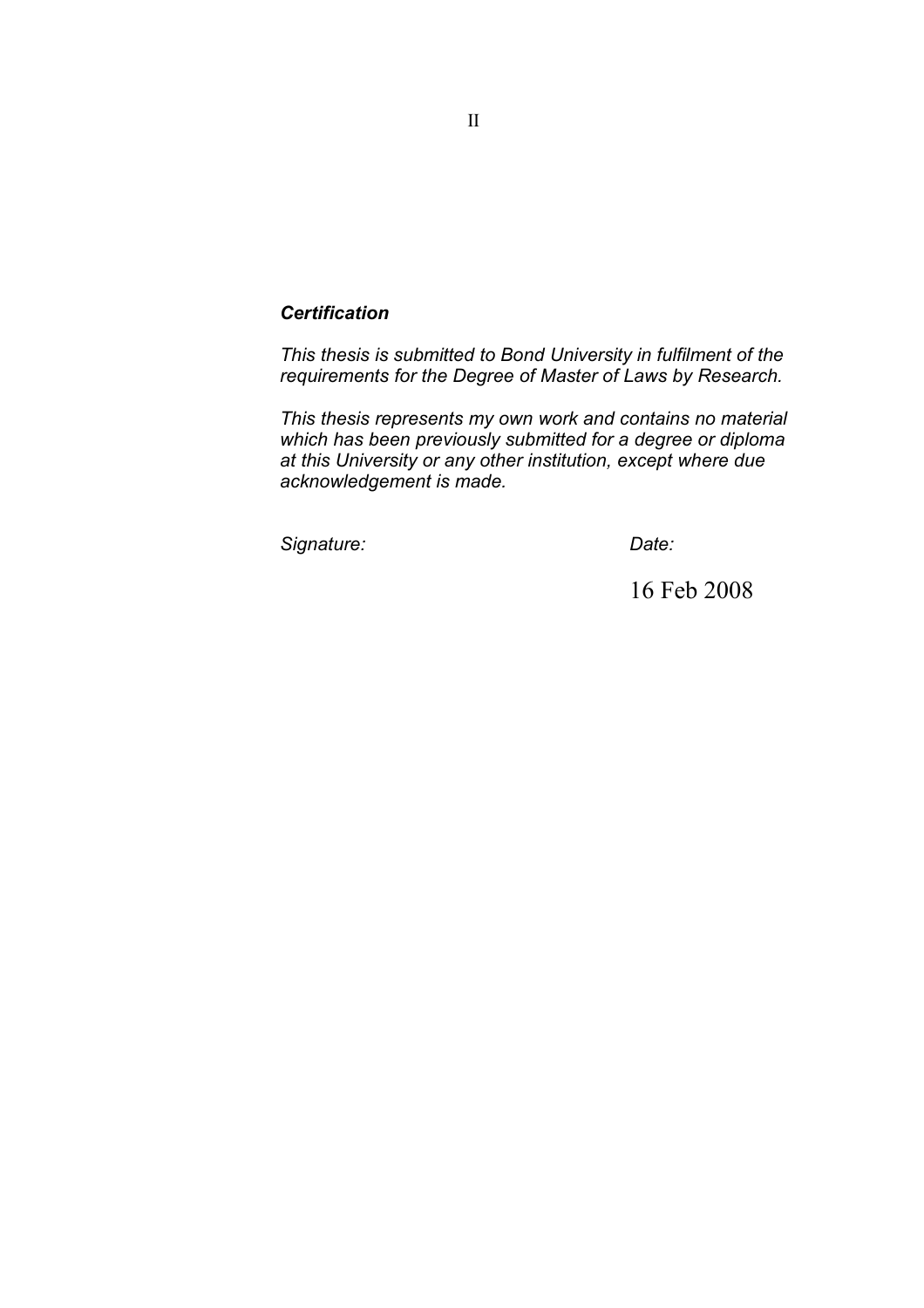# **SUMMARY**

This thesis examines common-law and civil-law jurisdictions in order to find differences between them. These differences are then being qualified as either relevant or irrelevant for the categorisation of individual jurisdictions. This reflects the argument that only features occurring in only one of the legal families can be relevant when categorising jurisdictions. Only such features can be, from the author's point of view, specific and typical for their legal family and inherent features of them..

The first thing to be considered under this premise is the respective sources of law (Chapter 1). These are in civil-law jurisdictions traditionally statutes and in commonlaw jurisdictions predominantly courts' decisions. There are, of course, statutes also in common-law jurisdictions and previous courts' decisions play an important role also in civil-law systems. The differences are not inherent. Furthermore, there are fundamental legal concepts, that is important concepts underlying the respective rules. These concepts may explain differences between the rules. The examination of sources of law, altogether, does not reveal any distinguishing factors.

Chapters 2–5 discuss the issue of attitudes of common-law and civil-law judges to statutory interpretation. Chapter 2 examines the respective methods of statutory interpretation. This does not reveal any differences as to common-law and civil-law judges' attitudes; for instance, greater adherence of common-law judges to the literal meaning of rules arguably does not exist. As shown in Chapter 3, this is true also in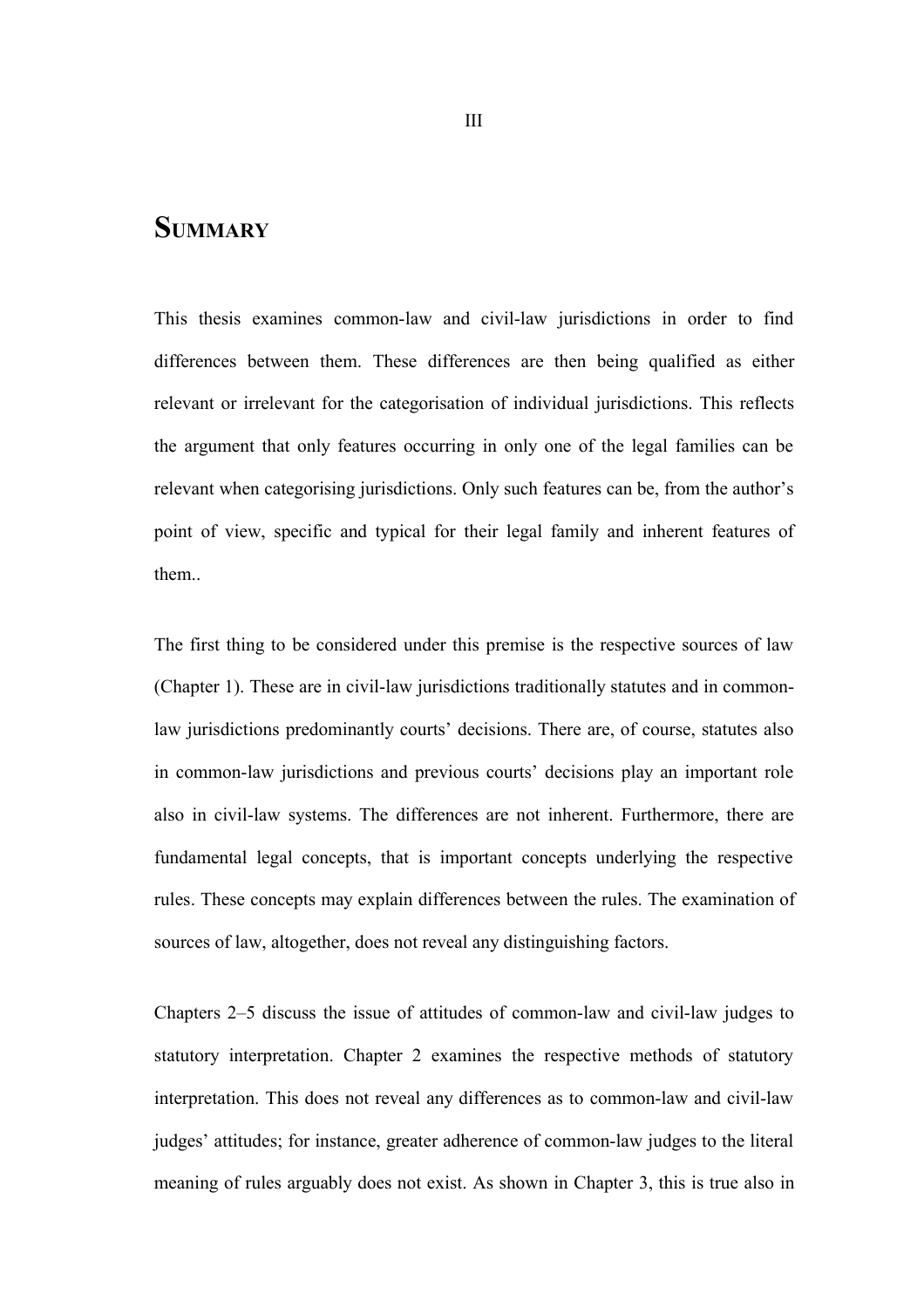the area of Criminal Law under the special safeguards this subject provides. Chapter 4 asserts terminology causes differences between the systems; this is true even in case of identical terminology which is sometimes being interpreted in a diametrically different way. Moreover, differences can also be compensated for elsewhere in the legal system. Altogether, Chapter 4 does not reveal any inherent differences between the systems. As Chapter 5 shows, there is an ongoing process of convergence between common-law and civil-law systems, which means the categorisation into legal families becomes even less plausible.

Chapter 6 shows that the categorisation into legal families is not only incorrect but also highly misleading and that there are numerous scholarly statements relying incorrectly on the family concept. The proposition (Chapter 7) is that it may nevertheless be feasible to structure comparative-law texts according to the wellknown legal families, as these show a common historical background. However, for conducting research into particular foreign legal rules (micro-comparative research), the family concept becomes a misleading starting-point. Insofar the concept should be abandoned or, at least, used only together with an appropriate warning.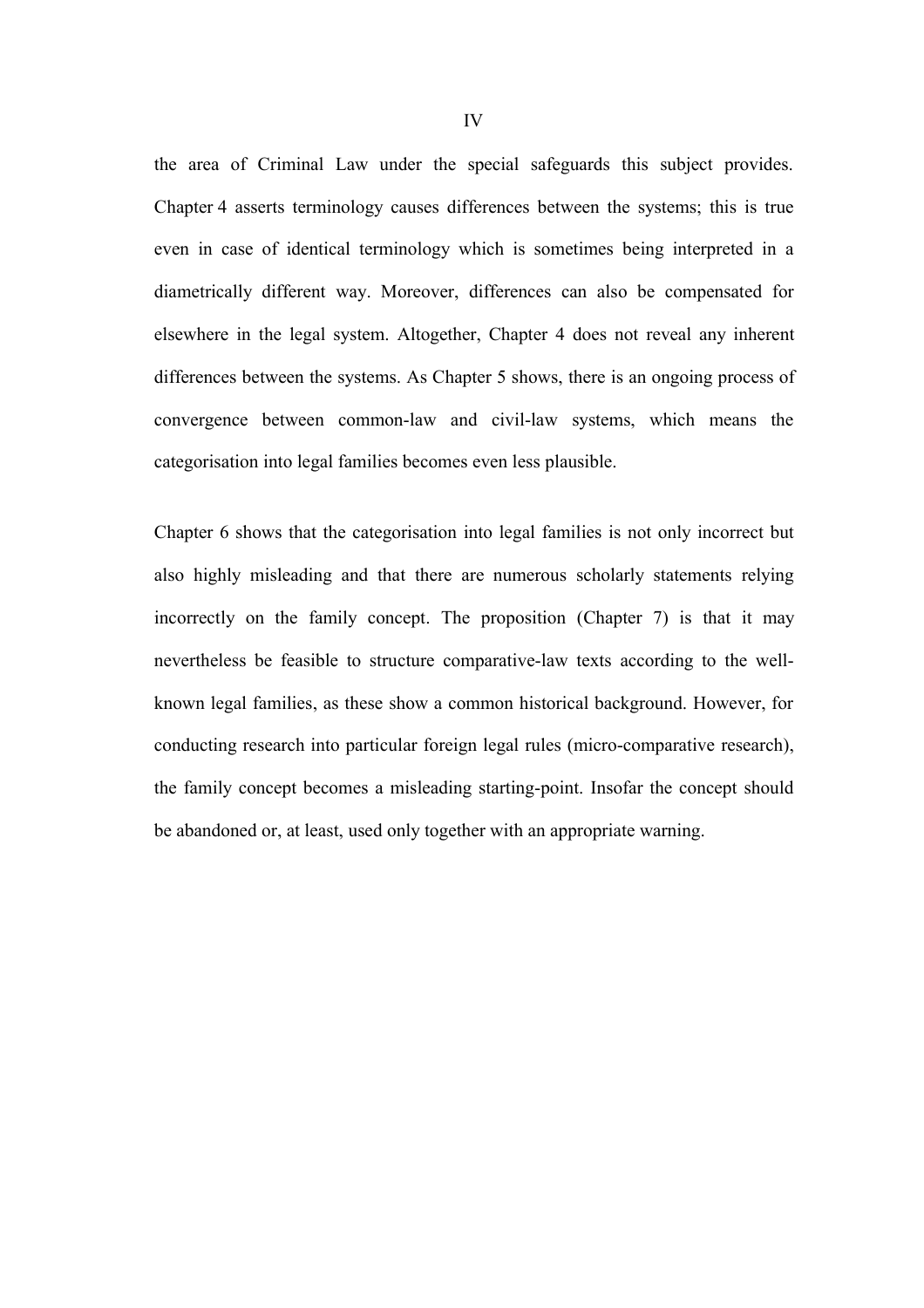# **BIBLIOGRAPHY**

Butterworths Concise Australian Legal Dictionary, 3rd ed, 2004.

Collins German-English/English-German Dictionary, 4th ed, 2003.

Oxford Advanced Learner's Dictionary, 7th ed, 2005.

Wikipedia – The Free Encyclopedia <http://en.wikipedia.org>.

| Aitken, D                                                                             | What is the UK? Is it the same as Britain, Great Britain or<br>England? <http: alt-usage-english.org="" whatistheuk.html#ew="">.</http:> |
|---------------------------------------------------------------------------------------|------------------------------------------------------------------------------------------------------------------------------------------|
| Baade, HW                                                                             | Stare Decisis in Civil-Law Countries: The Last Bastion, in:<br>P Birks/A Pretto (eds), Themes in Comparative Law, 2002.                  |
| Bogdan, M                                                                             | Comparative Law, 1994.                                                                                                                   |
| Caldarone, R P                                                                        | Precedent in Operation: A Comparison of the Judicial House<br>of Lords and the US Supreme Court, Public Law [2004] 759.                  |
| Carter, S                                                                             | A Guide to the UK Legal System, <http: www.nyulawglobal.<br="">org/globalex/United Kingdom.htm&gt;.</http:>                              |
| Cassese, A                                                                            | International Criminal Law, 2003.                                                                                                        |
| Cole, G F/Frankowski, S J/Gertz, M G<br>Major Criminal Justice Systems, 2nd ed, 1987. |                                                                                                                                          |
| Colvin, E                                                                             | The Criminal Laws: Interpretation of Criminal Legislation and<br>Codes, in: Australian Laws, p 137.                                      |
| Colvin, E/Linden, S/McKechnie, J                                                      | Criminal Law in Queensland and Western Australia, 4th ed,<br>2005.                                                                       |
| Cook, C/Creyke, R/Geddes, R/Hamer, D<br>Laying Down the Law, 6th ed, 2005.            |                                                                                                                                          |
| Corkery, J F                                                                          | Starting Law, 2nd ed, 2002.                                                                                                              |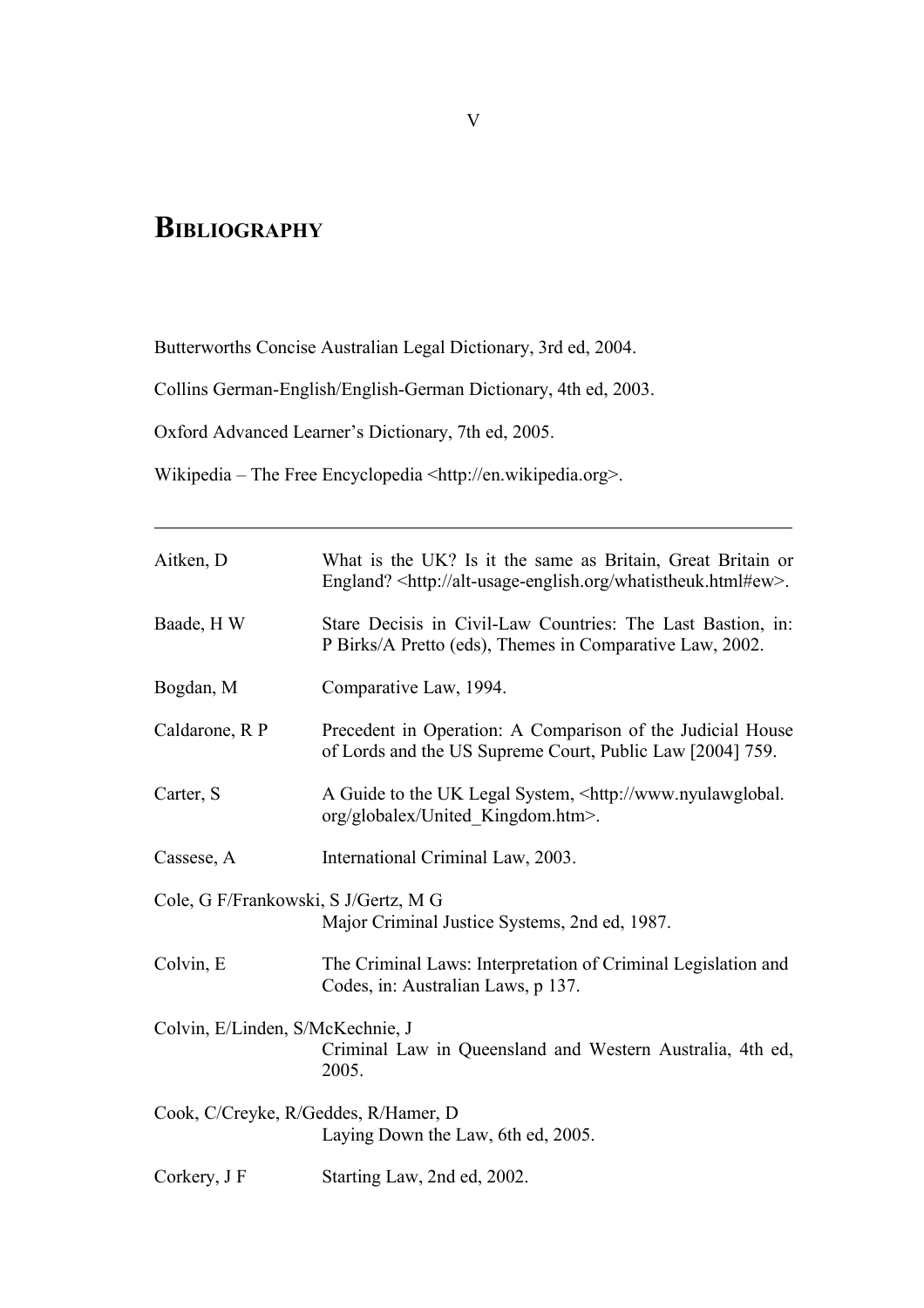| Cruz, P de             | Comparative Law in a Changing World, 2nd ed, 1999.                                                                                                                                    |
|------------------------|---------------------------------------------------------------------------------------------------------------------------------------------------------------------------------------|
| Dworkin, R             | Taking Rights Seriously, 7th impression 1994, 1977.                                                                                                                                   |
| Findley, M             | Problems for the Criminal Law, 2001.                                                                                                                                                  |
| Forbes, J R S          | Evidence Law in Queensland, 5th ed, 2004.                                                                                                                                             |
| Freeman, MDA           | Lloyd's Introduction to Jurisprudence, 7th ed, 2001.                                                                                                                                  |
| Graw, S                | An Introduction to the Law of Contract, 5th ed, 2005.                                                                                                                                 |
| Hart, H L A            | The Concept of Law, 2nd ed, 1994.                                                                                                                                                     |
| Heydon, J D            | Judicial Activism and the Death of the Rule of Law (2003) 14<br>AIPJ 78.                                                                                                              |
| Husa, J                | Book Review of Esin Örücü, The Enigma of Comparative<br>Law, 9.3 EJCL 9.3 (Oct 2005)<br><http: 93="" review93.html="" www.ejcl.org="">.</http:>                                       |
| Jolowicz, J A          | Adversarial and Inquisitorial Models of Civil Procedure, ICLQ<br>52 (2003) 281                                                                                                        |
| Kenny, R G             | An Introduction to Criminal Law in Queensland and Western<br>Australia, 6th ed, 2004.                                                                                                 |
| Keyzer, P              | Constitutional Law, 2nd ed, 2005.                                                                                                                                                     |
| Klug, F                | The Human Rights Act: A General Overview, in: F Butler<br>(ed), Human Rights for the New Millennium, 2000.                                                                            |
| Legrand, P             | European Legal Systems Are Not Converging, ICLQ 45<br>$(1996)$ 52.                                                                                                                    |
| Lücke, H K             | Review Article – Statutory Interpretation: New Comparative<br>Dimensions (Stefan Vogenauer, Die Auslegung von Gesetzen<br>in England und auf dem Kontinent) ICLQ 54 (2005) 1023.      |
| Markesinis, B S        | Why a Code is not the Best Way to Advance the Cause of<br>European Legal Unity, in: Always on the Same Path: Essays<br>on Foreign Law and Comparative Methodology II, 2001,<br>p 103. |
| McNicol, S/Mortimer, D | Evidence, 3rd ed, 2005.                                                                                                                                                               |
| Meyer-Goßner, L        | Strafprozess-Ordnung (StPO), Kommentar, 49th ed, 2006<br>(German).                                                                                                                    |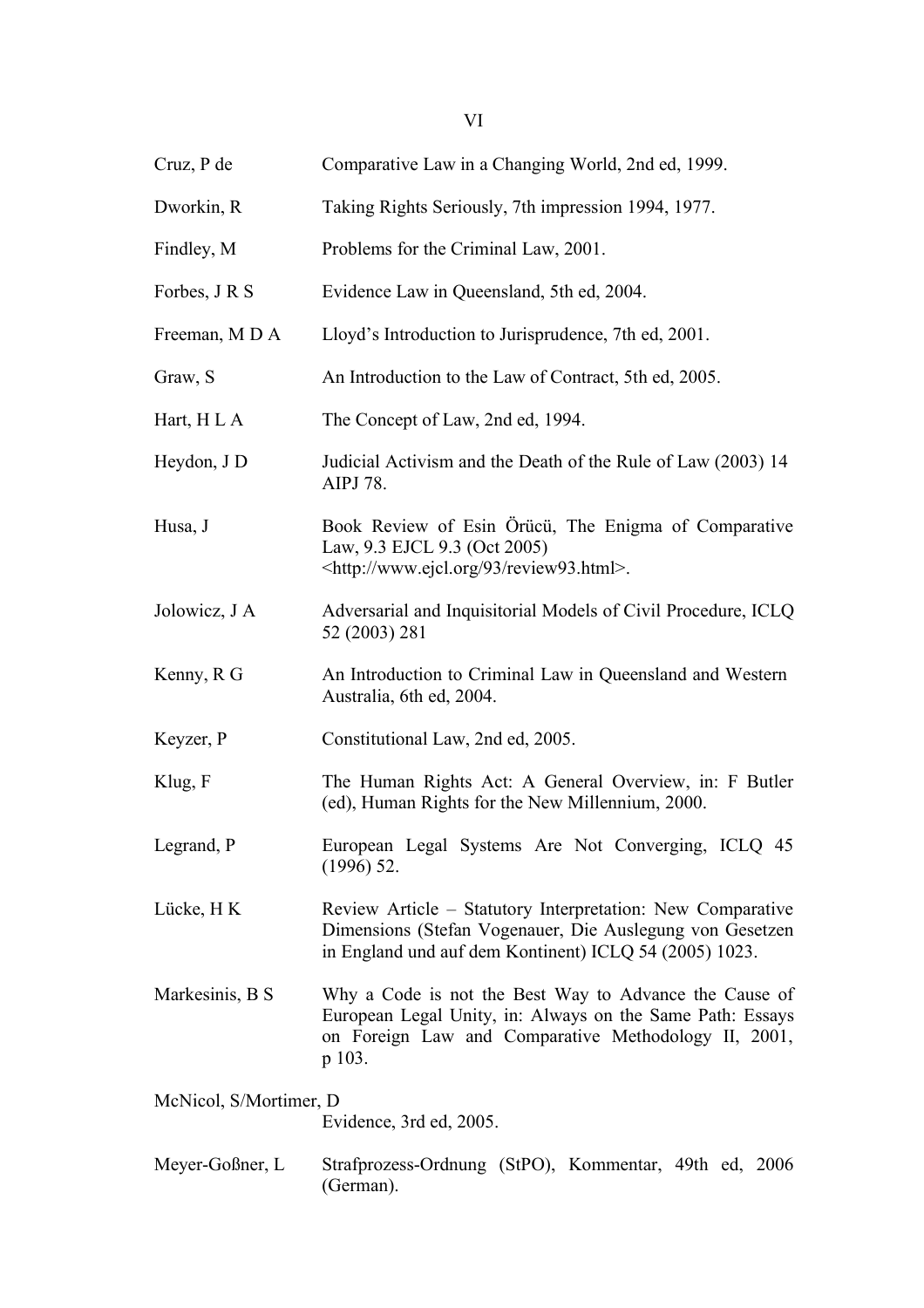- Merryman, J H The Civil Law Tradition: An Introduction to the Legal systems of Western Europe and Latin America, 2nd ed, 1985.
- Örücü, E Family Trees for Legal Systems: Towards a Contemporary Approach, in: M van Hoecke (ed), Epistemology and Methodology of Comparative Law, 2004, p 359.
- Palmer, A Principles of Evidence, 1998.

### Pearce, D C/Geddes, R S

Statutory Interpretation in Australia, 4th ed, 1996.

- Smits, J Toward a Multi-Layered Contract Law for Europe, in: S Grundmann/J Stuyck (eds), An Academic Green Paper on European Contract Law, 2002, p 387 <http://ssrn.com/abstract=795204>.
- Spigelman, J The Truth Can Cost Too Much: The Principle of a Fair Trial (2004) 78 ALJ 29.
- Steiner, E Codification in England: The Need to Move from an Ideologi cal to a Functional Approach – A Bridge too Far?, Statute Law Review 25(3), p 209, 2004.
- Steiner, J/Woods, L Textbook on EC Law, 8th ed, 2003.

Tröndle, H/Fischer, T

Strafgesetzbuch (StGB), Kommentar, 53rd ed, 2006 (German).

- Waller, L/Williams, C R Criminal Law, 10th ed, 2005.
- Ward, I The English Constitution, 2004.
- Western Australian Law Reform Commission

Advantages and Disadvantages of the Adversarial System in Criminal Proceedings, in: WALRC Consultation Drafts, Review of the Criminal & Civil Justice System, 1999, p 69.

Zimmermann, R/Visser, D/Reid, K

Mixed Legal Systems in Comparative Perspective: Property and Obligations in Scotland and South Africa, 2004.

Zweigert, K/Kötz, H Introduction to Comparative Law, translated by T Weir, 3rd ed, 1998.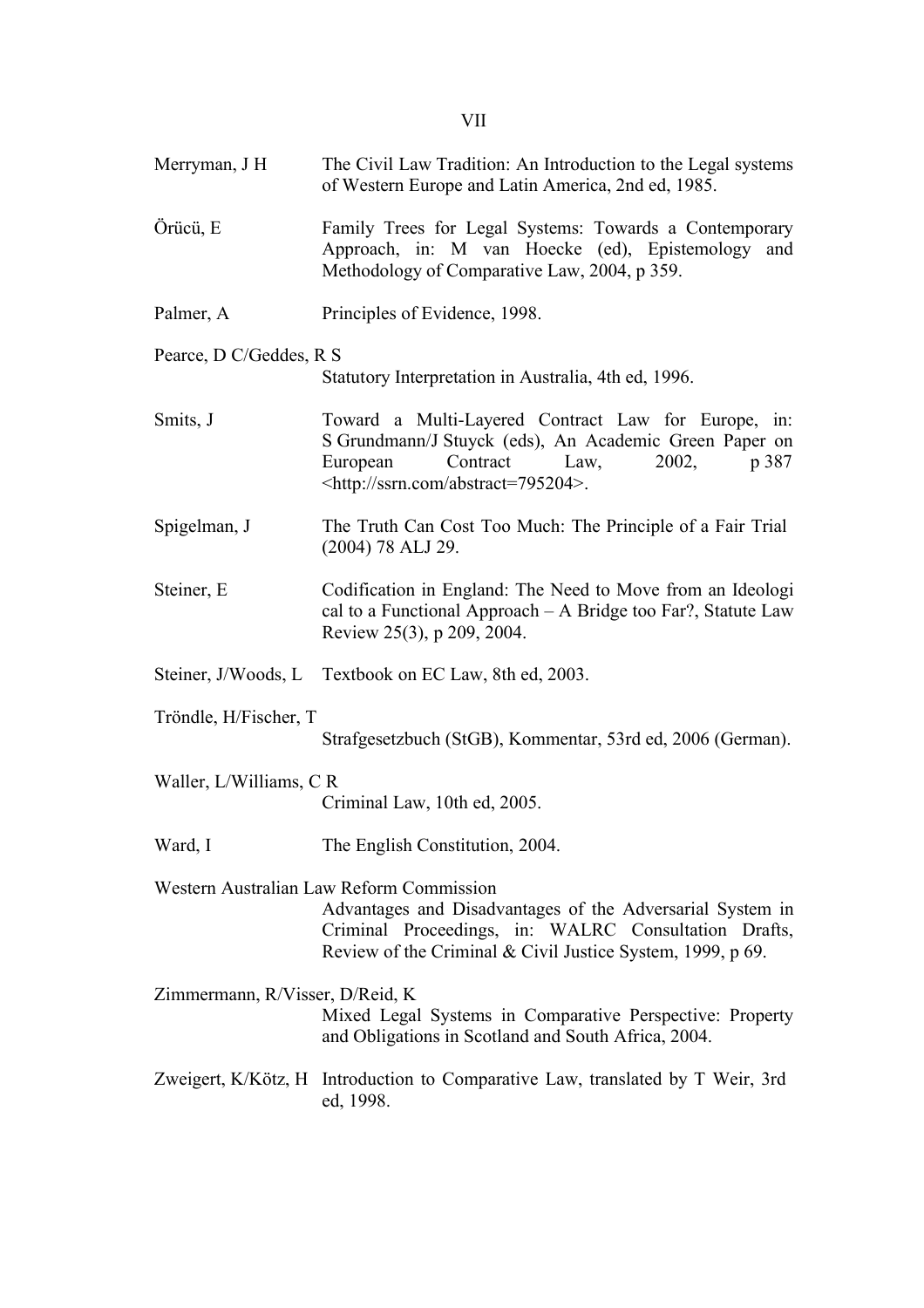# **TABLE OF CONTENTS**

The concept of legal families  $(1)$  – Historical Development of the Common Law and the Civil Law (3) – Inherent and non-inherent features of individual jurisdictions  $(5)$  – Jury trials as an example of a non-inherent common-law feature (9) – Macro-comparative approach of the thesis  $(10)$  – Queensland as relevant example  $(12)$  – Present use of the terms "Common Law" and "Civil Law" (12) – Overview of the following chapters (13)

#### **1 Sources of Law 16**

Traditional view  $(17)$  – Impossibility of complete codification  $(19)$  – The common-law doctrine of "binding precedent" (24) – The corresponding civil-law situation (26) – Importance of fundamental legal concepts (31) – Interchangeability of unwritten and written rules  $(37)$  – Conclusion  $(41)$ 

# **2 Literal vs Liberal Interpretation of Rules 43**

Traditional view  $(47)$  – Literal approach in Common Law  $(48)$  – Purposive approaches in Common Law (51) – Incompatibility of interpretation rules (54) – Acts Interpretation Acts (56) – Similarity of common-law and civil-law interpretative patterns (58) – Analogical reasoning in Civil Law  $(60)$  – The situation in Common Law  $(65)$  – Conclusion (68)

# **3 The Criminal-Law Situation 70**

The principle of legality (*nulla poena sine lege*) (70) – Consequences for the application of criminal-law statutes  $(74)$  – Discussion of statements on the criminal-law prohibition of analogy (79) – The

**page**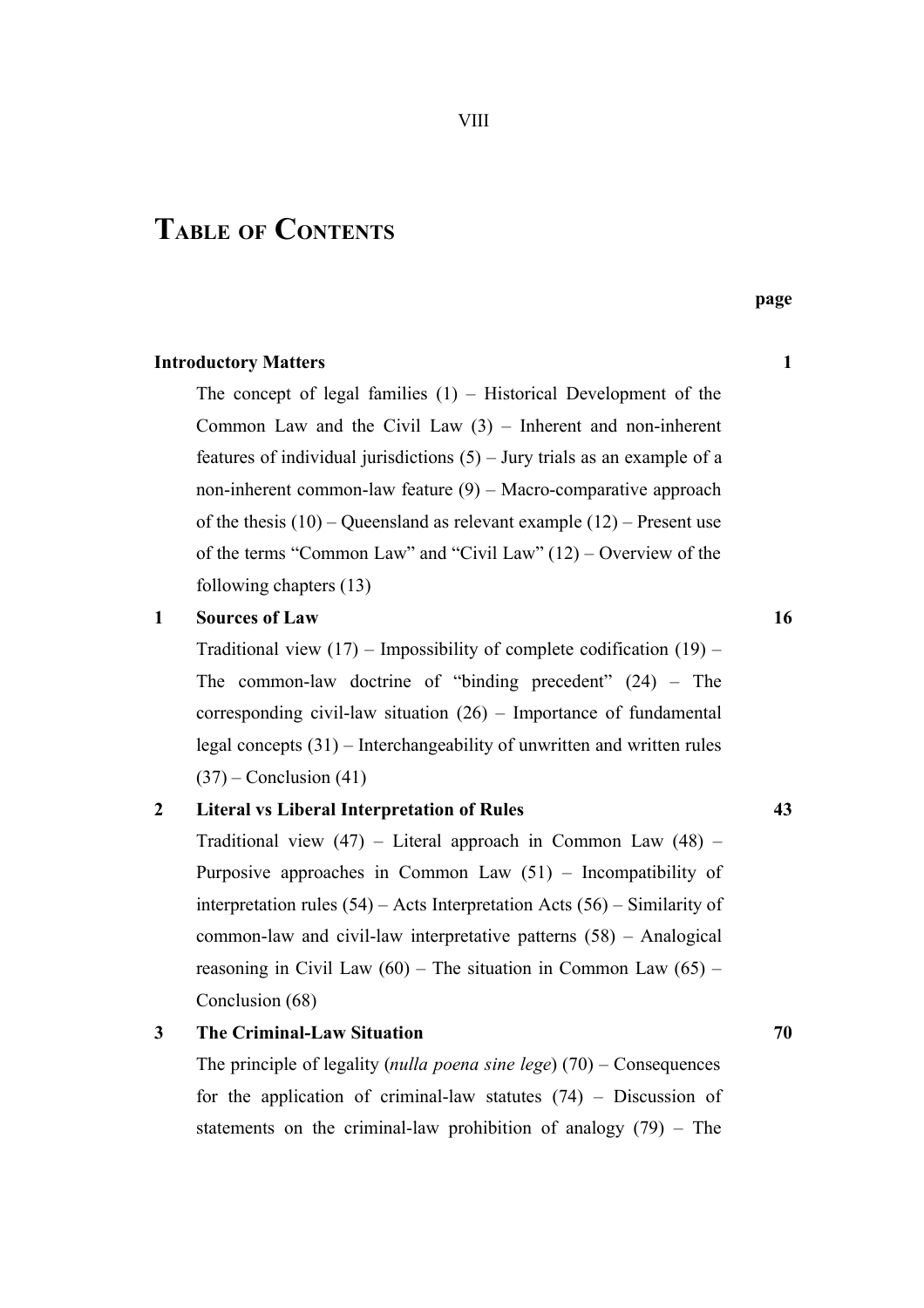requirement of a criminal degree of negligence (82) – Intention as element of assault (85)

# **4 The Important Role of Terminology 88**

Language in Comparative Law (88) – Translation of "conspiracy" (90) – Different criminal-law concepts of "intent" (93) – The compensation phenomenon (97) – Different notions of "equality" (99) – Criminal liability for omissions (105) – The psychological dimension of terminology (108) – Conclusion (111)

# **5 The Process of Convergence 113**

Relevance of the convergence issue for all parts of the thesis  $(113)$  – Differences between various common-law jurisdictions (114) – Creation of new Common Law through interpretation of new statutes  $(118)$  – "Contrastive" and "integrative" views  $(121)$  – "Post-modern" Comparative Law  $(124)$  – The ongoing development of European Union Law (125)

# **6 Misleadingness of the Family Concept 128**

Criminal procedural issues (130) – Substantive criminal-law matters (136) – Other legal observations (137)

# **7 Proposition 140**

Recapitulation (140) – Structuring comparative-law texts (macrocomparative function) (142) – Research in foreign jurisdictions (micro-comparative function) (144)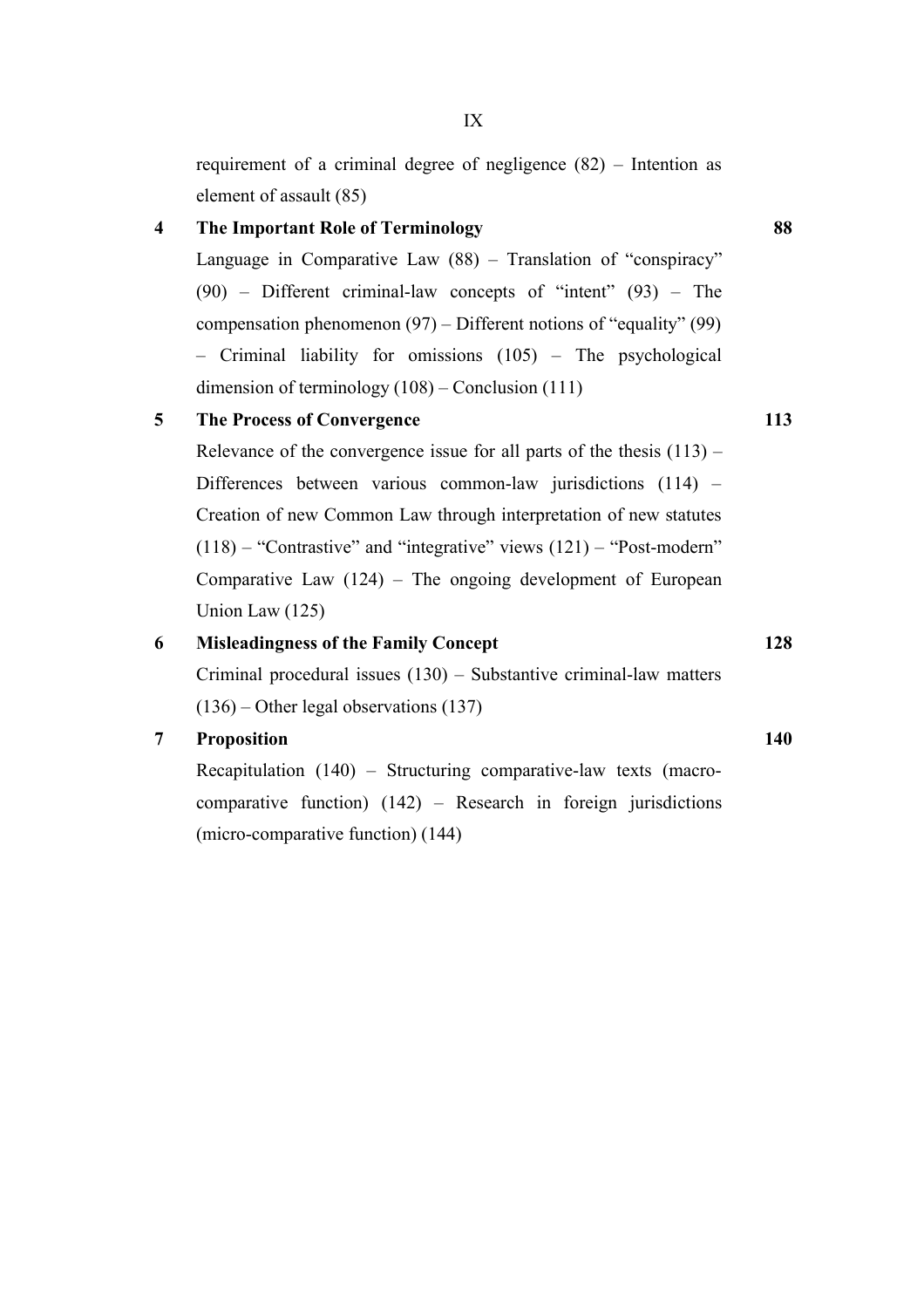# **INTRODUCTORY MATTERS**

There cannot be found any clear-cut definition either of Common Law or of Civil Law which would permit an inference regarding the distinction between them. The Common Law is just said to be a "large body of rules founded on unwritten customary law evolved and developed throughout the centuries".<sup>1</sup> The civil-law systems, on the other hand, are being described by "notions of codification" and of "systematisation of concepts", resulting probably from "a more chequered history". <sup>2</sup> These distinguishing factors obviously are rather theoretical.

Yet there are many short characterisations available. They typically consist only of a single attributive phrase and are often presented by way of contrasting particular features of the systems (for example the forensic and pragmatic Common Law as opposed to the academic and theoretical Civil Law)<sup>3</sup>. Though this might not always be obvious from the terminology used, such characterisations usually focus either on the different sources of law or the different modes of interpretation of the law. These topics will be separately discussed below.

### The concept of legal families

The distinction between common-law and civil-law systems is reflected in the concept of "legal families". This concept is a "key concept" of Comparative Law,<sup>4</sup> it goes back to the year 1900, the year of the First International Congress of Comparative Law in Paris. <sup>5</sup> The

<sup>1</sup> De Cruz "Comparative Law in a Changing World" p 36; similarly Zweigert/Kötz "Introduction to Comparative Law" p 265. Also Graw "An Introduction to the Law of Contract" para 1.3.1.

De Cruz, above n 1, pp 36–37.

For these examples see Zweigert/Kötz, above n 1, p 258.

De Cruz, above n 1, p v.

<sup>5</sup> Ibid, p 34; also Cole/Frankowski/Gertz "Criminal Justice Systems of the World" p 21; Zweigert/Kötz, above n 1, p 2.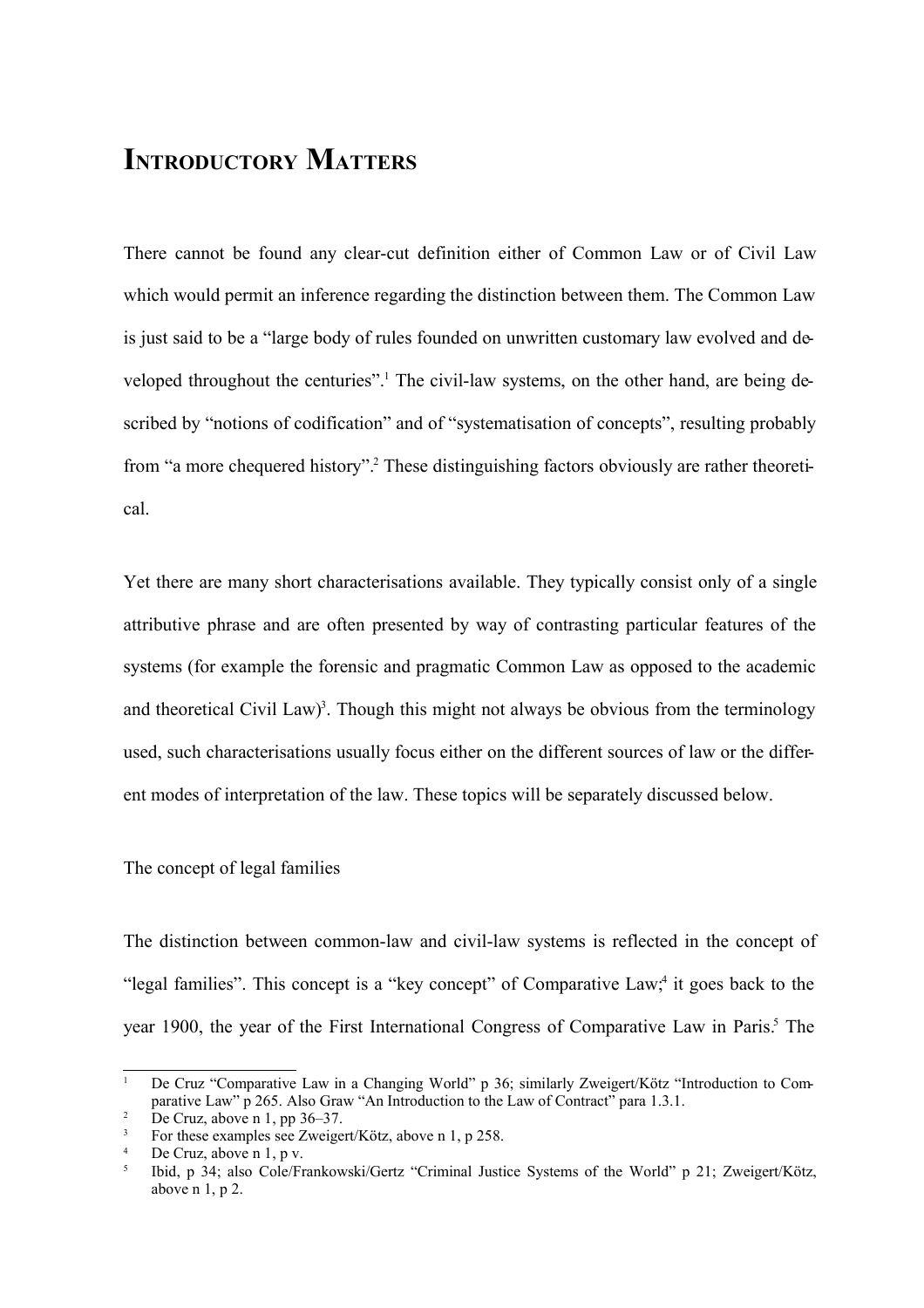concept involves national jurisdictions being categorised by grouping them. This results in groups of similar jurisdictions, called "legal families". Legal families are said to be a set of "deeply rooted historically conditioned attitudes about the nature of law, the role of law in the society and the political ideology, the organisation and operation of a legal system". <sup>6</sup> Considering this description, it is not surprising that the details of the categorisation are somewhat unclear. The question of which legal families should be acknowledged, has not been answered unanimously. There are proposals to regard Common Law and Civil Law as the only legal families,<sup>7</sup> whereas other proposals acknowledge up to seven distinct legal families<sup>8</sup>. Nor is the correct classification of some particular jurisdictions clear. 9

However, it can be said that England, the United States of America,<sup>10</sup> Canada<sup>11</sup> and Australia undoubtedly belong to the common-law family. <sup>12</sup> Furthermore, France, Italy and Germany can definitely be grouped into the civil-law family.<sup>13</sup> The view mentioned in the last paragraph, which supports a more complex categorisation and the establishment of some more legal families, does not lead to a different conclusion: It mainly emphasises the differences between the various civil-law jurisdictions and differenti-

<sup>6</sup> De Cruz, above n 1, p 33; Merryman "The Civil Law Tradition" p 2*.*

<sup>7</sup> Cole/Frankowski/Gertz, above n 5, pp 17–18, 23; de Cruz, above n 1, p vi. The older publications usually also refer to a distinct family of socialist jurisdictions. The former socialist jurisdictions nowadays have to be considered as part of the Civil Law; see de Cruz, ibid, pp vi, 41.

<sup>8</sup> Zweigert/Kötz, above n 1, p 65. See also the preceding footnote.

Particularly difficult seems to be the correct classification of East-Asian jurisdictions like China, Japan, South Korea and Taiwan. See on this Merryman, above n 6, p 5; Zweigert/Kötz, above n 1, p 66. Maybe this indicates the necessity of the introduction of a distinct far-eastern family.

<sup>&</sup>lt;sup>10</sup> With the exception of Louisiana.

<sup>&</sup>lt;sup>11</sup> With the exception of Québec.<br><sup>12</sup> Also Wales and Northern Irela:

<sup>12</sup> Also Wales and Northern Ireland as parts of the United Kingdom, the Republic of Ireland, New Zealand, India, parts of sub-Saharan Africa – such as Nigeria, Kenya and Tanzania –, of the Far East – such as Singapore, Malaysia and Hong Kong – and of the South Pacific – for instance Fiji Islands and Papua New Guinea –. See on this de Cruz, above n 1, pp 35, 100, 101; also Cole/Frankowski/Gertz, above n 5, p 27.

<sup>&</sup>lt;sup>13</sup> Along with Austria, Switzerland, Spain, Portugal, The Netherlands, Belgium, Scandinavian countries, Turkey and – outside Europe – Latin American countries, various Arab states, North African countries and – in South-East-Asia – in Thailand and Indonesia. See on this de Cruz, above n 1, p 35; also Cole/Frankowski/Gertz, above n 5, p 105.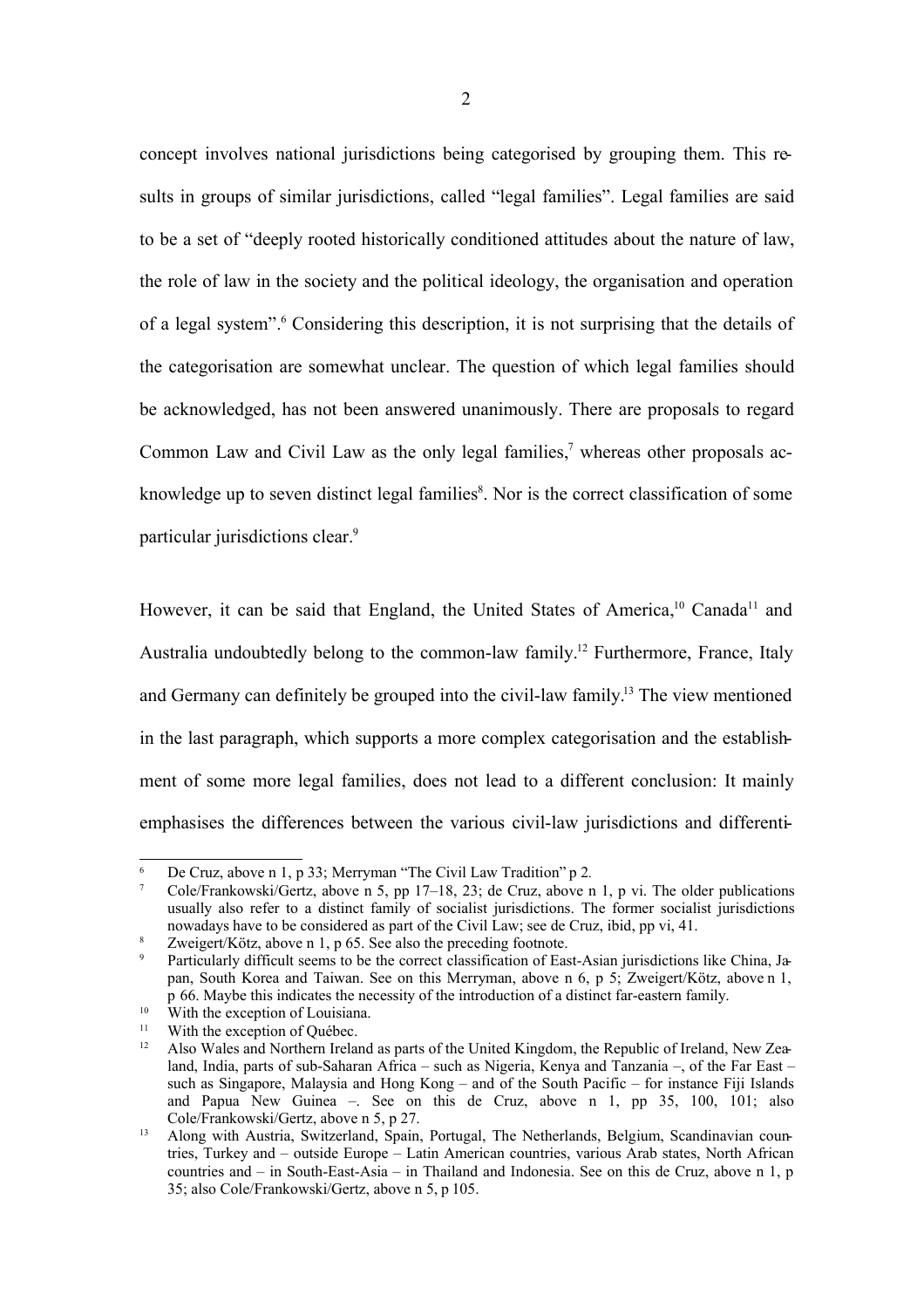ates Romanistic (with, for example, France and Italy), Germanic (with, for example, Germany) and Scandinavic legal systems. In other words: The actual classification of France, Italy or Germany as civil-law systems is not in issue; in issue is rather whether the differences between these jurisdictions should be reflected in a refined scheme of legal families.<sup>14</sup> It is worth noting that, in addition to the common-law and civil-law jurisdictions, there are several hybrid (mixed) systems. 15

### Historical development of Common Law and Civil Law

As can be seen from the descriptions of common-law and civil-law systems at the beginning of this thesis, historical development plays an important role in the explanation of their features. The description of the Common Law suggests that the entire Common Law can only be described as the result of historical development over the centuries. This means the process of development is to be emphasised rather than its result. Also the characterisation of the Civil Law reflects a very important historical factor: the civil-law systems as the result of the respective historical incidents, for example revolutions.

The entire legal history of, on the one hand, England (as the origin of Common Law) and, on the other, continental-European countries (the original civil-law countries), was very different.<sup>16</sup> England, of course, also was conquered by Romans, as were vast parts of continental Europe. However, England's powerful monarchs and its strong legal

<sup>14</sup> Which also addresses the Islamic Law, the Hindu Law and the Far-Eastern jurisdictions as further legal families. See Zweigert/Kötz, above n 1, pp vii–viii, and ibid, pp 68–69, with an explanation of their categorisation.

<sup>&</sup>lt;sup>15</sup> Like Scotland in the United Kingdom, Greece, South Africa, the Philippines, the Seychelles, Québec in Canada, Louisiana in the United States and Puerto Rico. On this see Zimmermann/Visser/Reid "Mixed Legal Systems in Comparative Perspective" p 3; Zweigert/Kötz, above n 1, p 72.

<sup>&</sup>lt;sup>16</sup> Zweigert/Kötz, above n 1, pp  $257-258$ .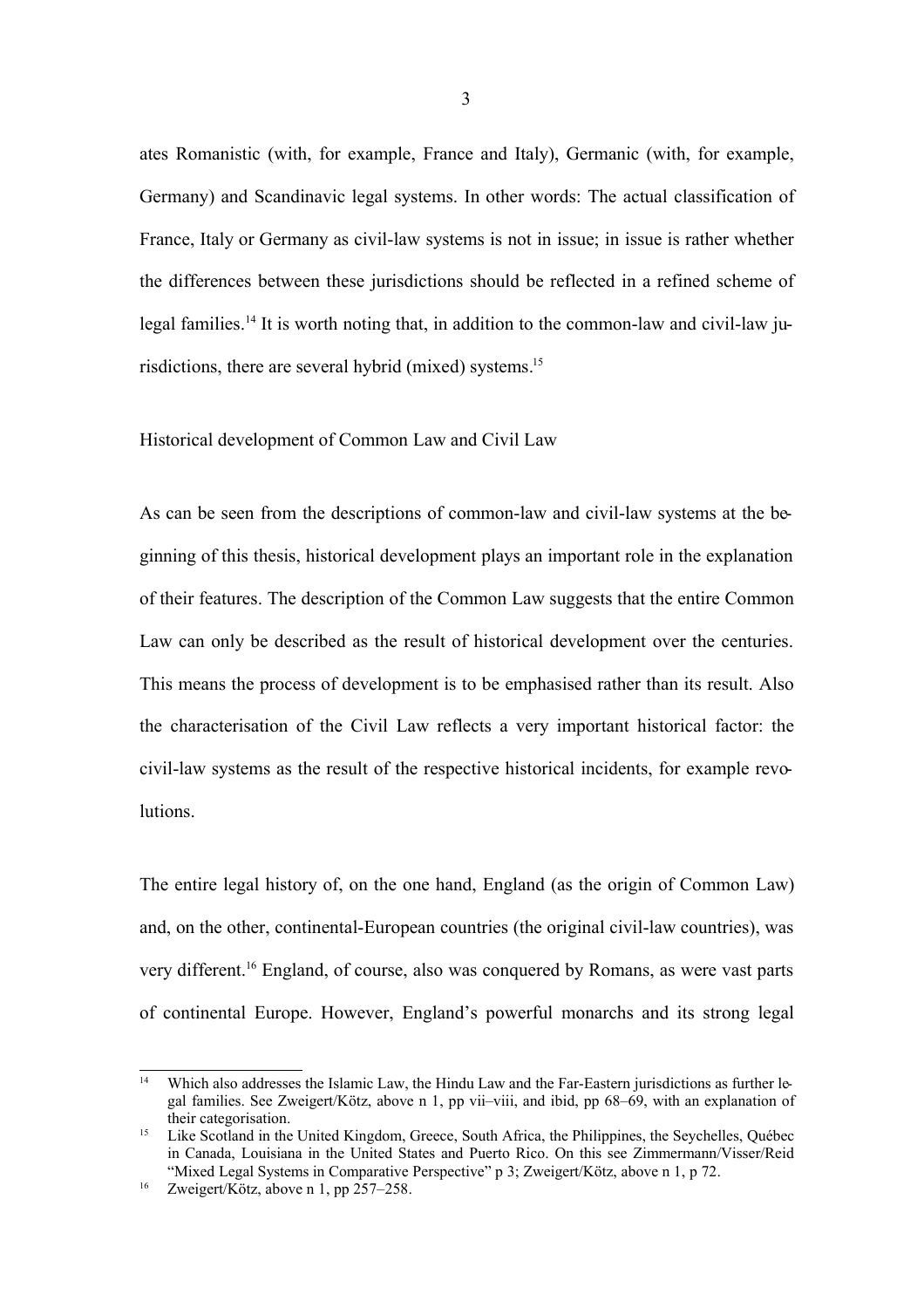profession were able to prevent any takeover by Roman Law. Consequentially, English law could develop independently from foreign influences.<sup>17</sup> On the other hand, Roman law informed each aspect of the laws of large parts of continental Europe during their occupation. These laws were relatively simply structured and therefore receptive to the adaptation to the more sophisticated Roman law.<sup>18</sup>

Traditionally, England did not respond to problems and disputes occurring in society with the enactment of statutes; it rather tended to look towards the courts' previous decisions in similar cases, the "precedents". The precedential decisions of superior courts even became binding for the judges at the beginning of the 19th century, when there was a sufficient range of law reports, from which the judges could gain the necessary information about the previous cases.<sup>19</sup> On the other hand, the civil-law tradition  $-$  influenced by Roman-law thinking – was to develop rather abstract and systematic legal ideas. This led to a stronger tendency towards the enactment of statutes and particularly the enactment of comprehensive codes. In France, for example, the famous *Code Civil* was introduced in 1804; the German Civil Code (*Bürgerliches Gesetzbuch* or – abbreviated – *BGB*) was enacted in 1896 and came into force in 1900.<sup>20</sup>

Beyond these observations, legal history is not discussed in detail here, as the main concern of this thesis is to compare the current state of legal systems rather than their past.

<sup>&</sup>lt;sup>17</sup> De Cruz, above n 1, pp 57 and 80; Heydon "Judicial activism and the death of the rule of law" (2003) 14 AIPJ pp 78 at 81. Similarly Bogdan "Comparative Law" p 102. Bogdan, ibid, pp 102– 103, states that Latin terms were not used in the English legal language until the Middle Ages.

<sup>&</sup>lt;sup>18</sup> De Cruz, above n 1, pp 80–81.

<sup>&</sup>lt;sup>19</sup> See on the principle of binding precedents below pp 24–26.<br><sup>20</sup> Zweigert/Kötz above n 1 pp 81 and respectively 142. Also

Zweigert/Kötz, above n 1, pp 81 and respectively 142. Also Corkery "Starting Law" p 120.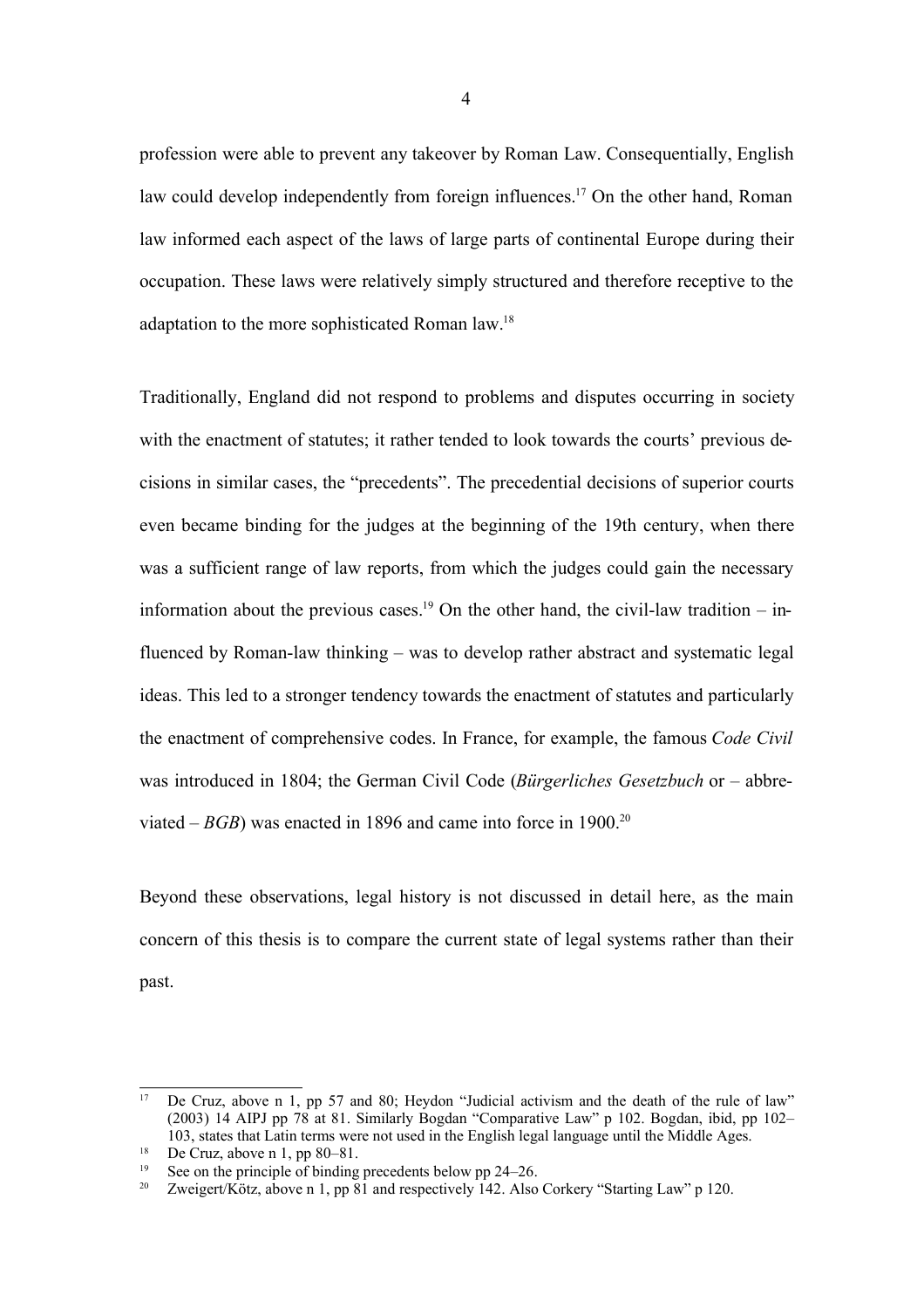The current situation is characterised by new societal challenges which are similar in all industrialised countries. These well-known challenges comprise, for example, the need for a just distribution of welfare funds and public resources in general, the need to make medical services available to everyone and the need to cope with increasing unemployment rates and provide due protection of the environment. The legal aspects of these issues are dealt with in common-law and civil-law countries quite differently: The common-law jurisdictions show an increasing reliance on statutory enactments, called "modern social legislation", which means the legislature is increasingly involved in the law-making. <sup>21</sup> In civil-law jurisdictions, to the contrary, the courts have had to be active and invent solutions which cannot be found in the ageing codes.<sup>22</sup> These tendencies are, as said before, very different, yet they lead to increasingly similar legal systems and may be rendered showing "convergence of the systems".<sup>23</sup>

The paramount importance of statutes in the common-law world, at least nowadays and in some areas of law, is highlighted in altogether three passages of de Cruz's and Cook/Creyke/Geddes/Hamer's texts:

Historically, common law statutory canons were developed originally for "special statutes", in other words, statutes passed by the legislature to cope with specific urgent problems of the day, and these statutory maxims were, therefore, limited to specific problems $^{24}$ 

<sup>&</sup>lt;sup>21</sup> For civil-law jurists, this sentence might sound odd, but the role of the law-maker, in common-law countries, is traditionally exercised by courts – and indeed not by the legislator. See on this Waller/Williams "Criminal Law" para 1.3 who state expressly that not only the legislature but also the courts are common-law law makers. On the "modern social legislation" see Zweigert/Kötz, above n 1, p 201; see also Corkery, above n 20, p 117.

<sup>&</sup>lt;sup>22</sup> See Zweigert/Kötz, above n 1, p 208.<br><sup>23</sup> This term is being used by de Cruz

This term is being used by de Cruz, above n 1, pp vii, 41. There are, however, some scholarly statements, which deny the existence of a convergence process. On this see in detail below ch 5.

<sup>&</sup>lt;sup>24</sup> De Cruz, above n 1, p 266.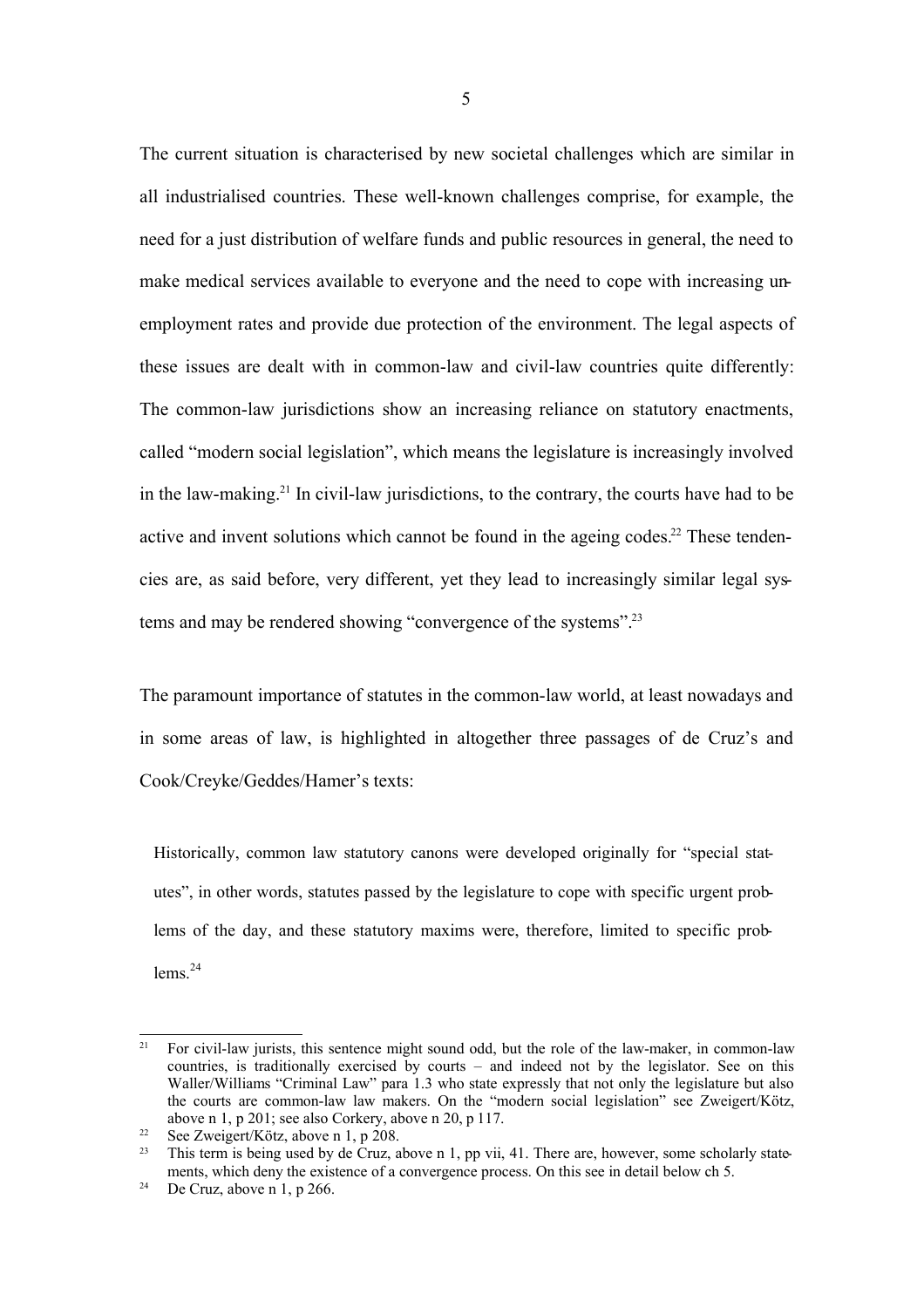... whether the area of law concerned is seen as essentially regulated by statute law, as in child law, mental health legislation, town and country planning, licensing law or rent restriction Acts.<sup>25</sup>

[T]he need for speedier amendment of the law, for the comprehensive treatment of a subject, or for radical change, has meant that legislation has become the most common source of new rules of law.<sup>26</sup>

Another current challenge for a part of the mentioned European countries and particularly the English, Welsh, Northern Irish and Irish common-law jurisdictions is their membership in the European Union. The European Union laws render inconsistent national laws invalid ("principle of supremacy").<sup>27</sup> That principle naturally affects the written as well as the unwritten national laws. However, for the purpose of this thesis it is not necessary to discuss the example of the influence of European-Union law on common-law member states.

## Inherent and non-inherent features of individual jurisdictions

The title of this thesis shows the goal of examination of individual jurisdictions, both common-law and civil-law jurisdictions. The examination is aimed at showing whether the traditional categorisation of jurisdictions and their classification as members of legal families is reasonable or not. It is necessary upfront to underline the difference between, on the one hand, individual jurisdictions and, on the other hand, groups of supposedly similar jurisdictions, the legal families. Individual jurisdictions are for example

<sup>25</sup> Ibid, pp 277–278.

<sup>&</sup>lt;sup>26</sup> Cook/Creyke/Geddes/Hamer "Laying Down the Law" p 151. See also ibid, p 152.

<sup>27</sup> Steiner/Woods "Textbook on EC Law" pp 65, 66–67. Also de Cruz, above n 1, p 282. See on the terms "EU" and "EC" also below n 313.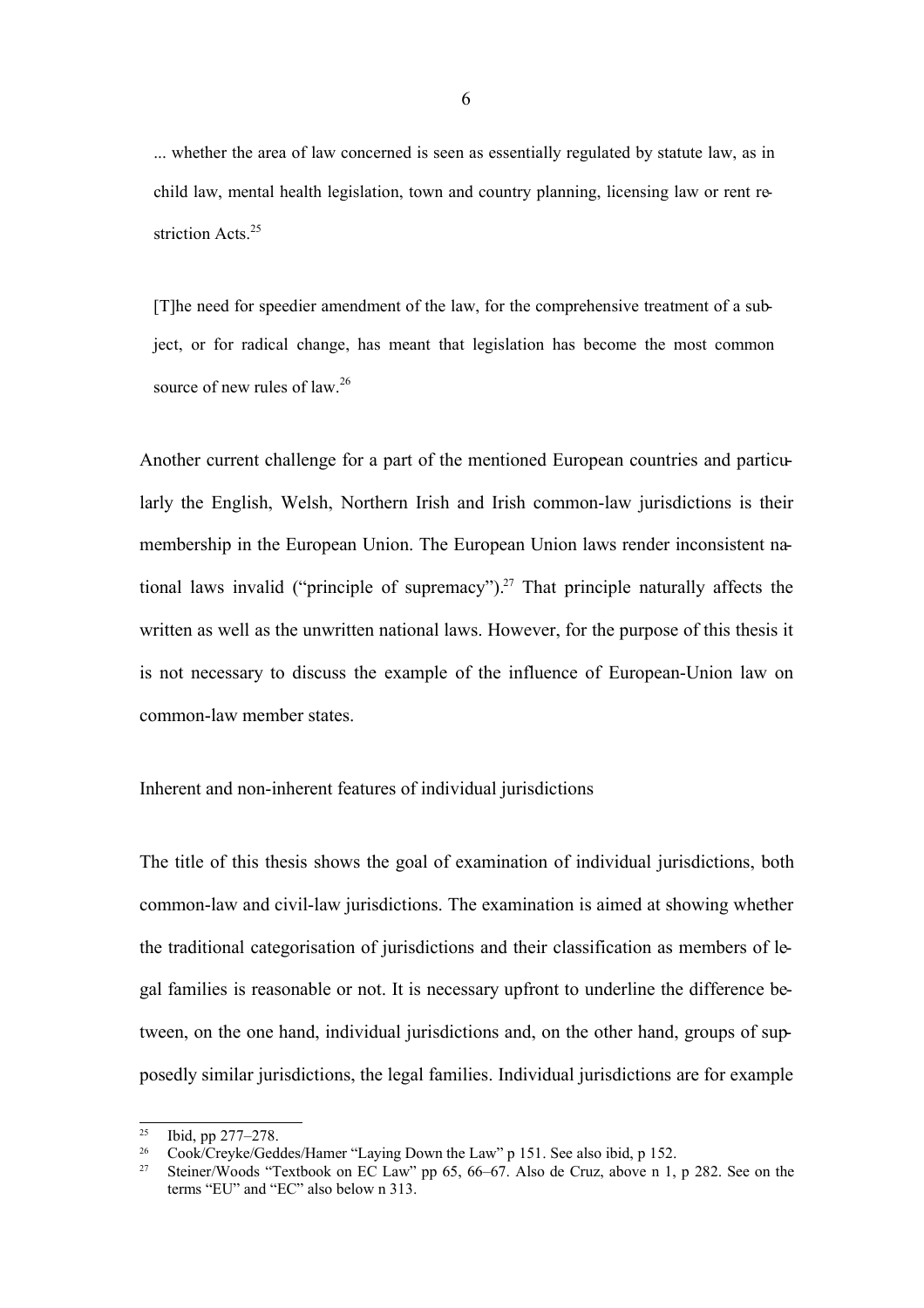the English, the Australian (or – more detailed – the Queensland, the New South Wales or the Victorian), the French or the German jurisdictions; legal families are for instance the common-law and the civil-law family. This difference appears to be simple; it has, however, to be constantly observed, when individual common-law and civil-law jurisdictions and the differences between those individual jurisdictions will be exercised in order to find out about the reasonableness of their categorisation into legal families.

Though individual jurisdictions might turn out to be distinct, even very distinct from each other, the differences may not justify the traditional categorisation of individual jurisdictions into legal families. It is, of course, an important question whether differences are based on features appearing only in jurisdictions belonging to one legal family or in more than one legal families. From the author's point of view, differences may justify the categorisation only if the differences are specific and characteristic for member jurisdictions of a certain legal family and can be said to be "inherent". Mainly features occurring only in member jurisdictions of the same legal family can be distinguishing factors. There can as well be differences, even huge differences, between individual jurisdictions which are not specific nor characteristic for member jurisdictions of their legal family and are non-inherent differences. These "non-inherent" differences may exist and may well exist between jurisdictions traditionally classified as member jurisdictions of different legal families – non-inherent differences can, however, not justify the traditional categorisation into legal families.

The term "inherent" cannot be found  $-$  as far as the author is aware  $-$  in any comparative-law text. The whole idea that there are some differences between individual jurisdictions which do not have to do anything with their common-law or civil-law origin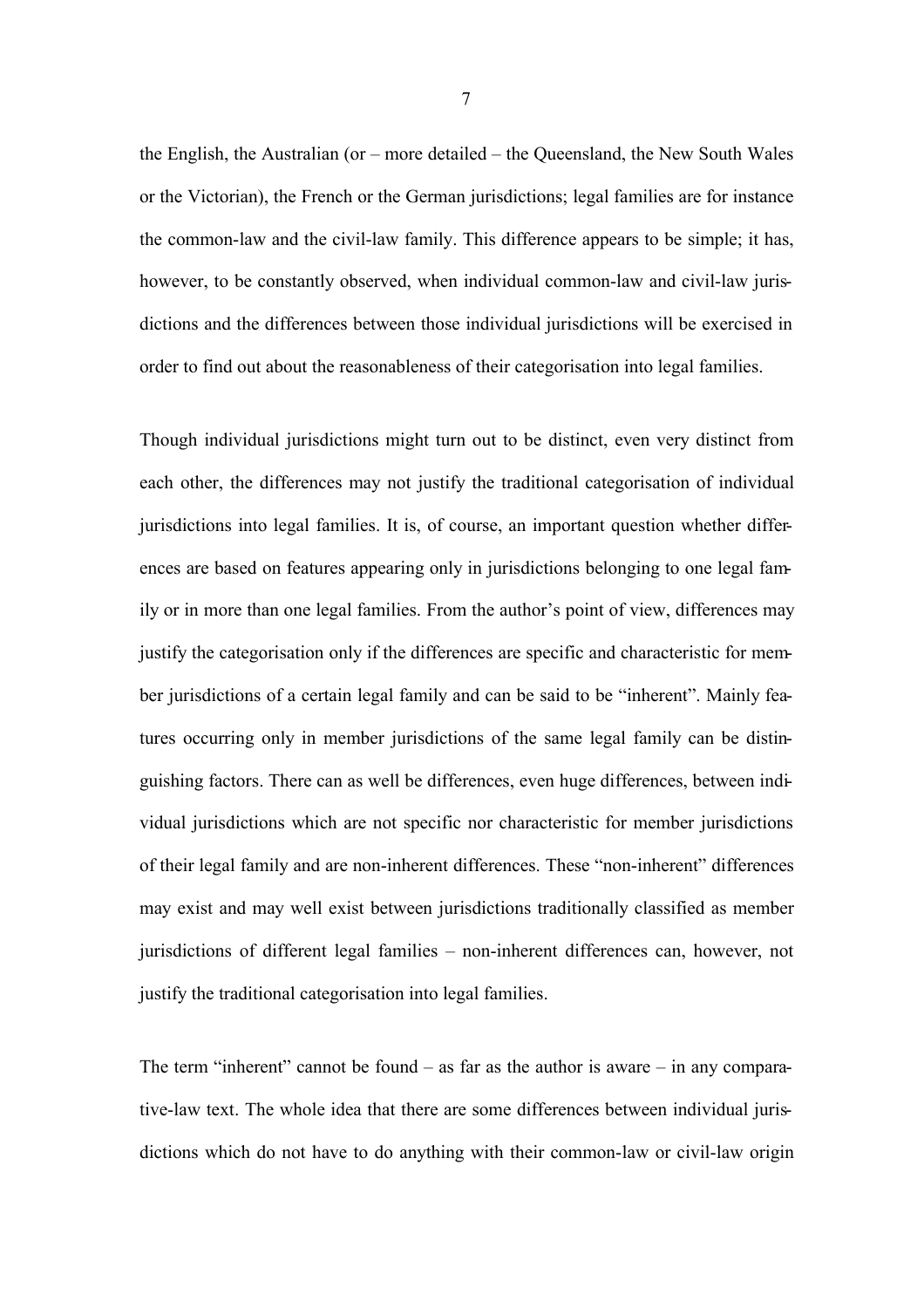cannot be found elsewhere either. On the other hand, this notion cannot be rendered trivial or self-evident, as it is mainly non-inherent features which are discussed in length – as will be shown in course of this thesis. The notion has to be named somehow – and the term "inherent" seems appropriate, as features of, for example, common-law jurisdictions can be either naturally (inherently) present in a common-law jurisdiction or just accidentally (non-inherently).

The term "inherent" does not carry the implication of exclusivity and is therefore appropriate. The inherent features are specific and typical for their legal family. Whether they are as well exclusive features of one family, is the question in issue. Often this is not the case, so that these features cannot be distinguishing factors.

This notion is original to this thesis, and the results of the thesis will be based on this notion. Therefore it should be briefly re-considered. From the author's viewpoint, it appears to be a matter of pure logic that only features present in member jurisdictions of only one legal family can justify the distinction. If there is a feature which might be more prevalent in members of one legal family but appears also in the other, then it seems hardly convincing to see this feature contributing to the distinction of legal families. However, if it does, if there is, in other words, a distinction being made based on such features, this is problematic, because it incorrectly elevates insignificant differences to fundamental differences and distinguishing factors.

There are many statements on common-law and civil-law characterisations like the following: "[J]urists on the European Continent think scholastically and deductively … while English jurists think inductively on a case-by-case basis".<sup>28</sup> Such statements have

 $28$  Bogdan, above n 17, p 84.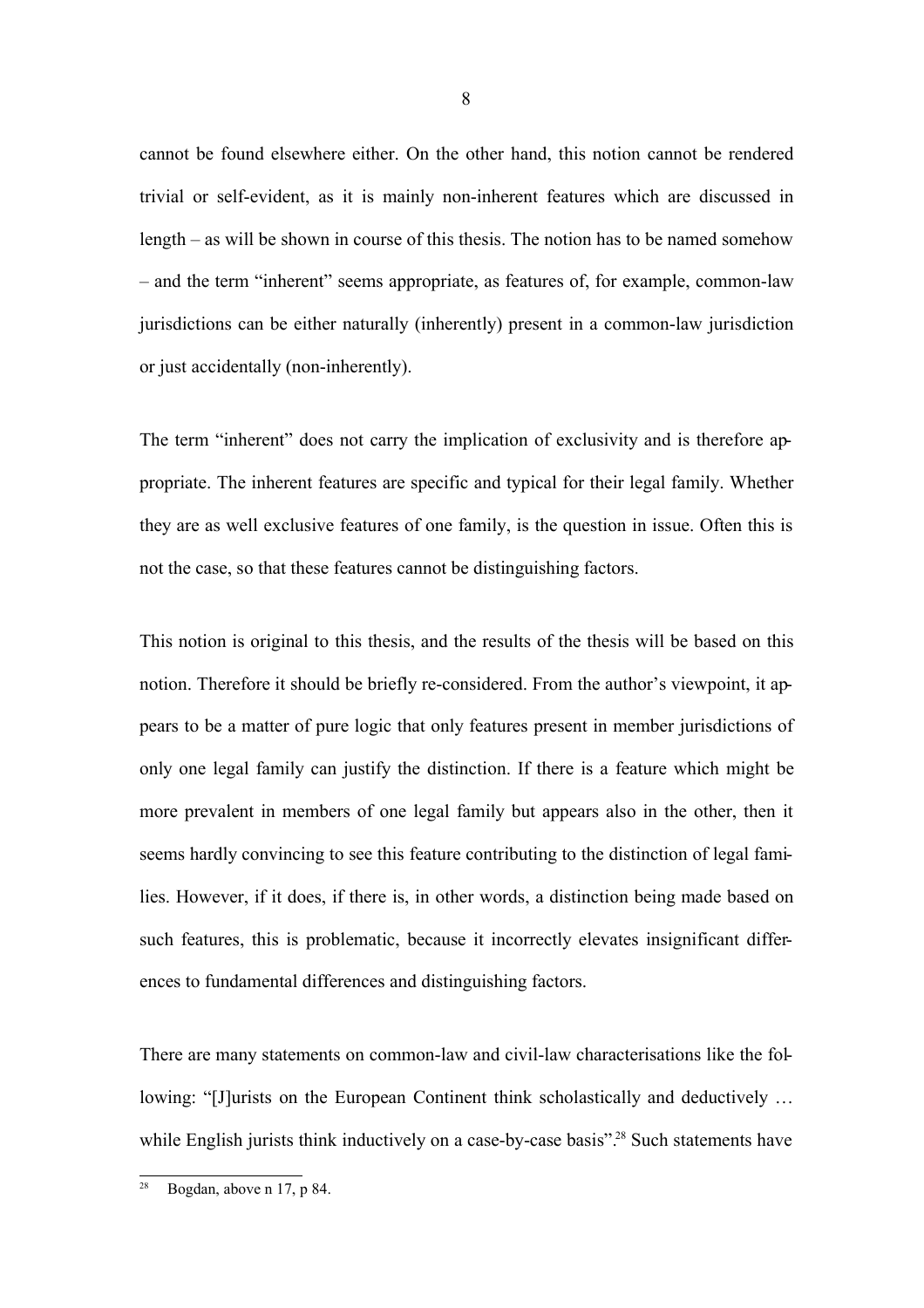to be thoroughly analysed; the terms "deductively" and "inductively" characterise *prima facie* attitudes of civil-law and, respectively, common-law lawyers. Yet they are mainly concerned with the presence and absence of codification in the systems. In the absence of relevant statutes, "inductive" thinking is required. Such statements, thus, are in fact primarily concerned with the available sources of law considered in Chapter 1 and only secondarily with the resulting attitudes of lawyers. Furthermore, these statements are of course subject to the issue of inherent and non-inherent differences.

Jury trials as an example of a non-inherent common-law feature

The picture of Common Law held by a civil-law lawyer is considerably influenced by jury trials and perhaps by – in a US-American manner – vigorously performed crossexamination. In the common-law tradition for the Criminal Law, juries (usually comprising a group of 12 laypersons) participate in trials and decide questions of fact (as opposed to the legal issues, which are dealt with by the judge). In Queensland's criminal-law system, for example, jury trials occur in cases of alleged indictable offences which are the more serious offences and are tried before the Supreme Court and the District Courts.<sup>29</sup> Jury trials therefore are a prominent example of a feature of commonlaw systems. However, the question regarding jury trials is whether these are inherent features of the common-law family.

Only inherent features can be relevant in making a sharp distinction between Common Law and Civil Law. Features occurring in both systems cannot be distinguishing factors. If such features would be labelled as factors distinguishing legal families, this was

<sup>29</sup> See Colvin/Linden/McKechnie "Criminal Law in Queensland and Western Australia" paras 1.21, 1.22, 22.3. Nowadays jury trials are not as prevalent as they were; in Canada for example they almost disappeared. See on the declining importance of jury trials also in Australia: Findley "Problems for the Criminal Law" pp 187, 188–189.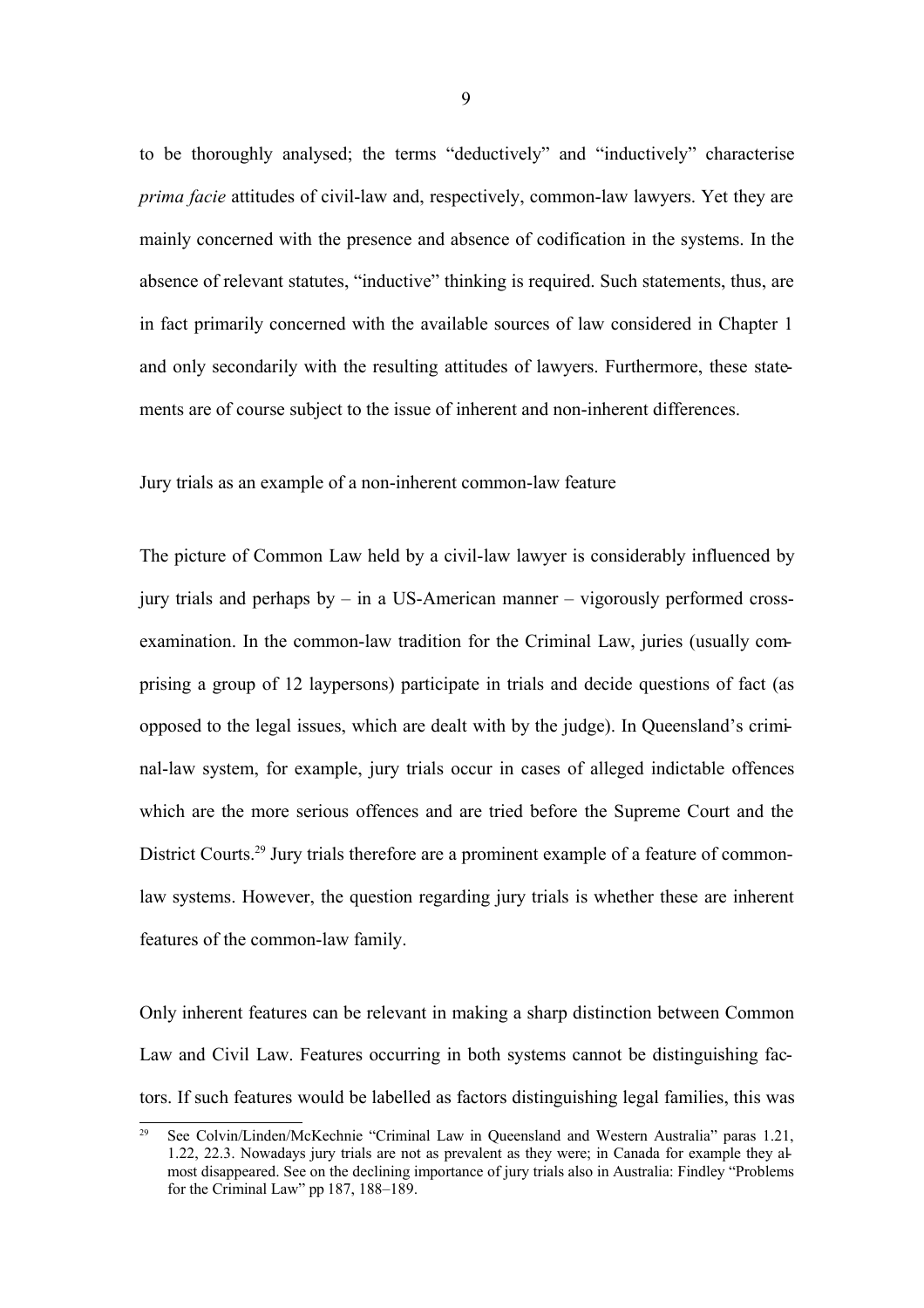not correct. It would obscure the fact that these differences are merely due to differences in various national jurisdictions. National jurisdictions naturally show huge differences between them – and this is regardless of whether they are of common-law or of civil-law origin. Regarding this, it has to be noted that jury trials – though more prevalent in the Common Law – occur also in the civil-law system of France, at least in a few instances, namely the trial of the most serious offences.<sup>30</sup> The occurrence of jury trials may be a prominent feature of common-law proceedings; yet jury trials are not common-law inherent. The occurrence of jury trials merely reflects different national traditions. Such features of the individual legal systems cannot justify the distinction between Common Law and Civil Law. And this is important as well regarding other differences between common-law and civil-law jurisdictions. Differences, even if they are fundamental, between a common-law and a civil-law jurisdiction do – if non-inherent – not justify making the distinction.

The jury example should only illustrate the theory entertained in this thesis: A feature of a legal system cannot be a distinguishing factor if it occurs as well in the other family. The example, thus, is not taken further by asking for the uniqueness of the way the common-law jury trial is culturally and constitutionally entrenched.

### Macro-comparative approach of the thesis

When comparing two or more legal systems, one can restrict the field of examination to a particular issue, which might be handled this way in one system and a different way in another. This method is called "micro-comparison", and is opposed to "macro-

<sup>&</sup>lt;sup>30</sup> Western Australian Law Reform Commission (WALRC) "Advantages and Disadvantages of the Adversarial System …" in "Review of the Criminal & Civil Justice System" Consultation Drafts (1999) pp 69 at 75.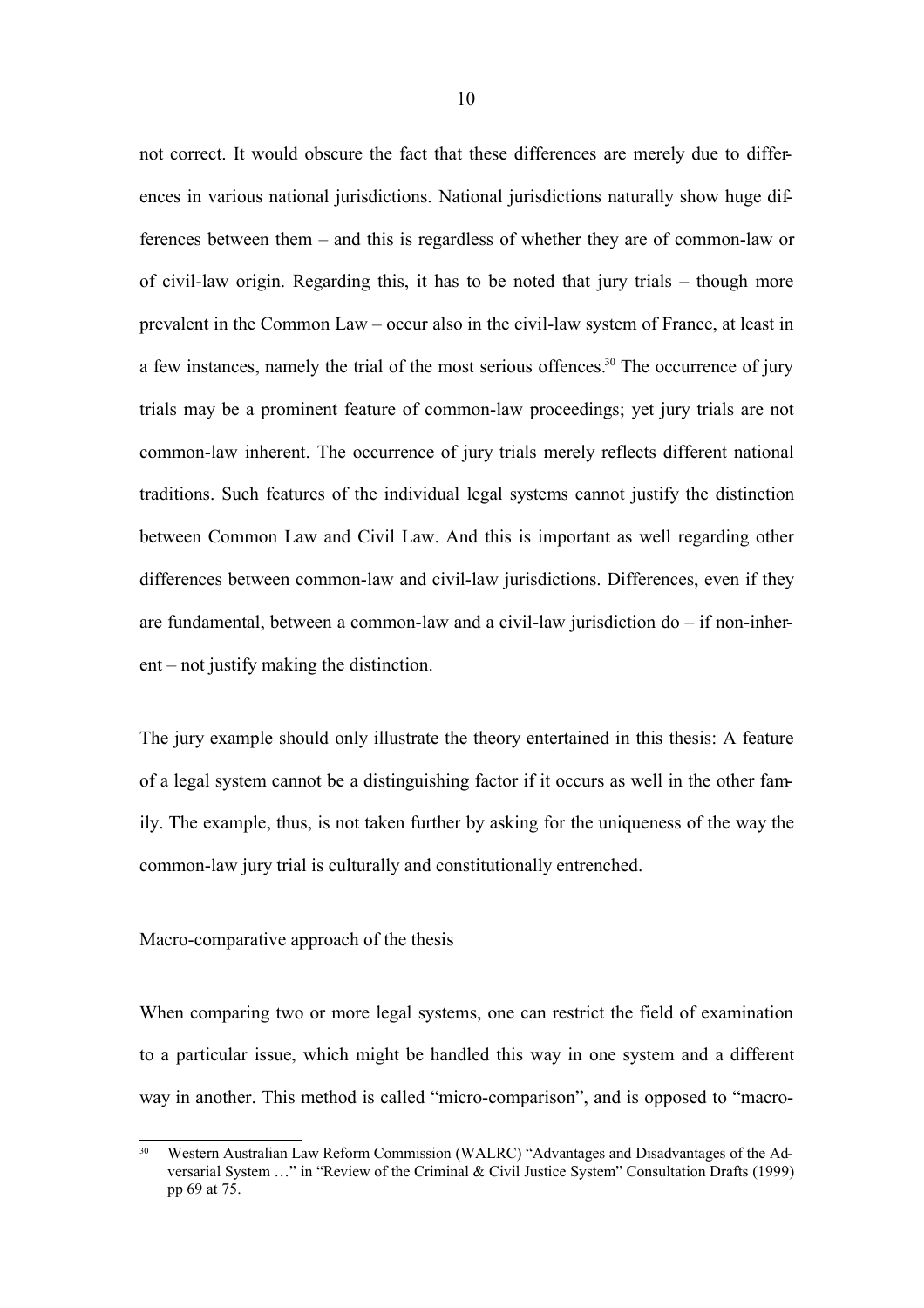comparison", which means a comparison of whole legal systems, showing a wider focus and aiming at reaching a rather general conclusion.<sup>31</sup> This thesis will compare common-law and civil-law systems on the macro-comparative level and reach a general verdict about differences between these systems. However, the examples which will be given in the thesis are examples mainly from the Criminal Law. This focus is not due to the importance of this area of law. The Criminal Law rather is the area of law with which the author is most familiar, in the sense that he is able to provide relevant examples and to be confident of the non-existence of counter-examples. The given examples are merely vehicles for the purpose of comparing the two kinds of systems.

The question in issue is whether there are differences between common-law and civillaw jurisdictions which justify their classification into legal families. This question deals with jurisdictions in their entirety, not only with specific areas of law and is thereby macro-comparative. The answer to this question should be a general statement about the classification of entire jurisdictions, even though the conclusion will be derived mostly from criminal-law examples. During in-depth research on the topic, the author did not come across either any suggestion or even an indication that different areas of law are to be considered separately for the purpose of systematic comparison. As its aim therefore is a general statement, the title of the thesis does not confine the discussion to Criminal Law.

<sup>&</sup>lt;sup>31</sup> These terms can be found in Zweigert/Kötz, above n 1, pp 4–5; also in Cole/Frankowski/Gertz, above n 5, pp 17–18; de Cruz, above n 1, pp 213, 227. On the other hand, Bogdan, above n 17, pp 48, 49, suggests that foreign legal systems always have to be considered in their entirety.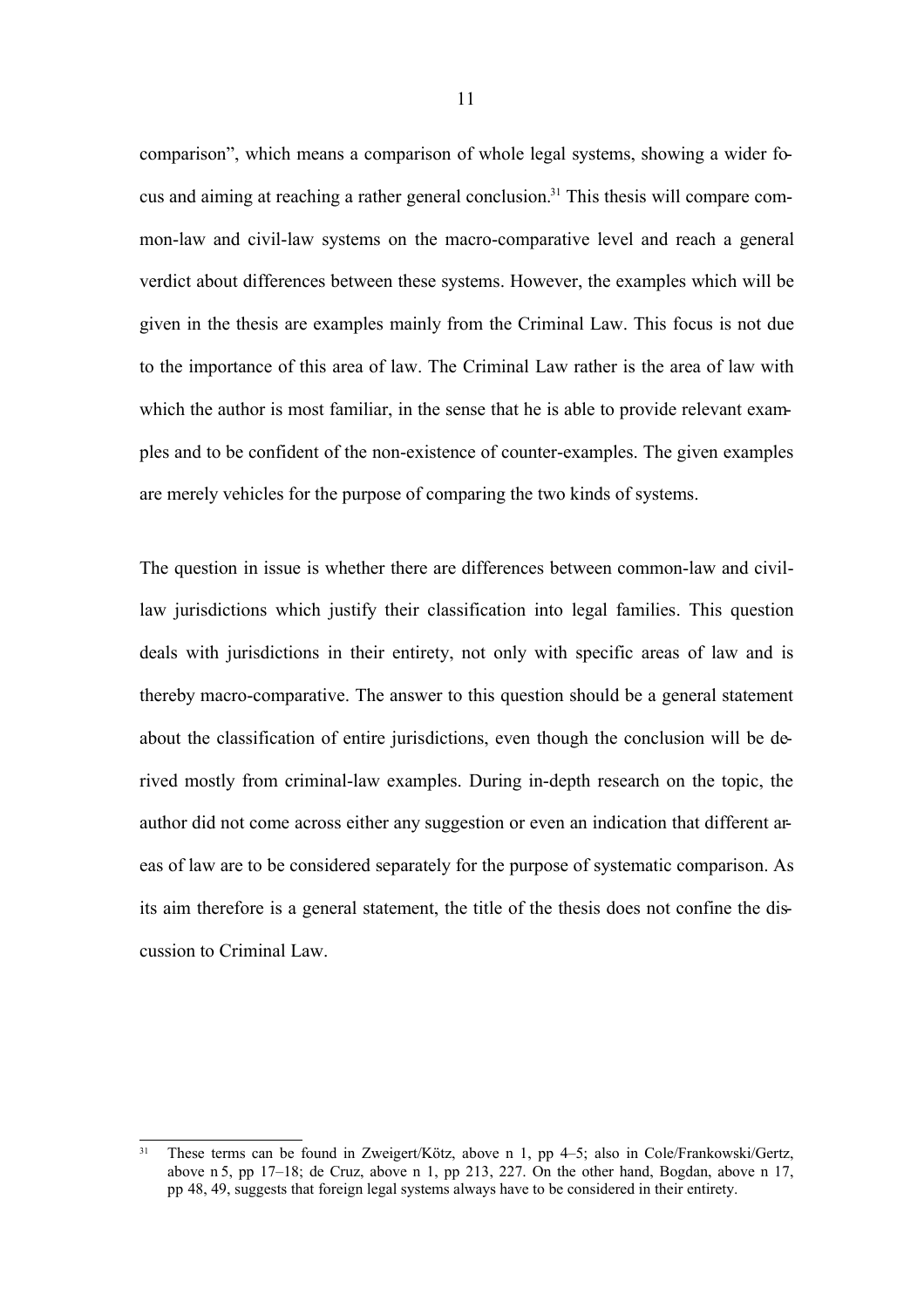Queensland as relevant example

Most of the provided examples, as far as they are from Common Law, will concern the situation in Queensland. This Australian state, without a comprehensive but a very detailed codification of Criminal Law, provides an excellent example of the current development of common-law jurisdictions. Queensland cannot anymore be said to be a pure common-law system, and yet that does not prevent it from being typical. Worldwide, there cannot be found a single pure common-law jurisdiction. Even England, unquestionably a common-law family member, is no longer a pure common-law country. <sup>32</sup> Consequentially, if looking for an appropriate example of a common-law jurisdiction, one can consider a jurisdiction like Queensland.

Present use of the terms "Common Law" and "Civil Law"

Though perhaps self-evident, it should be very briefly mentioned that the terms both "Common Law" and "Civil Law" are being used in their broader sense encompassing the entire law of the respective jurisdictions. Both terms are sometimes also used in a narrower sense, describing only a part of the legal systems ("Common Law" as opposed to "Equity" and "Civil Law" as opposed to "Public Law")<sup>33</sup>, but that is not the present terminology.

<sup>&</sup>lt;sup>32</sup> This will be shown below pp 117–118.<br><sup>33</sup> Cf Zweigert/Kötz, above n 1, n 188, at

<sup>33</sup> Cf Zweigert/Kötz, above n 1, p 188, and de Cruz, above n 1, p 44, respectively. Also Graw, above n 1, para 1.3.2. Corkery, above n 20, pp 120–121, lists two further distinct meanings of the term "Civil Law" ("*ius civile*" contrasted with "*ius gentium*" and "Civil Law" contrasted with "Canon Law"). See also below pp 116–117 on one further meaning of the term "Common Law".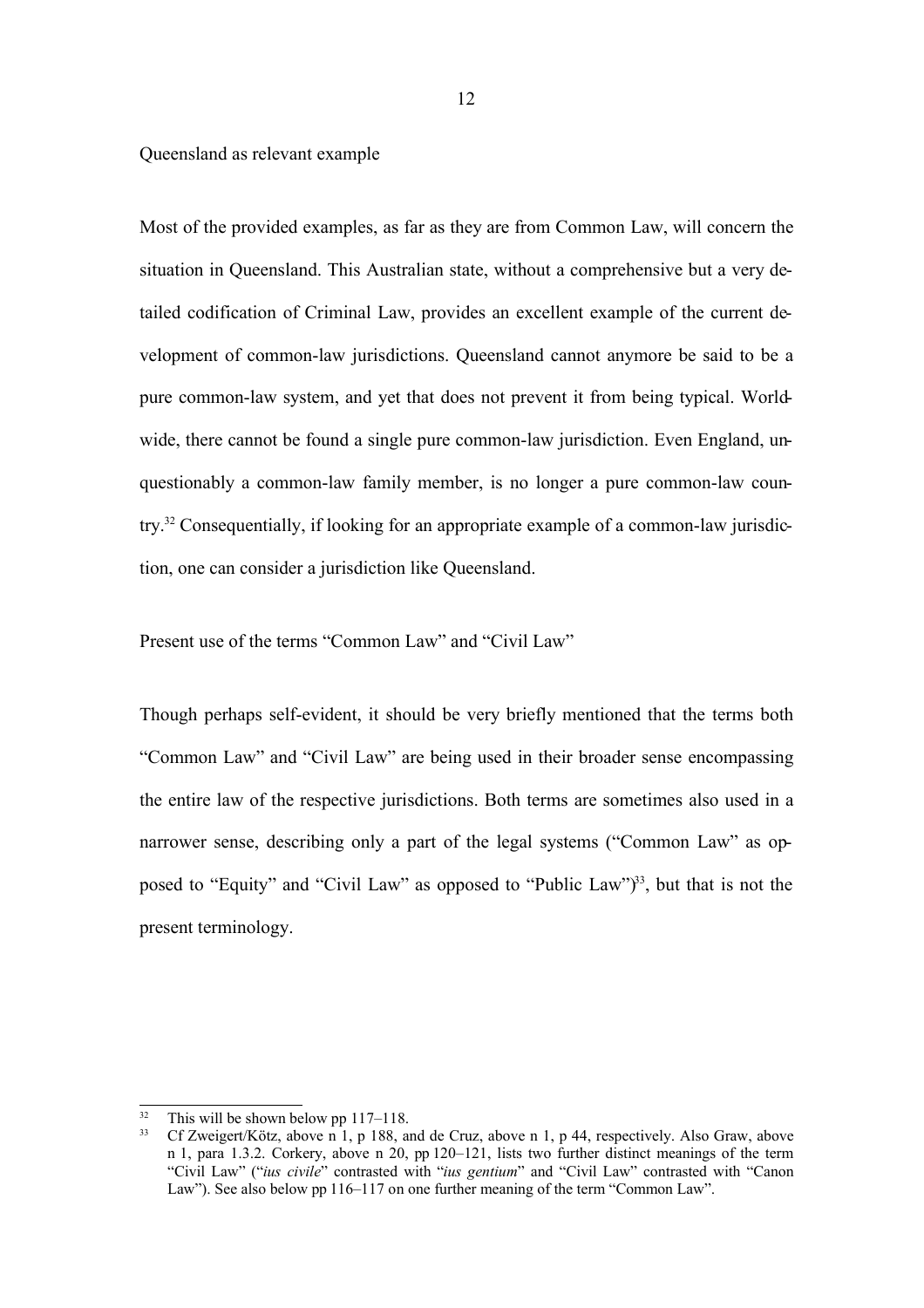Overview of the following chapters

In the present thesis, the differences between common-law and civil-law systems and thereby the justification for differentiating between these legal families will be examined. The issue has at least two aspects; these two aspects are distinct from each other, yet there is a possible causal link between them. The first of these aspects – dealt with in Chapter  $1 -$  is the different sources of law, with common-law systems traditionally relying heavily on previous court's decisions ("case law") making limited use of statutes, while civil-law systems traditionally make extensive use of statutory enactments ("written law"). This first aspect is a rather formal one, as it does not necessarily concern the result but just the basis of the decision-making processes.

A borderline issue is the common-law doctrine of binding precedent, which means the common-law judges are potentially bound by previous decisions of other judges: This issue provides for the available sources of law; yet thereby it can also inform the outcome of the judges' decisions. Nevertheless, it is justifiable to put the topic to the formal aspect as it, at first, just determines the basis for the present decision and whether the present judge can possibly disregard previous judgments. If he can, the issue remains an entirely formal one. Only under specific circumstances does it inform the eventual outcome of decisions and will become a substantive matter.

The second chapter starts the discussion of the different decision-making processes, which is the substantive, most important and  $-$  in Chapters 2–5  $-$  by far most extensively discussed aspect. It deals with the possibilities of a more literal interpretation of statutes (that is more confined to the words of the rules) by common-law judges and a more liberal interpretation of the law by civil-law judges. It will be mainly concerned

13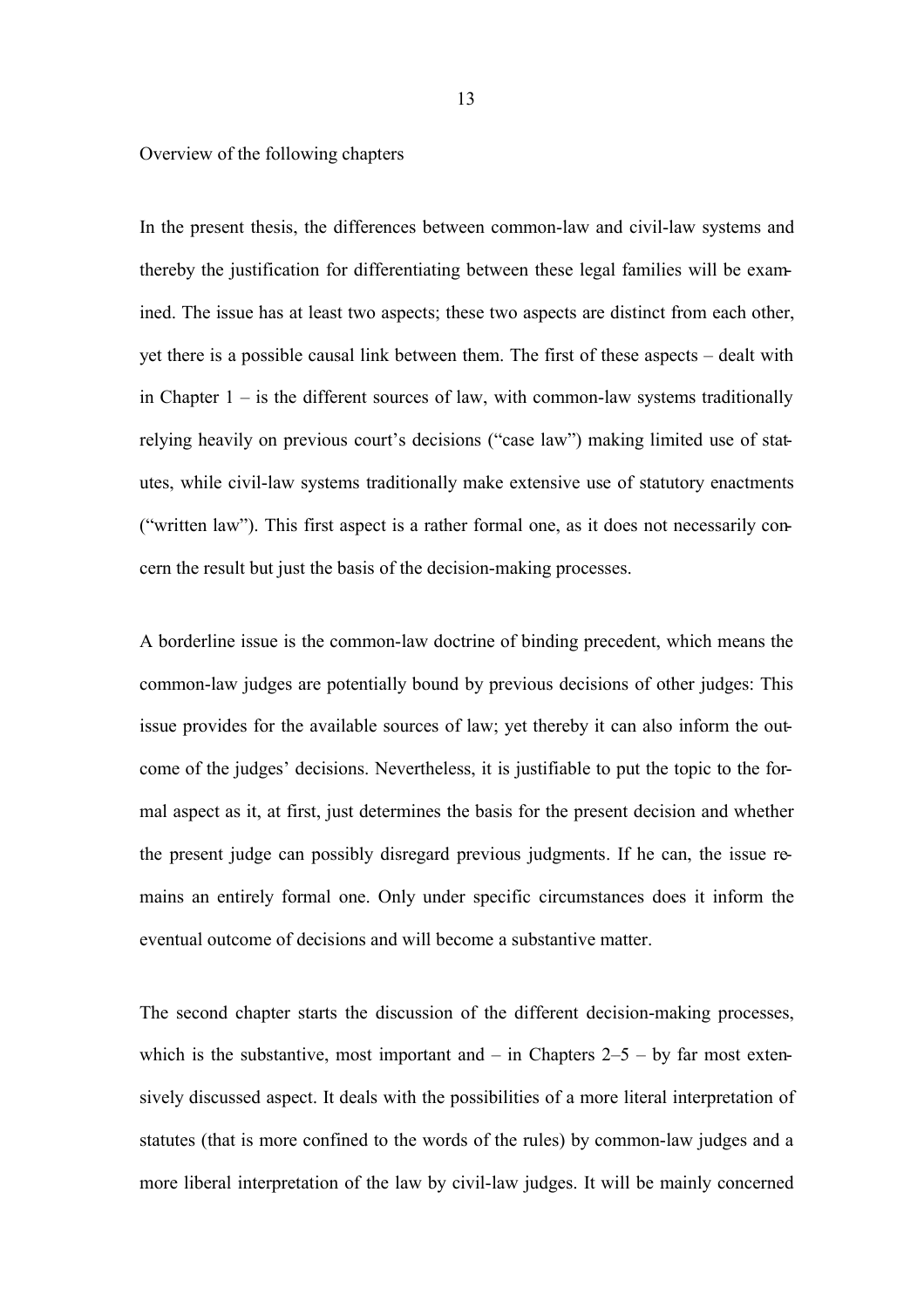with the judges' decisions, as it is the judges (neither the Members of Parliament nor of course the Executive's civil servants) who ultimately decide about the validity and interpretation of laws. These issues have a direct impact on the results of the decisionmaking process.

Now, the decision-making processes in Common Law and Civil Law could be different – just consequentially – because of the different available sources of law, and this is the aforementioned possible causal link between the two aspects of the distinction. However, maybe the decision-making processes are different because of other reasons; for example, because common-law and civil-law judges adopt generally distinct styles in performing their judicial role.

In order to resolve this issue its various parts will be discussed separately: The traditional view on whether or not judges in common-law systems literally adhere to the rules and civil-law judges adjudicate in a more liberal style will be covered, particularly the issue of analogical reasoning (in Chapter 2). There will be a special chapter on the criminal-law situation (Chapter 3). Whether the traditional categorisation of commonlaw and civil-law jurisdictions is plausible or implausible will then be discussed as to the important role of terminology (Chapter 4). There is, furthermore, an obvious development of different jurisdictions tending to resemble each other's features; the different systems may be said to be converging. Thereby, the categorisation of jurisdictions into legal families may become less justified. This topic will be considered in Chapter 5.

Thereafter, there can be found, in Chapter 6, the view of the author that the concept of legal families is misleading and should therefore not be used – at least not when refer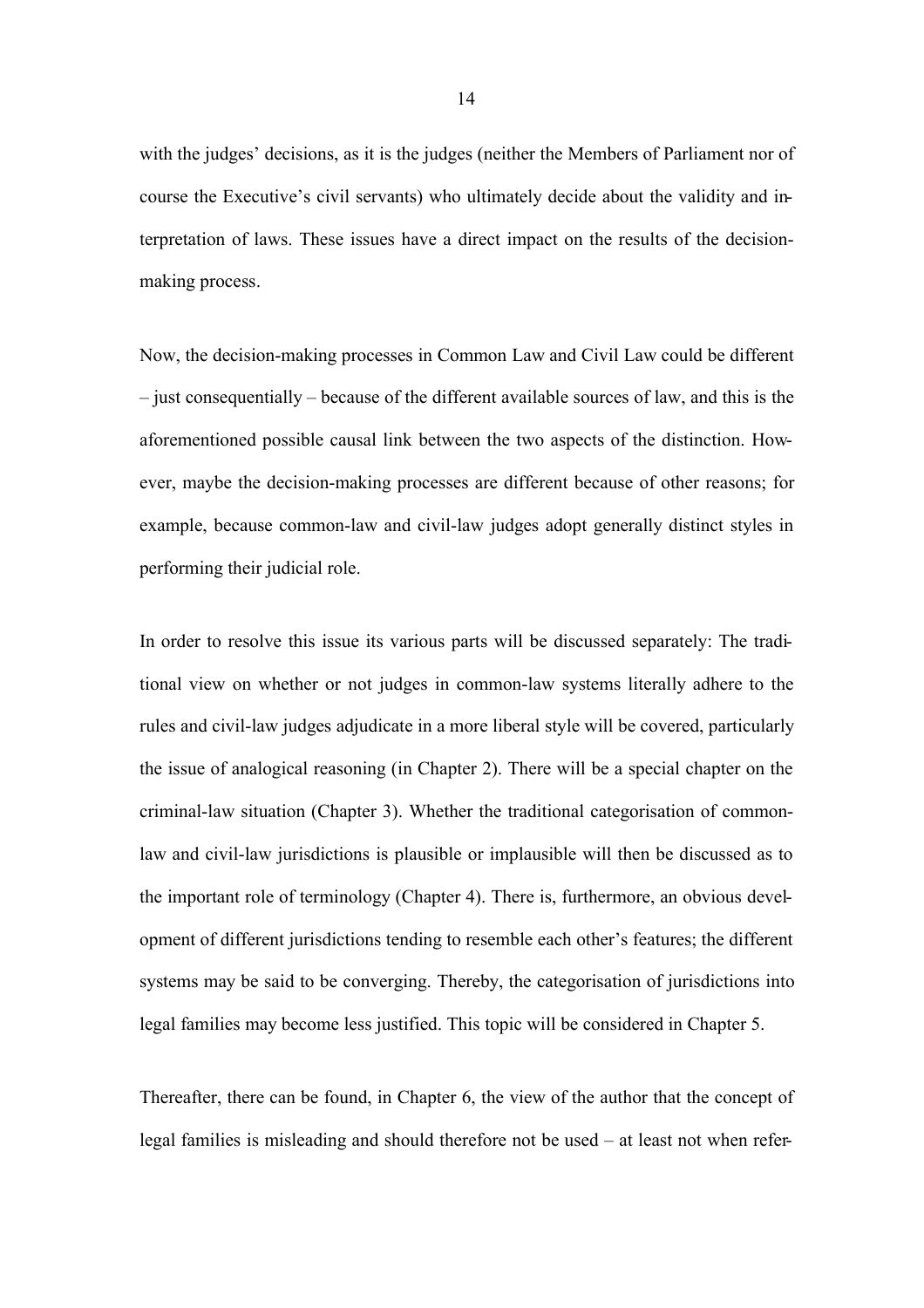ring to today's situation. Chapter 7 deals with the proposition how to conduct Comparative Law facing the misleadingness of the concept of legal families.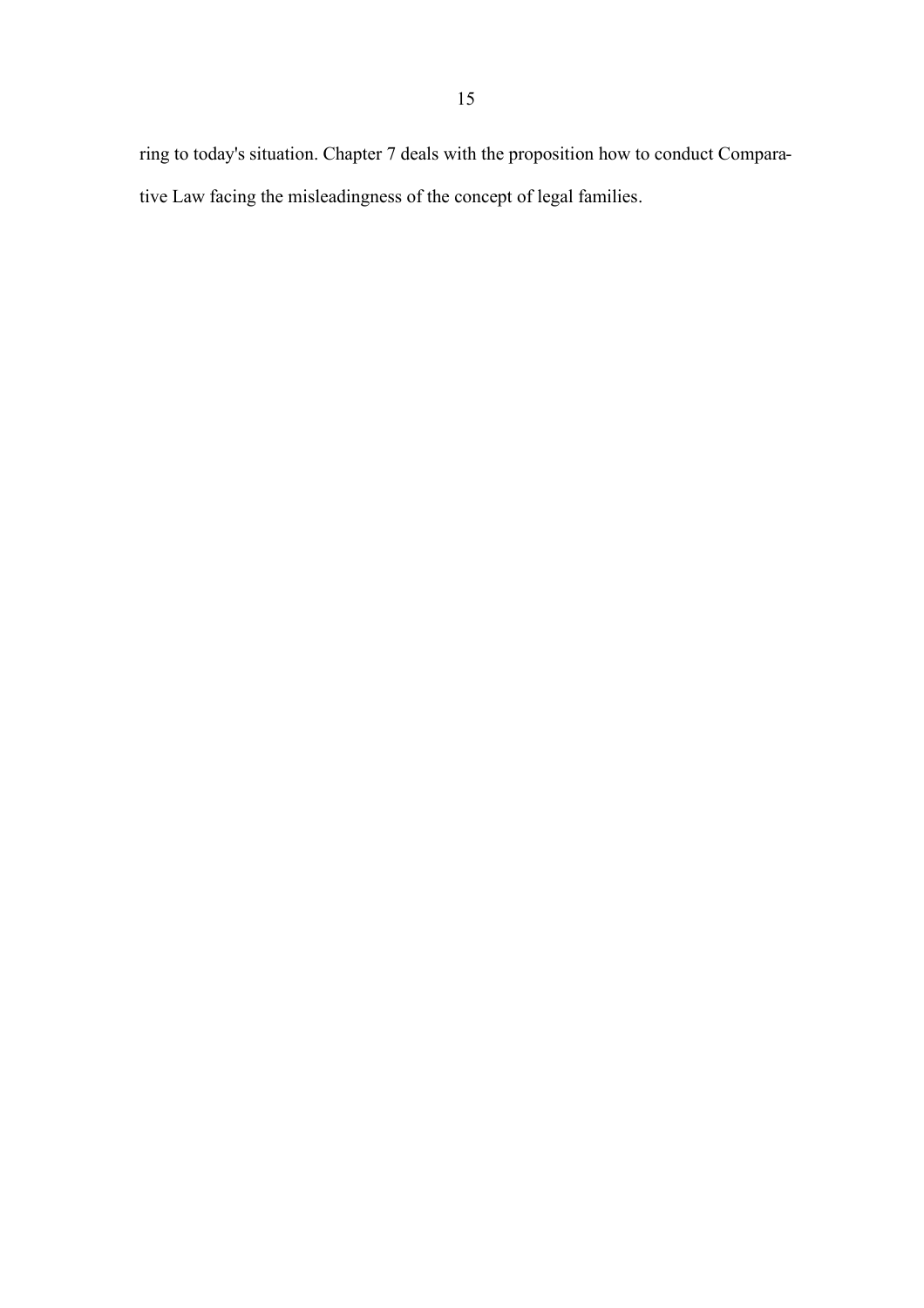# **1 SOURCES OF LAW**

This chapter is concerned with the sources of law. As discussed in the Introduction, Common Law allegedly consists of a web of courts' decisions and Civil Law of various statutes. This distinction is a central part of the descriptions of the two kinds of legal system presented in the Introduction ("body of rules founded on unwritten customary law" vs "notions of codification")<sup>34</sup>. These descriptions should provide a good startingpoint for the examination of the distinction between the systems. In terms of the decisiveness only of inherent differences, it has constantly to be observed whether or not the individual differences between the different individual jurisdictions are inherent and justify the categorisation into legal families. 35

It should – in advance – be mentioned that the term "code", which is used frequently in this chapter, does not mean anything more than a special kind of statute, a statute intended to regulate a certain area of law comprehensively and exhaustively, but still a statute.<sup>36</sup> The author does not think there is any other distinction between statutes and codes than the intended comprehensiveness of codes. It is true that the great European codes, because of their intended completeness, swept away most of the pre-existing non-enacted bodies of law; <sup>37</sup> nothing comparable happened to the Common Law.

This, on the other hand, is a matter of legislator's plans. If legislators plan to abolish all existing law, they are theoretically free to do so. Yet legislators' mentalities will have

<sup>&</sup>lt;sup>34</sup> Cf the descriptions above p 1.<br><sup>35</sup> See on the definition of the ter-

<sup>&</sup>lt;sup>35</sup> See on the definition of the terms "inherent" and "non-inherent" above pp 6–9.<br><sup>36</sup> For the definition see "Butterworths Concise Australian Legal Dictionary" n 71

<sup>36</sup> For the definition see "Butterworths Concise Australian Legal Dictionary" p 71. De Cruz, above n 1, p 265, sees differences between the common-law and the civil-law terminologies regarding subordinate legislation, which, however, do not matter in the present context.

<sup>&</sup>lt;sup>37</sup> See "Butterworths Concise Australian Legal Dictionary" p 71.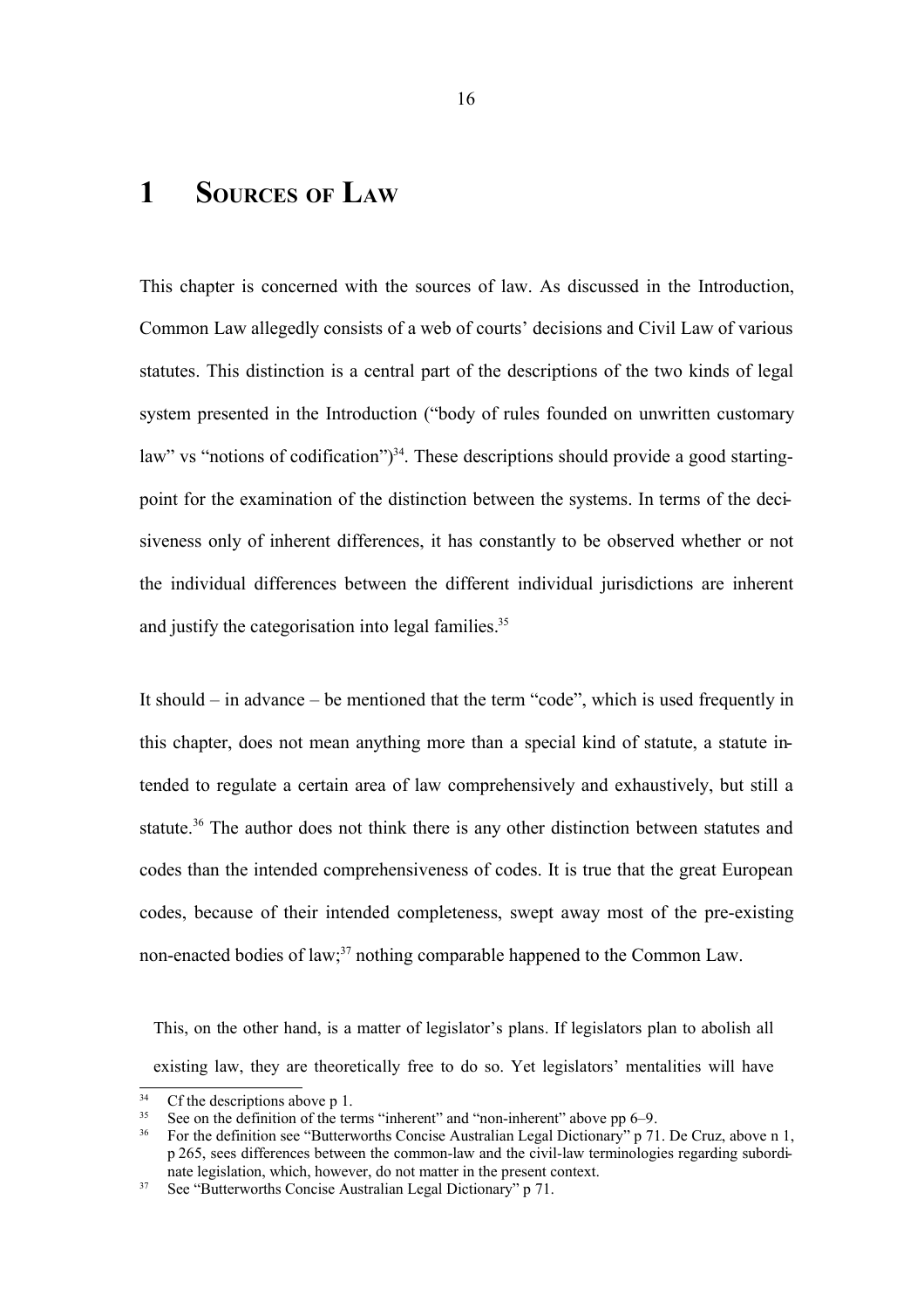changed over the last two centuries; legislators nowadays, of course, face a more developed law – for its place stemming from sophisticated modern legislators. There is today not much room for a sweeping-away mentality. Thus, this difference can be explained as typical for the different eras, in which there was creation of the great European codes and enactment of common-law codes. Today, it is obviously unimaginable to sweep away most pre-existing law.

The intended comprehensiveness, though, leads in fact to codes being typically longer than statutes. <sup>38</sup> At least in Germany, it seems to be somewhat accidental if a statute is called just "statute" (*Gesetz*) or "code" (*Gesetzbuch*). 39 In addition, the criminal-law enactments in common-law jurisdictions do not show terminologically identical names; different versions of the so-called Stephen Code are named "Criminal Code" in Canada yet "Crimes Act" in New Zealand.<sup>40</sup>

## Traditional view

According to the traditional view common-law and civil-law systems are very different because they use different sources of law. This traditional view is reflected in the following passage from Zweigert/Kötz's textbook (though the authors also point out differences on this matter "have generally been exaggerated"):

[T]he Germanic and Romanistic families are marked by a tendency to use abstract legal norms … The tradition of the English Common Law has been one of gradual development

<sup>38</sup> See Cook/Creyke/Geddes/Hamer, above n 26, p 193: Codes "draw together both [previous] statute and case law on a topic". However, it has to be doubted, whether this was an exclusive feature of codes and did not occur in statutes as well. Cf Colvin/Linden/McKechnie, above n 29, para 1.12, with several examples of "consolidating statutes". See also Bogdan, above n 17, p 129, who calls these statutes "codifying acts".

<sup>39</sup> In fact, there are merely historical reasons for this.

<sup>40</sup> Cf Colvin/Linden/McKechnie, above n 29, para 1.14.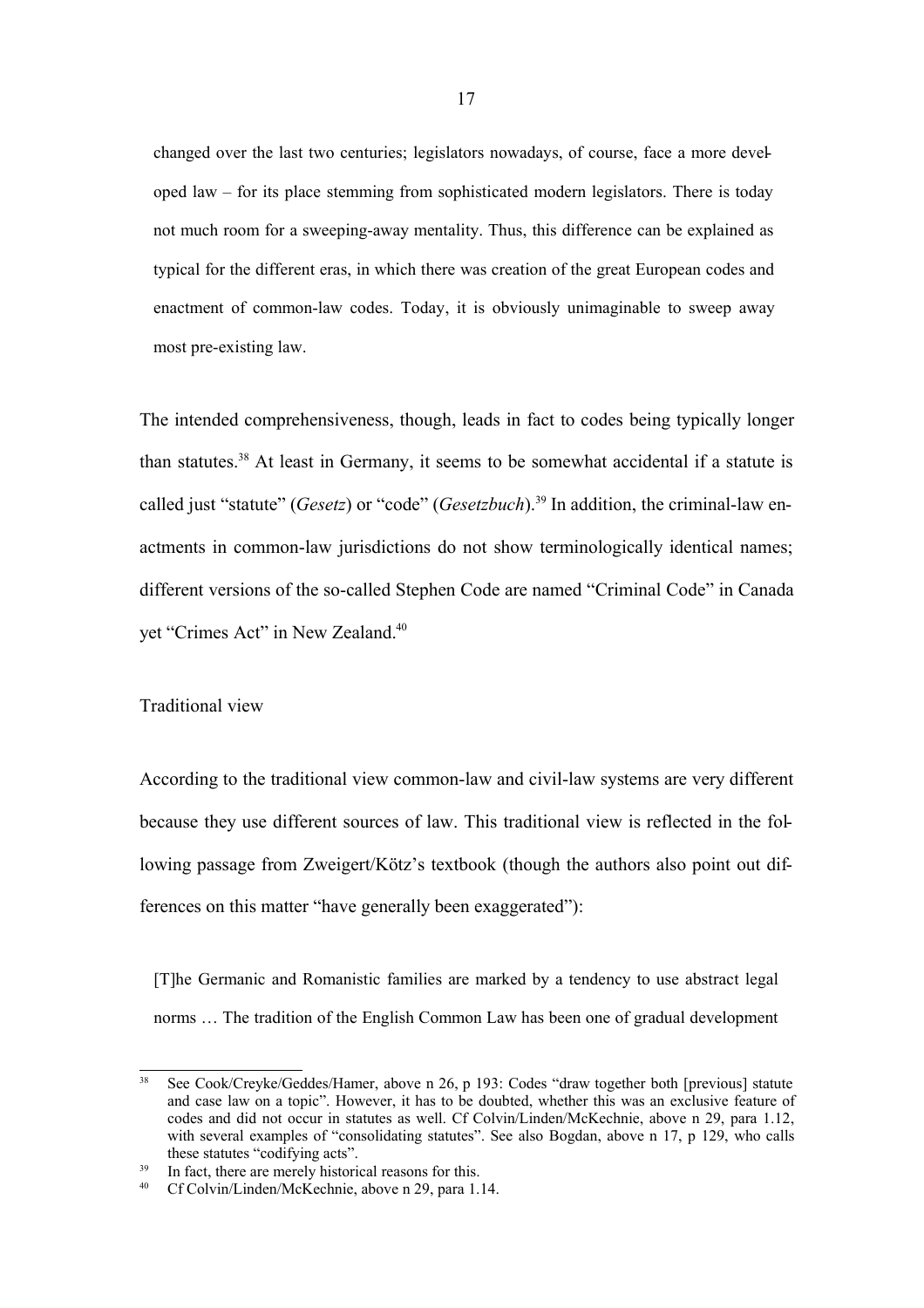from decision to decision; historically speaking, it is case-law, not enacted law … On the Continent lawyers, faced with a problem, even a new and unforeseen one, ask what solution the rule provides; in England and the United States they predict how the judge would deal with the problem, given existing decisions. $41$ 

Or, as de Cruz puts it:

Where cases have formed the primary source of the common law, statutes and codified law have been the civil law counterparts. ... [Clases have been the primary source of law in the English common law tradition, but have at best been regarded only as a secondary source of law in the civil law tradition.<sup>42</sup>

De Cruz also quotes the 19th century English Judge Pollock who said, "Parliament generally changes law for the worse", and the role of the English judge was to keep the resulting "mischief" of parliamentary interference within the "narrowest possible bounds". $43$ 

According to these authors existing decisions traditionally play the central role in common-law problem-solving; whereas the central role is traditionally played by statutory rules in civil-law. This view is perhaps the best-known characterisation of the two legal families. However, it does not take into account current developments, in particular the "modern social legislation" in the Common Law and changes in the treatment of judgments in the Civil Law.

<sup>&</sup>lt;sup>41</sup> Zweigert/Kötz, above n 1, pp 69, 71. According to ibid, p 70, the differences can be attributed to the Continental and English mentalities. The suspected reasons for the different mentalities, however, strike the reader as being fanciful and anachronistic.

<sup>&</sup>lt;sup>42</sup> De Cruz, above n 1, pp  $\overline{38}$  and, respectively, 243. See also ibid, pp 40, 43, 244.<br><sup>43</sup> De Cruz, above n 1, pp 265–266. See also Bogdan, above n 17, p 128.

De Cruz, above n 1, pp 265–266. See also Bogdan, above n 17, p 128.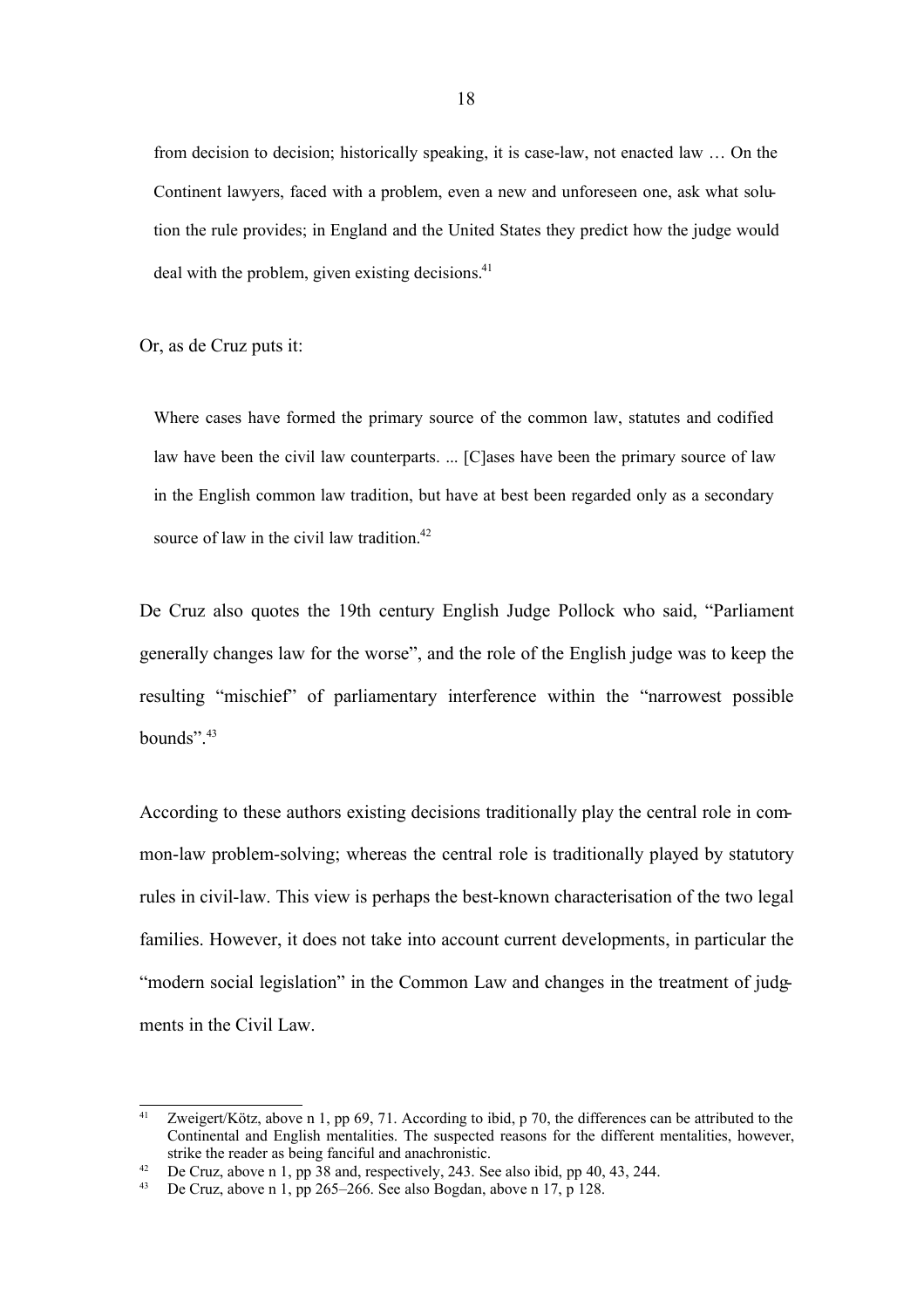This is not an original argument of this thesis. Many scholars are aware of the inappropriateness of the traditional view in describing the contemporary situation of Common Law and Civil Law. <sup>44</sup> This awareness is, for example, reflected in the following extract from Zweigert/Kötz:

One must avoid putting undue stress on this difference. We shall see … that in many areas of law on the continent legislated rules are either non-existent or inconclusive, and that in actual practice there is as much judge-made law as in England. Conversely, too, the idea that enactments are simply islets in an ocean of case-law is no more than a nostalgic anachronism even in England, let alone in the United States.<sup>45</sup>

There is also a perceived difference between the positions of scholarly writing as a possible source of law. Scholarly writing might be highly valued in civil-law jurisdictions while it is quite irrelevant in common-law jurisdictions. Yet scholarly writing will not be considered a real source of law in civil-law jurisdictions either.

As has been said, the current developments both of Common Law and of Civil Law are not taken into account by the traditional view. The traditional view therefore can be said to be too simplistic and not up to date.

## Impossibility of complete codification

Complete codification is not easy. Codification, after all, has to regulate future situations in advance, which means the drafters of codification have to predict and to consider all possibly occurring situations. <sup>46</sup> Almost inevitably there will be unpredicted

<sup>&</sup>lt;sup>44</sup> Cf de Cruz, above n 1, pp 40, 41, 103, and the following reference.<br><sup>45</sup> Zweigert/Kötz, above n 1, p 70.

Zweigert/Kötz, above n 1, p 70.

<sup>46</sup> Cf de Cruz, above n 1, p 270; Zweigert/Kötz, above n 1, pp 89–90. Also Corkery, above n 20, p 160, who quotes P Conolly.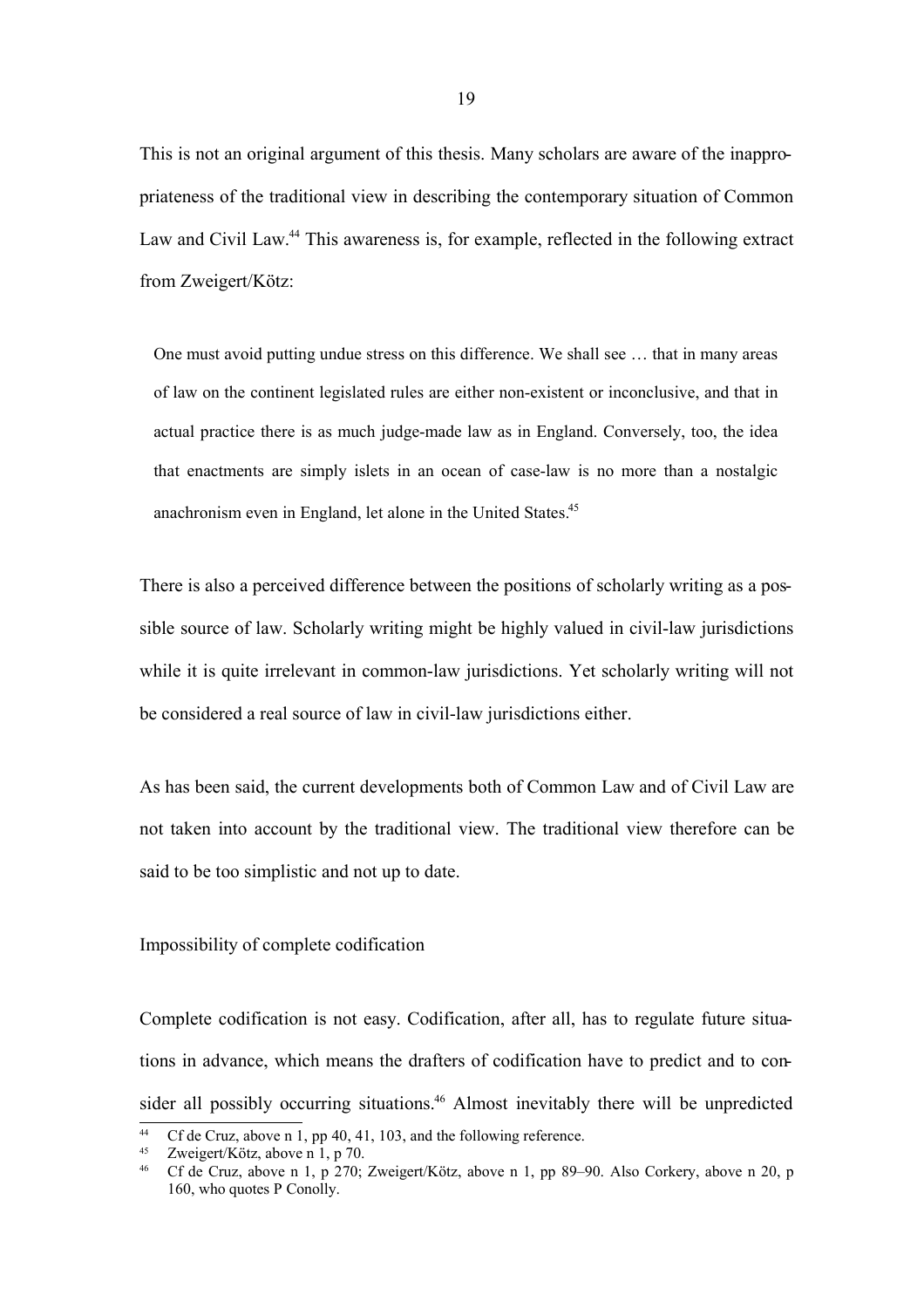situations, which will lead to incompleteness of codification. Without much fantasy, therefore, one can imagine the practical problems of attempting to codify everything in a particular area of law. In each area of law, there is a huge number of possible situations requiring regulation.

An example might be the criminal-law area of stealing and fraud (in Queensland ss 391 and 408C of the Criminal Code, respectively). The exact drawing of the borderline between these two offences is not unproblematic, and there are lots of situations in which it is unclear if the wrongdoing of a person fulfils the elements of stealing or of fraud. Consider for example the wrongdoing of refuelling a car at a petrol station without afterwards paying the due amount: There can be cases in which the relevant person acted with the intention of not paying and others in which he/she just forgot to bring enough cash or his/her credit card. In the latter type of case, the person may have noticed the absence of cash or credit card beforehand or only after he/she filled petrol in the tank. It can also be that he or she realises only that his/her money is probably short or even possibly short. And the question can arise of whether the relevant person owns or merely drives the refuelled vehicle.

These are just examples of the variety of situations that can occur at petrol stations. Even these examples show there are too many different forms of wrongdoing to predict them all. Now, it could be thought that different wrongdoings – for example, those at a petrol station and at a supermarket – normally do not have to be regulated differently, because they will have relevant features in common. However, the differences might be substantial. For example: the situations at petrol stations and supermarkets are distinct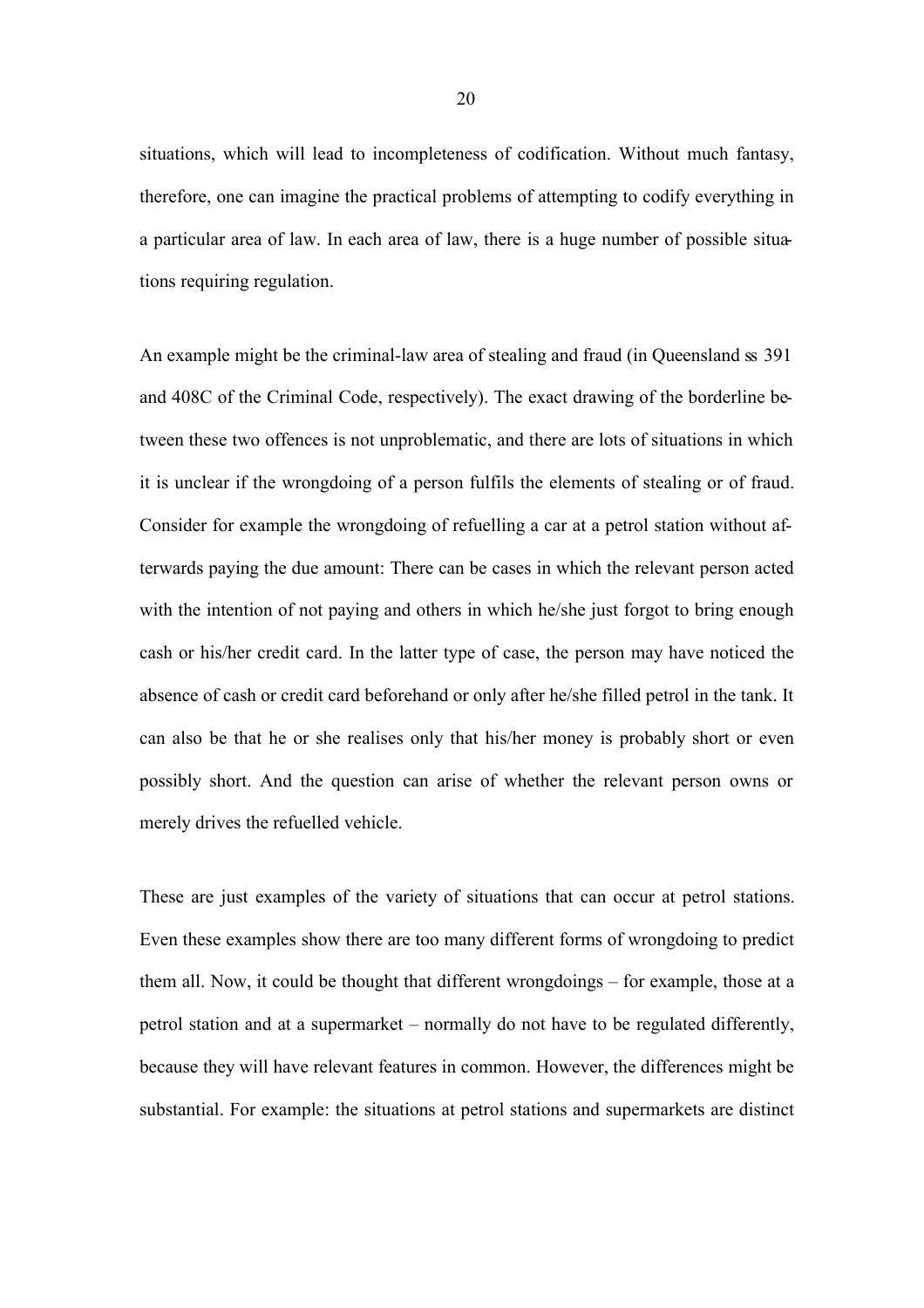from each other, as the petrol, unlike the selected supermarket goods, cannot be handed back at the checkout.

This difference is relevant to the issue of criminal liability: The offence of stealing can, in the relevant form of taking property, ordinarily not be committed where the victim has agreed to transfer ownership.<sup>47</sup> The agreement to the transfer of ownership will, in case of the customer at a petrol station, occur when the petrol is being filled in the tank and mixes with the fuel already there. Therefore it will happen before payment – and also before the customer would turn out not to have (enough) money. In order to create criminal liability when the customer drives off without paying, the provision of s 391 (2A) Criminal Code (Qld) deems the taking of something "not identifiable" (like mixed fuel) to occur fraudulently. Only because of s 391(2A) Criminal Code can the situation of taking away petrol without paying the due amount be regarded as stealing.<sup>48</sup>

Another example of the difficulties of complete codification concerns the borderline between attempted offences and mere preparation. It is difficult to fully codify the issue of criminal liability for attempted offences if there is to be no liability for mere preparatory acts. It seems obvious that a person just buying a gun, still inside the shop does not yet attempt to kill the victim even if the purpose of the purchase might be later to kill another person with the gun. On the other hand, it also seems obvious that a person who fires a gun at another person, performs (if not killing the other) an attempt to kill him or her. However, that is only *prima facie* correct. The used firearm could happen to be an air gun, which would kill a human only after hitting him/her a couple of times. Then the one shooting cannot simply be characterised as an attempt to commit homi-

<sup>47</sup> Colvin/Linden/McKechnie, above n 29, para 7.9.

<sup>48</sup> Ibid, para 7.11.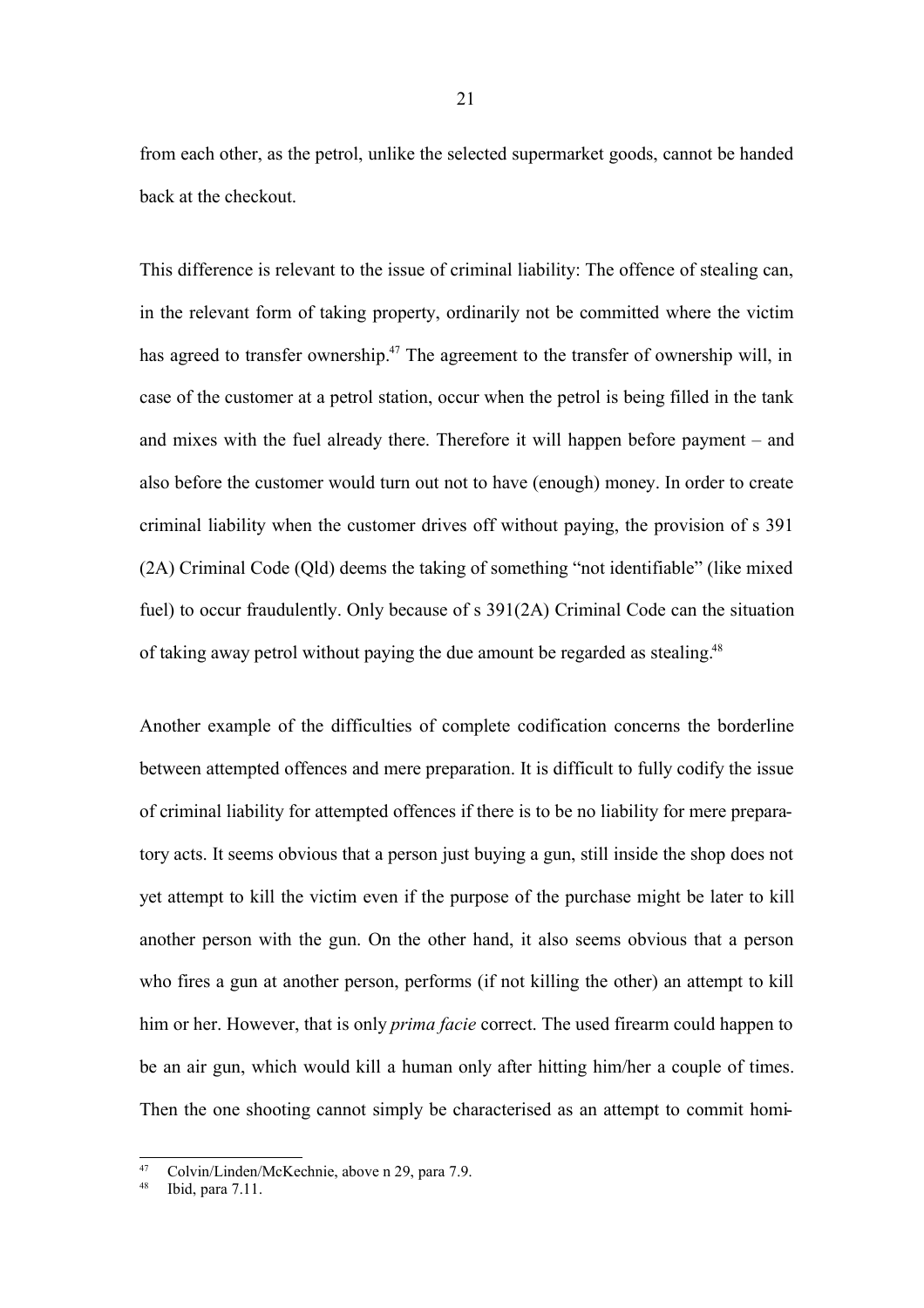cide. It could be argued that the completion of only one of a series of acts intended altogether to bring about the criminal result amounts in itself to a criminal attempt.<sup>49</sup> However, that is not obvious from the relevant criminal statutes.

The criminal codes of the civil-law jurisdictions of France and Germany are almost silent about the issue of defining the borderline between attempted offences and preparatory acts. According to § 22 of the German Criminal Code (*Strafgesetzbuch* or *StGB*) an attempt requires a "subjective directness of the perpetrator's act" (translated from the German "*nach seiner Vorstellung von der Tat … unmittelbar ansetzt*"). Article 121- 5 of the French *Code Penal*<sup>50</sup> similarly only states the element of "beginning of execution".

The expressions of "subjective directness" and "beginning of execution" do not amount to clear-cut definitions identifying all the situations that are criminal attempts to commit particular offences. Consider, for example, the aforementioned fact situation of targeting a human being with an air gun. The question of whether this is a criminal attempt to commit homicide can neither be answered simply by using the German code, which requires the "subjective directness" of the act, nor the French one, requiring the "beginning of execution". The courts have, in such cases, to make a decision about whether a fact situation represents a criminal offence or a mere preparatory act. The courts therefore have to find the particular borderline between these two situations and thus make judge-made law – even if they are judges within comprehensively codified civil-law systems. 51

<sup>49</sup> See *R v White* (1910) 2 KB 124 at pp 129–130.

<sup>&</sup>lt;sup>50</sup> See  $\leq$ www.legifrance.gouv.fr> with an English translation.

Zweigert/Kötz, above n 1, p 14, point out that there is in civil-law jurisdictions "as much judgemade law as in England".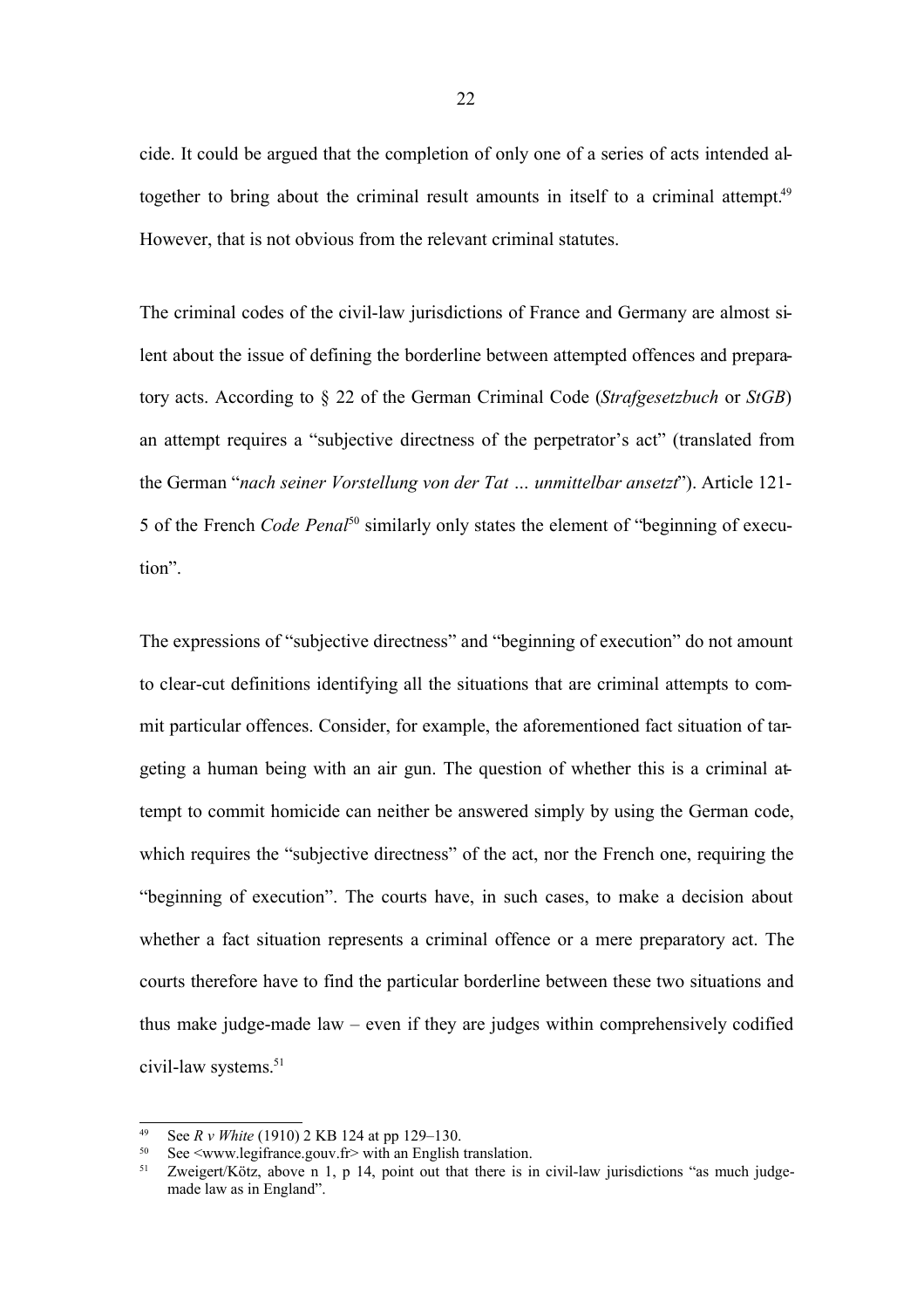Another limit of codification arises from the limited foreseeability of future developments. De Cruz puts it the following way: "Codes formulated in the 19th century could not possibly envisage developments in the 20th century." <sup>52</sup> Hence, the drafters of the civil-law codes – for example the drafters of the French *Code Civil* before 1804 and of the German Civil Code before 1896 – could not take into account petrol stations and supermarkets.

The French drafters were generally aware of the incompleteness of the *Code Civil*. This awareness is expressed by Zweigert/Kötz and by de Cruz:

The draftsmen clearly realized that even the most ingenious legislator could not foresee and determine all the possible problems which might arise and that therefore room must be left for judicial decisions to make the law applicable to unforeseen individual cases and suited to the changing circumstances of society.<sup>53</sup> The theory ... is that it would not have been possible for the legislature to have considered all the possible future applicati $ons<sup>54</sup>$ 

10 years earlier, the drafters of the Prussian Land Law<sup>55</sup> of 1794 attempted to introduce really complete codification with its approximately 17,000 sections.<sup>56</sup> This code intended to give the judge a precise answer to every question and to render statutory interpretation unnecessary, thereby depriving judges of any creative power.<sup>57</sup> As the exer-

<sup>&</sup>lt;sup>52</sup> De Cruz, above n 1, pp 29, 246. This limitation is also expressed in Zweigert/Kötz, above n 1, pp 90–91.

 $\frac{53}{54}$  Zweigert/Kötz, ibid, p 90.<br>
De Cruz above n 1 p 270

De Cruz, above n 1, p 270.

<sup>55</sup> It could be argued that "General Law" is a more appropriate translation of the medieval term *Landrecht* than "Land Law". Yet the term "Land Law" represents a somewhat settled usage, cf Zweigert/Kötz, above n 1, p 89. Moreover, this translation is easy to memorise and, thus, should not be readily relinquished. From the author's point of view, it is preferable to adhere to the usual terminology.

 $rac{56}{57}$  Zweigert/Kötz, ibid.

See ibid, with the quote of the Prussian King, who "forbade the judges to indulge in any arbitrary deviation, however slight, from the clear and express terms of the laws, whether on the ground of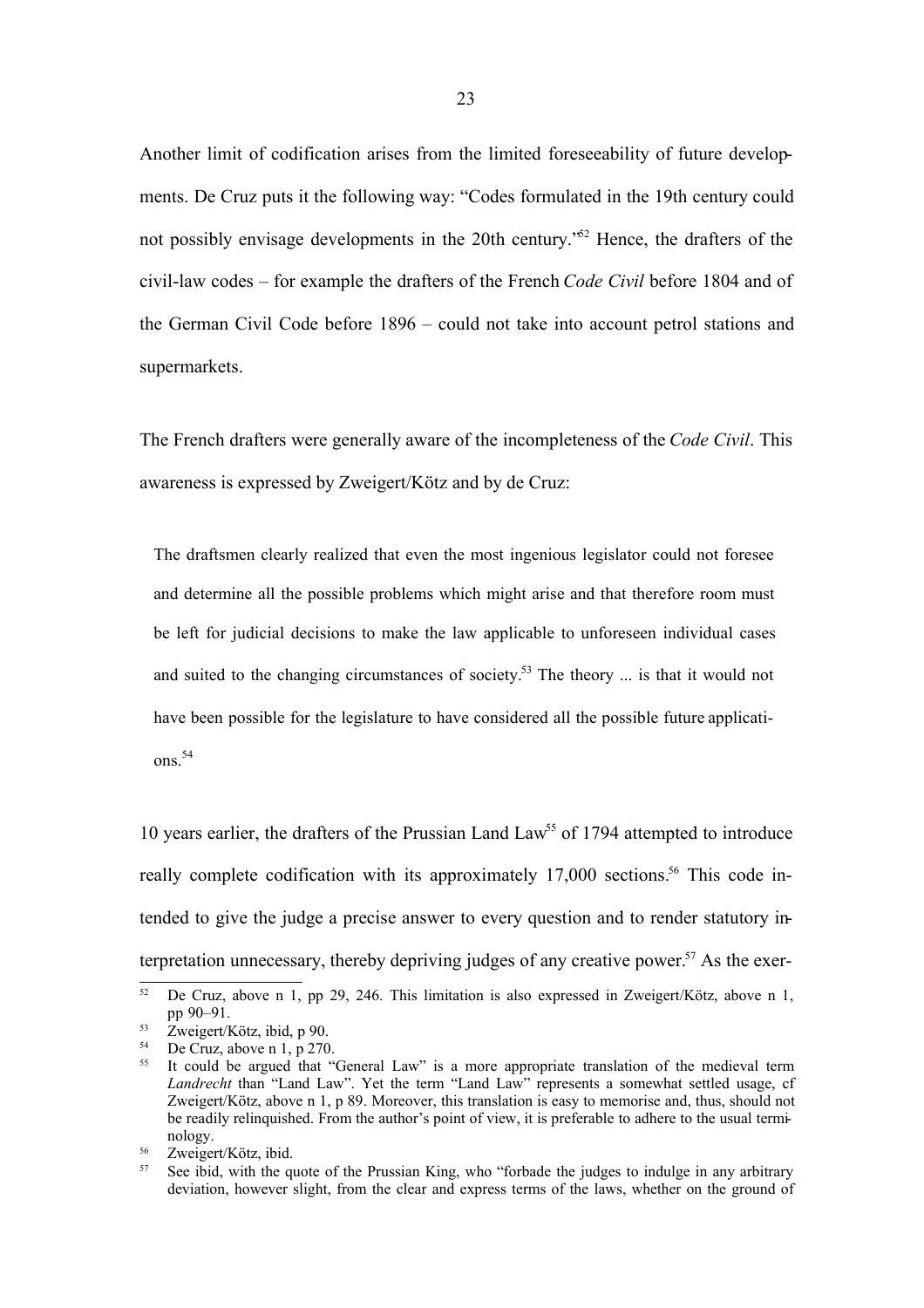cise of judicial creativity is an issue of interpretation, an issue also of the possible results of judges' decisions, it will not be discussed here but below. What can, however, be said here is that really comprehensive and complete codification is not possible. Even the comprehensive civil-law style of codification can take into account only foreseeably occurring situations. There can be gaps in the codes, consciously left open by the drafters. <sup>58</sup> Altogether, that means the codes leave scope for judges' individual decisions and therefore for judge-made law. Judge-made law, thus, is not only a feature of Common Law but naturally as well Civil Law. The occurrence of judge-made law may not be an inherent feature of the systems. In conclusion, there is, up to this point, no evidence for a substantial difference between Common Law and Civil Law regarding the available sources of law.

The common-law doctrine of "binding precedent"

One of the paramount features of Common Law is the doctrine of "binding precedent" (or, in Latin, *stare decisis*) 59 . This doctrine means a court deciding a current case is – under specific circumstances which are discussed below – bound by previous courts' decisions. <sup>60</sup> The doctrine of binding precedent requires "the material facts" of the present and previous decisions to be identical.<sup>61</sup> Complete identity of two cases is never possible, as they will show, for example, different parties, different locations of the respective fact situations etc.

some allegedly logical reasoning or under the pretext of an interpretation … of the statute".

<sup>&</sup>lt;sup>58</sup> With respect to the French *Code Civil Zweigert/Kötz*, above n 1, p 90.<br><sup>59</sup> The complete I atin term "stare decisis et non quieta movere" literally

<sup>59</sup> The complete Latin term "*stare decisis et non quieta movere*" literally means "let the decision stand and do not disturb the calm": Cook/Creyke/Geddes/Hamer, above n 26, p 76; de Cruz, above n 1, p 215.

<sup>&</sup>lt;sup>60</sup> De Cruz, ibid, p 103; Zweigert/Kötz, above n 1, pp 259–260.

<sup>61</sup> Bogdan, above n 17, p 115. Regarding this thesis's purpose, it is not necessary to explain the meaning of "material identity" and thereby to go into the terms "*ratio decidendi*" and "*obiter dictum*".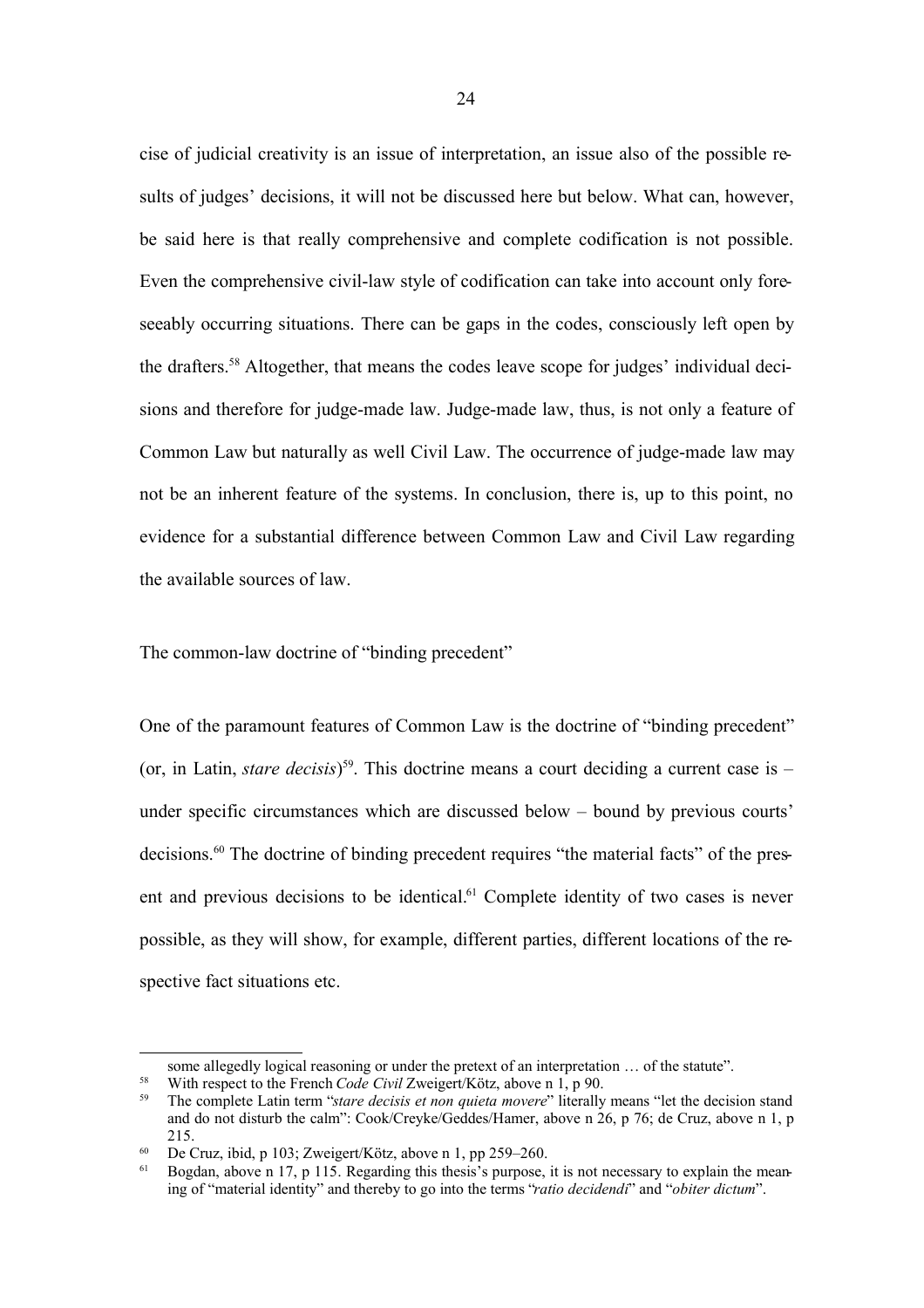Moreover, the doctrine of the bindingness of precedent is limited insofar as only previous decisions of superior courts are binding on the present court. Traditionally also its own previous decisions were binding on the present court, at least as far as higher courts were concerned. However, the latter practice ceased following decisions of the English House of Lords and the High Court of Australia. <sup>62</sup> The fact that nowadays only decisions of superior courts are binding implies that only decisions of courts of the same hierarchy can be binding,<sup>63</sup> as only those courts are to be characterised by an inferiority-superiority notion. A judge in the Magistrates' Court in Southport, Queensland, for example, can be bound by decisions of the Queensland Supreme Court but not by those of the New South Wales Supreme Court, though *prima facie* one could think of the New South Wales Supreme Court being superior to the Southport Magistrates' Court.

Naturally, there are not only "materially identical" cases of superior courts but also cases which are different from the present one. Previous cases can seem to be similar but turn out to be in a relevant aspect different and therefore not "materially identical". These cases will be "distinguished" by the present judge, which means he asserts the material differences as justification for not applying the previous decision's *ratio*. 64 This is a recognised aspect of applying the doctrine of binding precedent. However, there can also be cases where the judge considers a binding decision and deliberately disregards it for being – from his viewpoint – unjust or for some other reasons wrongly

 $62$  See the Practice Statement of the House of Lords from 1966. The High Court of Australia did already in 1913 conclude not to be bound by its own decisions [*Australian Agricultural Co … v Federated Engine-Drivers and Firemen's Association …* (1913) 17 CLR 261 at p 279].

<sup>63</sup> Cook/Creyke/Geddes/Hamer, above n 26, p 75; Zweigert/Kötz, above n 1, p 259.

<sup>64</sup> Cf Cook/Creyke/Geddes/Hamer, above n 26, p 75; de Cruz, above n 1, pp 104, 285.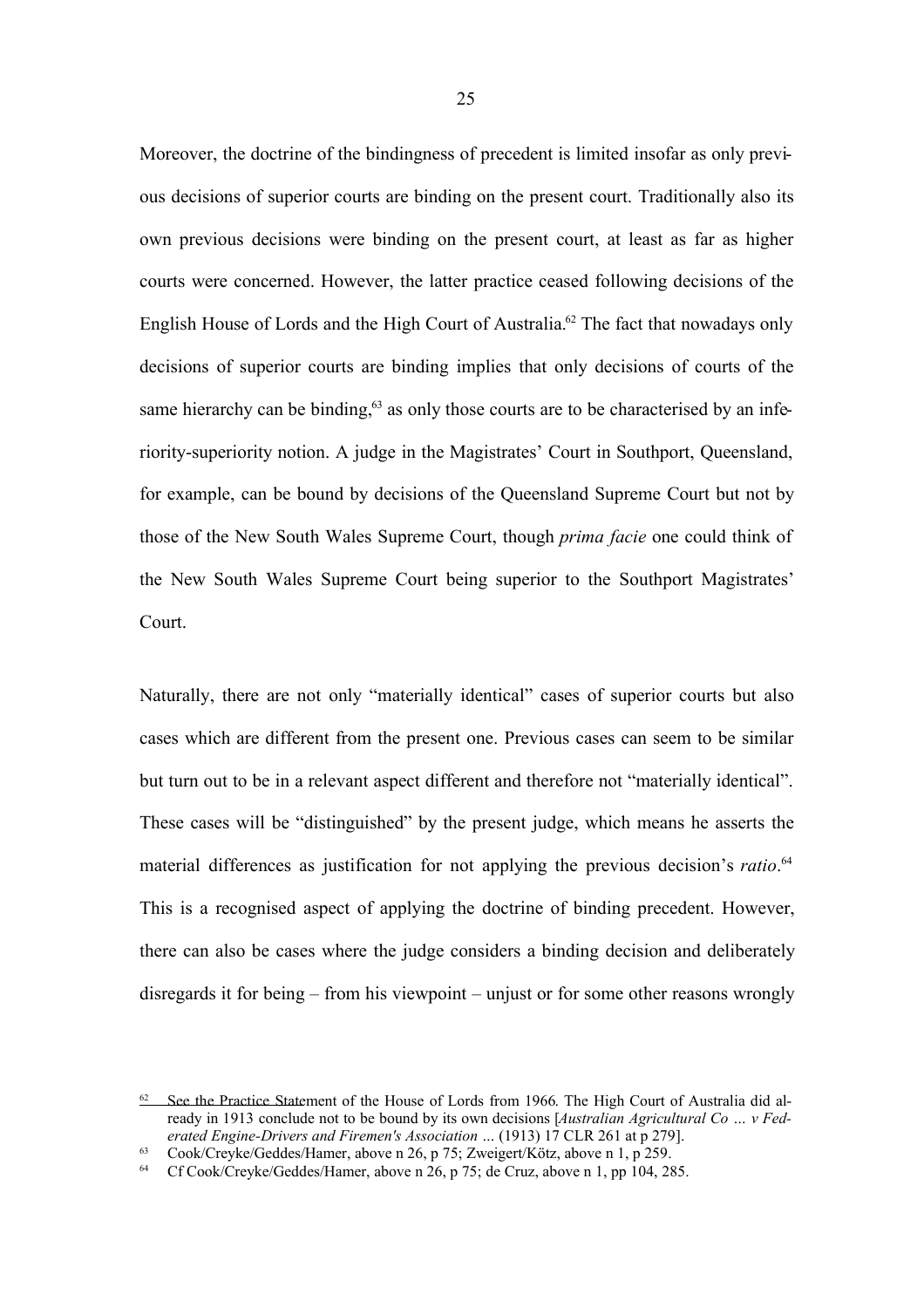decided.<sup>65</sup> This way of handling the doctrine of binding precedent is criticised by several authors:

[J]udges permit themselves considerable liberties in distinguishing High Court decisions on very narrow grounds. <sup>66</sup> [J]udges "can find a distinction to avoid … almost any prior line of precedent".<sup>67</sup> The ease with which judges can distinguish, and hence avoid, previous decisions leads critics to argue that the system of precedent is a fiction  $\ldots$ .<sup>68</sup> [A] judge can find support for almost any position.<sup>69</sup> If an English judge did not wish to follow a previous decision, he has the option of "distinguishing" it (that is, decide it's not applicable) on the basis of its facts, or law, or both.<sup>70</sup>

The corresponding civil-law situation

In theory, the absence of a doctrine of binding precedent in civil-law jurisdictions means a judge of a lower court deciding a present case can decide independently. Independently here means the decision can be made without being dictated by possible higher courts' decisions on a similar matter; even if such a precedential decision exists, it does not require the present, lower-court judge to decide according to it. This judicial freedom, however, has some limitations:

<sup>&</sup>lt;sup>65</sup> See the following five footnotes.<br><sup>66</sup> De Cruz above n 1 n 285: Havd

De Cruz, above n 1, p 285; Heydon, above n 17, p 84.

<sup>67</sup> Caldarone, "Precedent in Operation: A Comparison of the Judicial House of Lords and the US Supreme Court" (2004) Public Law, pp 759 at 765, with the quote being from K Llewellyn.

<sup>&</sup>lt;sup>68</sup> Corkery, above n 20, p 134. A reason for inappropriately distinguishing precedential decisions can be the present judge puts "politics over law"; see ibid, pp 140–141; cf also Heydon, above n 17, p  $92.$ 

 $^{69}$  Bogdan, above n 17, p 119.

<sup>70</sup> De Cruz, above n 1, p 104. De Cruz's statement is to be seen as a critical statement, too, as it points out the judge would have an "option" to distinguish, if he does not "wish" to follow a precedential decision. The expressions used show that this is not the required way of applying the bindingness doctrine.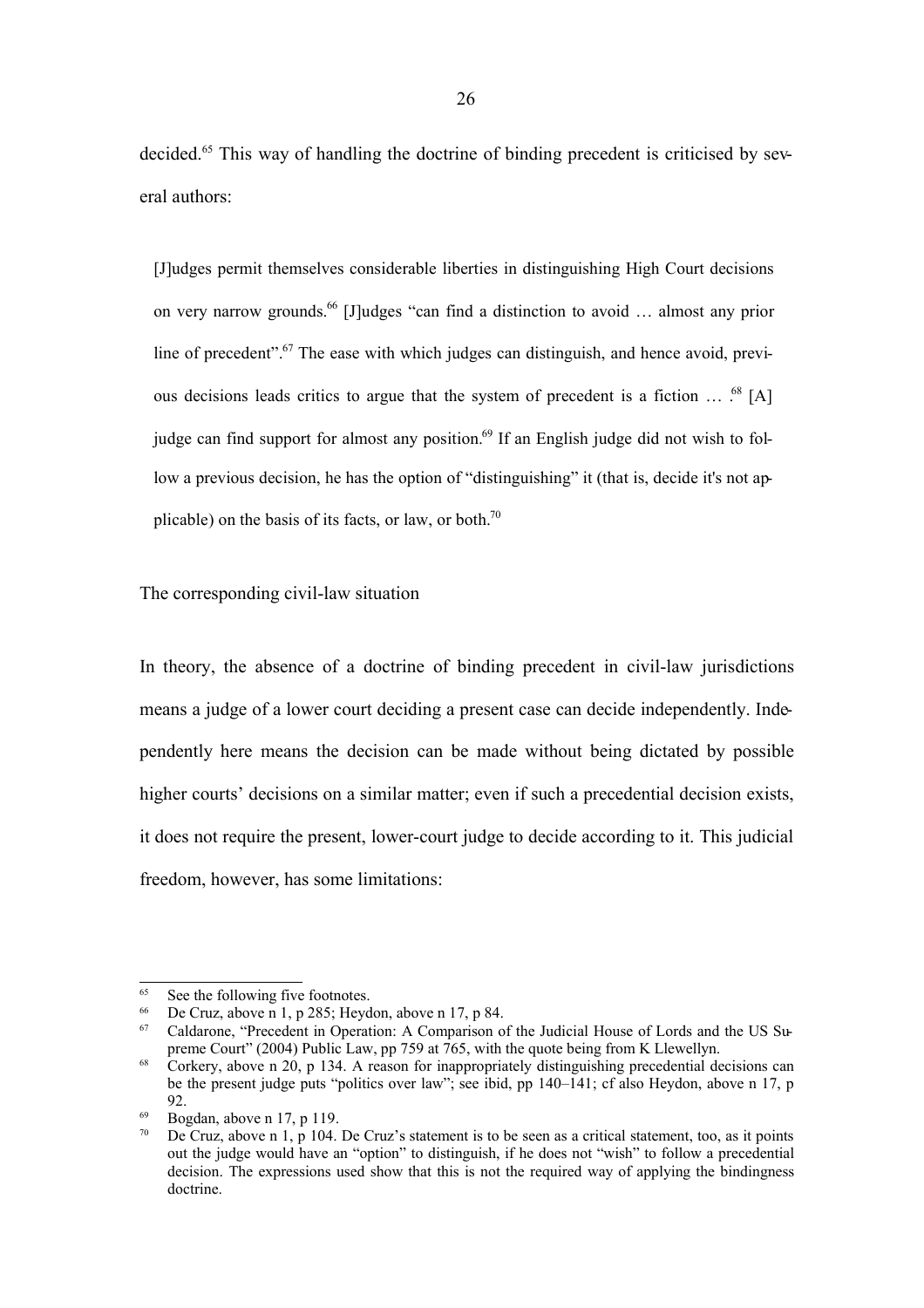There are, firstly, a few expressly regulated possible exceptions. De Cruz's textbook, for example, lists situations in which decisions of German courts have binding force. These situations are some previous decisions of the German Federal Constitutional Court (*Bundesverfassungsgericht* or – abbreviated – *BVerfG*) and of the German Federal Supreme Court (*Bundesgerichtshof* or *BGH*), both under a set of specific circumstances.<sup>71</sup> The examples, of course, are not incorrect; however, if a statute is declared void by the Federal Constitutional Court according to the relevant procedural statute, § 31 *BVerfGG*<sup>72</sup>, that has – as a matter of pure logic rather than of actual bindingness – a bindingness-like consequence. After all, the lower court cannot decide with respect to the – officially void-declared – statute. It therefore does not need any exceptional provision of actual bindingness of the Constitutional Court's decision.

Additionally, all of the given examples concern exceptional situations following decisions of only the highest German courts. The examples merely reflect the special role of those courts inside the German courts' hierarchy and the consequential importance of their decisions. The Constitutional Court's decisions must be published in the legislative gazette like legislation, which makes them further different from other rulings.

The situation in Italy seems to be identical. Art 136 of the Italian Constitution provides analogically for the authority of the decisions of the highest Italian courts, having materially the same content as § 31 *BVerfGG*. <sup>73</sup> Additionally, there is an exception in place in France and in Spanish-speaking countries, which requires the courts to follow an existing consistent line of precedential decisions. <sup>74</sup> These cases can only be interpreted as

<sup>&</sup>lt;sup>71</sup> De Cruz, ibid, pp 245 and 255.<br><sup>72</sup> The obbrovistion meaning  $P_{\text{MMS}}$ 

<sup>72</sup> The abbreviation meaning *Bundesverfassungsgerichts*-*Gesetz*.

De Cruz, above n 1, p 245.

<sup>74</sup> Ibid.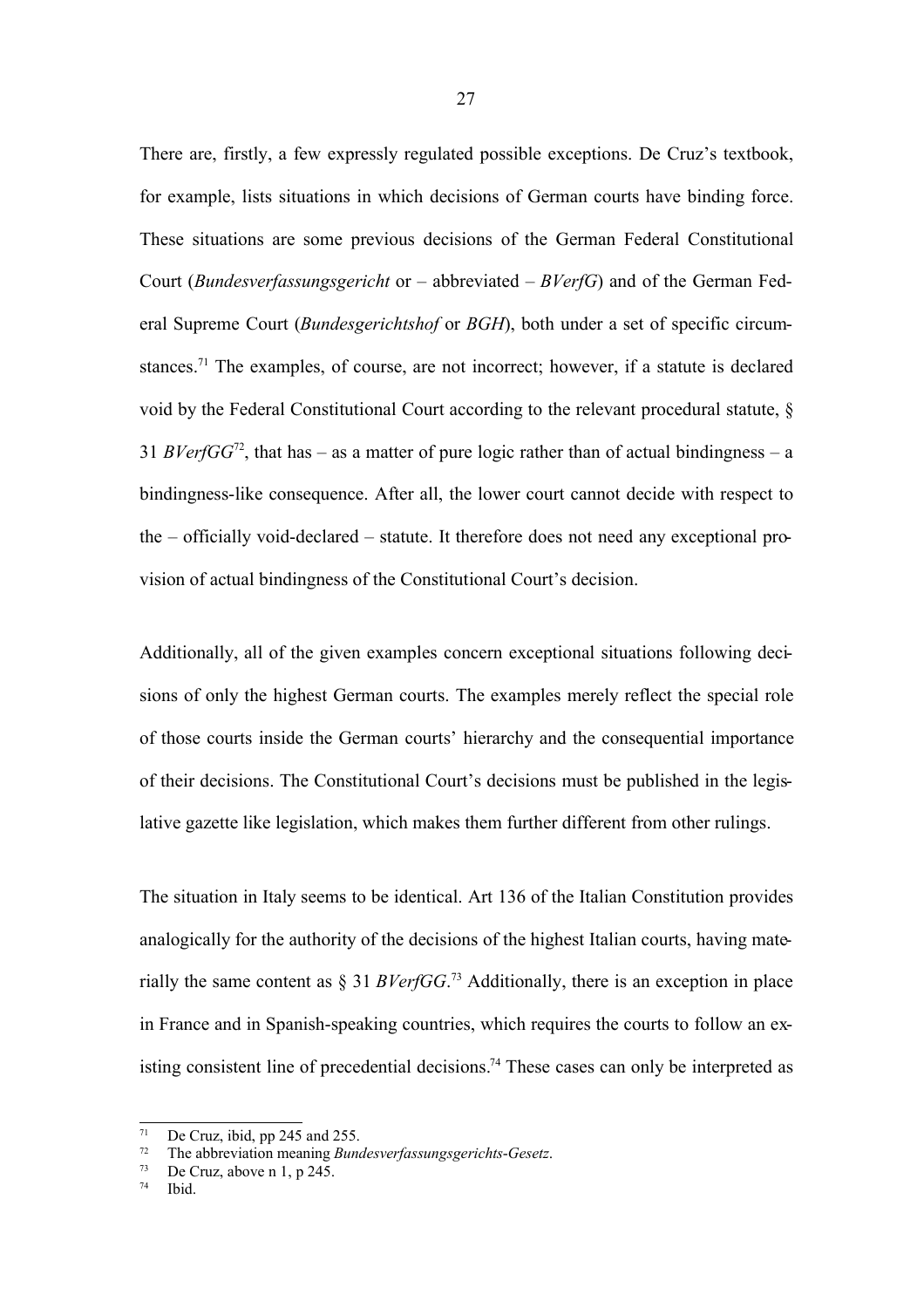showing there is no general bindingness of previous decisions of superior courts.<sup>75</sup> Altogether, the examples from Germany, Italy, France, Spain etc merely prove the general rule of non-bindingness of precedential decisions in civil-law jurisdictions.

However, there are also several practical reasons why the – officially not bound – civillaw judges may nevertheless decide their present cases in accordance with existing superior courts' judgments. They are listed by de Cruz:

Subordinate courts have tended to follow superior courts' decisions … for the following reasons:

- (a) … where there has been a gap in the law which is not covered by the Codes or ancillary legislation, judges have had to consider whether to indulge in some kind of "law making" or law creating process;
- (b) it promotes certainty and predictability in the law;
- (c) it has been regarded as a means of promoting equality of justice;
- (d) it has been seen as convenient and efficient to do so;
- (e) judges do not like being reversed or overturned on appeal;
- (f) as members of a hierarchy with a tradition, the practice of following cases has been seen as a form of judicial co-operation.<sup>76</sup>

This list shows that considerations of predictability and equality are among the factors inclining civil-law judges to follow precedential decisions. There are also several reasons internal of the judiciary why civil-law judges usually decide according to an existing precedent of a superior court. Of these internal factors the *inter alia* mentioned increased efficiency of doing so is noteworthy. The increasing workload of judges makes

<sup>75</sup> This would be an example of the Latin maxim "*Expressio unius est exclusio alterus*": If there is statutory provision for bindingness in a particular situation, there cannot be general bindingness.

<sup>76</sup> De Cruz, above n 1, p 246. See also Zweigert/Kötz, above n 1, p 262.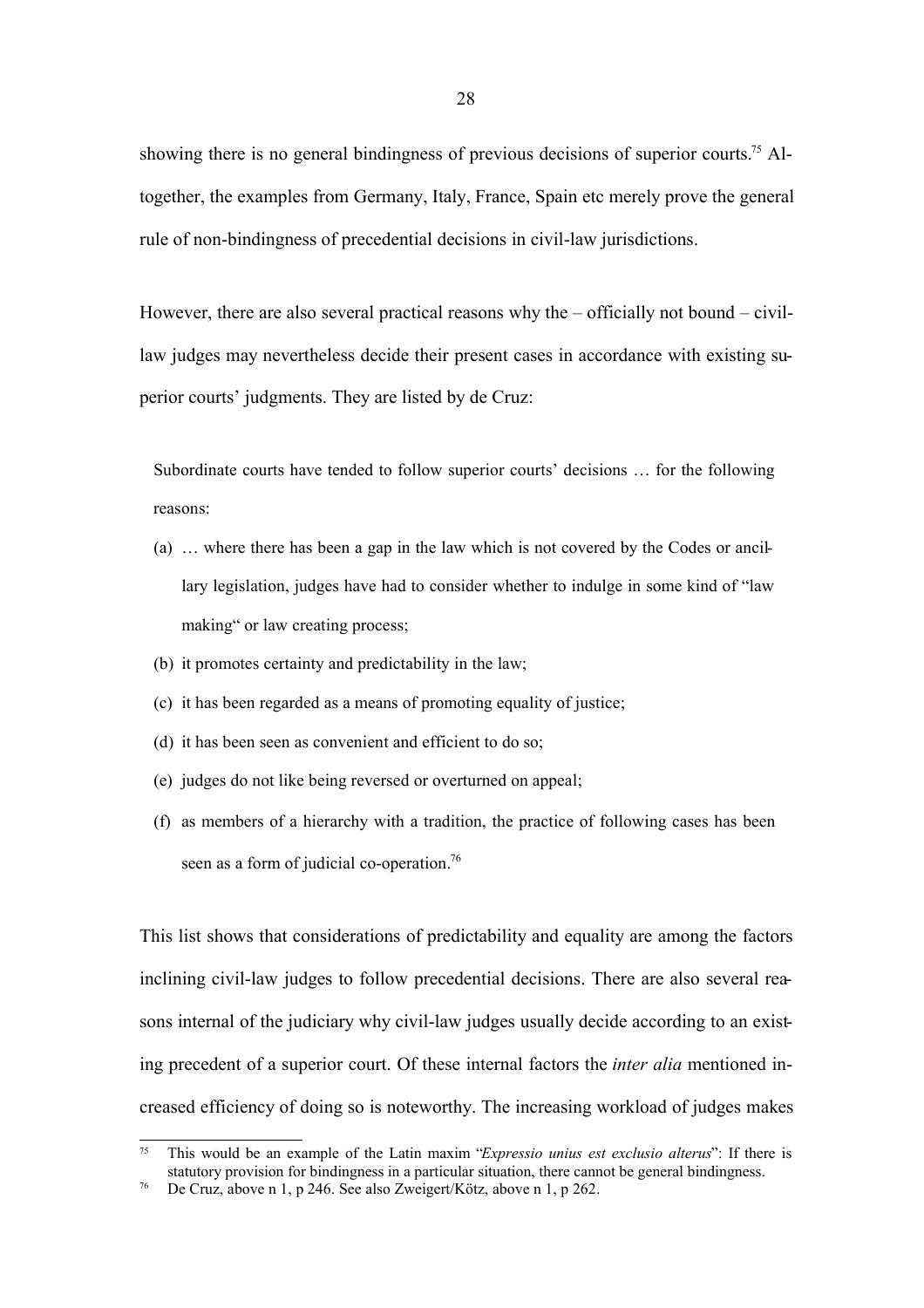some compliance with precedential decisions inescapable. The pressure to decide a case in a not too time-consuming manner has the natural consequence of judges not being able to take the necessary time-effort for an independent and personal judgment. For these reasons, it can be said that in civil-law jurisdictions, there is not a formal bindingness but a strong practical tendency of judges to comply with previous higher courts' decisions. This is the reason for which it is said that "[p]recedents play a very significant role" also in Continental legal systems<sup>77</sup> and there is in civil-law jurisdictions "as much case law as in England". 78

The tendency of judges to comply with precedents is a dynamic one. Previous courts' decisions may not have been very important in the past; however, they are increasingly important in modern civil-law systems. De Cruz puts it the following way:

It has become axiomatic to say that common law courts refer to case law, or precedents, to assist in interpreting the statute, whereas civil law courts do not. Yet, various recent studies ... reveal that, in modern times, nearly all systems ... utilise precedents, particularly if these have already interpreted the legislation in question. ...<sup>79</sup>

However, this formulation has to be carefully interpreted. It has to be emphasised that it is concerned with the aforementioned pressures sometimes only permitting a hasty decision. De Cruz does not point out there was a formal doctrine of *stare decisis* existing in civil-law jurisdictions. After all, he also states that, in some civil-law countries, it is "almost" mandatory practice to follow precedential decisions, whereas in others, the entire matter is "purely discretionary". <sup>80</sup> Similar to de Cruz, Cook/Creyke/Geddes/

 $^{77}$  Bogdan, above n 17, p 114.<br> $^{78}$   $\frac{7}{2}$   $\frac{7}{2}$   $\frac{1}{2}$   $\frac{1}{2}$   $\frac{1}{2}$   $\frac{1}{2}$   $\frac{1}{2}$   $\frac{1}{2}$ 

<sup>&</sup>lt;sup>78</sup> Zweigert/Kötz, above n 1, p 14.<br><sup>79</sup> De Cruz, above n 1, p 285.

De Cruz, above n 1, p 285.

<sup>80</sup> Ibid.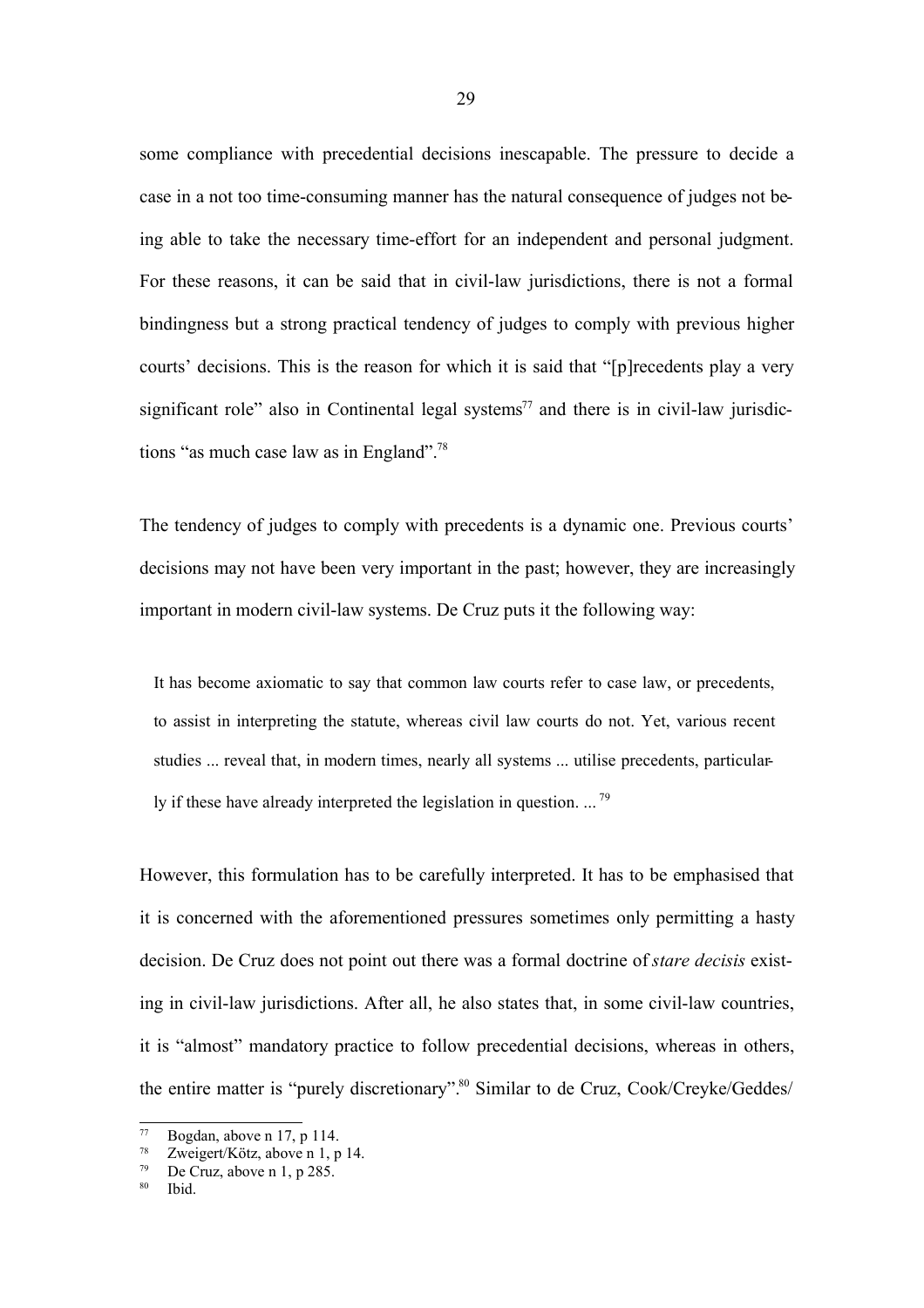Hamer point out, "Nearly all legal systems (including civil law systems) apply some form of doctrine of precedent, although with differing degrees of formality and strictness." <sup>81</sup> This statement, like that of de Cruz, does not refer to a formal civil-law bindingness doctrine but merely to existing practical pressures.<sup>82</sup>

Thus, the practical operations of common-law and civil-law systems do not fit their respective theoretical starting-points on matters of precedent. The common-law situation with the doctrine of binding precedent is in practice less rigid than it seems, as the doctrine only works inside the same courts' hierarchy and as the judges are able to distinguish undesired precedential decisions. On the other hand, the civil-law freedom from a doctrine of bindingness has in fact only a limited impact, as lower-court judges tend to follow the precedents and, in fact, cannot do much more than act in this way.

Besides all practical similarities, there is the formal presence of the common-law doctrine of binding precedent and the absence of such a doctrine in Civil Law. The occurrence of a formal doctrine of bindingness of common-law precedents still represents a difference between the systems. However, it can be said to be a non-inherent difference. There is, as has been found out, $83$  a formal bindingness doctrine in place also in civil-law jurisdictions, at least regarding a few instances. Non-inherent differences can never amount to distinguishing factors which could only justify the sharp distinction between Common Law and Civil Law.<sup>84</sup>

<sup>&</sup>lt;sup>81</sup> Cook/Creyke/Geddes/Hamer, above n 26, p 74.<br><sup>82</sup> There is however a statement which randars a

There is, however, a statement which renders a civil-law doctrine of binding precedent existing; see the heading in Baade "Stare Decisis in Civil-Law Countries …" in: Birks/Pretto (eds) "Themes in Comparative Law" pp 3 at 19.

 $83$  Above pp 27–28.

See above pp 6–9.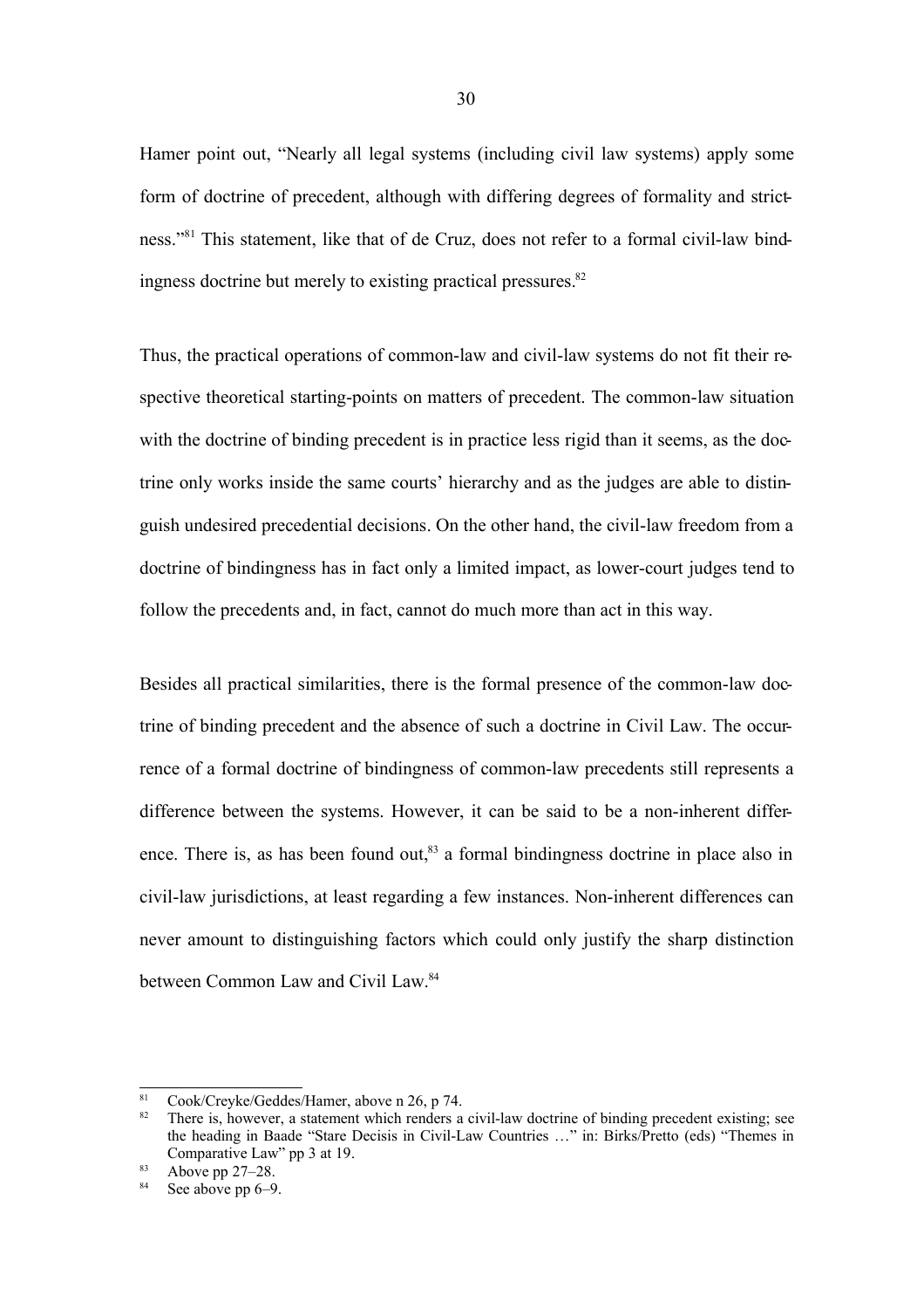The conclusion of this part of the thesis, therefore, has to be that the common-law doctrine of binding precedent does not amount to a distinguishing factor. It is – admittedly – a significant feature of the Common Law. However, it merely reflects the potential differences which exist between different national jurisdictions.

# Importance of fundamental legal concepts

Fundamental legal concepts are important in comparing sources of law.<sup>85</sup> One should imagine a civil-law criminal-code provision stating ten requirements and the parallel common-law statute provision only five. This would mean that, in the civil-law country, there is a different concept in place which requires ten elements to be met, instead of only five under the common-law concept, and this is reflected in more elements being stated. Differences in the degree of codification are possibly mere reflections of different legal concepts and do not necessarily prove a generally higher or lesser degree of codification in the respective jurisdiction. The differences between the codifications can be possibly completely put down to the respective fundamental legal concepts. The following examples should clarify this.

The first is the example of innocent agency, that is, using another person to commit a crime, assuming it is a situation where the perpetrator does more than just using the other as an aider or procurer. It could be that the perpetrator forces another person to commit a wrongdoing (for instance threatens the other person with killing him/her, if he/she does not assault the victim). Those situations are dealt with in § 25(1) of the German Criminal Code. This provision just states that the perpetrator can act both

The term "fundamental legal concepts" is used by Bogdan, above n 17, p 41.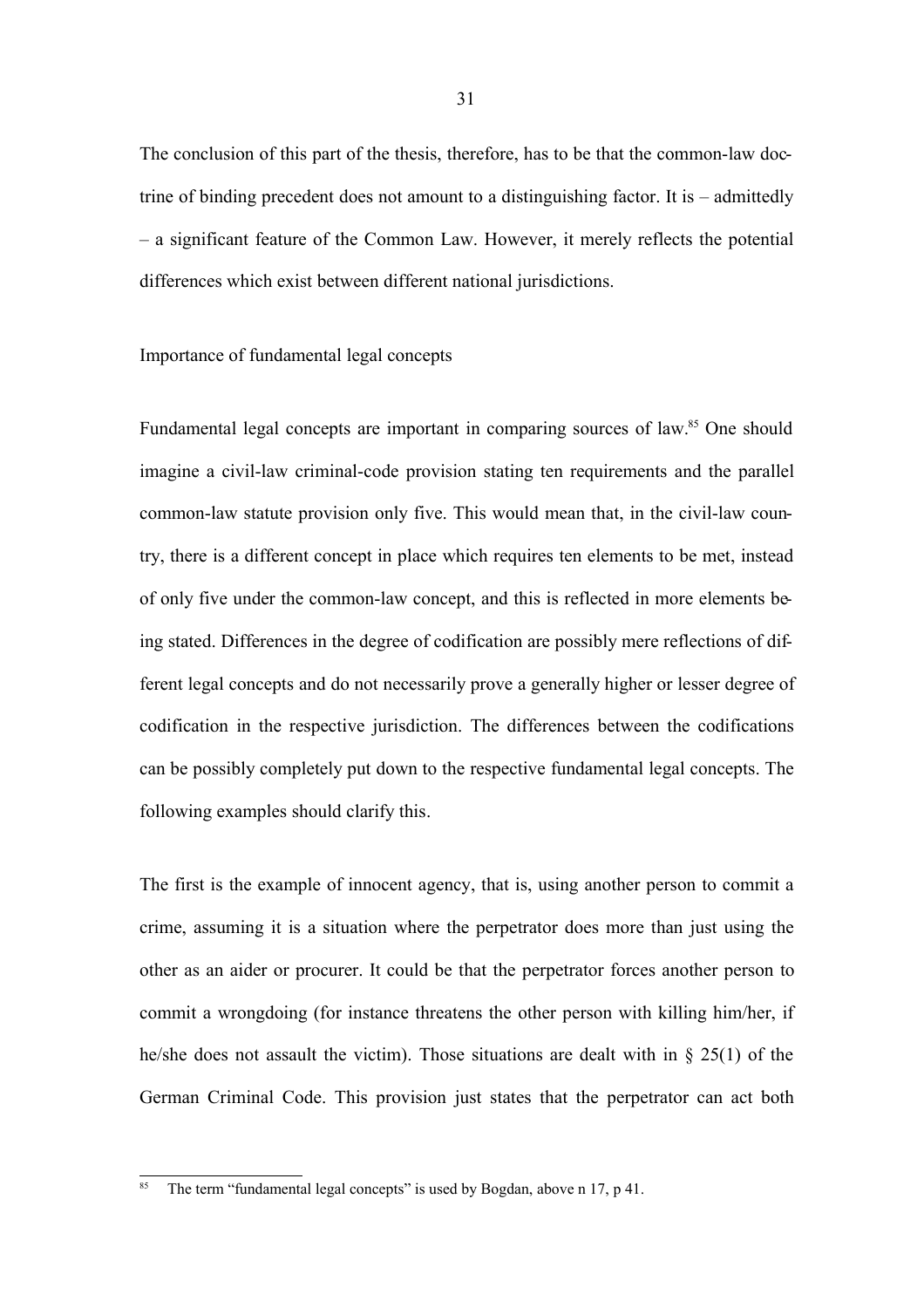"himself and through another" (translated from the German "*selbst oder durch einen* anderen").<sup>86</sup> The Queensland counterpart is s 7(4) Criminal Code:

Any person who procures another to do or omit to do any act of such a nature that, if the person had done the act or made the omission, the act or omission would have constituted an offence on the person's part, is guilty of an offence of the same kind, and is liable to the same punishment, as if the person had done the act or made the omission …

The Queensland common-law codification example shows much more detail for the topic than the German civil-law example. There are fact situations which are provided for in the allegedly comprehensive Civil Law just rudimentarily. In those matters the more detailed common-law codification can be more directly applied by the judge. This is perhaps not typical. However, it shows the sources of law in comprehensively codified civil-law systems may be even less detailed than those in common-law jurisdictions and need to be supplemented by more precise judge-made law.

All jurisdictions should provide for the criminal liability of somebody using another person like a tool, for example by forcing him/her. The criminal liability for such a conduct should be distinguished from the liability for using someone who just aids and from the fact situations of counselling or procuring another's offence.<sup>87</sup> The concepts underlying the provisions, thus, are the same. Just because of the identity of the fundamental concepts underlying the rules it made sense to compare the different modes of codification and to reach the conclusion of atypically higher degree of codification in

<sup>86</sup> Germany, as Australia, is a federal state. However, the whole Criminal Law of Germany, unlike the Australian, belongs to the legislative powers of the Federation (in German: "*Bund*"). There are no implied powers to regulate particular fact situations (regarding, for example, their own property) vested in the German States ("*Länder*"). Consequentially, there is only one criminal jurisdiction in Germany.

<sup>87</sup> Tröndle/Fischer "*Strafgesetzbuch (Kommentar)*" § 25 para 11.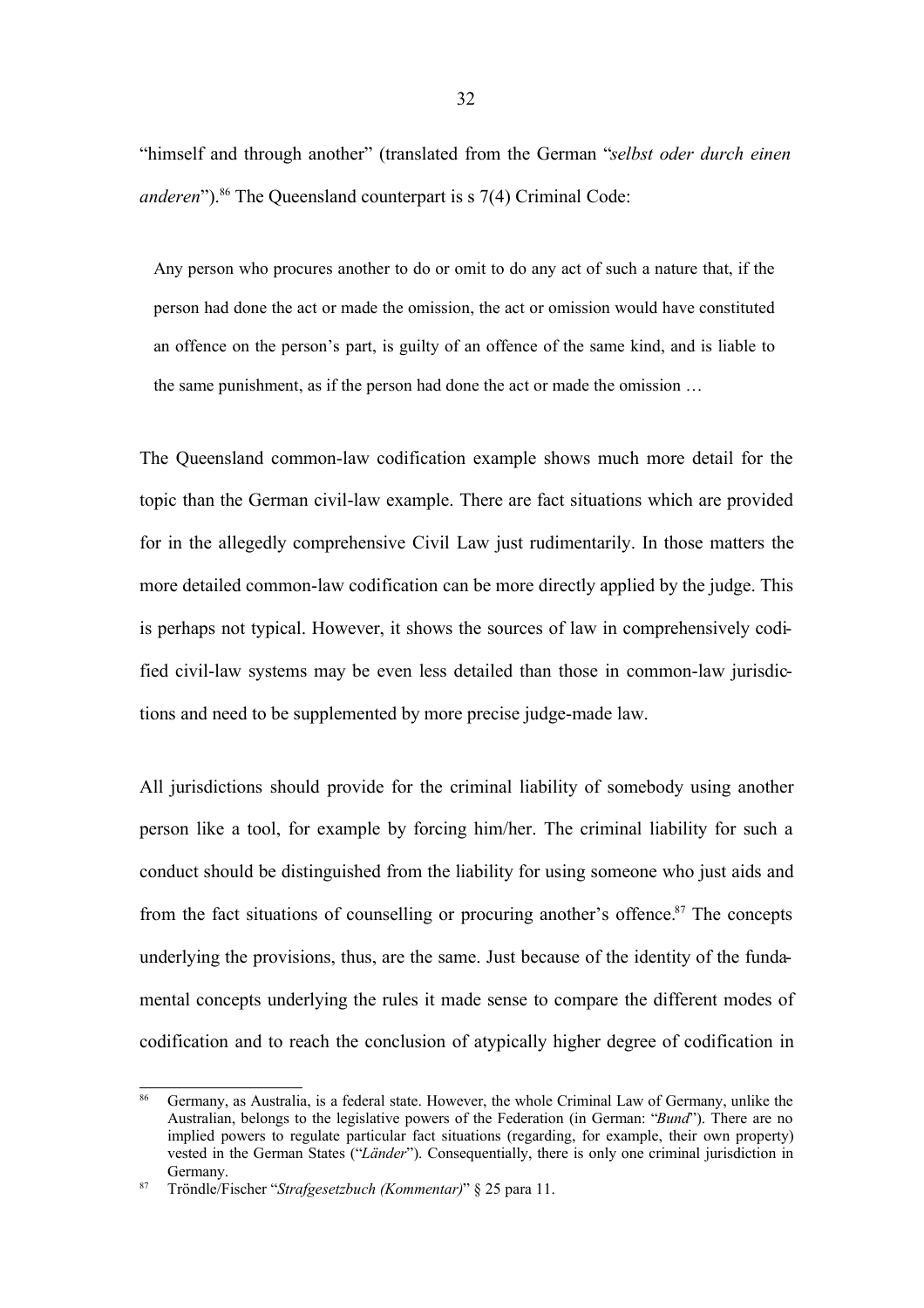Queensland compared to Germany. If the fundamental concepts were different, however, the different mode of codification could possibly be put down to the different concepts and would not mean more than a reflex of those.

Another example supports, at least on first sight, the traditional view of a more detailed codification in Civil Law and the less detailed common-law codification: the definitions of murder. § 211(2) of the German Criminal Code, for instance, stipulates alternative fact requirements, which characterise a homicide as murder:

Murderer is who kills another person [1] motivated by lust to kill, [2] to satisfy sexual drive, [3] motivated by greed or [4] otherwise for base motives, [5] treacherously, [6] cruelly or [7] using a weapon dangerous to the public or [8] with the intention of facilitating or [9] concealing another offence.<sup>88</sup>

The Queensland counterpart is s 302(1) Criminal Code which states:

… a person who unlawfully kills another under any of the following circumstances, that is to say

(a) if the offender intends to cause the death of the person … or if the offender intends to do to the person … some grievous bodily harm;

(b) if death is caused by means of an act done in the prosecution of an unlawful purpose, which act is of such a nature as to be likely to endanger human life ...

is guilty of "murder". …

<sup>88</sup> Translated from the German: *… Mörder ist, wer aus Mordlust, zur Befriedigung des Geschlechtstriebs, aus Habgier oder sonst aus niedrigen Beweggründen, heimtückisch oder grausam oder mit gemeingefährlichen Mitteln oder um eine andere Straftat zu ermöglichen oder zu verdecken einen Menschen tötet*.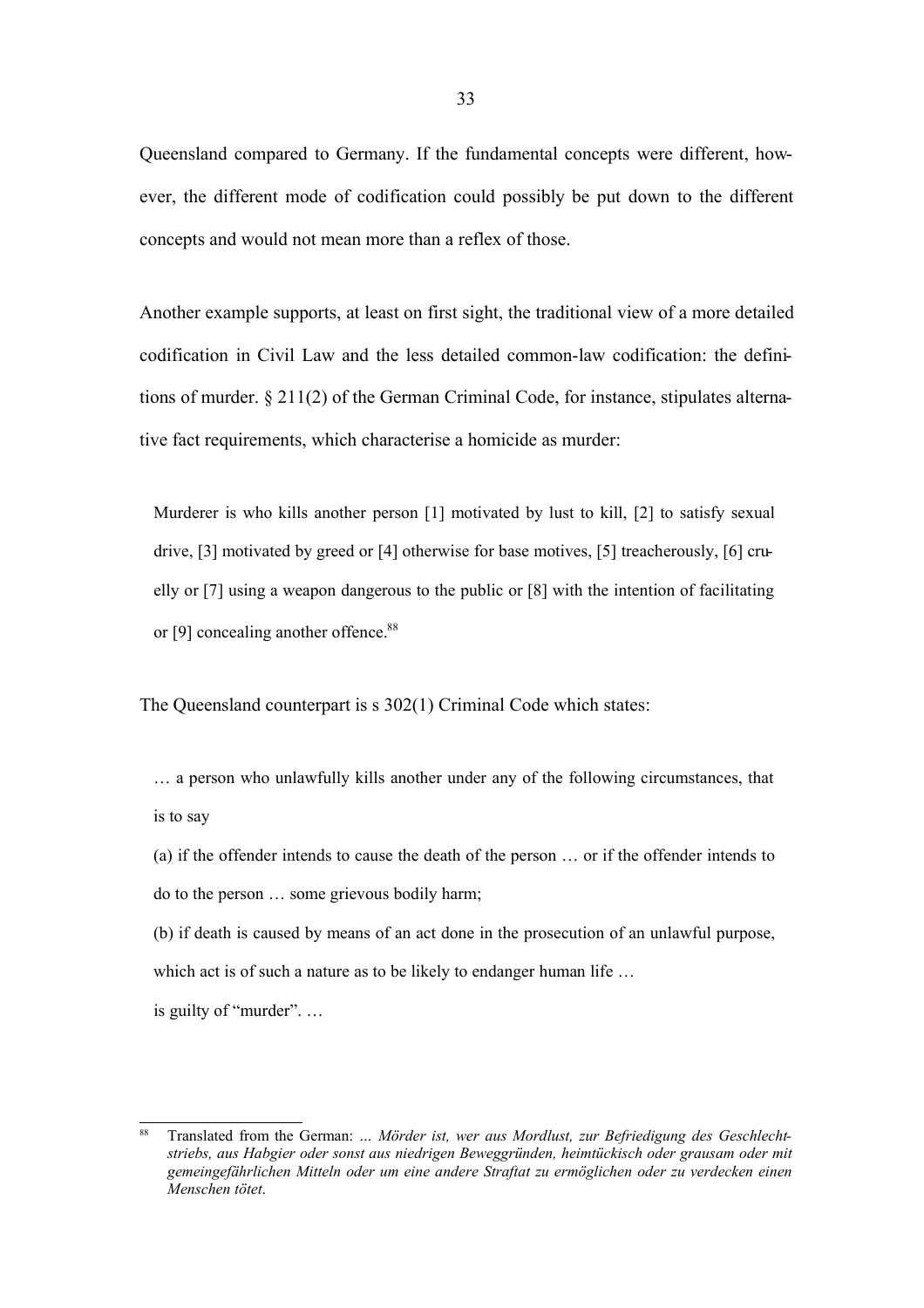From those very different murder definitions, it can be seen there are two different concepts in place in Germany and in Queensland, which can be summarised as follows: In Germany, homicide is murder if performed under one of nine prescribed circumstances. In Queensland it can be either with intent to kill or to cause grievous bodily harm or with another intentional wrongdoing if the killing is unintentional (and a likely deadly injury is caused). Now, one could – *prima facie* – argue the German Criminal Code was more detailed, because it specified different motives and other circumstances. On the other hand, the Queensland Criminal Code stated only the requirement of intentional killing or other intended offences accompanying the killing, without any detailed specification. This observation would fit the traditional view of a more detailed civillaw codification and the less detailed common-law codification.

However, the fundamental concepts behind the rules also have to be considered. The difference of the codifications could be possibly completely put down to the different concepts. An inference as to the respective degree of codification would then be inappropriate. The German concept of murder, which traditionally relied on the concept of premeditated killing equalling murder, was changed in 1941 (the amendment following a Swiss concept and not reflecting Nazi ideology). The new provision is still in force as the current § 211 of the German Criminal Code; it encompasses a detailed list of various motives and other circumstances and does not anymore equate premeditated killing with murder. Queensland, on the other hand, shows a different concept with the two major alternatives of intentional killing and non-intentional killing where another wrongdoing is intended. The different definitions of murder merely reflect different concepts of liability for murder.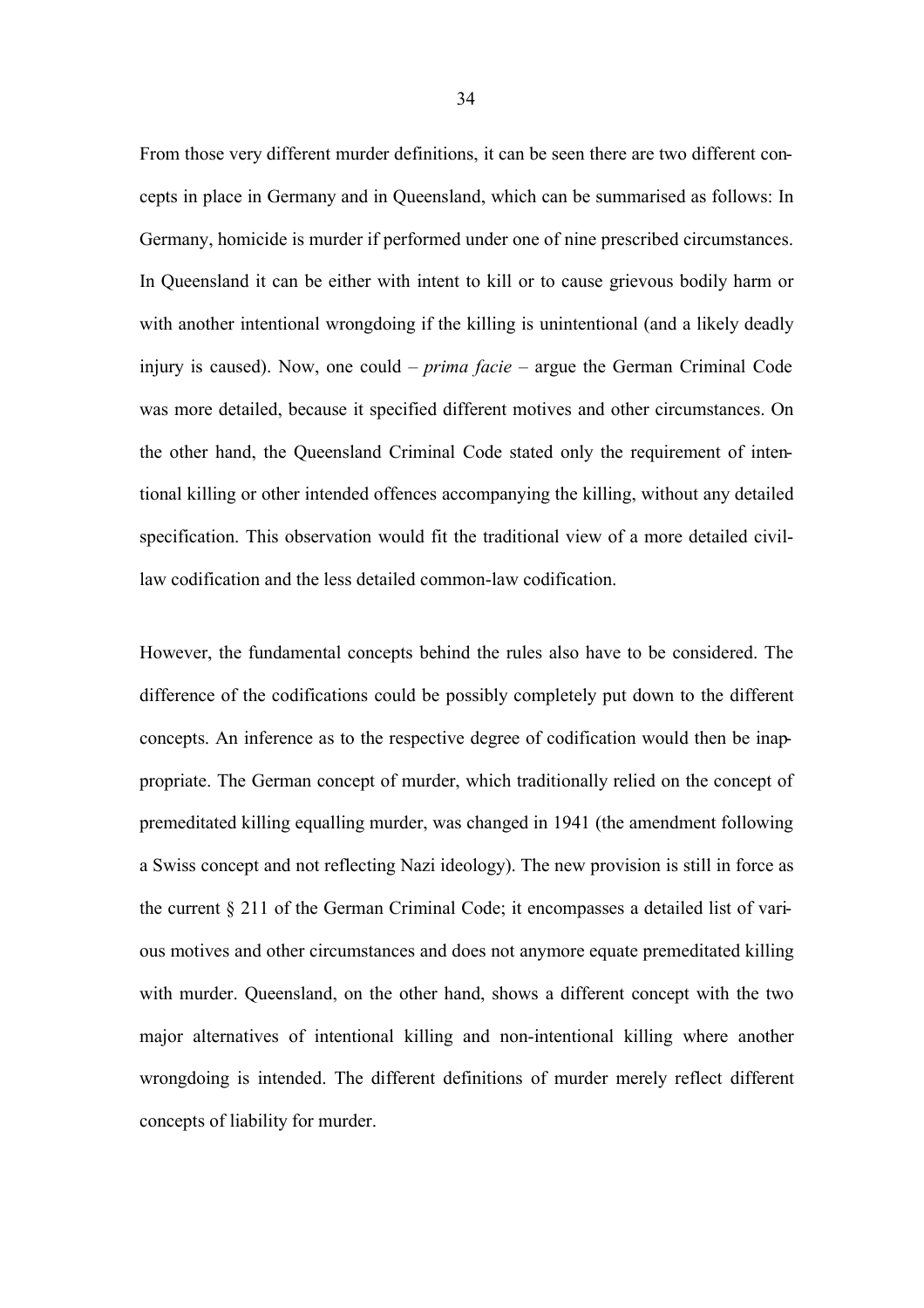This complicates the comparison between the Queensland and the German Codes. The different definitions of murder reflect different criminal concepts and therefore have grounds which cannot easily be discerned just relying on the literal meaning of the common-law and civil-law rules. The respective rules therefore are not the only objects which are to be considered in order to discuss the respective degree of codification. It is as important to find out about the fundamental legal concepts. If the concepts are different the rules naturally are different as well – in this case there cannot be any conclusion regarding the degree of codification in the systems. Only if the fundamental concepts are the same, as they are in case of criminal liability for using an innocent agent, does it make sense to compare the different modes of codification and to reach the conclusion of in this instance a higher degree of codification in Queensland compared to Germany.

When comparing the rules of two different jurisdictions, for example of a common-law and a civil-law jurisdiction, it is therefore not sufficient to consider just the rules themselves. It is as well necessary to examine the concepts underlying the rules. If these concepts are different, that must be taken into account, and that complicates any conclusion as to the different degrees of codification significantly. The conclusion in those cases could be that the differences in codification merely reflect the different concepts.

The differences between the Queensland and the German concepts of murder stem from different views about "intention to kill", and whether or not intent to kill is required and sufficient for murder. In Queensland, every homicide committed with the intent to kill the victim is murder. In Germany, however, not every intentional killing equals murder. Instances of such conduct outside the nine elements of § 211 *StGB* will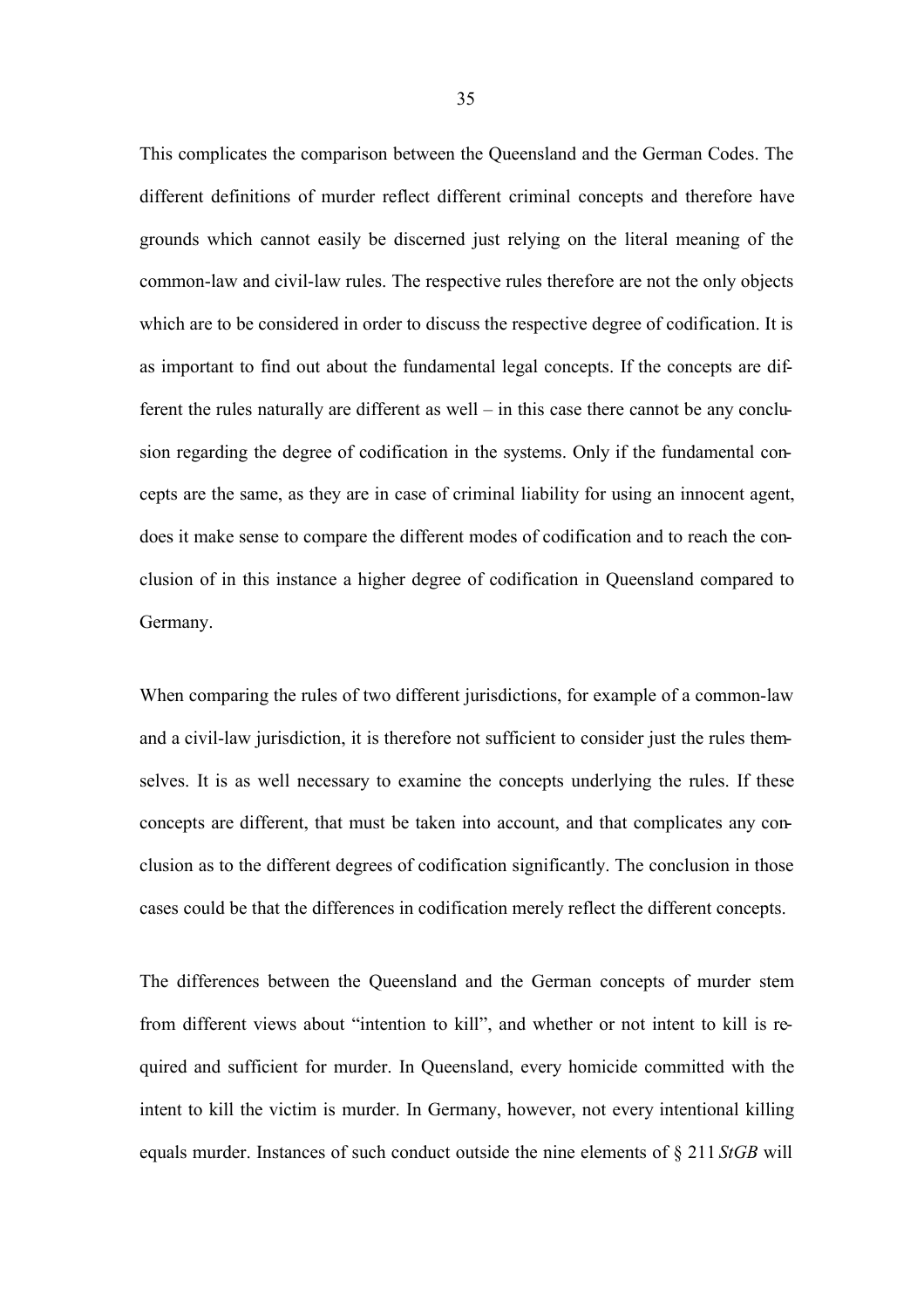be mostly cases in which the perpetrator was provoked, lost his self-control and killed the other person. Such intentional killing does not amount to murder but to manslaughter (§ 212 *StGB*). <sup>89</sup> Moreover, there are non-intended killings, which in Germany do amount to murder, for example mere reckless killings if treacherous or cruel.

The criteria for murder under the German Code are much more complicated than the Queensland distinction between intentional and non-intentional conduct. On almost all of the nine German murder elements, there is a discussion in place; these discussions generally seek to constrain the scope of these elements and to avoid the mandatory sentence of life imprisonment which is imposed in cases of murder.<sup>90</sup> The discussions actually show the German codification is not detailed enough to provide the necessary clarity. The Queensland codification with the simple distinction between intentional and unintentional conduct actually is detailed enough, while the German codification with nine complicated elements seems not sufficiently detailed. The civil-law codification in Germany therefore is only at first sight more detailed than Queensland's common-law provision. It appears more detailed if a simple comparison is made of the respective number of requirements. Materially however, the different definitions of murder reflect the different legal concepts and cannot simply be compared numerically. In other words: Greater complexity of particular codification, as in case of the German definition of murder, does not automatically equal greater completeness.

There are also discussions in Germany about a possible revision of the murder provision and perhaps the reintroduction of the distinction between premeditated and non-

<sup>89</sup> It even represents an expressly less serious form of manslaughter (§ 213 *StGB*); however, there are specific additional requirements.

<sup>90</sup> Tröndle/Fischer, above n 87, *Vor* §§ 211 *bis* 216 para 1.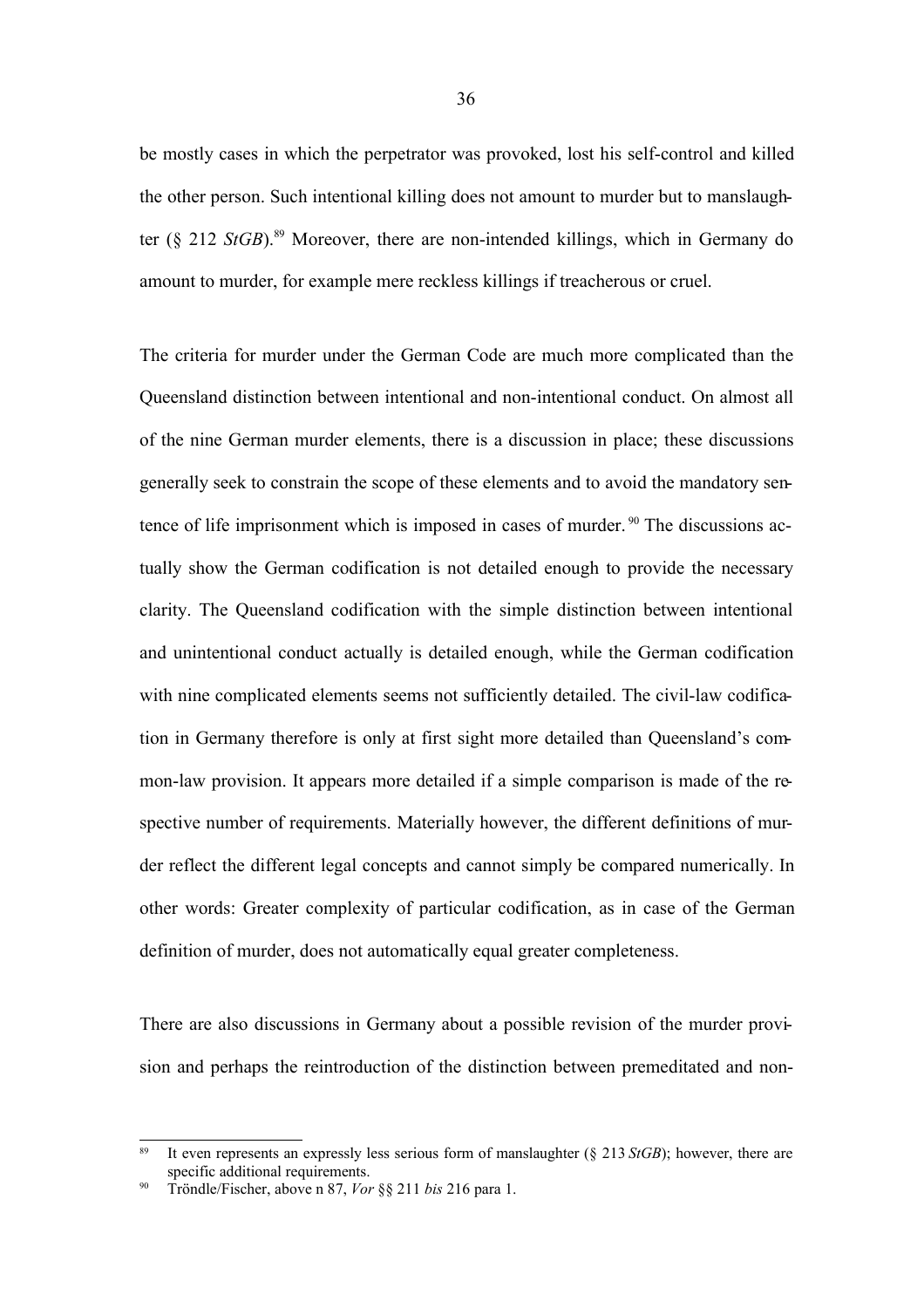premeditated conduct.<sup>91</sup> Mostly, these discussions circle around the *mens rea* requirements attached to various current murder elements. For instance, as to the murder element of treacherous conduct, there is the argument about whether the perpetrator must have acted in a concealing fashion or if he even has to have abused the victim's trust.<sup>92</sup> As to the element of cruel conduct, it is arguable that the perpetrator must have been mentally brutal.<sup>93</sup> These additional requirements as to the perpetrator's *mens rea* show the incompleteness of the codification in § 211 of the German Criminal Code. It is questionable whether the *prima facie* very detailed codification is really sufficiently detailed to answer most of the questions which arise.

## Interchangeability of unwritten and written rules

In this thesis, the term "written law" is being used  $-$  as by everyone in Comparative Law – synonymous to statutory law and does not comprise case law (courts' decisions). Strictly seen, however, courts' decisions will also be literally written law. Drawing the borderline between written and unwritten rules, thus, is not easy; moreover, written and unwritten rules are easily interchangeable.

The current codified or uncodified status of a particular area of law is not necessarily long-lasting. In fact, the status can change quickly, as new statutory law is enacted to cover previously uncodified areas of law; it does not happen that the legislator abolishes existing statutory rules and releases an area. It has been mentioned that in the Common Law, there can be found a type of statute which merely codifies the pre-existing unwritten rules and does not add anything for its part; these enactments are called

<sup>91</sup> Ibid.

<sup>92</sup> Ibid, § 211 para 21.

<sup>93</sup> Ibid, § 211 para 23a.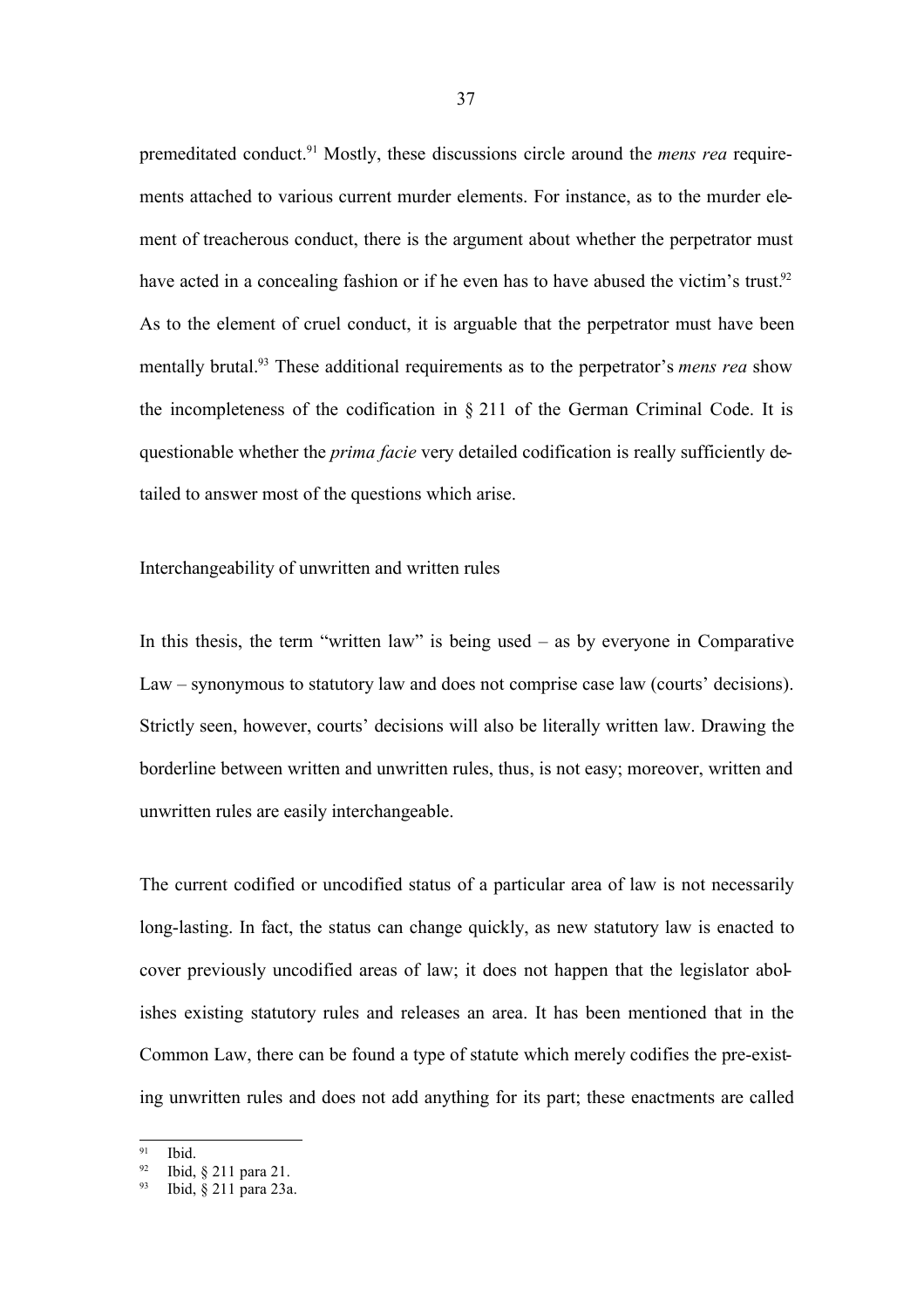"declaratory statutes".<sup>94</sup> The enactments belonging to "modern social legislation" are different. These intend to put particular measures in place to respond to societal problems. So they have to replace the existing unwritten law with written statutes which are different from the old case law. Therefore the enactment of modern social laws is never just declaratory.

An example of the interchangeability of unwritten and written rules is the Law of Evidence, which regulates the proof of facts in litigation and the grounds on which courts can disregard relevant material.<sup>95</sup> Up to 1995, the Law of Evidence in Australia consisted of various common-law principles on the topic and partially of older statutes [like the Evidence Act 1977 (Qld)]. In 1985 the Australian Law Reform Commission (ALRC) proposed – to overcome the variations between different jurisdictions in the federation – the enactment of uniform legislation throughout Australia.<sup>96</sup> However, up to now only the Commonwealth, New South Wales and Tasmania have enacted uniform Evidence Acts. Queensland has not yet passed new legislation on the topic and the "old" Evidence Act 1977 (Qld) does not encompass the whole Law of Evidence. Therefore the New South Wales example is more appropriate to be considered.<sup>97</sup>

New South Wales enacted the Evidence Act 1995 in accordance with the ALRC proposal. The Act contains rules on firstly different sorts of evidence like witnesses and documents, secondly on the admissibility of evidence including the matters of rele-

<sup>&</sup>quot;Butterworths Concise Australian Legal Dictionary" p 116: "Declaratory statute: A statute that does not amend an existing statute, but merely explains or clarifies its meaning … enacted to set aside judicial interpretations of statutes or statements of the common law that Parliament deems incorrect". See also Cook/Creyke/Geddes/Hamer, above n 26, p 195.

<sup>&</sup>lt;sup>95</sup> Forbes "Evidence Law in Queensland" p 1; Palmer "Principles of Evidence" p 1.<br>
McNicol/Mortimer "Evidence" para 21.2

<sup>96</sup> McNicol/Mortimer "Evidence" para  $21.2$ .<br>97 This part of the thesis is on the intershape

This part of the thesis is on the interchangeability of statutory and case law; the case of New South Wales's Evidence Act 1995 is an example. The Queensland situation does not fit, yet it does not represent a counter-example. After all, it has to be shown only that, if there is a shift from unwritten to statutory law, it shows the interchangeability. It is not the conclusion that such change actually occurs in all common-law jurisdictions.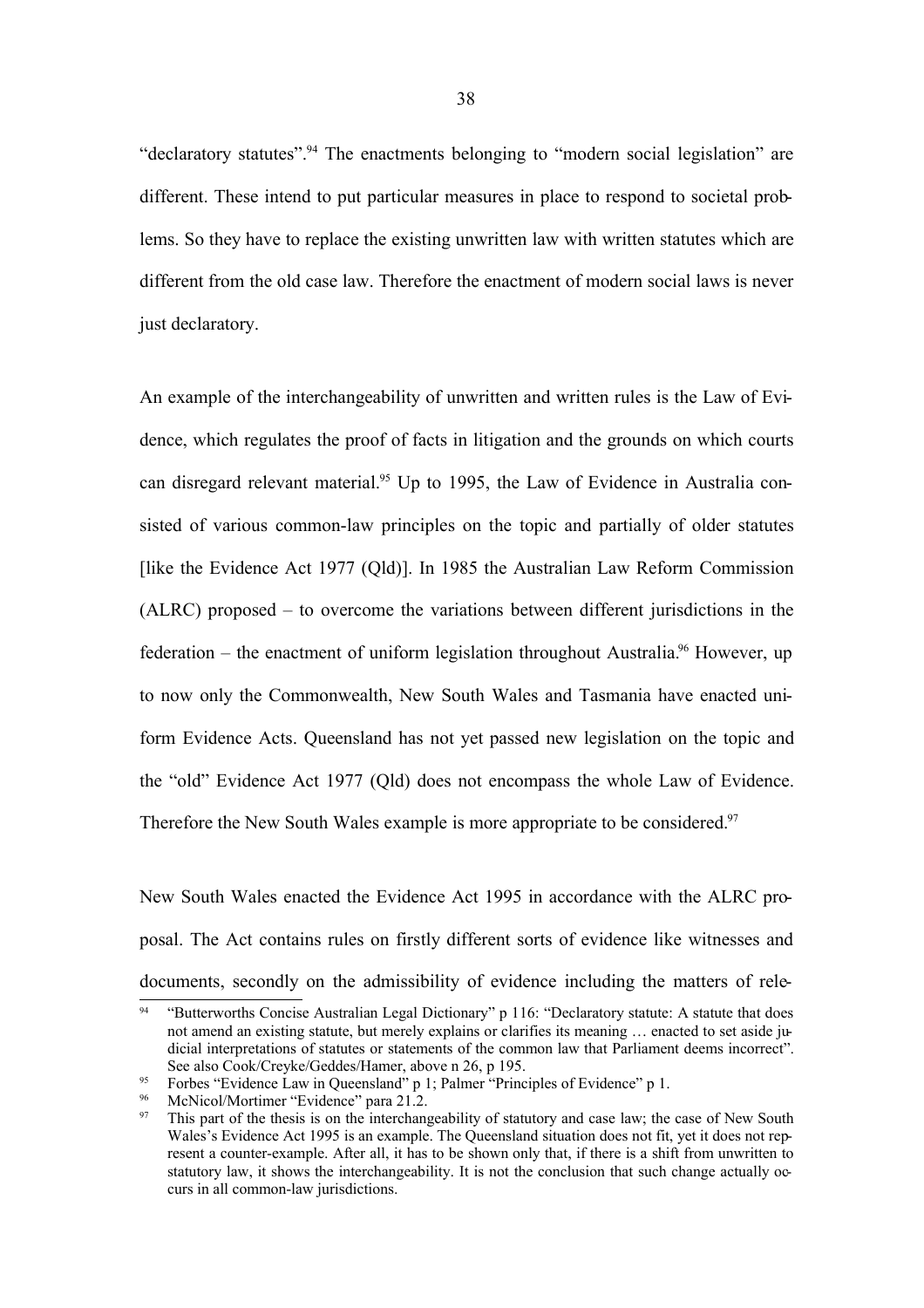vance, hearsay, opinion, credibility, character, identification etc and lastly on proof. These matters, of course, had each been dealt with already under the previously relevant law. Some of the matters were dealt with according to the relevant common-law principles; others fell under older evidence statutes. Mostly, the older statutes did not intend to regulate the topic comprehensively but merely provided modifications to the Common Law. 98

Therefore, in New South Wales before the enactment of its uniform Evidence Act 1995, there was a comprehensive body of (written and unwritten) rules in place. The Act did not primarily intend to modify particular aspects of these rules but mainly aimed at achieving uniformity throughout the Australian Commonwealth.<sup>99</sup> Regardless of the ultimate aims, the introduction of acts according to the uniform model introduced a comprehensive codification of the Law of Evidence. Therefore New South Wales has comprehensively codified law, whereas Queensland – due to the incompleteness of its older Evidence Act 1977 – relies to a large extent on the Common Law. The situation in Law of Evidence, thus, is *vice versa* the situation in Criminal Law – New South Wales's Evidence Law is more comprehensively codified than Queensland's. As far as the term "declaratory statutes" is concerned, it has to be noted the new uniform Evidence Acts intended mainly to unify the law in place in various Australian jurisdictions and therefore not just to clarify and modify the existing common-law principles. This is a slightly different meaning of the term "declaratory statutes" from that quoted above.<sup>100</sup>

Palmer, above n 95, pp 1–2.

McNicol/Mortimer, above n 96, para 21.2.

Above n 94.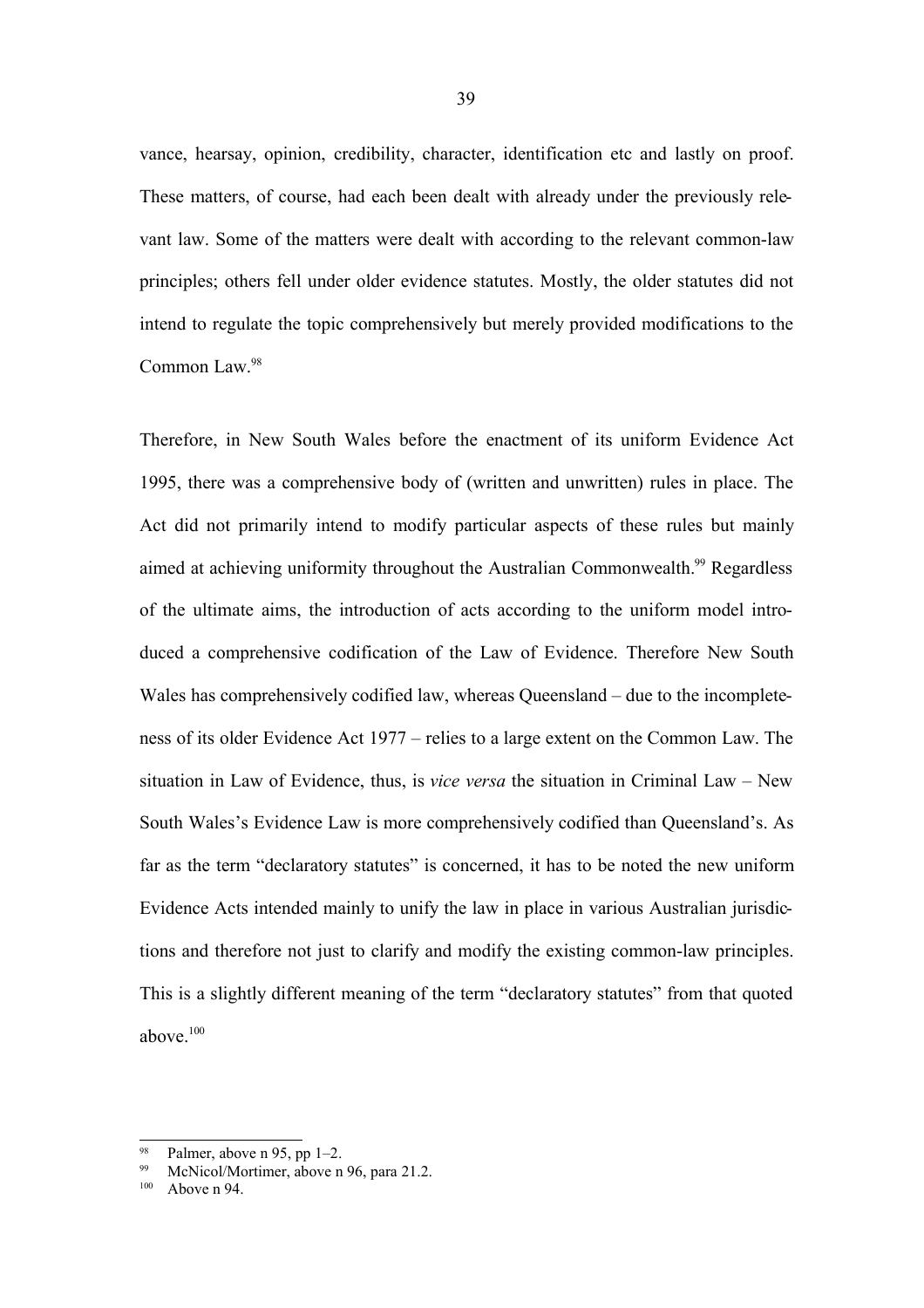Another example of the interchangeability of unwritten and written rules is the United Kingdom enactment of the Human Rights Act 1998. The Act is relevant as it shows the process of codifying the pre-existing, previously uncodified rules of the European Convention on Human Rights (ECHR). The ECHR of course is a document, so *prima facie* one could think of a pre-existing codification. However, the ECHR has nothing to do with the European Union (EU), more precisely European Community (EC), the law of which may be directly applicable in the EU member states.<sup>101</sup> The ECHR, on the other hand, is part only of the international law, which binds the United Kingdom externally,<sup>102</sup> that is only in its relation to other states, but not internally, that is in the relation to its people. The ECHR never was part of the hierarchy of laws in force in the United Kingdom. The human rights entailed in the ECHR accordingly had not been codified in the United Kingdom Human Rights law before 1998. The enactment of the Human Rights Act 1998 incorporated the rights and freedoms of the ECHR into British Law. The enactment effectively introduced a Bill of Rights into the law of the United Kingdom, including for instance right to life, prohibition of torture, right to a fair trial, freedom of thought and religion, freedom of expression and freedom of assembly and association.<sup>103</sup> As for the term "declaratory statutes", the Human Rights Act 1998 introduced the pre-existing rights and freedoms of the ECHR into United Kingdom law. However, this was not just "declaratory", since the ECHR was previously not part of the national United Kingdom laws.

<sup>&</sup>lt;sup>101</sup> Cf above n 27: EU law is even supreme, which means it must be also directly applicable. See also below n 313 on the usage of the name EU instead of EC.

<sup>&</sup>lt;sup>102</sup> Klug "The Human Rights Act: A General Overview" in Butler (ed) "Human Rights for the New Millennium" pp 49 at 56.

<sup>103</sup> Carter "A Guide to the UK Legal System" <http://www.nyulawglobal.org/globalex/ United Kingdom.htm>.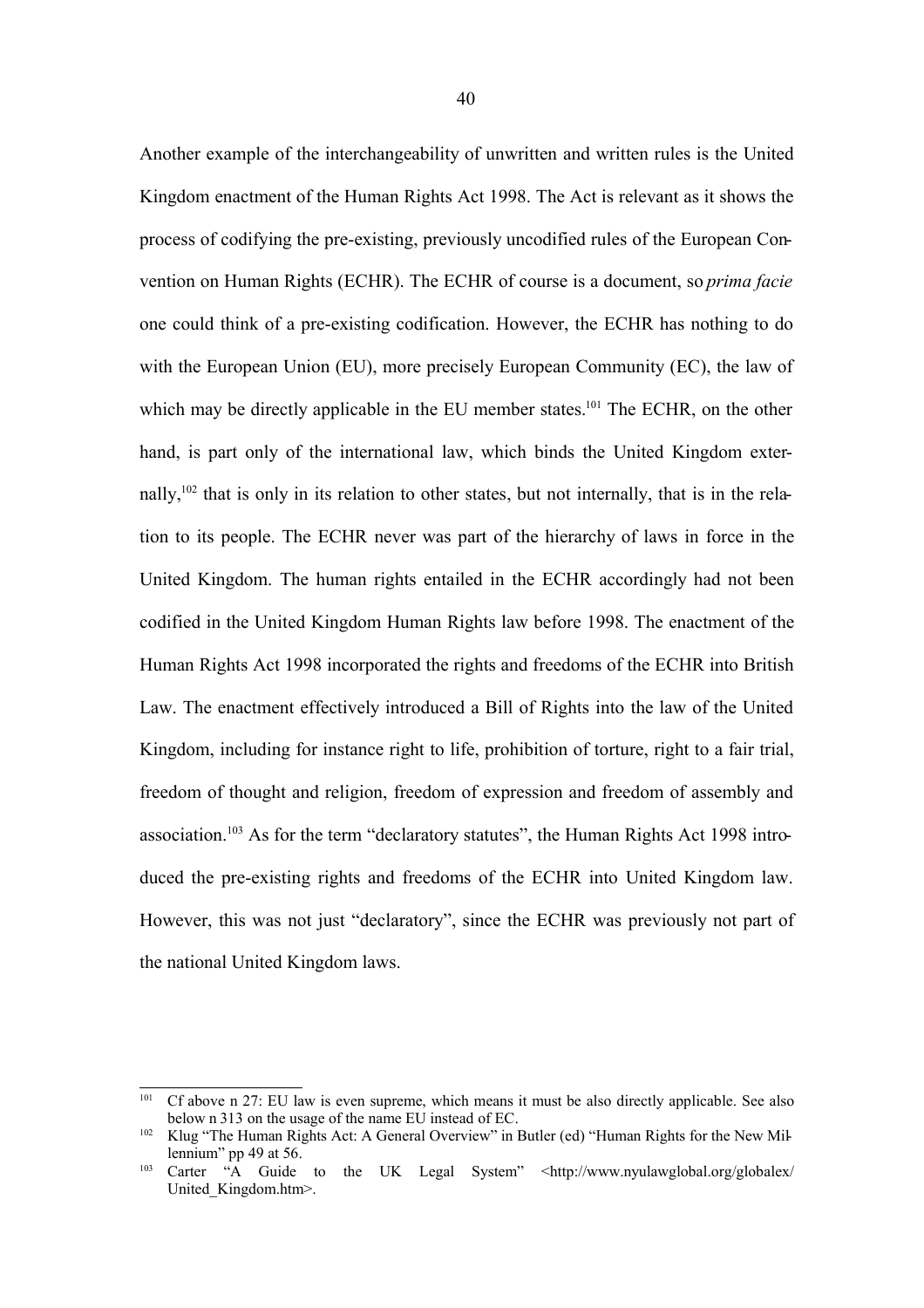The issue of codification or non-codification seems to be to some extent accidental. The existence of "declaratory statutes", which do not substantively affect the existing legal situation, shows there is not much difference between a codified and a non-codified situation. These situations are easily interchangeable and do not represent a significant difference. Furthermore, Parliament in each common-law country has the power to override any common-law position which it thinks is not desirable. That may have been different in the past.<sup>104</sup> Presently it is made clear expressly or impliedly by the relevant Constitutions that Parliament has an unlimited legislative power to cover all areas of law comprehensively with its statutory enactments.<sup>105</sup>

#### Conclusion

With respect to the sources of law, there is currently not much difference between Common Law and Civil Law left. It is not an original argument of this thesis that Common Law and Civil Law nowadays do not anymore show their original and typical distinctive features. Both in the past and nowadays, as has been shown, codification has never been really comprehensive and has to be supplemented by judge-made case law – in common-law as well as in civil-law jurisdictions.

The higher degree of codification is not civil-law inherent. There is plenty of codification in common-law jurisdictions as well. The greater importance of judge-made law is not common-law inherent. Judge-made law is a part also of civil-law reasoning. The common-law doctrine of binding precedent cannot be seen as an inherent feature of Common Law either. The same doctrine exists as well in a few civil-law jurisdictions and can thus not be qualified as a distinguishing factor.

Cf de Cruz, above n 1, p 281.

<sup>105</sup> Ibid. Also Cook/Creyke/Geddes/Hamer, above n 26, p 154.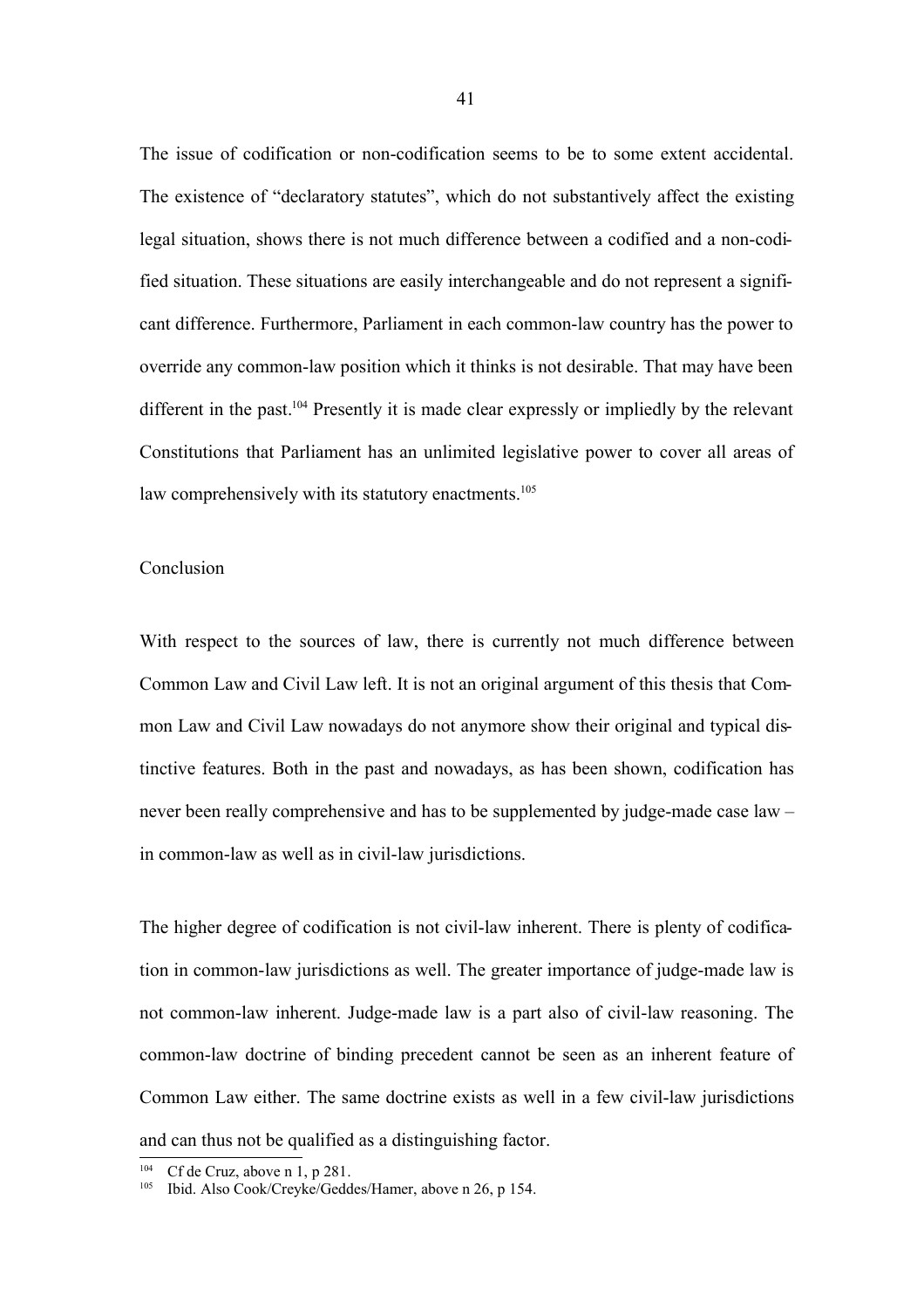Fundamental legal concepts can heavily influence the issue of codification of particular rules. The differences between fundamental concepts may not be clearly visible, yet they necessarily mean different codification. Fundamental legal concepts may explain why there are differences in the codification, for example more detailed codification in civil-law jurisdictions in some areas and less detailed codification in common-law jurisdictions – and, in some instances, *vice versa*. Because these differences may exist just consequentially, just namely because of the fundamental concepts, they are not typical of the systems, not specific and, therefore, not inherent. Some only inherent-appearing differences may thus turn out to be indeed non-inherent. The remaining differences do not justify a sharp distinction between the common-law and the civil-law legal families.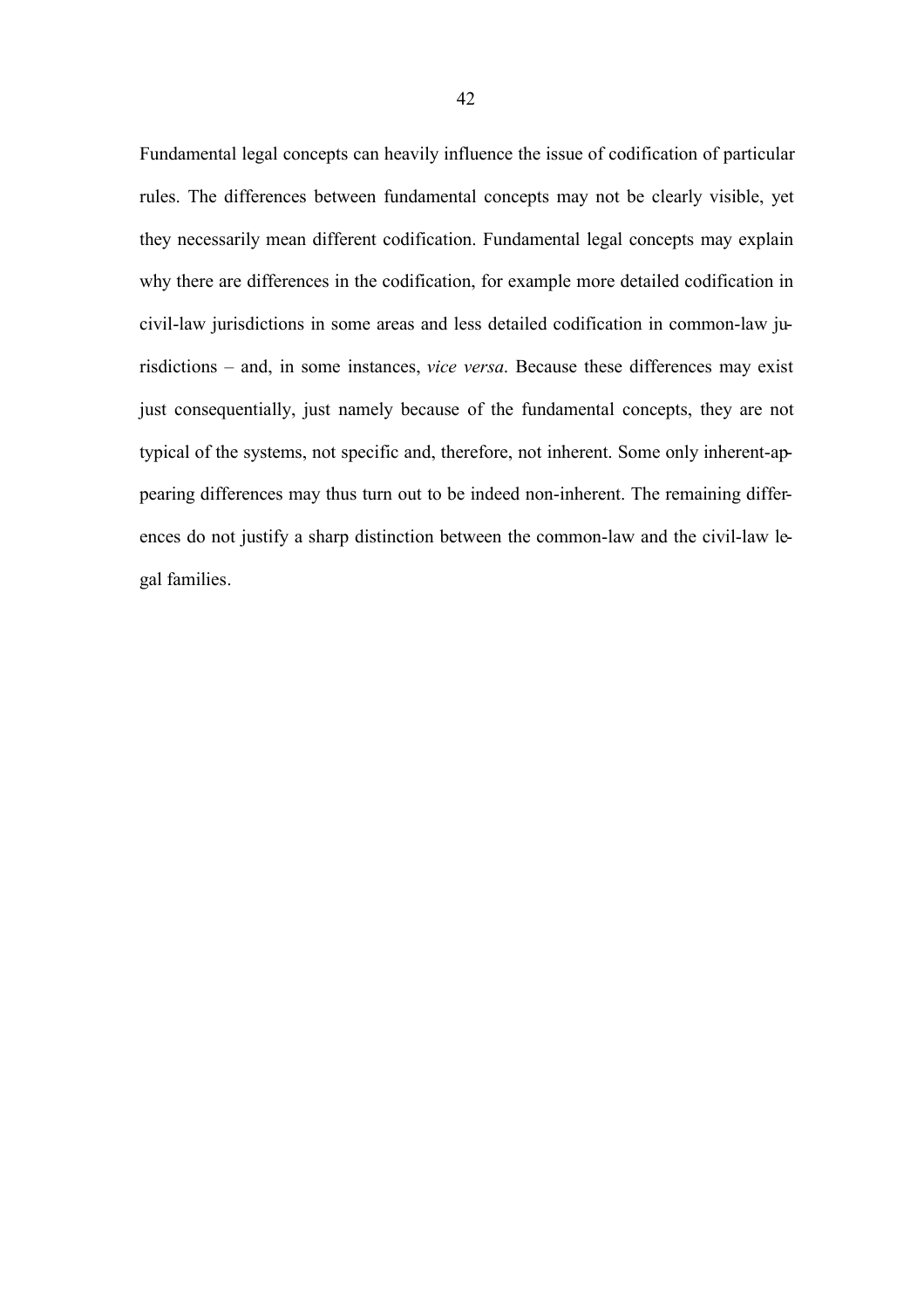# **2 LITERAL VS LIBERAL INTERPRETATION OF RULES**

Whereas the preceding chapter was concerned with the different available sources of law, this one deals with the question how the relevant sources of law, once identified, will be interpreted. Law often needs interpretation by judges. The question to be examined is how the task is approached in the two kinds of legal system. It could be that there is, in one type of system, a more literal interpretation of statutes and, in the other, a more liberal interpretation. If there are in fact differences, then the question arises whether or not they represent inherent, ie specific and typical, features of the jurisdictions. 106

The exact scope of this chapter has to be precisely considered. This results from the existence of different sources of law as presented in the last chapter: firstly legislation, which is law made by parliament, and secondly decisions of previous courts, which is judge-made law. This chapter is concerned firstly with the interpretation of statutes. The reason for this focus is there are many comparative-law statements on this topic but less on the interpretation of previous courts' decisions.<sup>107</sup> Perhaps this reflects the opinion that rules laid down by previous judges are crystal-clear and do not need any explanation. However, there is also the contrary opinion that statutes state the law more clearly than case law.<sup>108</sup> In fact case law and statutory law both need interpretation. The

<sup>106</sup> In detail on the term "inherent" see above pp 6–9.

<sup>107</sup> Corkery, above n 20, p 160. Bogdan, above n 17, p 114, presents a chapter "Interpretation of Precedents", which, however, deals exclusively with the doctrine of binding precedents. See on this above pp 24–26.

<sup>&</sup>lt;sup>108</sup> See Cook/Creyke/Geddes/Hamer, above n 26, p 208: "To the extent that the rules in legislation are in fixed verbal form, the interpretation of legislation is less problematic than the interpretation of case law". It can, however, be said that also case law is in form of fixed and written courts' decisions.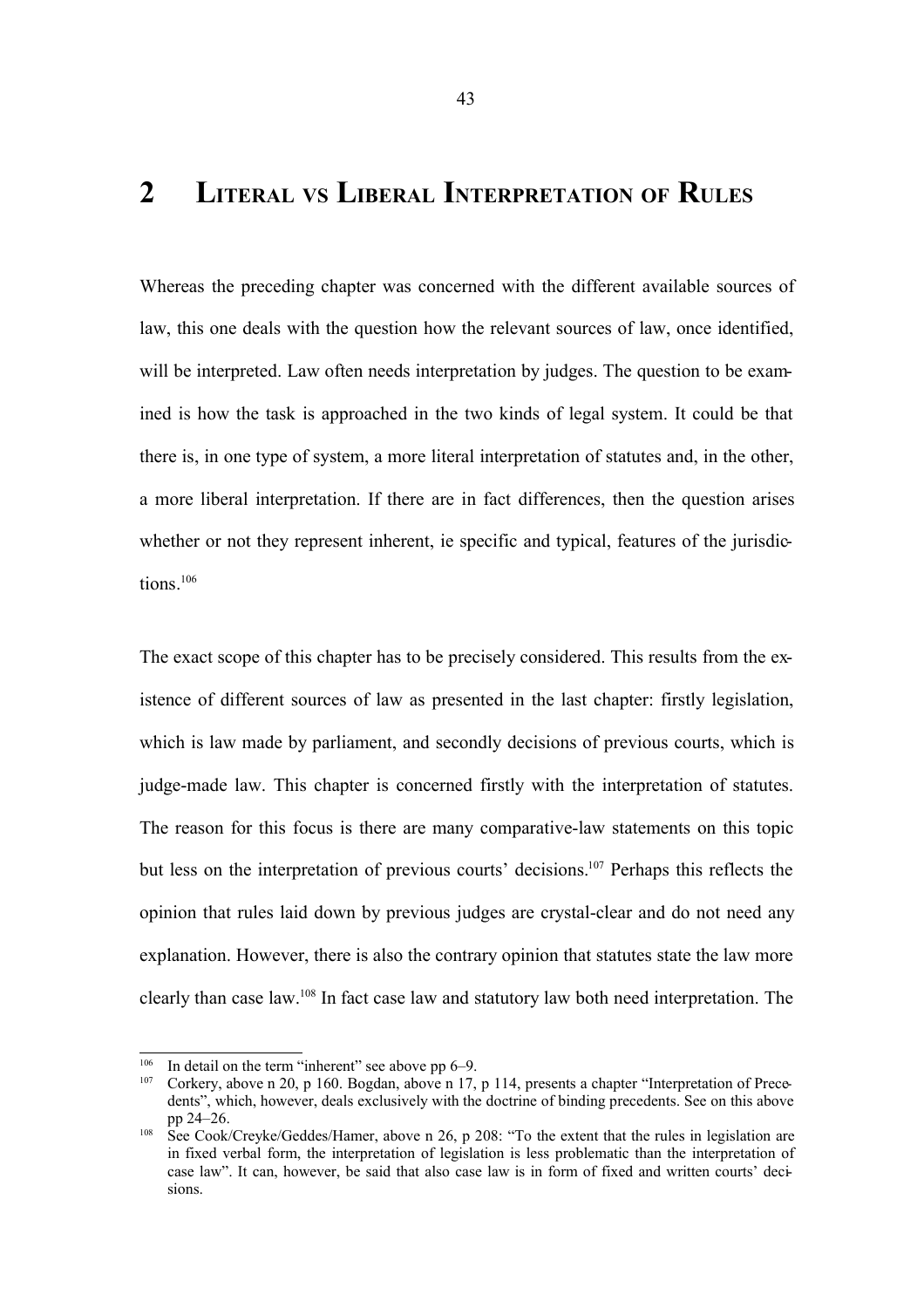judges' task in the field of case law, namely when they have to find a decision without any statute available, is very similar to their work on statutory interpretation, namely their decisions using a relevant statute.

There is, admittedly, a clear distinction drawn between the binding nature of precedents and "the Common Law judge's technique of approaching the case law and extracting its rules and principles".<sup>109</sup> The doctrine of binding precedent, on the one hand, has been dealt with in the preceding chapter.<sup>110</sup> The common-law judge's method of applying case law, on the other, follows the general rules of statutory interpretation. Consequentially, the author did not come across any indication that judges show different attitudes when interpreting on the one hand statutes and on the other previous decisions of superior courts.

This can be seen through two classical cases presented by R Dworkin to illustrate the jurisprudential aspect of judges' work. Firstly the case of *Riggs v Palmer*, in which a potential heir had murdered his grandfather from which he would have inherited. The judge in this case decided that the murderer could not inherit from his victim, as nobody should profit from his own wrong. There was neither a statute in place nor a relevant court's decision which had permitted or even required such decision. There were a number of detailed statutory exceptions in the relevant succession laws, but nothing covered the particular situation. The rules seemed to state that even the heir's murderer could inherit from his victim.

The second is the case of *Henningsen v Bloomfeld Motors Inc.*, in which the purchaser of a new motor vehicle had signed a contract which drastically limited the manufacturer'-

<sup>&</sup>lt;sup>109</sup> Cf Zweigert/Kötz, above n 1, pp 263–264.

 $110$  See above pp 24–26.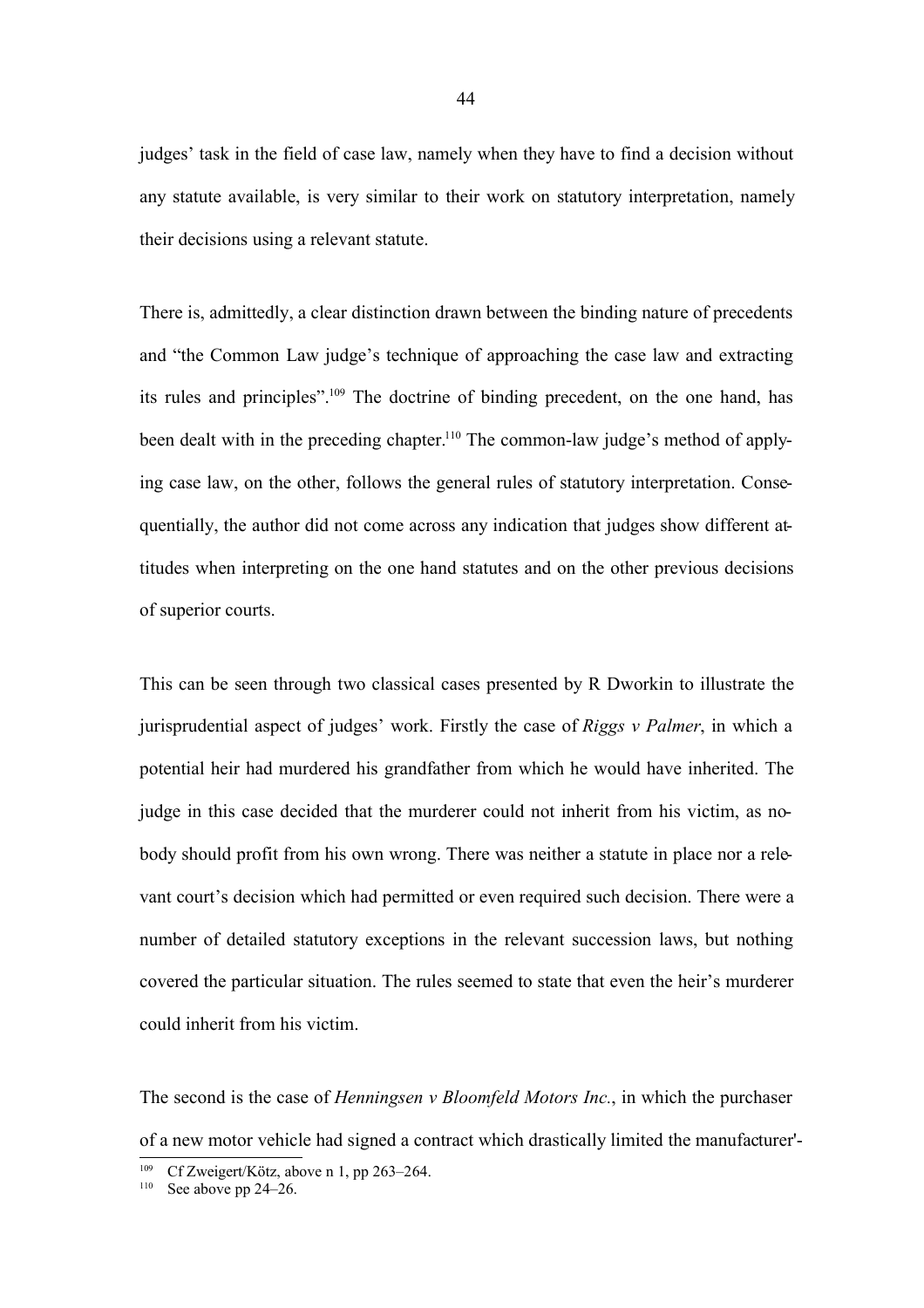s liability in case the automobile was defective.<sup>111</sup> In this case, it was decided the limitation of manufacturer's liability for defects could not be enforceable, for the manufacturer is under a special obligation in connection with the construction of cars which, after all, are necessary means of private transport.<sup>112</sup>

Explaining these cases, the decisions in the absence of statutory provisions (or at least in the absence of statutory provisions justifying these decisions) may sometimes appear to be easy. The decision, for example, that the murderer should not inherit from his victim appears to be almost natural and not to need any complicated reasoning. There was a statute on succession which, however, did not include an exception for the murdering beneficiary. Yet it seems to be comprehensible that the judge sought an exception beyond the relevant statute.

On the other hand, a just decision in case of limitation of vehicle manufacturer's liability is not that easy, considering that its obvious consequence are rising automobile prices. Dworkin's argument has been that considerations of principle take priority over policy in judicial reasoning and that it has been not feasible for the judge to justify his decision simply on grounds of policy. The judge has to be creative in this sort of cases. Judges, therefore, do not only have to be creative in the interpretation of statutes but also in the absence of statutes. There are, after all, situations in which there is no applicable statute and no precedential decision yet.

The same would have to be said if there was a statutory provision present which did *not* permit the present decision. This means there could be an available statute; yet this

<sup>111</sup> *Riggs v Palmer*, 115 N.Y. 506, 22 N.E. 188 (1889), *Henningsen v Bloomfeld Motors Inc.*, 32 N.J. 358, 161 A.2d 69 (1960), cited according to Dworkin "Taking Rights Seriously" p 23.

<sup>112</sup> Ibid pp 23–24.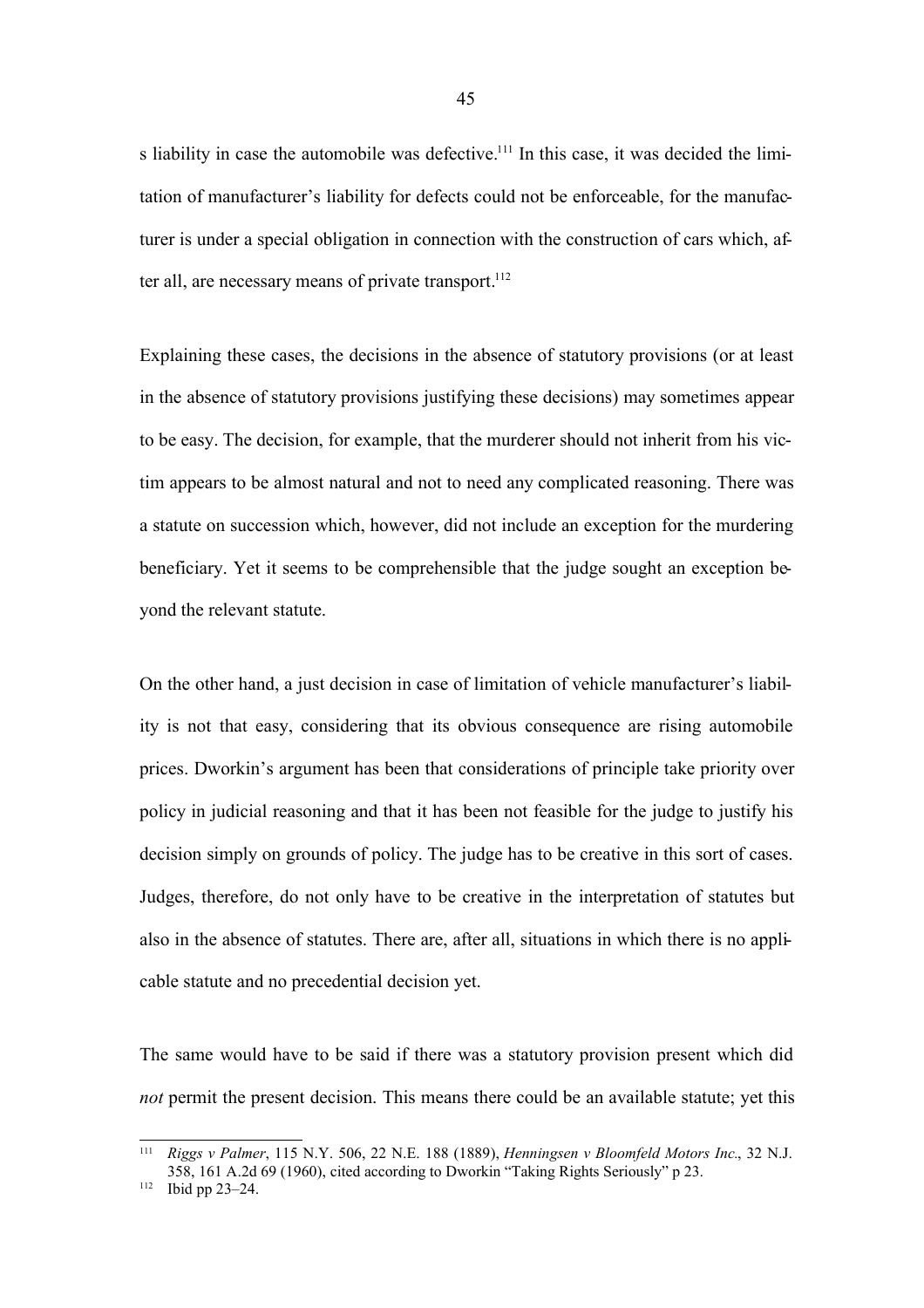statute provided only a general rule pointing in an undesired direction. In such situations it can be that the present judge thinks the correct decision would have to be to the contrary of the relevant general rule and he has to invent a solution which cannot be found in previous judgments.

Some arguments can be listed which additionally influence this chapter's scope:

(1) Above it has already been mentioned that there is academic writing dealing with "Interpretation of Precedents".<sup>113</sup> Yet this is concerned mostly with the doctrine of binding precedents, which here was put to the discussion of the sources of law. The whole bindingness doctrine is, from the author's point of view, a matter rather of finding the basis for the judicial decision than of judges' attitudes in finding their decision.

(2) There is a growing amount of new case law in common-law areas where there are new statutory enactments. After all, the new statutes have to be interpreted by judges. Yet this new judge-made law is entirely deduced from these statutes and only a seconddegree primary source of law; it is therefore completely different from pre-existing case law, which is a first-degree primary source of law.<sup>114</sup> In civil-law jurisdictions, on the other hand, judge-made law is made only to supplement the existing statutes; there is no judge-made law independent from statutes.<sup>115</sup> Because of these different characters, a comparison of judge-made law from the two systems could be inaccurate. A preexisting statutory provision could necessitate a particular decision. Judges then would

<sup>&</sup>lt;sup>113</sup> See above n 107. See also the statement in the introduction that the bindingness doctrine is a "borderline issue" (above p 13).

<sup>&</sup>lt;sup>114</sup> This issue is dealt with in detail later; see below pp 118–120, also with respect to the terms "first-degree" and "second-degree primary source of law".

<sup>&</sup>lt;sup>115</sup> That can be said also on cases of analogical reasoning, where there is a gap in the relevant statute. Insofar one could say there is no statutory basis for a judgment. However, there must be some statutory provision, which is being applied analogically, and this situation therefore is no case of pure judge-made law. See on analogies in detail below pp 60–65.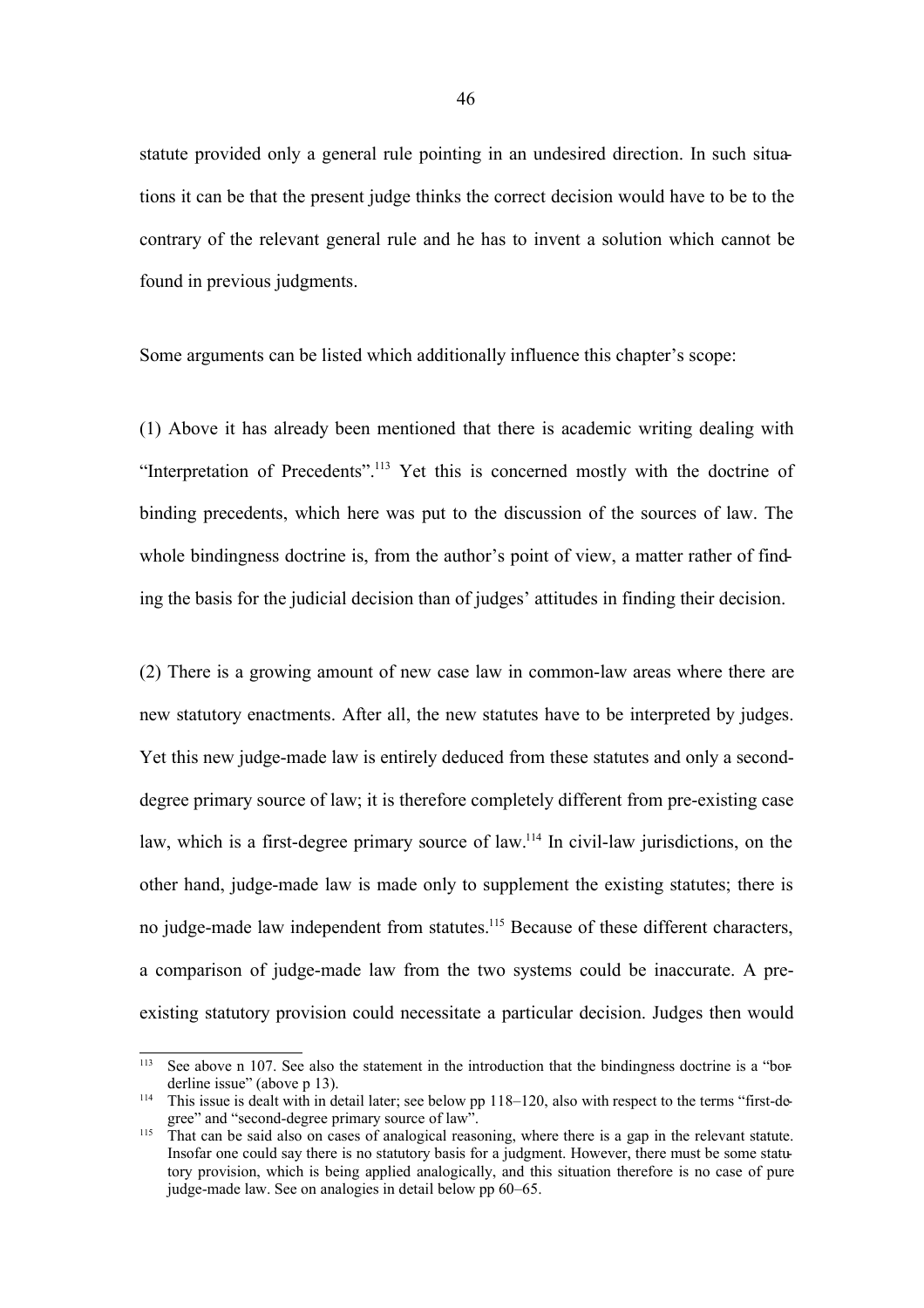have to simply apply this provision, without being creative at all. The decision would actually not reflect judges' creativity. It would be incorrect to draw an inference from this purely deductive work to general attitudes of judges.

(3) Moreover, conclusions about statutory interpretation can often also be useful in the context of case-law interpretation. The conclusions on statutory interpretation may entail not only specific information dealing with statutes but also information on judges' attitudes in general. Insofar it may be possible to use statements on statutory interpretation also in the broader context of judges' attitudes in general. Therefore the examination of statutory interpretation can further this thesis' aim of reaching a general conclusion on common-law and civil-law judges' attitudes, in particular as to their respective degrees of literacy and purposefulness.

#### Traditional view

The traditional view on sources of law is that Civil Law is based on comprehensive statutory law, whereas Common Law is based on a network of courts' decisions.<sup>116</sup> The existence of statutes in the Civil Law naturally means there are prescriptions in place, which do not exist in the traditional Common Law.

The easy conclusion would be that common-law judges enjoy a larger amount of judicial freedom. Their civil-law counterparts' work is constrained by statutes which have to be obeyed and which prevent them from enjoying much judicial freedom. That would be a comprehensible notion of differences between common-law and civil-law judges' attitudes. In fact though, the traditional view on judicial attitudes to statutory

See above pp 17–19. This is only the traditional view of Common Law and does not take into account modern developments.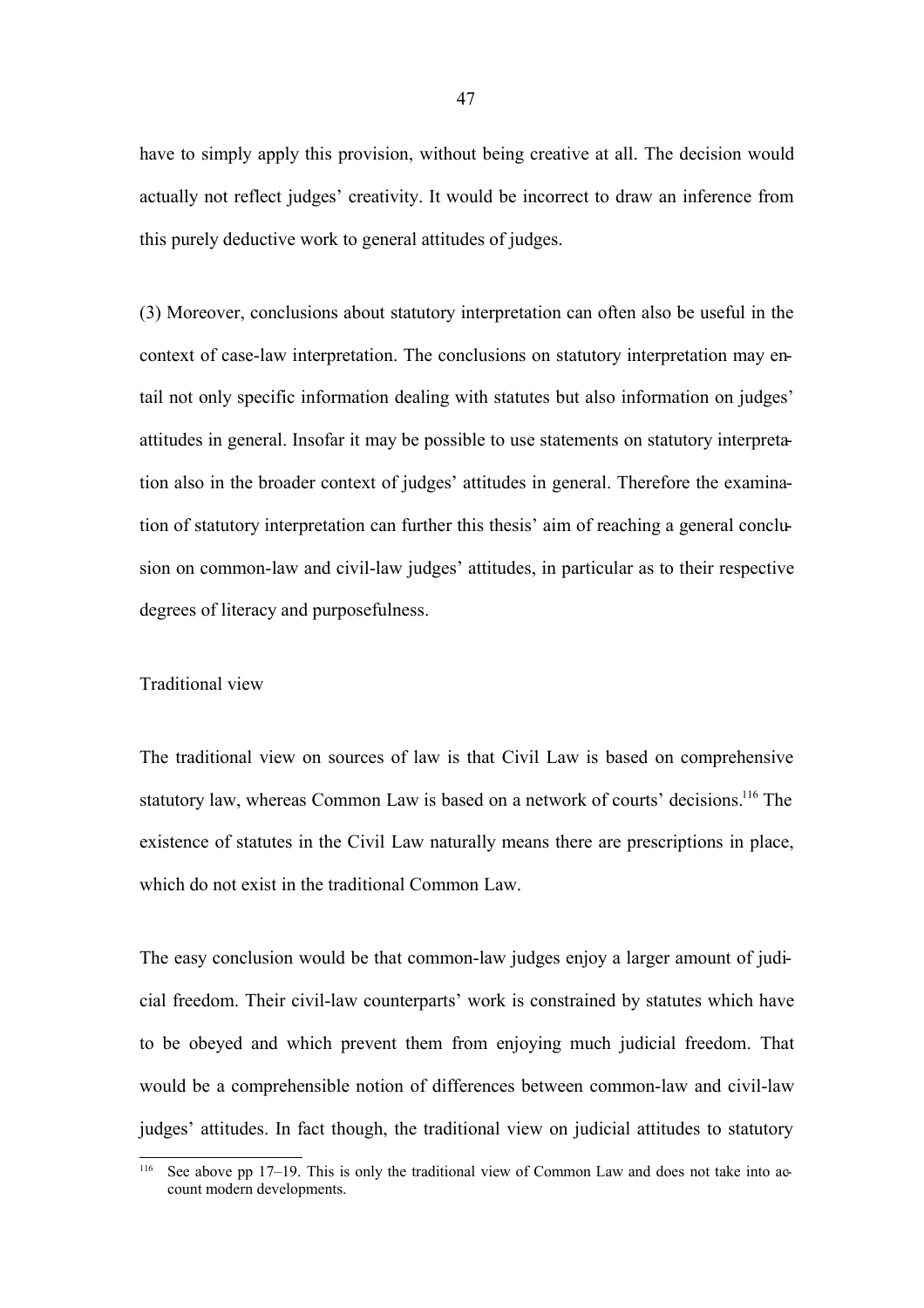interpretation is *vice versa*: Common-law judges are said to be rather conservative in their approach towards statutory interpretation whereas civil-law judges are said to have a rather liberal attitude.<sup>117</sup>

Common-law judges, who are said to have a traditionally literal approach towards statutes, have, in former times, regarded statutory enactments as not being helpful at all. The traditional attitude in particular of English judges to statutes can be described as "somewhat negative"; statutes have been seen as "necessary evil".<sup>118</sup> Indeed until the 19th century the English regarded legislative activity as necessary only in order to counteract some specific social or economic mischief and regarded it as dangerous and unnatural to prescribe the outcome of cases in advance.<sup>119</sup>

Because of this negative attitude, statutory enactments were often construed as narrowly as possible; this meant a statute's scope was limited as much as possible in order to minimise the alleged negative impact of the statute.<sup>120</sup> The traditional character of Common Law as pure case law therefore informs also the traditional mode of statutory interpretation. There is in fact a link between the sources of law and the mode of interpretation – however to the contrary of what could be expected on first sight.

# Literal Approach in Common Law

There are scholarly statements asserting the traditionally restrictive interpretative approach of common-law judges to interpretation, that is, the traditionally observed

<sup>&</sup>lt;sup>117</sup> De Cruz, above n 1, p 271.

<sup>&</sup>lt;sup>118</sup> Cf the quote from Pollock J, according to whom "Parliament generally changes law for the worse", in de Cruz, above n 1, p 265, and in Zweigert/Kötz, above n 1, p 265.

<sup>119</sup> Zweigert/Kötz, ibid, p 273.

<sup>&</sup>lt;sup>120</sup> De Cruz, above n 1, pp 265–266 (quote from Pollock J).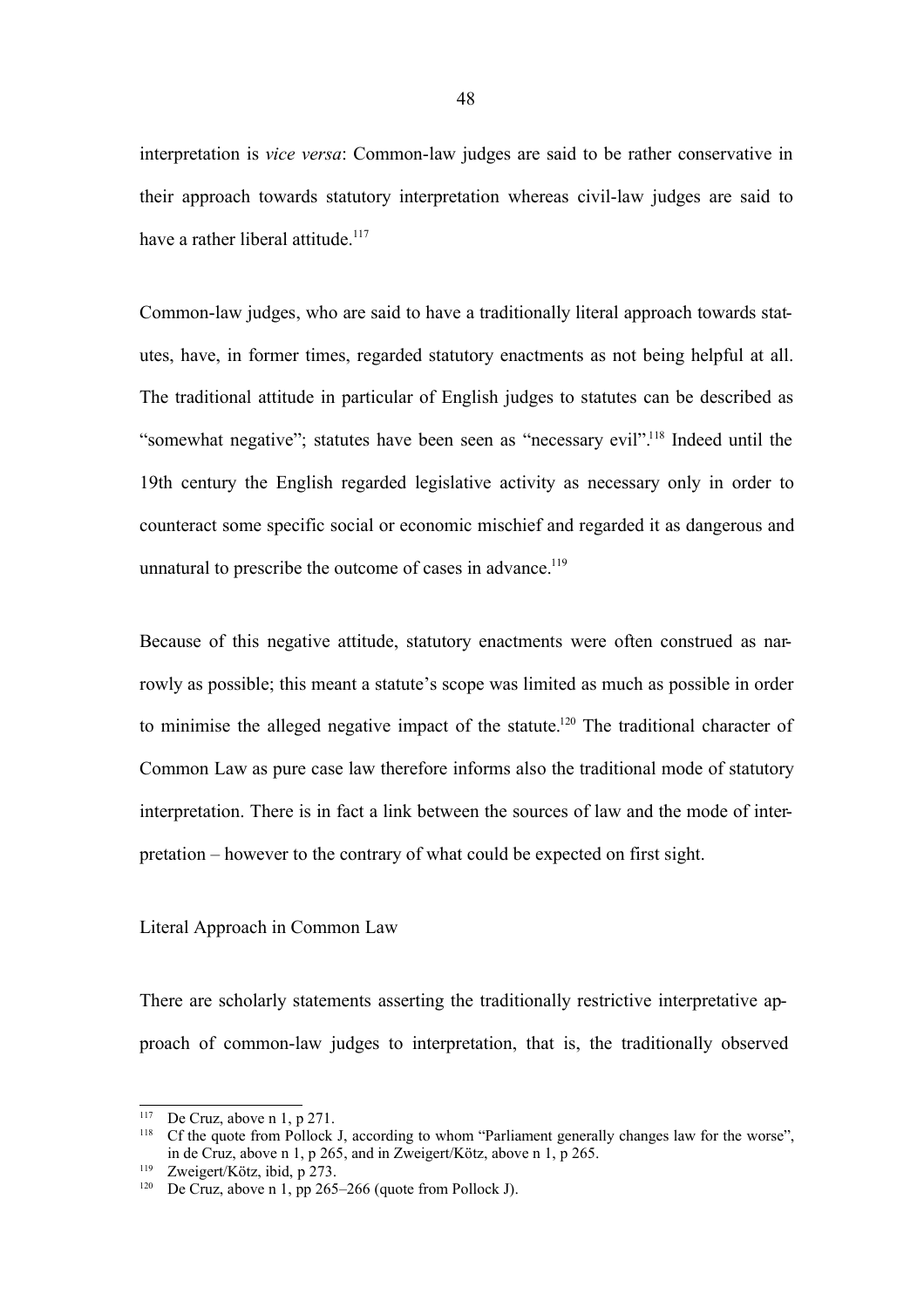strong adherence of common-law judges to the literal meaning of statutes.<sup>121</sup> Mostly these are based on judges' own statements in their decisions. Many decisions promote a literal approach towards statutory interpretation; this approach is called "Literal Rule". What the "Literal Rule" means, is expressed by Lord Reid:

It is a cardinal principle applicable to all kinds of statutes that you may not for any reason attach to a statutory provision a meaning which the words of that provision cannot reasonably bear. If they are capable of more than one meaning, then you can choose between those meanings, but beyond that you cannot go. $122$ 

An example of a literal approach and of adherence to statutory language, even if the adherence leads to a questionable result, is the case *Cridland v FCT*. <sup>123</sup> The fact situation involved an Engineering student who was buying a small interest in a farming scheme and therefore becoming involved in primary production – at least in a remote sense. According to the relevant taxation provision the student was to be considered a farmer and to enjoy a considerable tax deduction – this was the consequence of construing the relevant taxation statute literally. In *Cridland v FCT* the High Court of Australia held the language used had to be adhered to.<sup>124</sup> The enactments of the legislature could not be replaced by the judges' own inclinations, which in *Cridland v FCT* must have been contrary to the literal outcome of the case. It seems to be clear that the judges considered mere shareholding as not sufficient to enjoy a tax deduction made for genuine farmers (nor did the legislator) $^{125}$ .

<sup>&</sup>lt;sup>121</sup> De Cruz, ibid, p 271.

<sup>&</sup>lt;sup>122</sup> *Jones v DPP* [1962] AC 635 at 662.<br><sup>123</sup> *Cridland v ECT* (1977) 140 CLR 330

<sup>123</sup> *Cridland v FCT* (1977) 140 CLR 330.

<sup>124</sup> Ibid, at 330–331. See also the comment of Corkery, above n 20, p 164.

<sup>125</sup> *Cridland v FCT* (1977) 140 CLR at 330–331.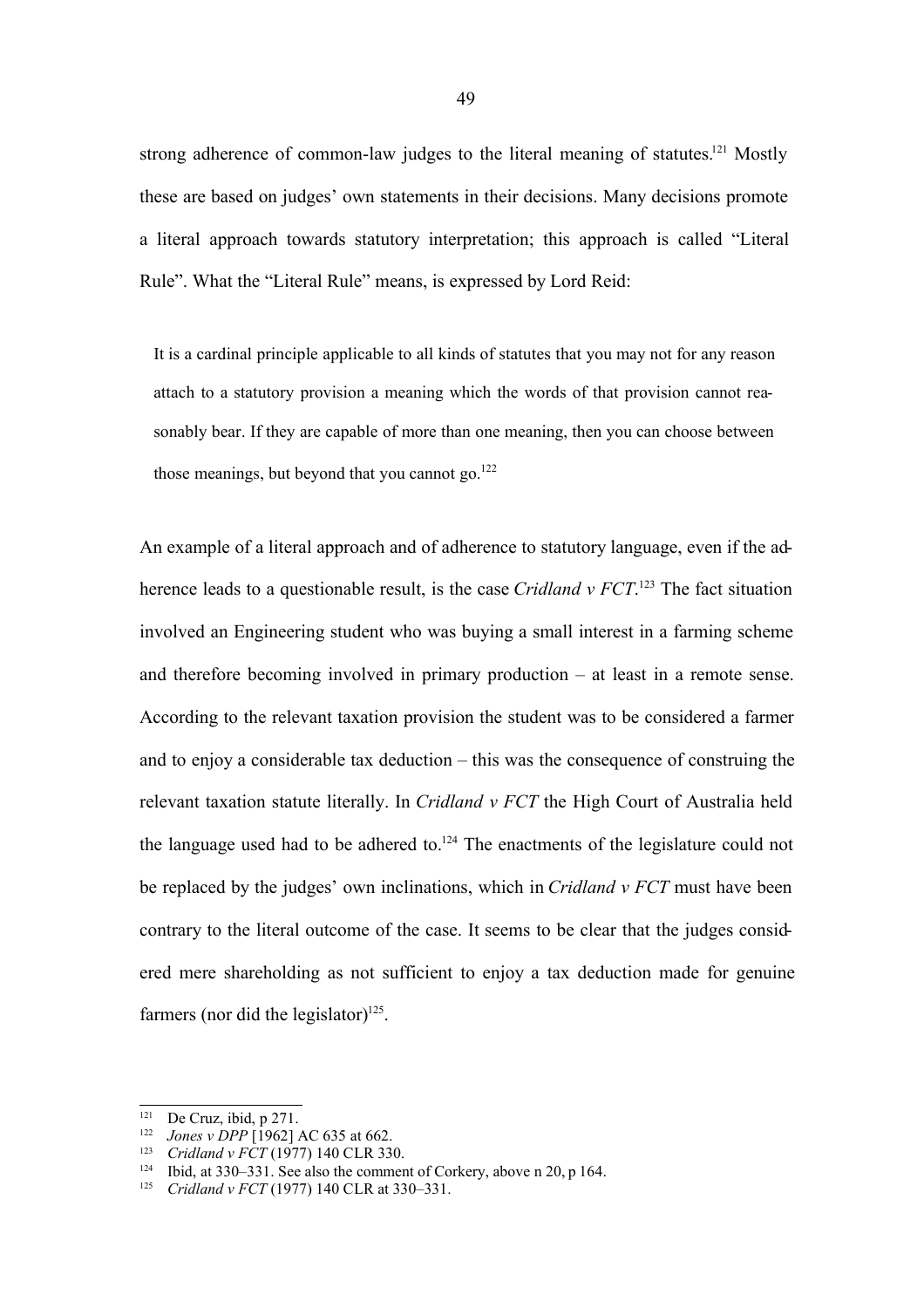The language of the relevant statute thus is the most important guideline for its interpretation. The statement of Lord Reid, "If they [the words of the provision] are capable of more than one meaning, then you can choose between those meanings …",<sup>126</sup> must be considered carefully. It does not mean there is generally much of freedom; the judge can only choose if there is an ambiguity in the words used, a fairly exceptional situation. Only if the judge finds an ambiguity, can he choose. However, even then, the restriction to the words used is emphasised by Lord Reid ("… beyond that [the words of the provision] you cannot go" $)^{127}$ 

The following statement of Higgins J as well expresses the literal approach towards statutes:

The fundamental rule of interpretation, to which all others are subordinate, is that a statute is to be expounded according to the intent of the Parliament that made it; and that intention has to be found by an examination of the language used in the statute as a whole. The question is, what does the language mean; and when we find what the language means, in its ordinary and natural sense, it is our duty to obey that meaning, even if we think the result to be inconvenient or impolitic or improbable.<sup>128</sup>

At first sight, this statement, which emphasises the important role of Parliament's intent, may not seem to support the literal approach. However, the statement makes clear that Parliament's intention is only relevant as far as it is expressed in the statutory language.

 $126$  See above n 122.

<sup>127</sup> Ibid.

<sup>128</sup> *The Amalgamated Society of Engineers v The Adelaide Steamship Company …* (1920) 28 CLR 129 at  $161 - 162$ .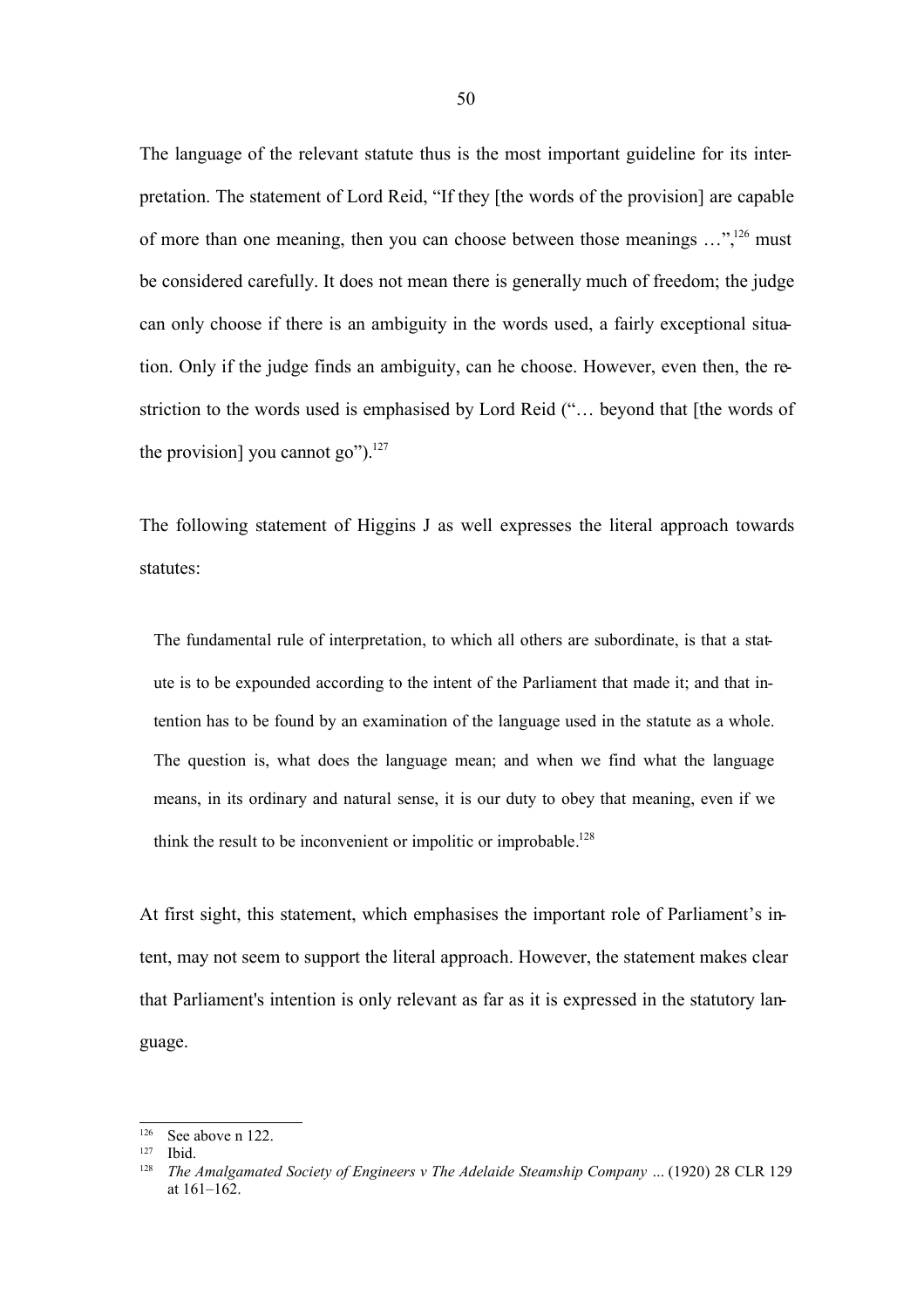Purposive approaches in Common Law

The above examples suggest that common-law judges adhere to the literal meaning of relevant statutes as far as possible. However, there are also cases in which the decisions cannot be put down to the literal meaning of the relevant statute but are obvious results of a different approach. Traditionally a distinction is drawn between two non-literal approaches, called the "Golden Rule" and the "Mischief Rule".

The meaning of "Golden Rule" is expressed by Lord Wensleydale, one of the judges in the classical case *Grey v Pearson* from 1857. In *Grey v Pearson* the relevant words of a will seemed unacceptable. Lord Wensleydale said he always supported a literal approach towards statutory (and wills') interpretation, but would under particular circumstances depart from it:

I have been long and deeply impressed with the wisdom of the [literal] rule, now, I believe … that in construing wills and indeed statutes, and all written instruments, the grammatical and ordinary sense of the words is [to be] adhered to, unless that would lead to some absurdity … in which case the grammatical and ordinary sense of the words may be modified, so as to avoid that absurdity  $\dots$  but no farther.<sup>129</sup>

This excerpt shows that in a case of absurdity of statutory words the courts can deviate from the ordinary meaning. The fact situation of *Adler v George* provides an example of an obvious absurdity. A person got into an Army station and obstructed a soldier. According to s 3 of the Official Secrets Act 1920 (UK) there was liability for obstructing officials only "in the vicinity of any prohibited place" – but not actually inside such a place. In *Adler v George*, the judges were confident that the legislator had not con-

<sup>129</sup> *Grey v Pearson* (1857) 10 ER (HL) 1216 at 1234.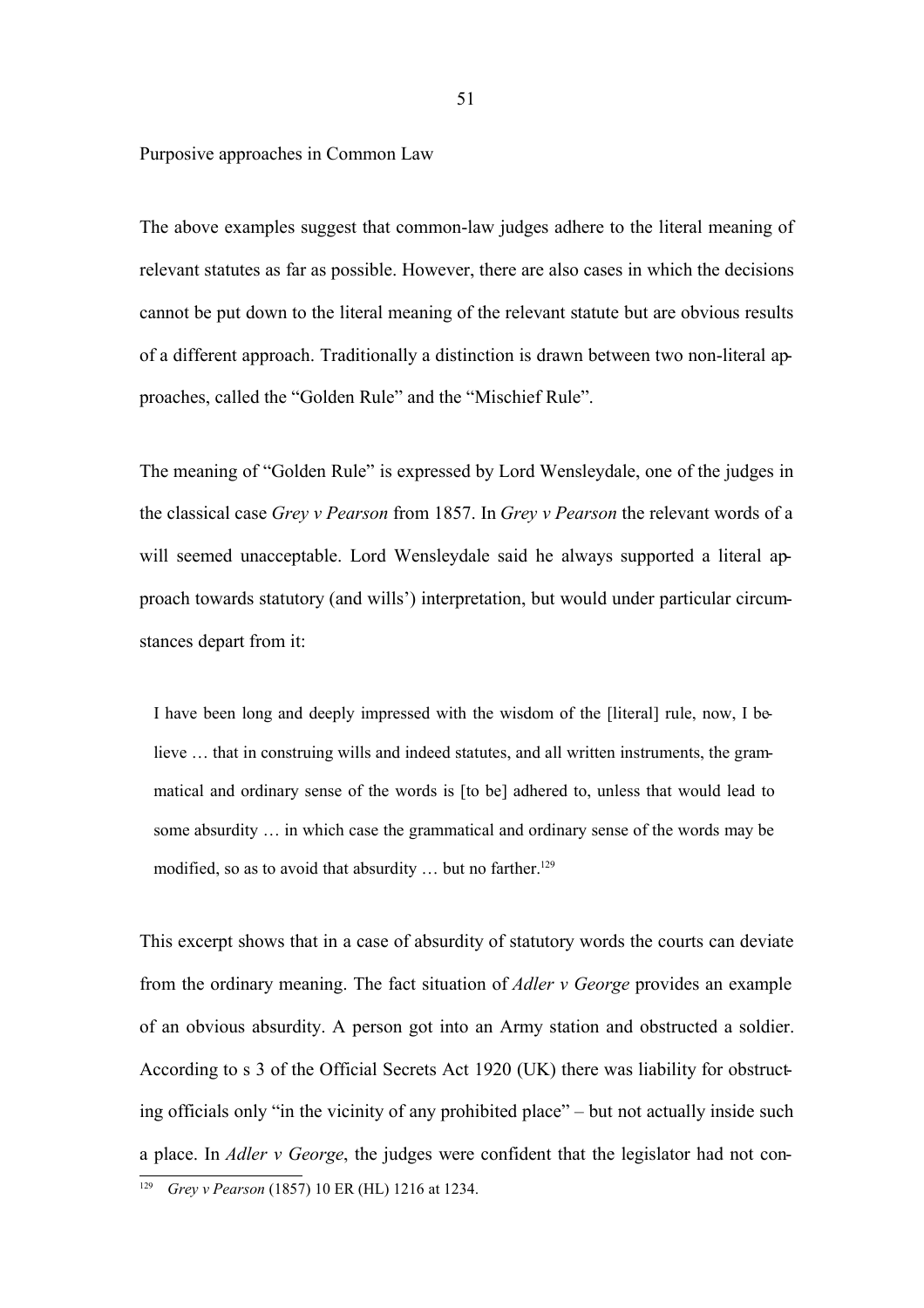templated obstructive conduct inside a prohibited place and accordingly omitted conduct inside the place. Including only conduct in the vicinity of a prohibited place, and not the even worse obstructive conduct right inside the place, resulted under a literal approach in an obvious absurdity. So the court's decision was the words "in the vicinity" were to be read as "in or in the vicinity".<sup>130</sup>

On the one hand, it cannot be doubted that removing this absurdity by way of interpretation gave effect to Parliament's intention. On the other, though, a criminal sanction was imposed probably without an existing rule stating the required elements of the criminal conduct. This is problematic, as it does not comply with the fundamental criminal-law principle of legality, which is dealt with separately and in detail below.<sup>131</sup>

The "Mischief Rule" permits deviation from the statutory language if the lawmakers' intention is known but the words would – literally construed – lead to a different result. The "Mischief Rule" (also called "Purpose Rule"<sup>132</sup>) presupposes a known intention of the legislator to deal with and ideally to remove a specific mischief. This is the purpose of the statutory enactment and, according to the "Mischief Rule", has to be given effect in construing the enactment. The "Mischief Rule" was expressed in *Heydon's case* from 1584, the origin of the rule:

… four things are to be discerned and considered … 1st. What was the common law before the making of the Act … 2nd. What was the mischief and defect for which the common law did not provide … 3rd. What remedy the Parliament hath resolved and appointed to cure the disease … 4th. The true reason of the remedy … and then the office of

<sup>130</sup> *Adler v George* [1964] 2 QB 7 at 7.

<sup>131</sup> The basis of this principle being the Latin maxim *nulla poena sine lege*, meaning there cannot be sentence without its legal prescription. See below pp 70–74.

<sup>&</sup>lt;sup>132</sup> See Corkery, above n  $20$ , p 165.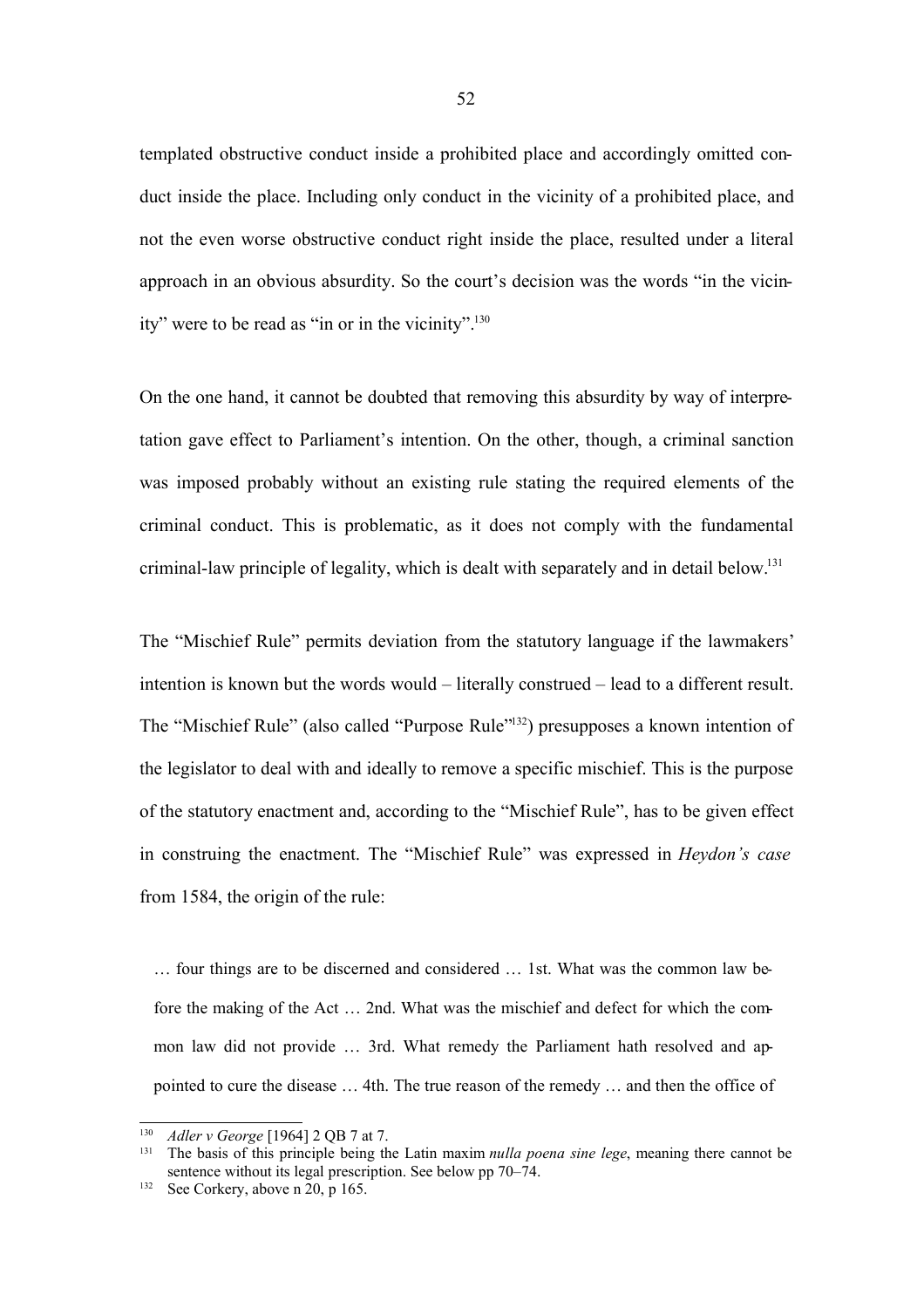all Judges is always to make such … construction as shall suppress the mischief, and advance the remedy, and to suppress subtle inventions and evasions for continuance of the mischief … and to add force and life to the cure and remedy, according to the true intent of the makers of the Act …<sup>133</sup>

The "Golden Rule" and the "Mischief Rule" have in common the deviation from the literal meaning of a statute. However, the "Golden Rule" and the "Mischief Rule" are different. The "Golden Rule" only permits avoidance of absurdity. In case of the "Mischief Rule", on the other hand, it is not necessary that the difference between intent of the legislator and language of the statute makes the statutory language absurd. The legislative intent must be given effect in any case.

Some of the presented cases are very old – like *Heydon's case* with more than 400 years. There are also more recent cases which represent a literal approach and others which represent a rather purposive approach towards the interpretation of statutory law.<sup>134</sup> However, the famous older cases are used by all scholarly authors and are therefore appropriate for discussion. Moreover, in order to make the discussion easier to understand, it is preferable to present old and well-known cases instead of newer but unknown ones. Another argument is that the age of a particular reasoning underlines the courts follow a certain precedential line already for a long time – for example the "Mischief Rule", which according to *Heydon's case* had been introduced already in the 16th century.

<sup>133</sup> *Heydon's Case* (1584) 76 ER (King's Bench) 637 at 638.

<sup>134</sup> *Westralian Farmers Co-op v Southern Meat Packers* [1981] WAR 241, with the Supreme Court of Western Australia embracing a purposive approach. In *Jones v Bartlett* (2000) 176 ALR 137, the High Court employed a rather literal approach. These cases are remarkable because they concern the same provision from Western Australian law, which is construed diametrically differently in these decisions.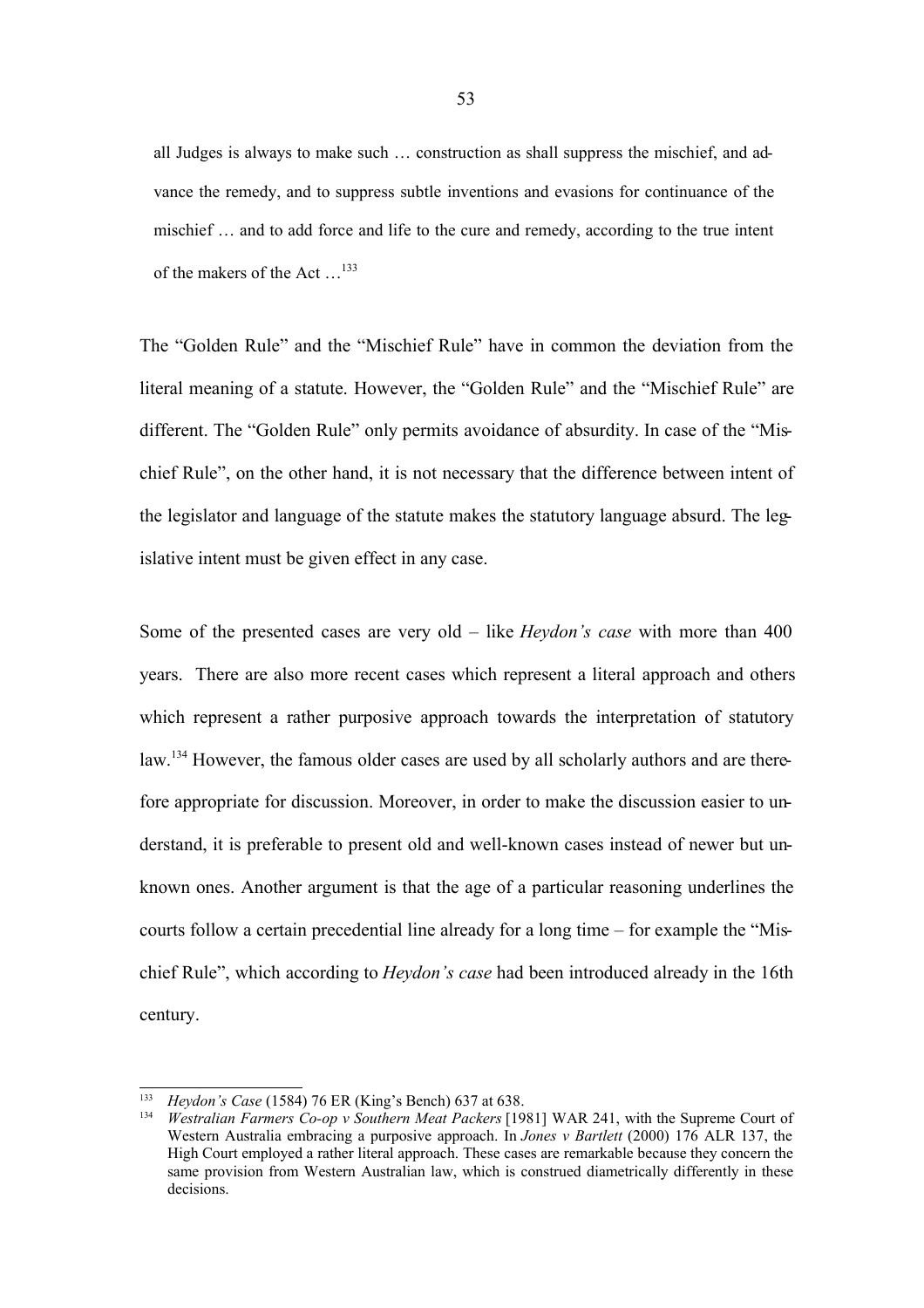Altogether, the different cases show a variety of interpretative approaches, not only strictly literal approaches but also purposive approaches which allow the deviation from the statutory language. Common-law judges thus cannot have a fully literal attitude towards statutory enactments. It is also characteristic of their attitudes that common-law judges are permitted to deviate from the statutory words under specific circumstances.

## Incompatibility of interpretation rules

The three aforementioned interpretation rules do not seem to be compatible. They arguably are not a homogenous group which could be applied each at one and the same time without inconsistencies. The three rules do not supplement each other but point in different directions. The Literal Rule demands adherence to the wording of the statutes, even if the legislator intended a different outcome. The Golden Rule does – in the absence of an ambiguity – the same. Yet in case there is an ambiguity, the Golden Rule lets the judges deviate from the words of the statute. The Mischief Rule permits the same, that is, deviation from the statutory words – and it is not confined to ambiguities. That, altogether, means that virtually every outcome of given cases may be justified through the application of one of these rules. Additionally, the three rules do not represent a development from one of them to another. All three rules are currently still operative.

A famous case, *Fisher v Bell*, shows why the application of the three different interpretation rules can lead to striking results.<sup>135</sup> In that case, the Queen's Bench Division of the High Court in London had to decide whether a shopkeeper "offers [an offensive

<sup>135</sup> See *Fisher v Bell* [1961] 1 QB 394.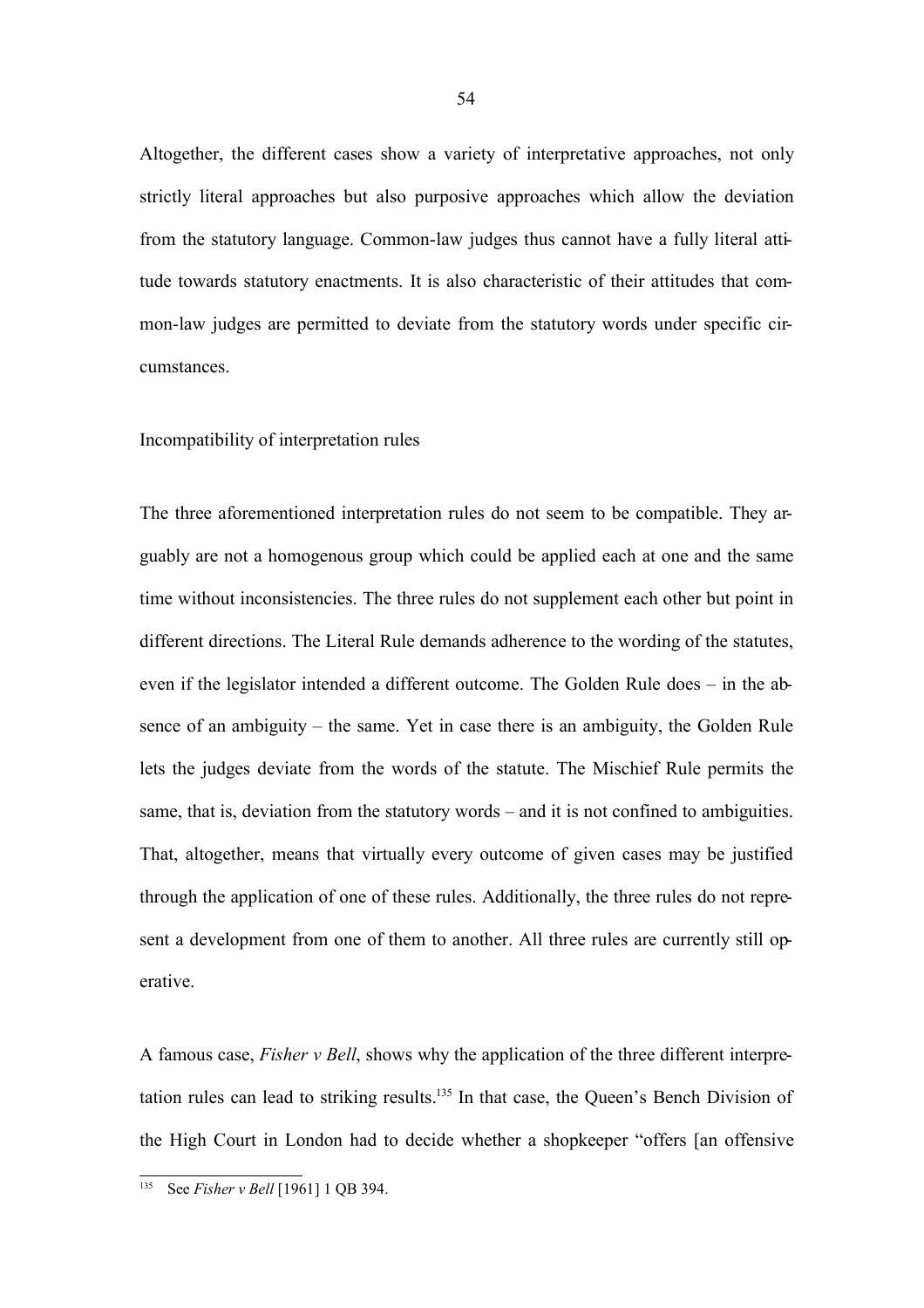weapon] for sale",<sup>136</sup> if he displays a flick knife in the shop window with an attached price label. The judges held the term "offer for sale" must be given the meaning from "the ordinary law of contract". Accordingly, display of the knife in the shop window represented a mere invitation to treat and not yet a binding offer. The mere display in the shop window thus could not fulfil the requirement of "offer to sale" and was not prohibited – unlike for example the actual sale of a particular knife thereafter.<sup>137</sup>

This case, as the decision entails the words "ordinary" and "meaning", might be viewed as instance of a literalistic approach, but it appears to be questionable whether this is really a correct literal interpretation of the relevant provision. After all, "literal meaning" of a statute is used synonymously to "plain meaning"<sup>138</sup>. The plain meaning of offering an item in a shop window will likely be that of an offer to sale. It seems odd to rely on legal jargon to find out what the "plain meaning" or, this expression is also used, the "ordinary meaning" of a term is. This was conceded by Lord Parker CJ, who nevertheless did not dissent ("At first sight it seems absurd … but …").<sup>139</sup>

Another questionable point is the limitation of all interpretative approaches to ambiguous statutes. In theory, as has been stated above, an interpretation by way of applying, for instance, the Golden Rule has always paid regard to the statutory language and has resolved only pre-existing ambiguities. The occurrence of such ambiguities has even been said to be "fairly exceptional".<sup>140</sup> However, the courts are the ones who ascertain if a statute is in fact ambiguous. Many absurdities of a statute can function, in a sense, also as ambiguities, because in many cases it can be doubted if the statute really has

<sup>&</sup>lt;sup>136</sup> Criminal according to s 1(1) of the Restriction of Offensive Weapons Act 1959 (UK).<br><sup>137</sup> Eisher v Rell [1961] 1 OB 394

*Fisher v Bell* [1961] 1 QB 394.

<sup>138</sup> Cook/Creyke/Geddes/Hamer, above n 26, p 210.

<sup>139</sup> *Fisher v Bell* [1961] 1 QB 395.

 $140$  See above p 50.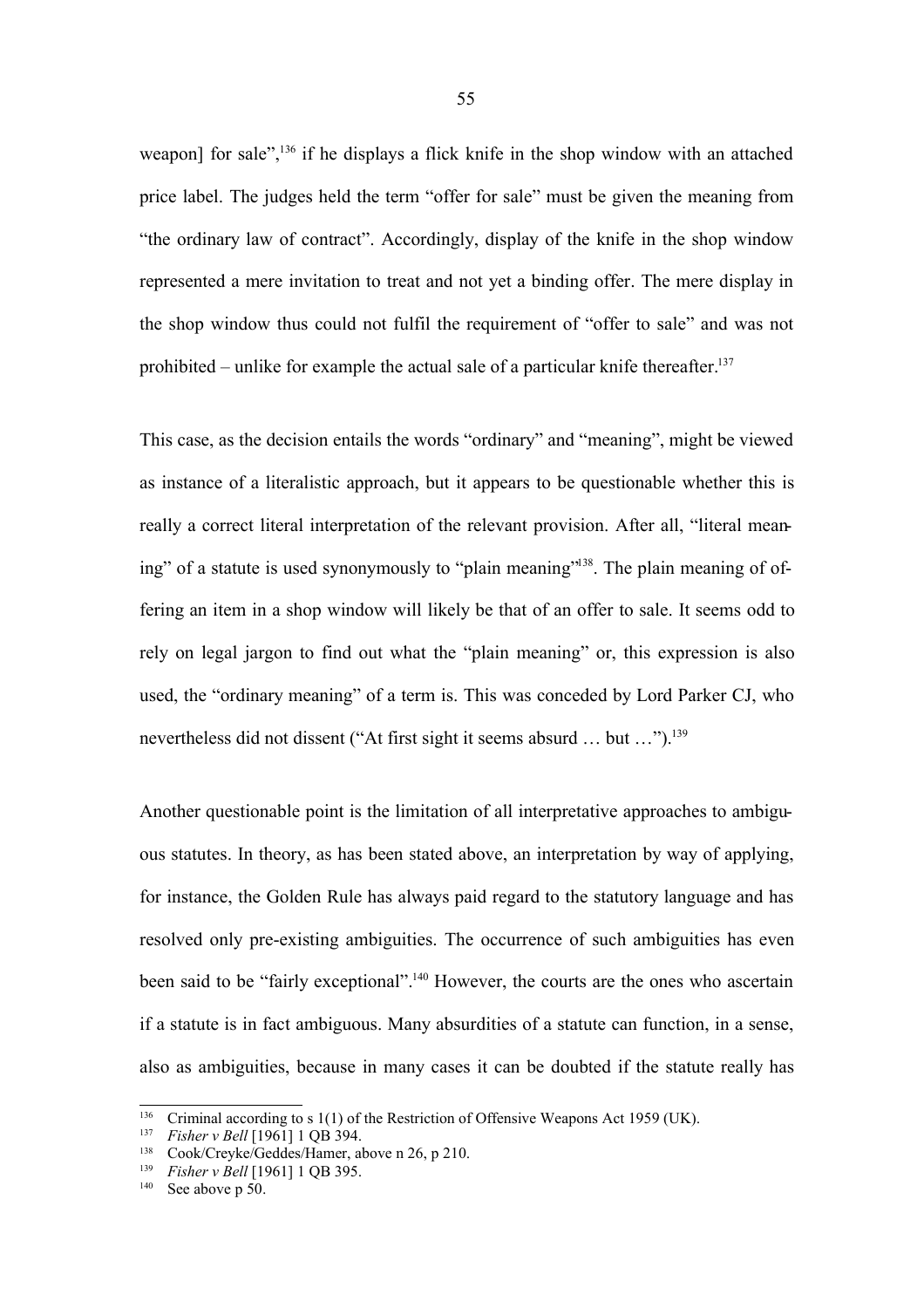this absurd meaning or just needs extensive interpretation. If the courts see an absurdity in the relevant statute, they will be inclined to categorise this as an ambiguity, unless the text is obviously unequivocal. $141$ 

The literary construction of the statute in question would also lead to an absurdity. Giving effect to the intention of parliament could as well be seen as removing this absurdity. Therefore the Golden Rule would facilitate exactly the same outcome as does the Mischief Rule. This shows in some cases the Golden and Mischief Rules arguably are readily interchangeable.

Acts Interpretation Acts

Nowadays, the trilogy of Literal Rule, Golden Rule and Mischief Rule, in common-law jurisdictions, is no longer the only guideline to be considered by judges. This is mainly due to the fact that there are all over the common-law world Acts Interpretation Acts, which statutorily regulate the mode of statutory interpretation in the relevant jurisdictions. There are, in Australia, for instance, the Commonwealth Acts Interpretation Act 1901 and the Queensland Acts Interpretation Act 1954.

These acts unambiguously state that Parliament's intention has to be given effect in interpreting any enactment. <sup>142</sup> For instance, s 15AA of the Commonwealth Acts Interpretation Act provides:

<sup>141</sup> Corkery, above n 20, p 165, quoting Williams "Learning the Law" p 107. See as an example of this the case *Adler v George* above pp 52–53.

<sup>&</sup>lt;sup>142</sup> The original acts may be older; however, they were amended to this end (in Australia during the 1980s).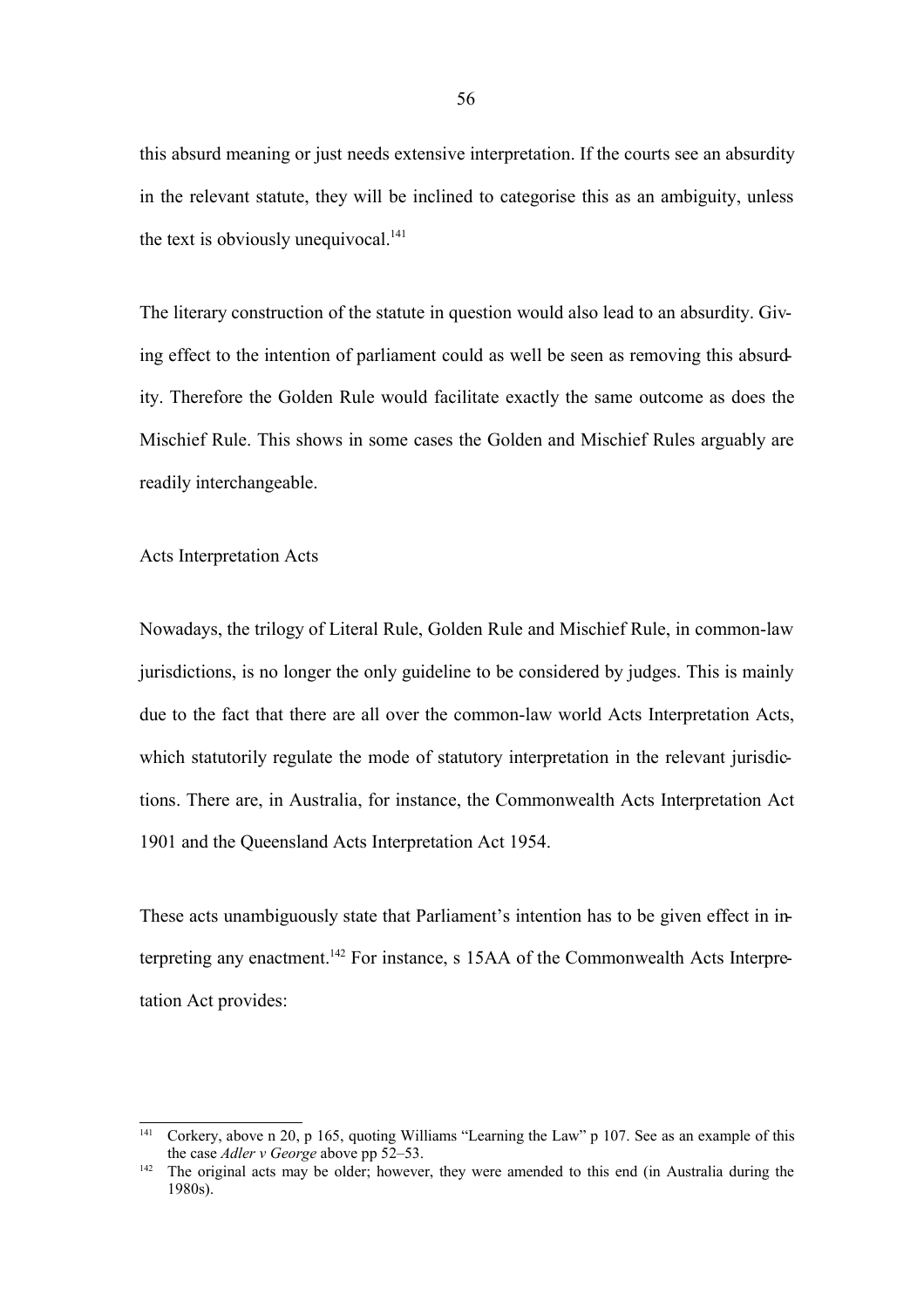In the interpretation of a provision of an Act, a construction that would promote the purpose or object underlying the Act (whether that purpose or object is expressly stated in the Act or not) shall be preferred to a construction that would not promote that purpose or object.

This means that nowadays the courts are obliged not to adjudicate only regarding the actual wording of statutes (this would be according to the Literal Rule). The courts are also obliged to give effect to the legislator's intention not only to avoid absurdities (this would mean according to the Golden Rule). The courts have to adjudicate giving paramount importance to the legislator's intention (as the Mischief Rule demands). The pattern of statutory interpretation suggested by the three rules is, thus, not anymore correct. This perhaps is the reason, because of which some textbooks do not categorise Golden Rule and Mischief Rule separately but together as instances of a "purposive approach".<sup>143</sup> On the other hand, other textbooks still adhere to the traditional pattern.<sup>144</sup>

The Acts Interpretation Acts also make clear which extrinsic material can be used in interpreting statutes. This means that only listed material can be used, so the acts stipulate that the scope of each historical interpretation is a strictly limited one. For example s 15AB of the Commonwealth Act entails such a limiting list.

Regarding the Acts Interpretation Acts, it is even less justifiable to label common-law judges as literal compared to their civil-law counterparts.

<sup>143</sup> Cf Cook/Creyke/Geddes/Hamer, above n 26, p vii (Contents).

<sup>&</sup>lt;sup>144</sup> See, for example, Corkery, above n 20, p viii (Contents).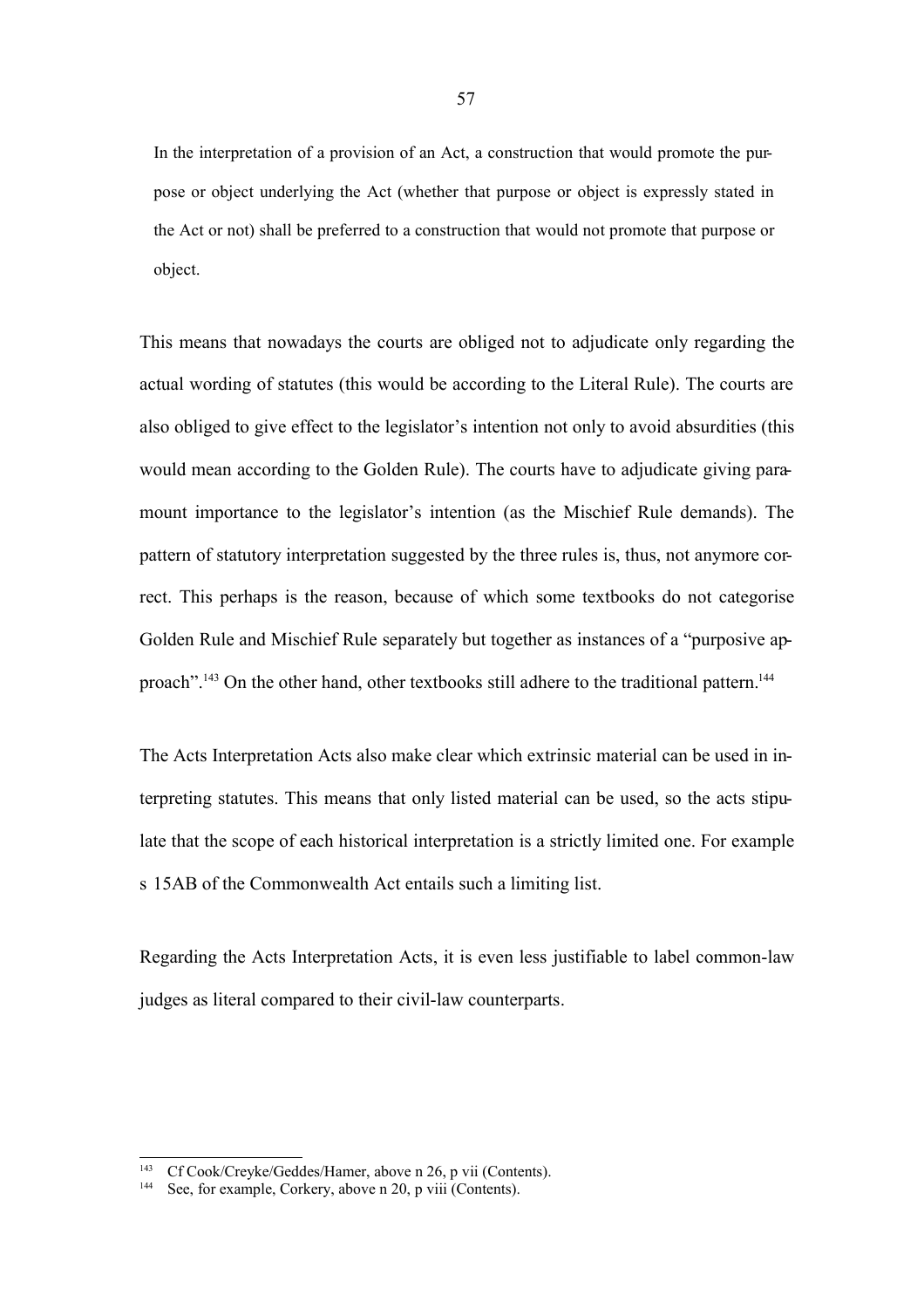Similarity of common-law and civil-law interpretative patterns

The common-law interpretation methods seem not to present an exhaustive guideline for judges applying statutes. As argued in the preceding parts of the thesis, they appear to be incompatible with each other and to some extent to facilitate different decisions of one and the same case. Therefore it makes sense independently from the three traditional interpretation rules to list the various criteria which judges may in fact consider when interpreting statutory provisions.

According to Vogenauer's German-language dissertation, as reflected in Lücke's English-language review article, all judges, no matter if in Common Law or in Civil Law, apply five different interpretative criteria: (1) the statutory language, in particular the grammatical implications; (2) the genesis of a provision; (3) its context within the particular statute and within the legal system as a whole; (4) its purpose; (5) extra-legal values.<sup>145</sup> De Cruz provides a more detailed list with eleven criteria of statutory interpretation in common-law systems,<sup>146</sup> which, nonetheless, can be put together in groups. After categorising them, it becomes clear that de Cruz's criteria almost equal the aforementioned criteria of Vogenauer. De Cruz's list, however, does not entail anything suggesting extra-legal values play a role in judicial reasoning. Yet while "extra-legal" values may be an important factor in judges' decision-making processes, they do, as their name suggests, not form part of "legal" reasoning. Therefore, the difference between Vogenauer and de Cruz may simply be due to whether extra-legal matters are included or excluded.

<sup>145</sup> Lücke "Review Article – Statutory Interpretation: New Comparative Dimensions" (2005) 54 ICLQ 1023 at 1026.

<sup>&</sup>lt;sup>146</sup> De Cruz, above n 1, p 286.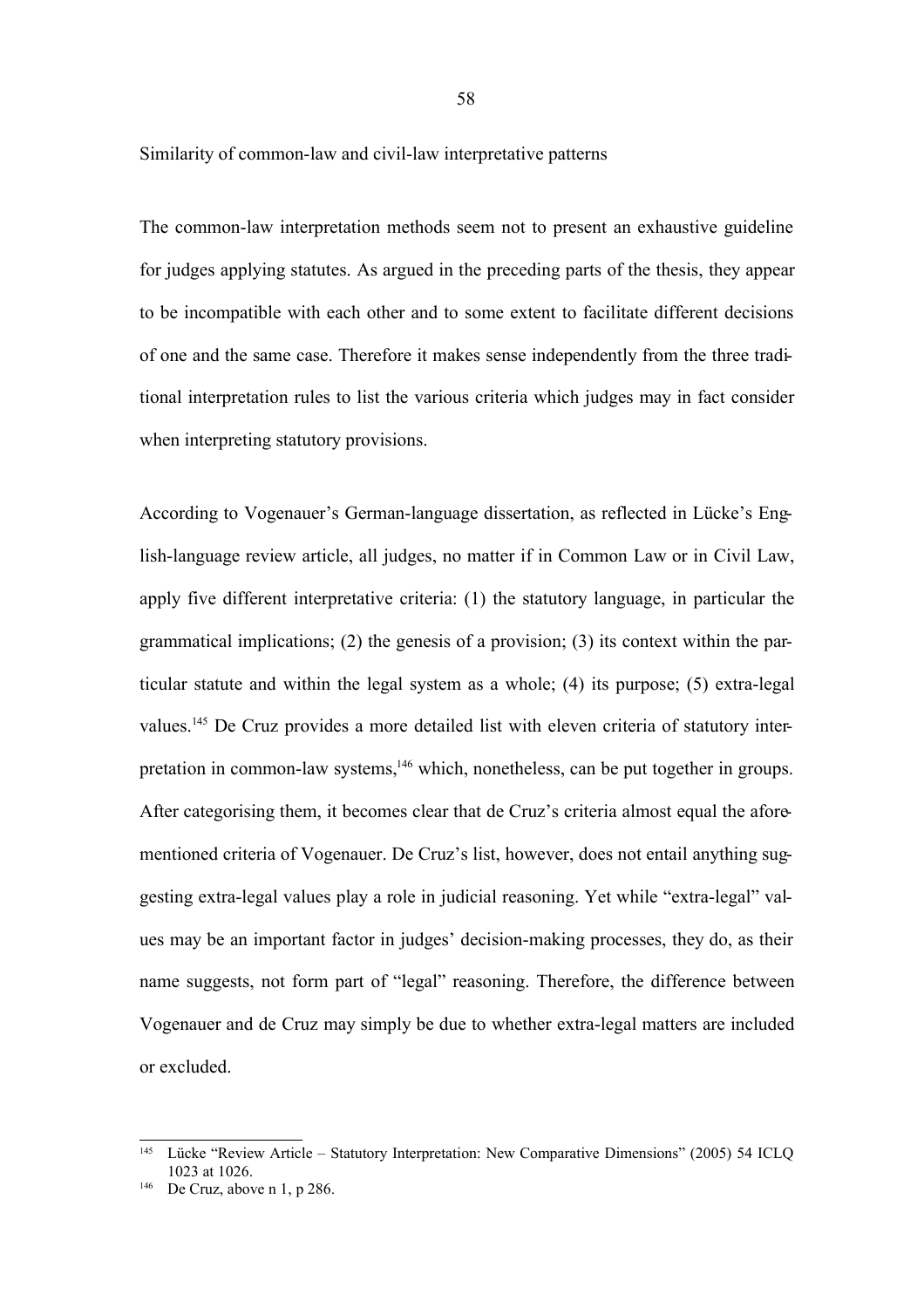Civil-law interpretation methods, indeed, can be put down to this listing. For instance, in Germany there are four different methods of statutory interpretation, (1) considering literally the language used in the statute (*wortlaut-orientierte Auslegung*), (2) considering the context of the provision in the legal system, most notably in the rest of the relevant statute (*systematische Auslegung*), (3) considering the genesis of the provision (*historische Auslegung*) and (4) considering its purpose (*teleologische Auslegung*). Statutory interpretation in other civil-law jurisdictions follows a similar pattern: De Cruz lists – parallel to his common-law listing and apparently based on the French situation – civil-law interpretation methods, which are substantively identical with the aforementioned<sup>147</sup>

The common-law and civil-law *historical* interpretation methods seem to be different from each other. For example de Cruz sees the historical approach "pursued very much more in civil law countries than in common law jurisdictions" and links this statement to the weight of governmental or administrative views.<sup>148</sup> It has to be said that historical interpretation of statutes in the civil-law family member state Germany is strictly limited, as only those legislative views which have been expressed in the legislative process are supposed to be considered in the process of interpretation. Governmental or administrative views are irrelevant there, too; paramount are the literal and the systematic approaches, in other words approaches which are focused on the express terms of the present statute and its statutory context. Altogether the historical interpretative approach is strictly limited also in civil-law systems, and a purely historical approach will

<sup>&</sup>lt;sup>147</sup> De Cruz, above n 1, pp 267–270. De Cruz's category "logical interpretation" means construction "within the context of the entire ... legal system", see de Cruz, ibid, p 268, so that it is the same as the systematic approach.

<sup>&</sup>lt;sup>148</sup> De Cruz, above n 1, p 269.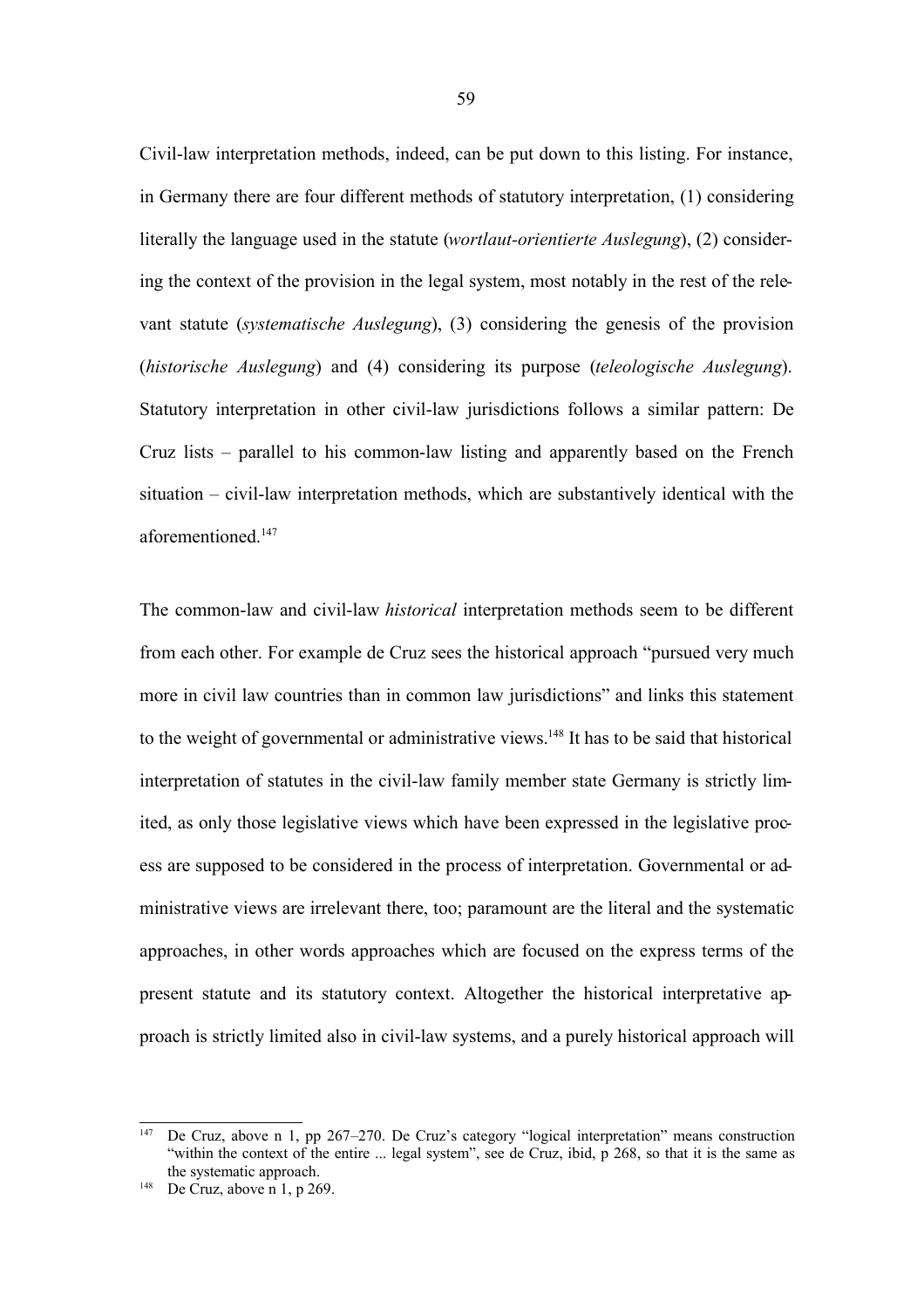be applied only in a few situations, in civil-law as rarely as in common-law jurisdictions.

The civil-law interpretation pattern seems to be very similar to that of the three traditional common-law rules. Civil-law interpretation therefore is no clearer than the common-law interpretation rules. Also the civil-law interpretation rules are actually incompatible to each other, as they can point into different directions in one and the same case. Combined with each other, they as well lead to ambiguities.

In concluding this part of the thesis, it can be suspected that judges in both kinds of systems are able to adjudicate relatively freely. That is because the three classical common-law interpretation methods point into all possible directions. In fact common-law judges use all of the five interpretative criteria mentioned above. It has to be supposed that also the four typical civil-law interpretation methods can be put down to the pattern of five criteria. Moreover, it can be shown the civil-law methods may, at first sight, differ from the common-law methods. In fact though, there are surprisingly little differences and there is, even in detail, similarity.

## Analogical reasoning in Civil Law

Civil-law judges are said to be, as has been stated above, rather liberal in their mode of statutory interpretation.<sup>149</sup> They allegedly do not adhere to the literal meaning of the relevant statutes, at least not to the same extent as their common-law counterparts. The literal approach to statutory interpretation is traditionally said not to be vigorously pur-

<sup>&</sup>lt;sup>149</sup> Cf above p 47. To the *common-law* attitude towards the concept of analogical reasoning see below pp 65–68.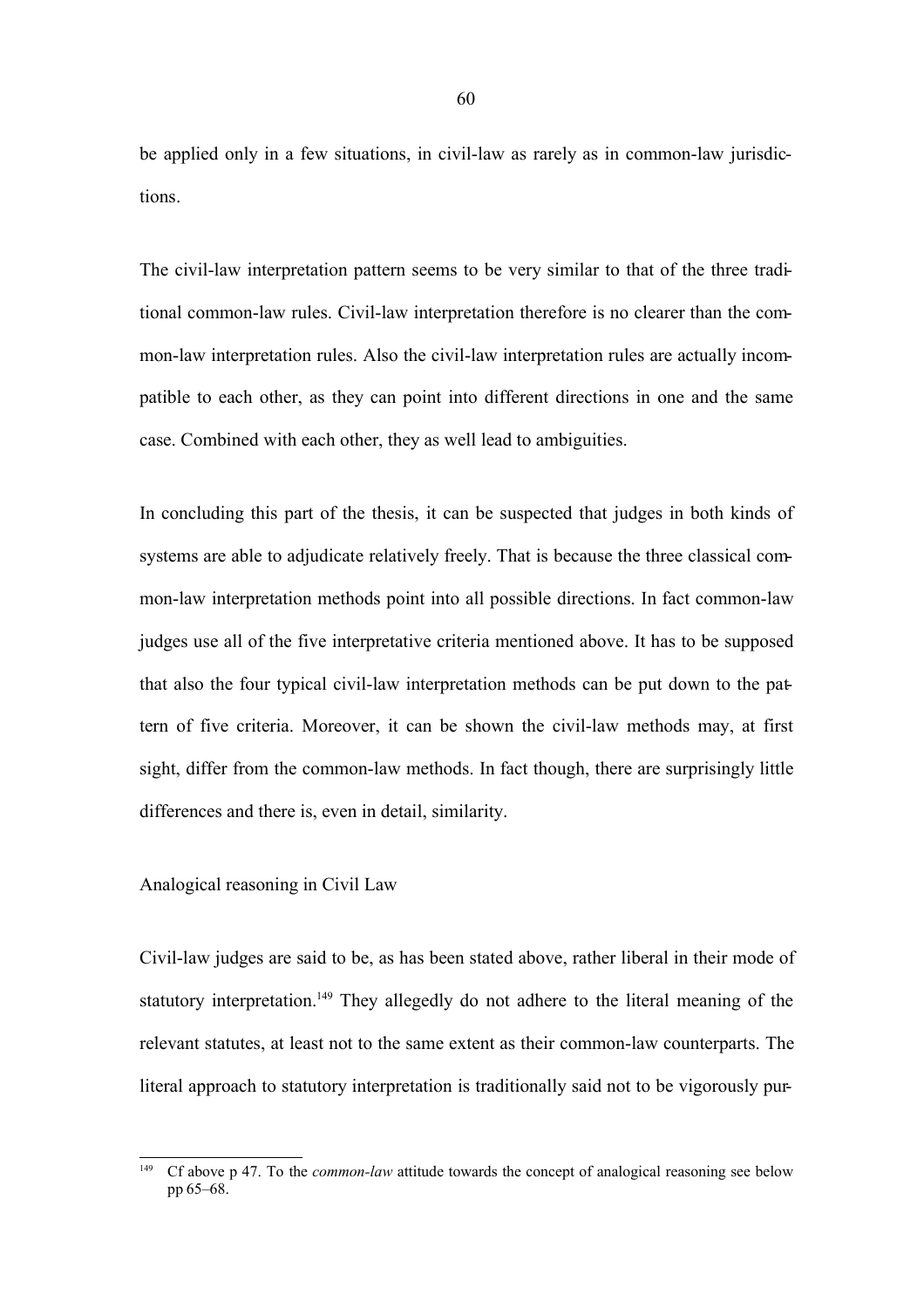sued in Civil Law; instead, a "teleological" approach is entertained.<sup>150</sup> The term "teleological" here means something like "being focused on the goal", deriving from the Greek word "telos", which translates as "ultimate end". The translation suggests that the "teleological" interpretation is fairly independent from the literal meaning of the statute.

The allegedly liberal civil-law approach towards statutory language also seems to be the basis for the analogical application of statutes. Analogies take statutory interpretation a step further. In theory, analogies enable the civil-law judges even in the absence of a statutory provision to come to the conclusion they would have reached if there were a statutory provision with certain content.<sup>151</sup> The concept of analogical reasoning can thus be the remedy for civil-law judges in the event that even an extensive interpretation of the statute does not give effect to the legislator's intent. What this does and thereby, even more important, what this does not mean will be shown using the following examples.

The first is the compensation for acquisition of property in Germany: Art 14(1) of the German Constitution entails the guarantee of property as a right, and Art 14(3) provides for compensation of citizens in case of acquisition of property, equivalent to s 51 (xxxi) of the Australian Constitution. However, there are infringements of citizens' property rights by the State other than through acquisitions, for example through accidental use of property (like building a road without knowing about the ownership of the land used). Such an accidental use of land, according to the German courts, never

<sup>&</sup>lt;sup>150</sup> De Cruz, above n 1, p 270.

<sup>&</sup>lt;sup>151</sup> Cf ibid, p 269.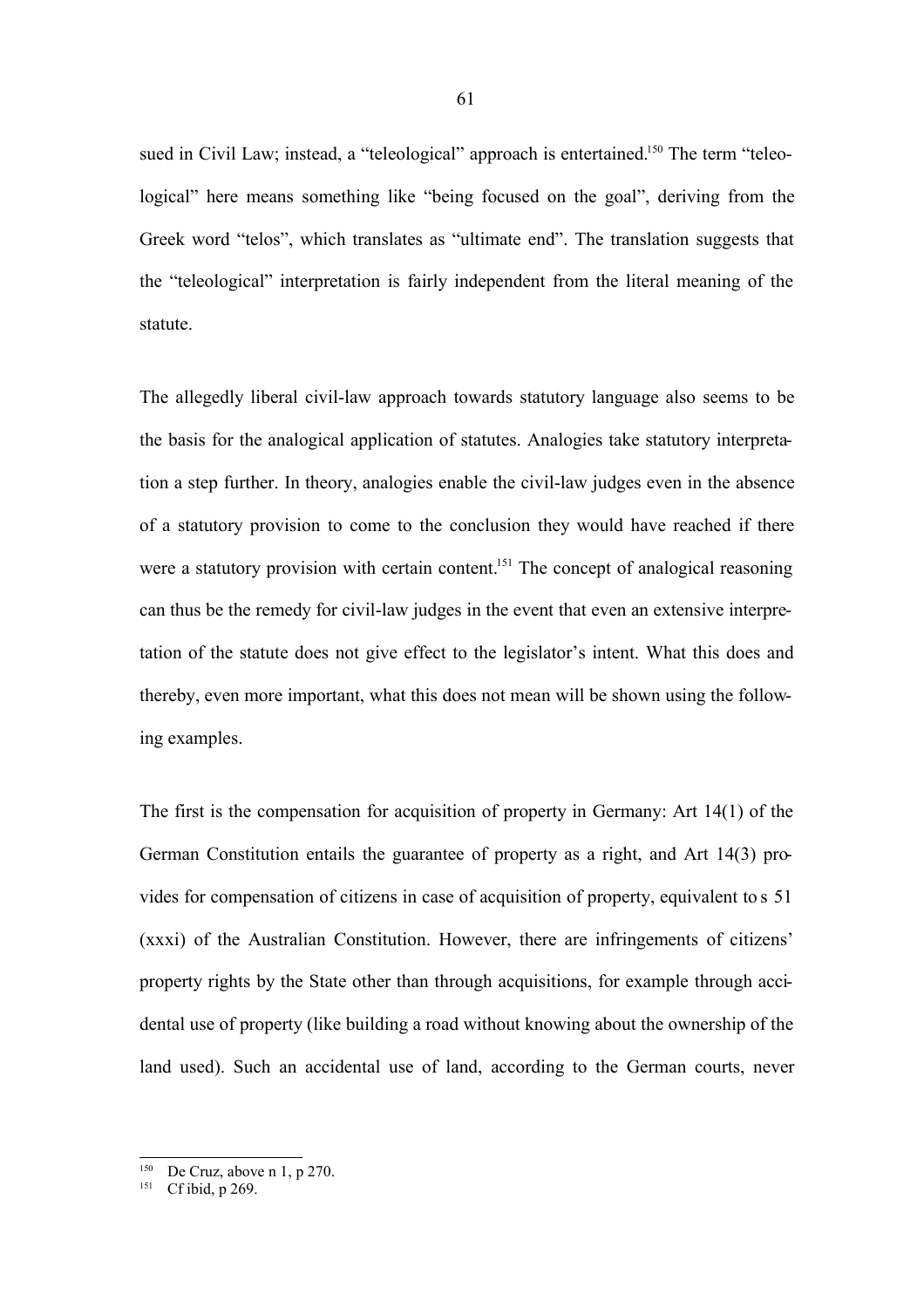amounts to an acquisition.<sup>152</sup> As the provision for acquisitions therefore does not fit those cases, there is no provision in current German law providing for compensation. However, the abovementioned Prussian Land Law 1794, in §§ 74 and 75 of its Introduction, acknowledged compensation claims in case of situations in which property was acquired merely accidentally.<sup>153</sup> The German courts apply those outdated provisions analogically and grant due compensation.<sup>154</sup>

This example illustrates a limitation to the analogical application of statutes. There must be a gap in the statutory law ("*Regelungslücke*"); in the example it is the non-existence of a compensation right in case of acquisition-like but accidental acts of the state. Only if there is an objective gap in the statute, can this gap be filled out by applying another provision analogically. <sup>155</sup> Analogical reasoning thus does *not* mean civillaw judges can arbitrarily decide according to their own ideas as long as there is no express statutory provision to the contrary.

A second example is from the German Administrative Law, where special courts deal exclusively with administrative-law issues. There is, in the relevant German procedural statute, provision for review of administrative action, notably § 42 of the *VwGO* (abbreviation for *Verwaltungsgerichts-Ordnung*, which means Administrative Courts *Ordinance*, though the *VwGO* is a parliamentary statute). This provision, however, is limited in its scope insofar as it only concerns actions with respect to *specific* administrative acts (so-called "*Verwaltungs-Akte*"). There is no provision which would generally

<sup>152</sup> *BVerfGE* 58, 300 at 331 (The abbreviation meaning the official reports of decisions of the Federal Constitutional Court).

<sup>&</sup>lt;sup>153</sup> The Prussian Land Law 1794 was mentioned above p 21.<br><sup>154</sup> The author does not understand why it is not anymore un

The author does not understand why it is not anymore up to date to analogically apply Art 14(3) of the Constitution, which after all was also previously applied not directly but – knowing its requirements were not exactly met – only analogically.

<sup>155</sup> *BVerfGE* 58, 300 at 331.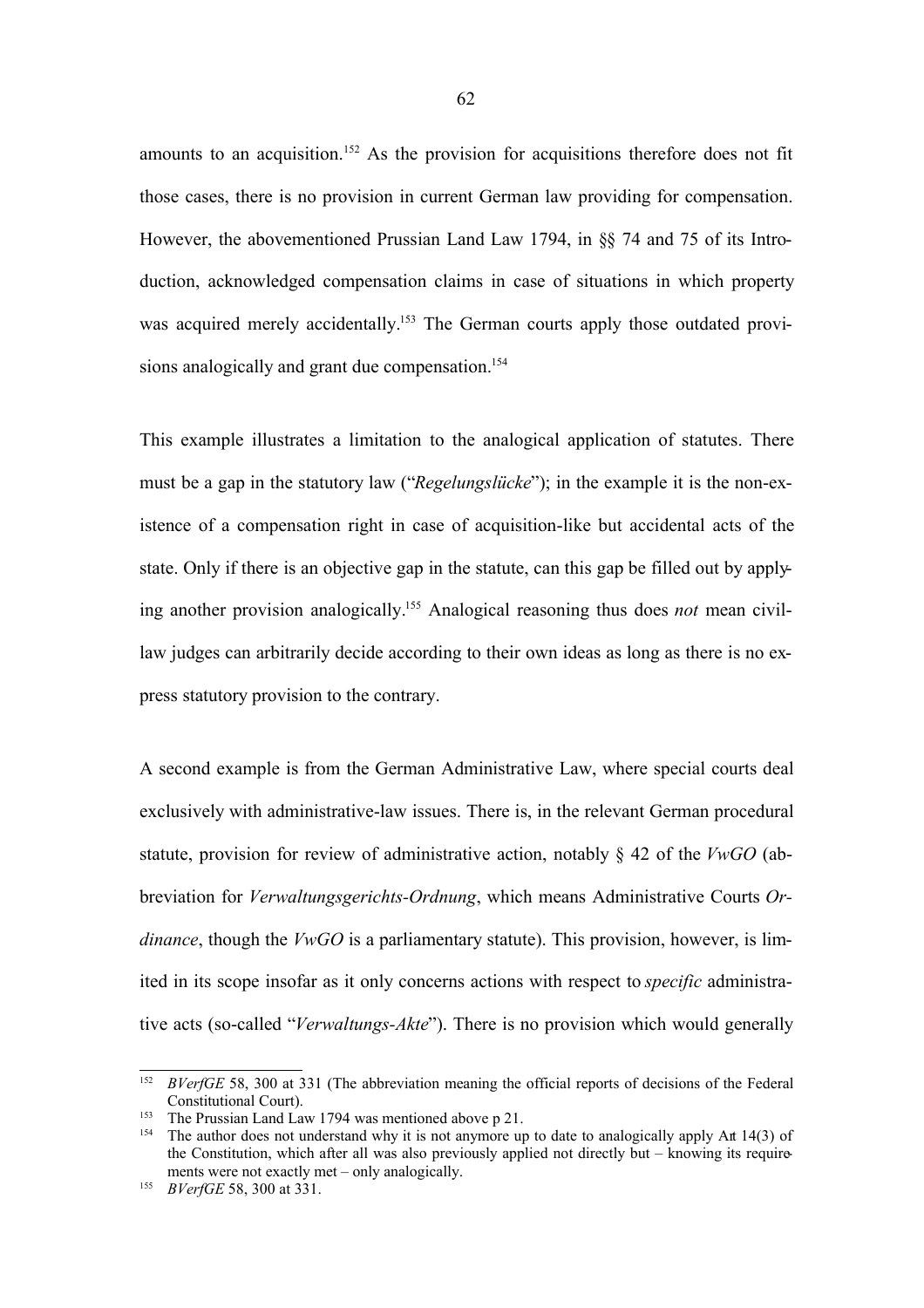provide for actions with respect to all sorts of administrative conduct. Nevertheless, actions against non-specific administrative conduct are possible. The courts in those cases rely on the specific provisions like §§ 42 or 43 of the *VwGO* and apply them analogically to permit also those actions.<sup>156</sup>

This example again shows the liberty of civil-law judges is limited. Civil-law judges cannot without a present statutory provision decide what they personally find suits the situation. The judges can only apply an existing provision, the requirements of which admittedly are not exactly met and which therefore does not precisely cover the present situation. Required therefore is a gap in the relevant laws, which has been accidentally left open by the legislator, who did not envisage this situation and consequentially did not provide for it.

Moreover, it has to be emphasised that analogical application of provisions to situations uncovered by rules takes place only in exceptional situations in Civil Law.<sup>157</sup> Usually the civil-law courts will adhere to the Latin maxim *expressio unius est exclusio alterus*, meaning they will treat the mentioning of only one term in a statute as exclusive, in the sense that not-mentioned terms are excluded from the statutory provision.<sup>158</sup> Usually the omission of a specific term will be the result of a deliberate decision by the legislator not to include it; in other words, the legislator has deliberately omitted a phrase. In these situations the analogical application of another phrase is of course not feasible. The deliberateness of the legislator's omission is the crucial factor. If the omission of

<sup>156</sup> As with other analogies, the courts, after many years of purely analogical reasoning, are able additionally to justify the application of those provisions as customary law.

<sup>157</sup> Lücke, above n 145, p 1030.

<sup>&</sup>lt;sup>158</sup> This Latin maxim has an identical impact on Common Law, see Corkery, above n 20, p 169.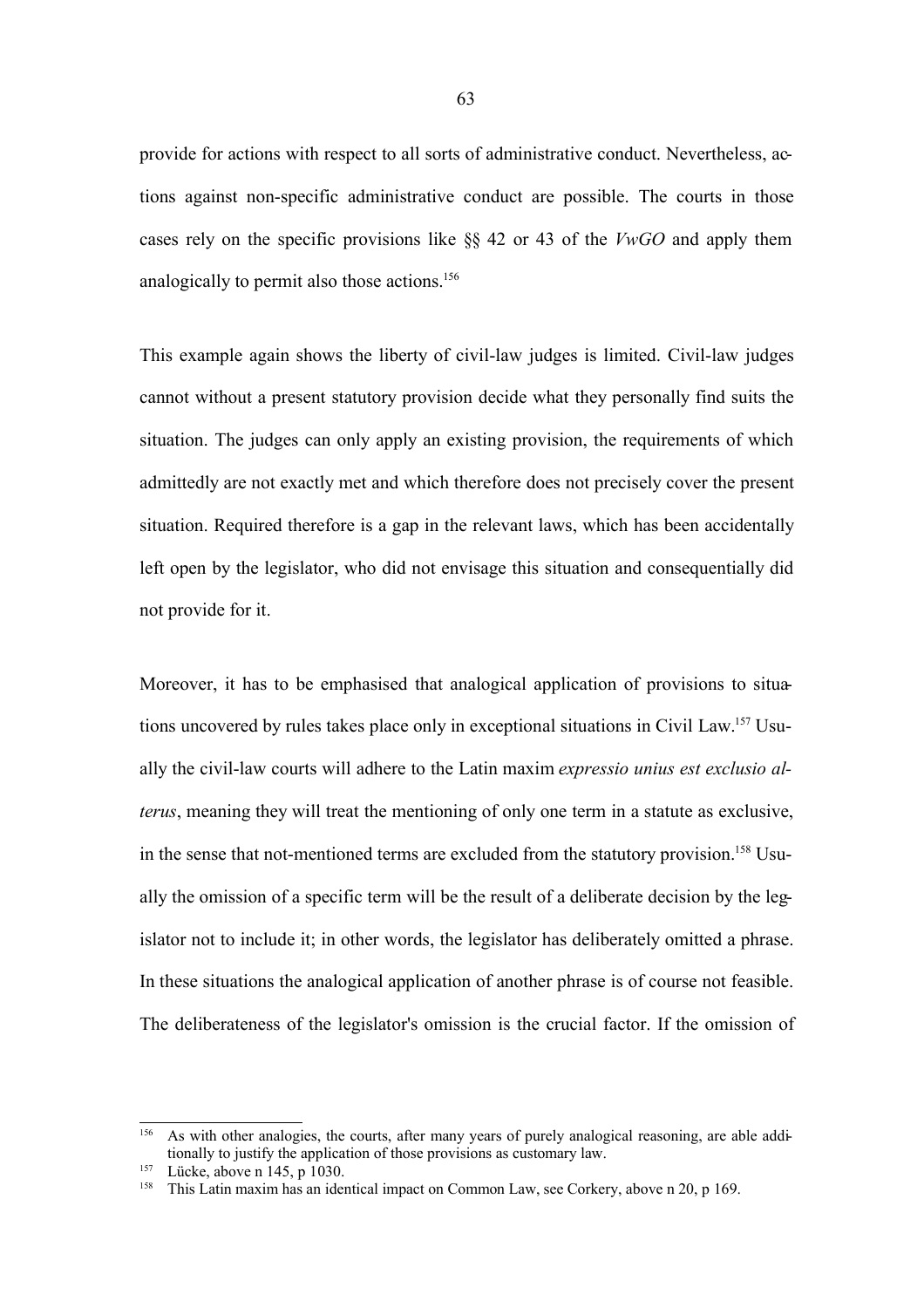the legislator was deliberate, the analogical approach is not possible; only in case of it being accidental is the analogical application of another provision possible.

Parliament's view therefore is paramount and, in particular, superior to judges' opinions on which is the best of the available interpretations. It has to be added that Parliament has the option of enacting a clear-cut statutory provision to suppress any undesired analogical application of provisions. The German Parliament, for example, could have enacted an express provision that an accidental infringement of property rights by the state does not trigger a compensation claim, which would prevent the courts from an analogical reasoning using §§ 74 and 75 of the Introduction to the Prussian Land Law.<sup>159</sup> In case of the other example, the legislator could make statutory provision excluding actions with respect to non-specific administrative acts. Such a provision would have to state expressly that only actions against specific administrative acts are admissible, so that there would be no general remedy against all forms of administrative conduct.<sup>160</sup>

The fact that the legislator has not enacted such provisions shows that the existing courts' decisions which are reached by way of analogical reasoning are in line with the legislator's views. Both the courts and the legislator think there should be compensation for citizens in cases of accidental infringement of property rights. Both do not think actions against administrative conduct should be admissible only in case of a specific administrative act. Therefore the legislator does not think it is necessary to enact

<sup>159</sup> It is a separate question whether such a provision would be constitutionally valid. Arguably it would be unconstitutional, as Art 14 of the German Constitution guarantees property rights and thereby prohibits their infringement, regardless if deliberate or accidental.

 $^{160}$  Again, the constitutionality of such a provision would be at least doubtful. Art 19(4) of the German Constitution guarantees the right to judicial review of administrative action, and it does not differentiate between various sorts of administrative action.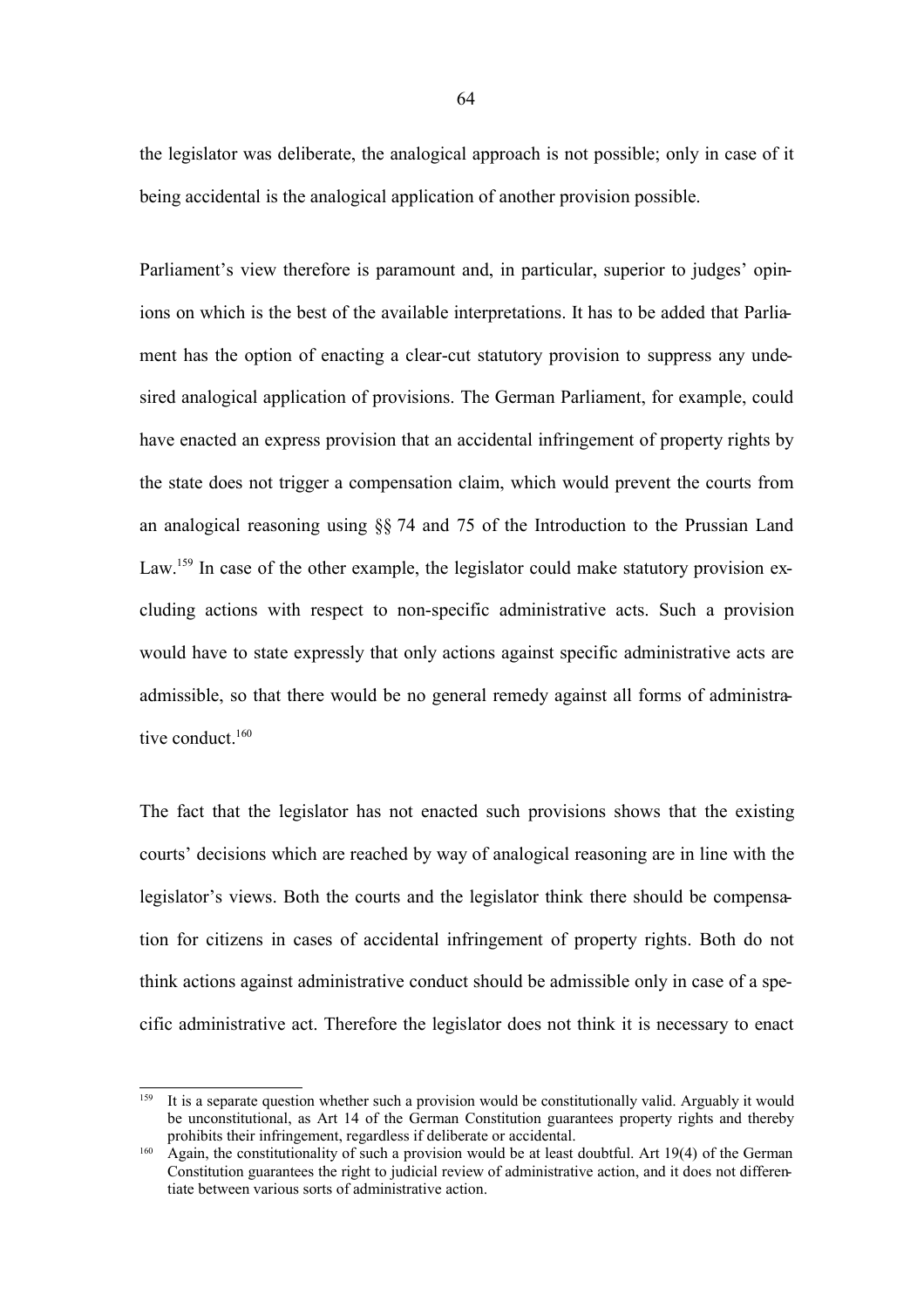amendments. Consequentially, the analogical reasoning becomes more and more entrenched and, after a certain time-span, may become even customary law.

The examples presented in this part of the thesis are examples from Constitutional Law and from Administrative Law. Criminal Law does not provide clear-cut examples of analogical reasoning. There are several reasons for this. Firstly, there is a prohibition on analogical reasoning in Criminal Law, as far as it would be to the detriment of the accused.<sup>161</sup> Secondly, the completeness of Criminal Law may leave few gaps accidentally open in the relevant statutes. Thirdly, civil-law courts are generally very reluctant to engage in analogical reasoning; they try to resolve most occurring problems with an extensive and sometimes maybe too extensive interpretation of statutes. Consequentially, there are not very many instances of analogy and accordingly very few criminallaw examples.

The situation in Common Law

It is said that analogical reasoning traditionally does not take place in Common Law at all or is, at least, very rare. <sup>162</sup> Filling gaps in statutory provisions is seen as usurpation of a legislative function.<sup>163</sup> The existing interpretation rules, however, support analogical reasoning in common-law cases. After all, accidentally left-open gaps in statutes usually represent absurdities and can therefore, according to the Golden Rule, be removed. This would have to be done by filling out the gap. For example, it seems to be questionable whether the decision in the case *Adler v George* can be explained as mere instance of statutory interpretation. It arguably should be categorised as something dif-

See on this in detail below pp 70–74.

<sup>&</sup>lt;sup>162</sup> De Cruz, above n 1, p 286 and also p 277; Lücke, above n 147, p 1030.

<sup>163</sup> *Magor and St Mellons Rural District Council v Newport Corporation* [1952] AC 189, p 191, per Viscount Simonds LJ.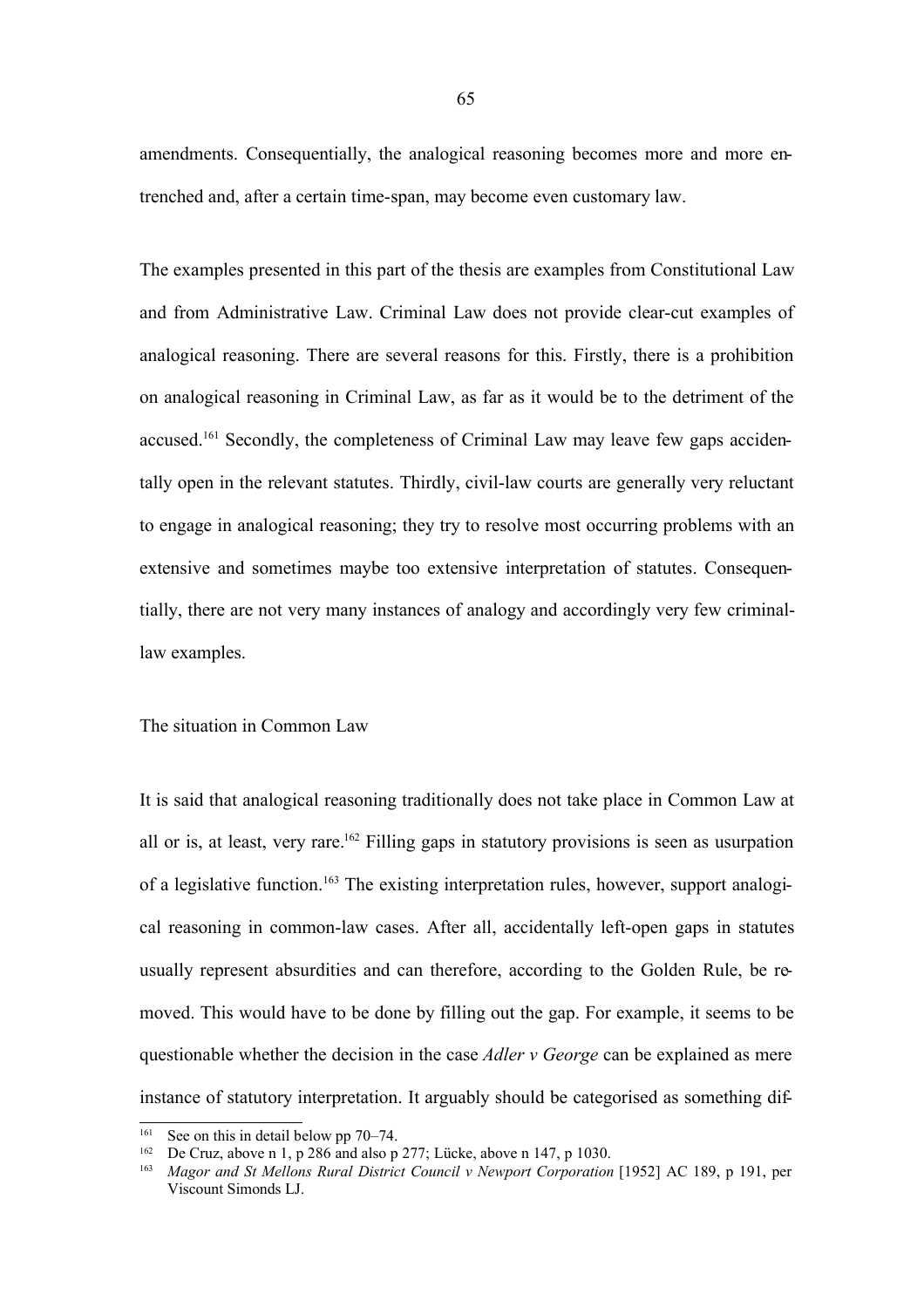ferent.<sup>164</sup> The view taken by that decision that the words "in the vicinity" encompass conduct actually "in" the place appears to be more than merely interpreting the words of the statute. It seems to be reading something in the statute which is not yet there and thereby filling a gap. Thus it is actually similar to the civil-law concept of analogical reasoning. Moreover, the Mischief Rule supports the analogical application of statutory provisions in Common Law, as the mischief which was to be removed by the statute can be remedied by the analogical application of the actually inapplicable statutory provision.

Therefore, it is doubtful whether analogical reasoning really is a civil-law peculiarity and does not occur in common-law jurisdictions. Perhaps it is used in common-law systems but under the label of interpretation. The label of interpretation seems more acceptable to a common-law court than overtly displaying a law-making function.<sup>165</sup> Under the label of interpretation, it may be seen as acceptable not only to use existing statutory words and to give them a certain meaning but also to read non-existing words into a statutory provision by filling in its gaps.

This view is also supported by Lord Denning who stated, "We sit here to find out the intention of ... Parliament and carry it out, and we do this better by filling in the gaps and making sense of the enactment".<sup>166</sup> Resorting to the concept of analogical reasoning does not appear to be necessary if the idea of statutory interpretation is, according to Denning's suggestion, widened enough to encompass situations where literally not applicable statutory provisions are applied.

<sup>&</sup>lt;sup>164</sup> See on the case *Adler v George* above pp 51–52.<br><sup>165</sup> De Cruz, above n 1, p 277. See also the words u

<sup>165</sup> De Cruz, above n 1, p 277. See also the words used by Viscount Simonds LJ in *Magor and St Mellons Rural District Council v Newport Corporation* [1952] AC 189, p 191: "... naked usurpation of the legislative function under the thin guise of interpretation ...".

<sup>166</sup> This statement actually stems from the (preceding) Court of Appeal stage of *Magor and St Mellons Rural District Council v Newport Corporation*; cf the preceding footnote.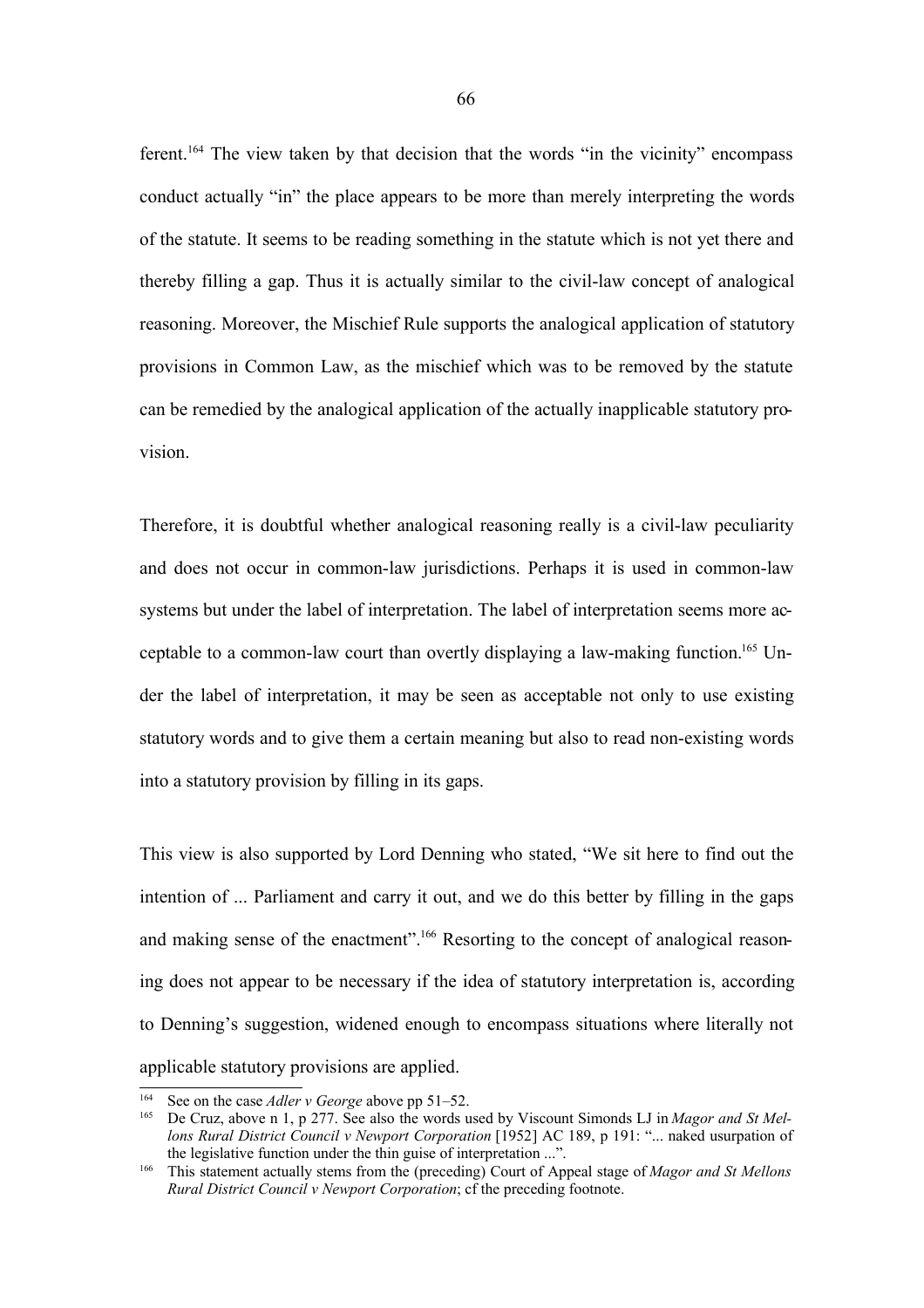A test is needed to decide whether an actual construction is just an extensive kind of interpretation or amounts to analogical reasoning. A possible test could be focused on the question whether this construction lies inside the widest-possible meaning of the statutory words. If it does lie inside this possible meaning, it can still be considered statutory interpretation. If it, on the other hand, goes beyond even the widest-possible meaning of the statutory words and reaches a result which the statutory words cannot anymore bear, it would have to be considered an analogy. In the situation of *Adler v George*, for instance, it should be quite obvious that the statutory words of conduct "in the vicinity" of a prohibited place could not possibly be stretched enough to permit an interpretation including the conduct not in the vicinity but right inside the place. This interpretation would lie beyond the widest-possible meaning of the words. This does not mean the particular interpretation was not feasible; it only classifies this kind of reasoning as analogy.

Again: Whatever lies beyond the widest-possible meaning of the statutory words can only be embraced analogical application, not extensive interpretation. This test does actually not ignore the fact that at least Australian and English judges are now committed to purposive rather than literal interpretation.<sup>167</sup> This could be seen as implying that going beyond the words simply in the name of interpretation must – sometimes – be possible. Purposive interpretation, of course, may lead to results which seem to be far away from the statutory words and their meaning. However, if the result of purposive interpretation does not contradict the words of the statute, it does not lie – from the author's point of view – beyond their widest-possible meaning. The existence of pur-

See above pp 56–57.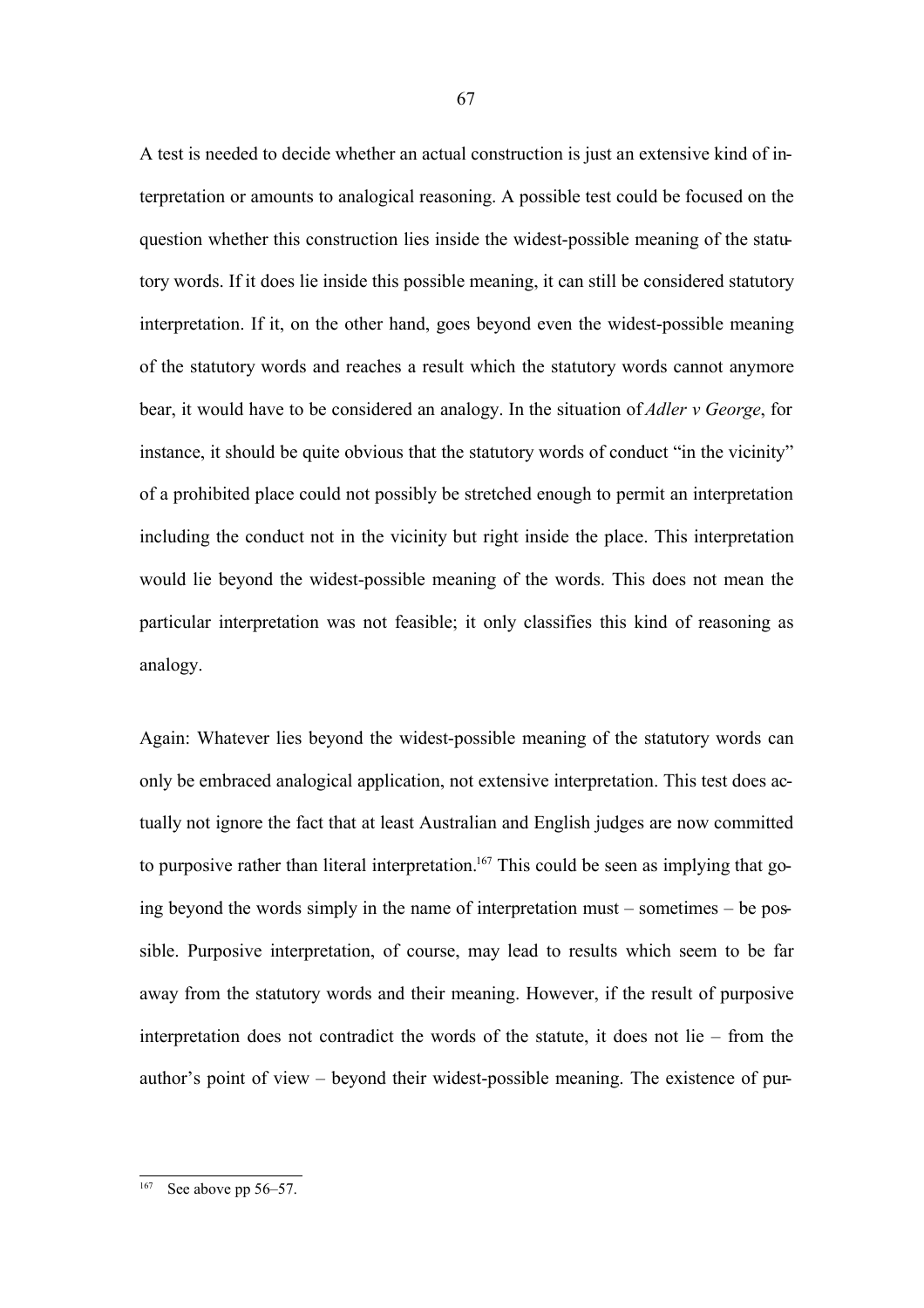posive interpretation, therefore, does not present a definitive objection to the test defined above.

#### Conclusion

Common-law and civil-law judges do not seem to employ different attitudes towards statutory interpretation. Those who describe common-law judges as being rather focused on the literal meaning of statutes do not provide any proof for their view. Their view seems to be inconsistent with the trilogy of Literal Rule, Golden Rule and Mischief Rule, which suggests statutory interpretation in common-law jurisdictions follows a more chequered pattern; Golden Rule and Mischief Rule permit the judges to deviate from the literal meaning of the words used in the statute. If judges can deviate from the literal meaning of the statute, it can hardly be said that they entertain a literal approach. Judges are also obliged to apply the Acts Interpretation Acts which prescribe the judges to decide according to the legislator's intention.

These considerations are actually to be distinguished from the arguments of jurisprudentialists Dworkin and Hart on judges' discretion.<sup>168</sup> These arguments concern the area of law in which there is uncertainty as to how judges should decide – because it is the area of law not regulated by rules; the judges in those cases have discretion. The question is whether this discretion is, as Dworkin says, limited by relevant principles or, as Hart points out, unlimited in the sense that judges have to be seen as infallible.<sup>169</sup> As to judges' discretion in other cases: in these other cases, something like judges' discretion may arise out of the fact that there are various rules, from which the judge

<sup>&</sup>lt;sup>168</sup> Dworkin, above n 111, pp 31–39; Hart "The Concept of Law" pp 141–147.

<sup>169</sup> Dworkin, above n 111, p 33; Hart, above n 168, p 144. However, Hart, ibid, pp 145–146, points also out "this does not make the judge … the 'lawgiver' competent to decide as he pleases".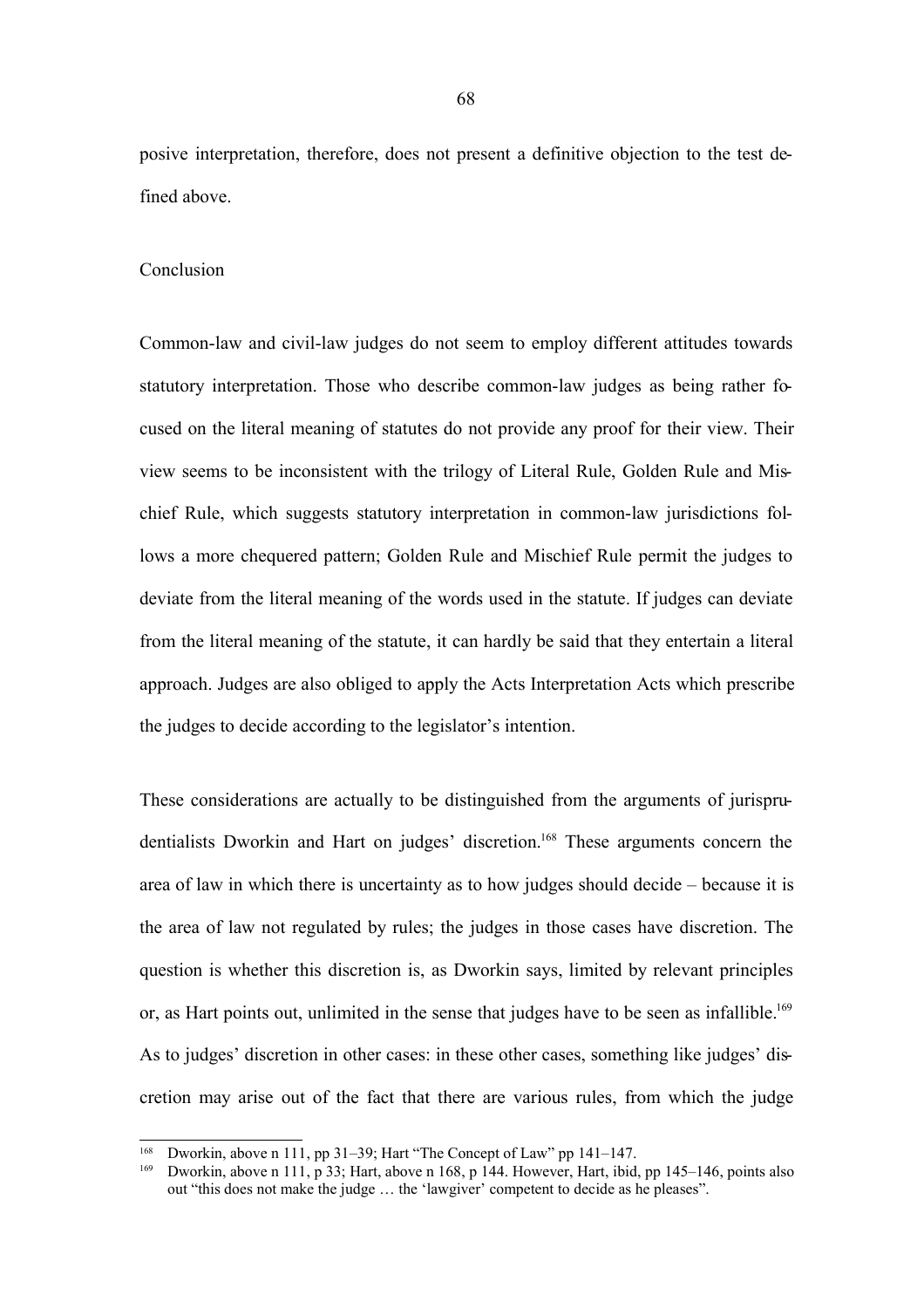chooses the proper one. However, that is actually no discretion at all but the judges' duty to apply the (proper) binding rule.

Moreover, the discussion in this chapter has been, as to common-law judges, centred on the three rules on statutory construction and the Acts Interpretation Acts. From the author's point of view, these standards presuppose, to some extent, a theory of law which limits the latitude judges enjoy. As far as the Acts Interpretation Acts are concerned, a limitation of liberties is an impact these Acts indeed have on judges' task. This, on the other hand, is actually not anymore the issue of judges' attitudes.

Furthermore, also in terms of this thesis' aim, the search for inherent differences between common-law and civil-law jurisdictions, that is, for differences between both systems which are specific and typical, focussing on jurisprudential discussions at this stage seems not helpful. It would require at least one difference to be discerned and then to be examined under different jurisprudential aspects. However, there is up to this part of the thesis no evidence for a difference in judges' attitudes in the common-law and in the civil-law worlds.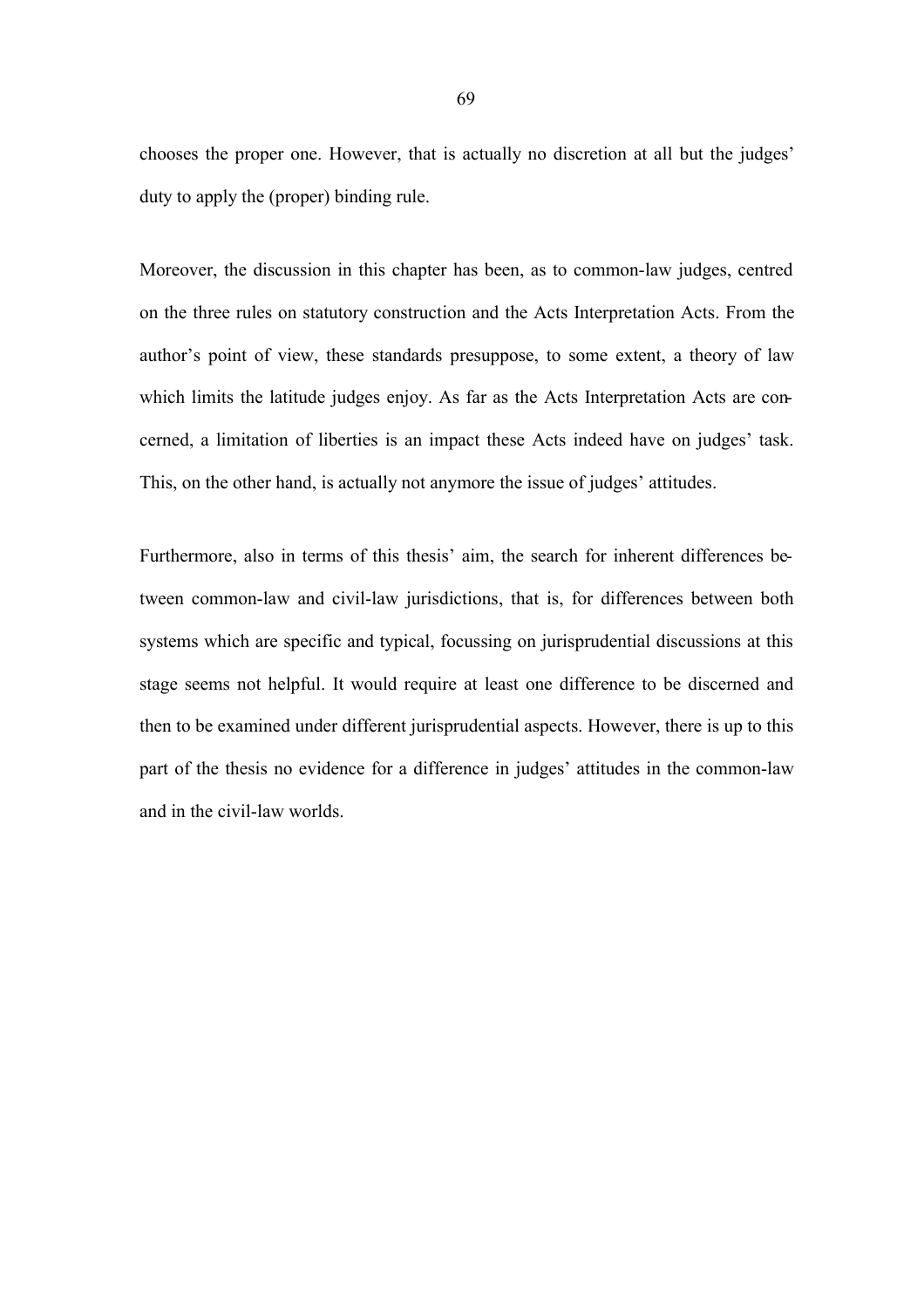# **3 THE CRIMINAL-LAW SITUATION**

Criminal Law is special. Criminal-law sanctions bear particularly grave consequences. Moreover, in the present context, namely the interpretation of statutes, Criminal Law is very different from other branches of law; the reasons for this will be discussed in the following section. Because of the differences, it has been thought appropriate to present constitutional-law and administrative-law rather than criminal-law examples to show general interpretative concepts.

The focus of this chapter is not tantamount to a narrow frame of reference and to limiting the scope of the examination. Criminal Law is an example used in order to test the general theses. The conclusion aimed at is not limited to Criminal Law but a general one.

It has been mentioned that it is problematic if a criminal sentence is issued without the required elements of criminal conduct being stated on an existing statutory or other basis. The sentence, in this case, may not comply with fundamental criminal-law principles, particularly not with the principle *nulla poena sine lege* as part of the principle of legality.

The principle of legality (*nulla poena sine lege*)

The principle of legality as part of the rule of law contains, *inter alia*, the Latin maxim *nulla poena sine lege*. This literally means there cannot be punishment without legal prohibition of the sanctioned acts. Criminal charges must not concern conduct which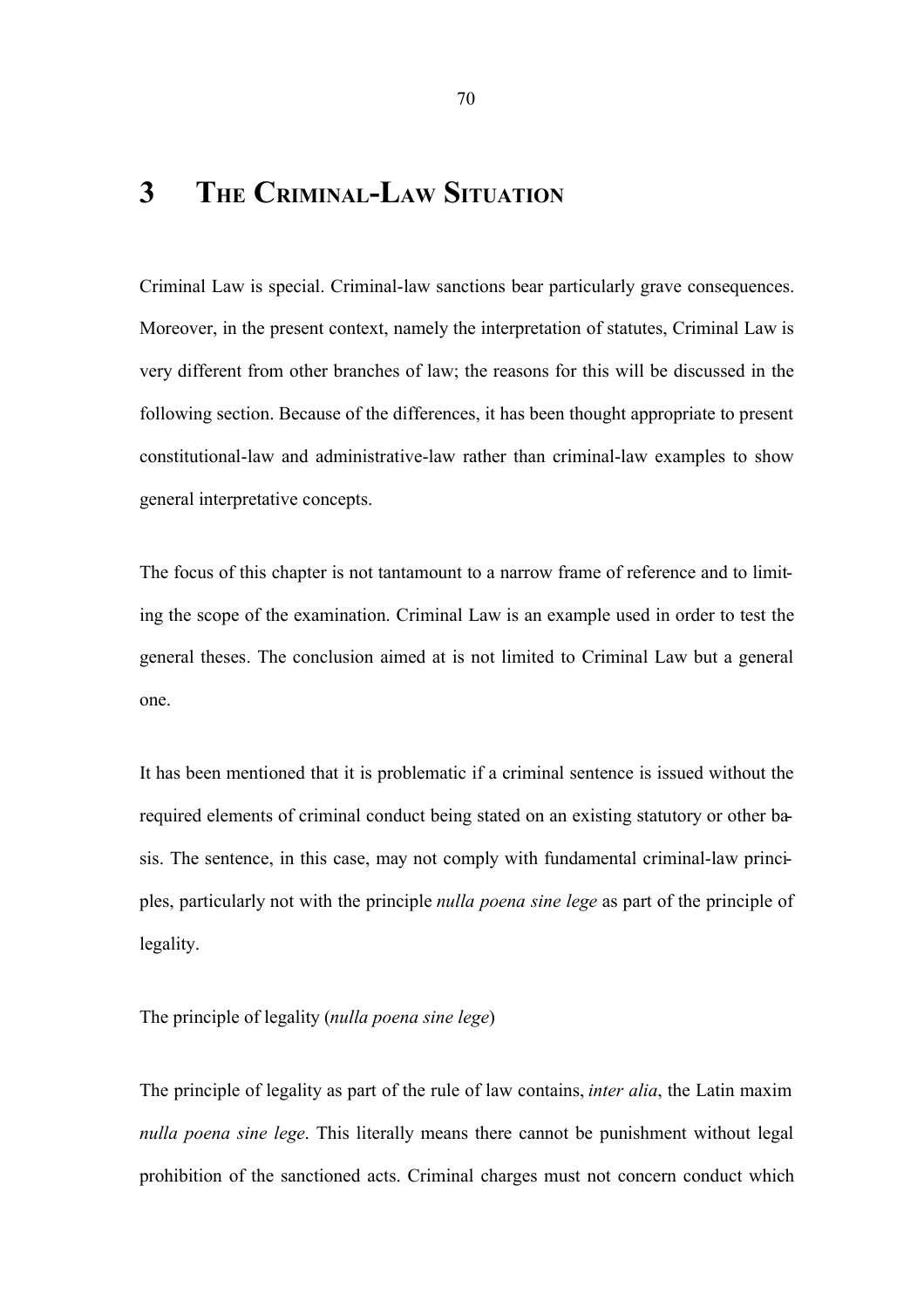was legal at the time of the conduct. The principle of legality reflects the notion that each person should have a fair warning of which behaviour is legal and which illegal. For a crime like murder, it will be obvious that it is illegal and will not be tolerated by the community but instead tried. However, there are as well less obvious cases.

It is said that the principle *nulla poena sine lege* nowadays "is accepted as just and upheld by the penal codes of virtually all modern democracies".<sup>170</sup> Lord Atkin defined Criminal Law in a way which acknowledged the existence of the legality principle in common-law systems:

Criminal law connotes only the quality of such acts or omissions as are prohibited under appropriate penal provisions by authority of the state. The criminal quality of an act cannot be ascertained by intuition; nor can it be discovered by reference to any standard but one: Is the act prohibited with penal consequences? $171$ 

This statement primarily illustrates the need for penal statutes in case of modern regulatory offences in areas such as road traffic, customs and taxation.<sup>172</sup> Other, more traditional crimes such as murder and stealing may be rather easily discernible as moral wrongs. Still, in those and in all other cases "[t]he criminal quality of an act cannot be ascertained intuitively" but a "prohibit[ion] with penal consequences" is necessary. Thus this statement is one also on the legality principle.

In medieval times, the principle of legality was hardly adhered to as "[i]n early days of English law criminal cases were dealt with largely … except for spasmodic interven-

<sup>170</sup> Cf <http://en.wikipedia.org/wiki/Nulla\_poena\_sine\_lege>.

<sup>171</sup> *Propriety Articles Trade Association v Attorney-General (Can)* [1931] AC (Privy Council) 310 at 324.

<sup>172</sup> See Colvin/Linden/McKechnie, above n 29, paras 1.2–1.3.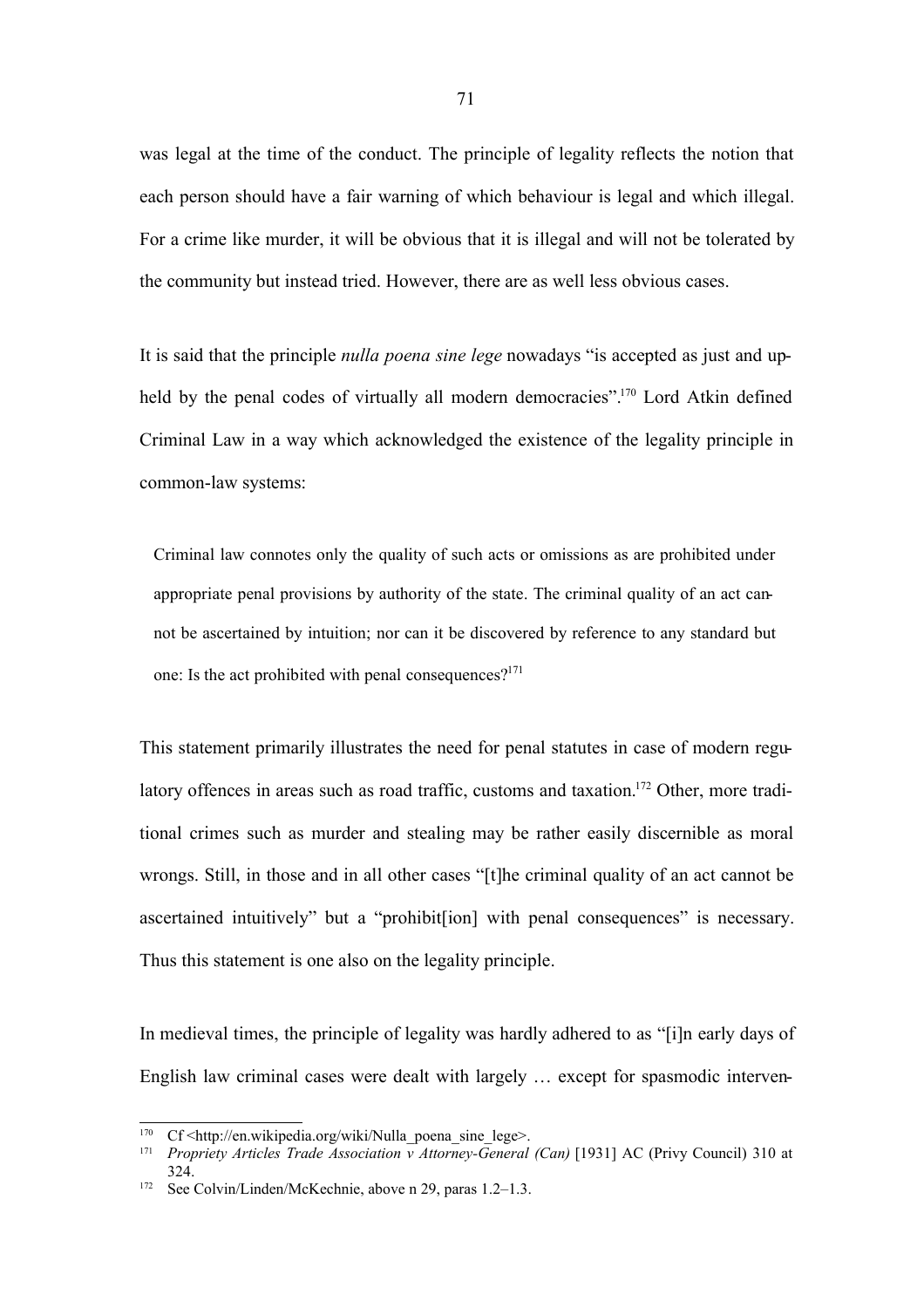tions by Parliament … from case to case." <sup>173</sup> A case-to-case application of criminal-law statutes, however, means similar situations may happen to be treated differently. This is something which the principle *nulla poena sine lege* should prevent, and pure case law, thus, has natural difficulties complying with the principle. After all, pure case law cannot guarantee identical situations are always treated alike, as courts will be less aware of all potentially relevant previous courts decisions than they would be of only one statutory provision.

Naturally, there are differences between civil-law and common-law jurisdictions as to the details of the principle, which can be put down to differences in the respective available sources of law. In civil-law systems, with a comprehensive codification, the principle requires that for every offence there is a statute which states the requirements of the offence and the sentence in detail.<sup>174</sup> The Common Law, on the other hand, traditionally consists mostly of courts' decisions and does only to a lesser extent rely on statutory law. The principle *nulla poena sine lege*, as it is understood in civil-law systems, thus could not be adhered to in common-law jurisdictions. The principle consequentially must have a specific common-law meaning.

Lord Atkin, in his above quoted statement, requires the prohibition under "appropriate penal provisions by authority of the state". This could comprise even courts' decisions, the role of which in Common Law is an important one. Courts' carry "the authority of the state"; their decisions contain general rules (altogether they form the network of which the whole Common Law consists); these rules are "penal provisions". If a court,

<sup>173</sup> Waller/Williams, above n 21, para 1.7. On the other hand, there was, in medieval times, already a notion of the rule of law, see Corkery, above n 20, p 10.

<sup>&</sup>lt;sup>174</sup> Here the term "statute" definitely only comprises parliamentary enactments and not the non-parliamentary by-laws.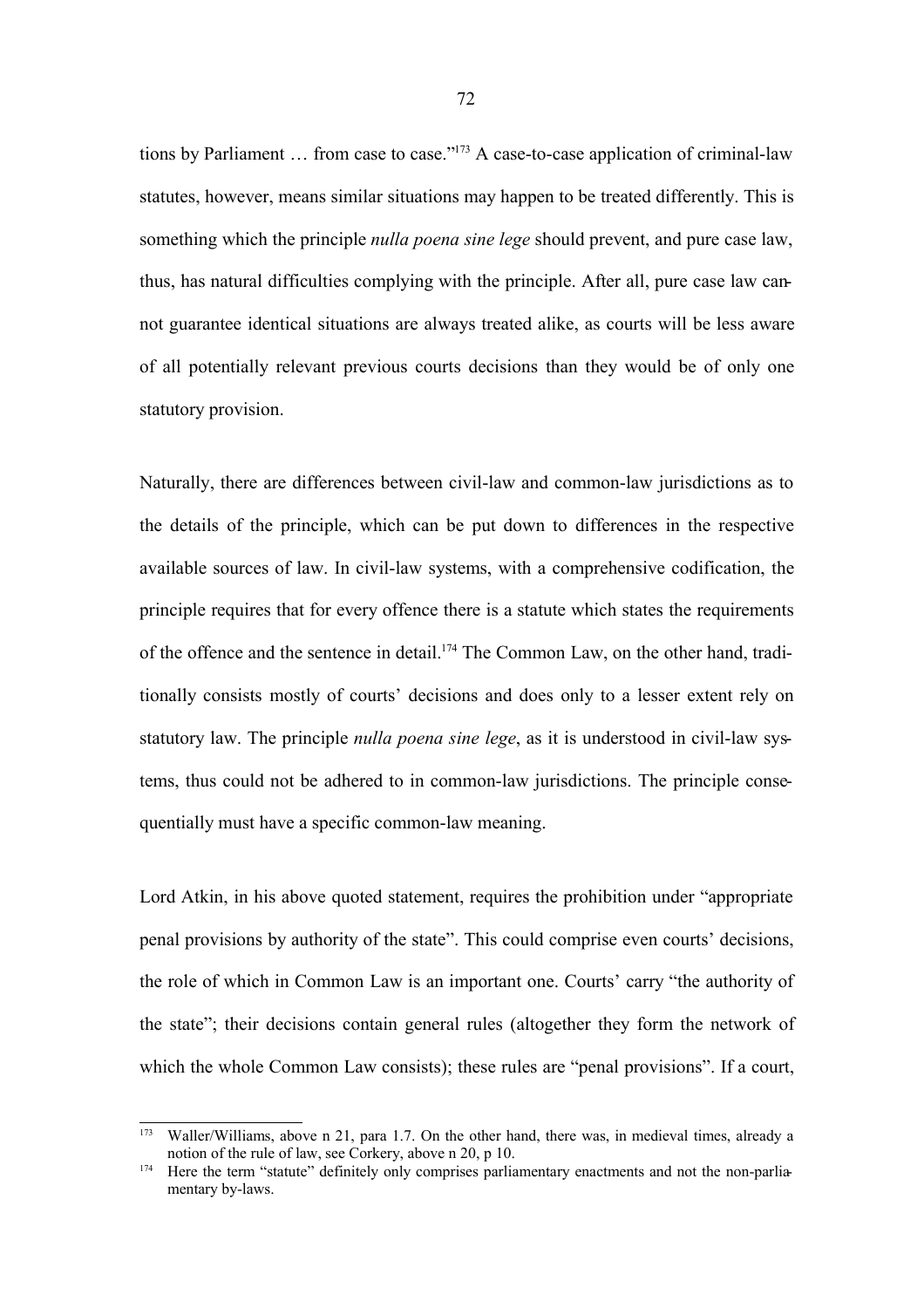for example, decides that non-payment after filling petrol in the tank of a vehicle at a self-service petrol station is stealing rather than fraud,<sup>175</sup> then there is a rule to this effect, a rule which requires similar cases to be decided accordingly. Yet the issue stays problematic, as there is, before such a case arises for the first time, no rule at all.

There is still the question of the meaning of the term "appropriate", which is used by Lord Atkin. A possible suggestion as to its meaning and thereby to the common-law meaning of the *nulla poena sine lege* maxim could be the requirement that the elements of an offence must be stated in the best-possible form available. The best available form has been usually the enactment of a statute. Accordingly, in common-law jurisdictions, nowadays, all criminal offences are statutorily stated [including in jurisdictions without a Criminal Code, which rely on definitions in their Crimes Acts, for example, the definition of murder in s 18 of the Crimes Act 1901 (NSW)].

There is another important aspect of the legality principle, which again results from the ground that there should be a fair warning for the accused, who has to have been able to know that he engages in punishable conduct.<sup>176</sup> It is of crucial importance whether a certain statutory interpretation bears a positive result for the accused person. As long as the accused would be favoured by an interpretation which does not focus on the actual words of the provision, he obviously does not need a warning.

A related but separate question is whether criminal-law statutes or other criminal-law sources of law have, if the principle *nulla poena sine lege* is adhered to, to be interpreted differently from legal sources in other areas. It is usually asserted that criminal laws have to be interpreted literally, in other words excluding any purposive approach

<sup>&</sup>lt;sup>175</sup> The example was used already above p 20.

 $176$  Cf above p 71.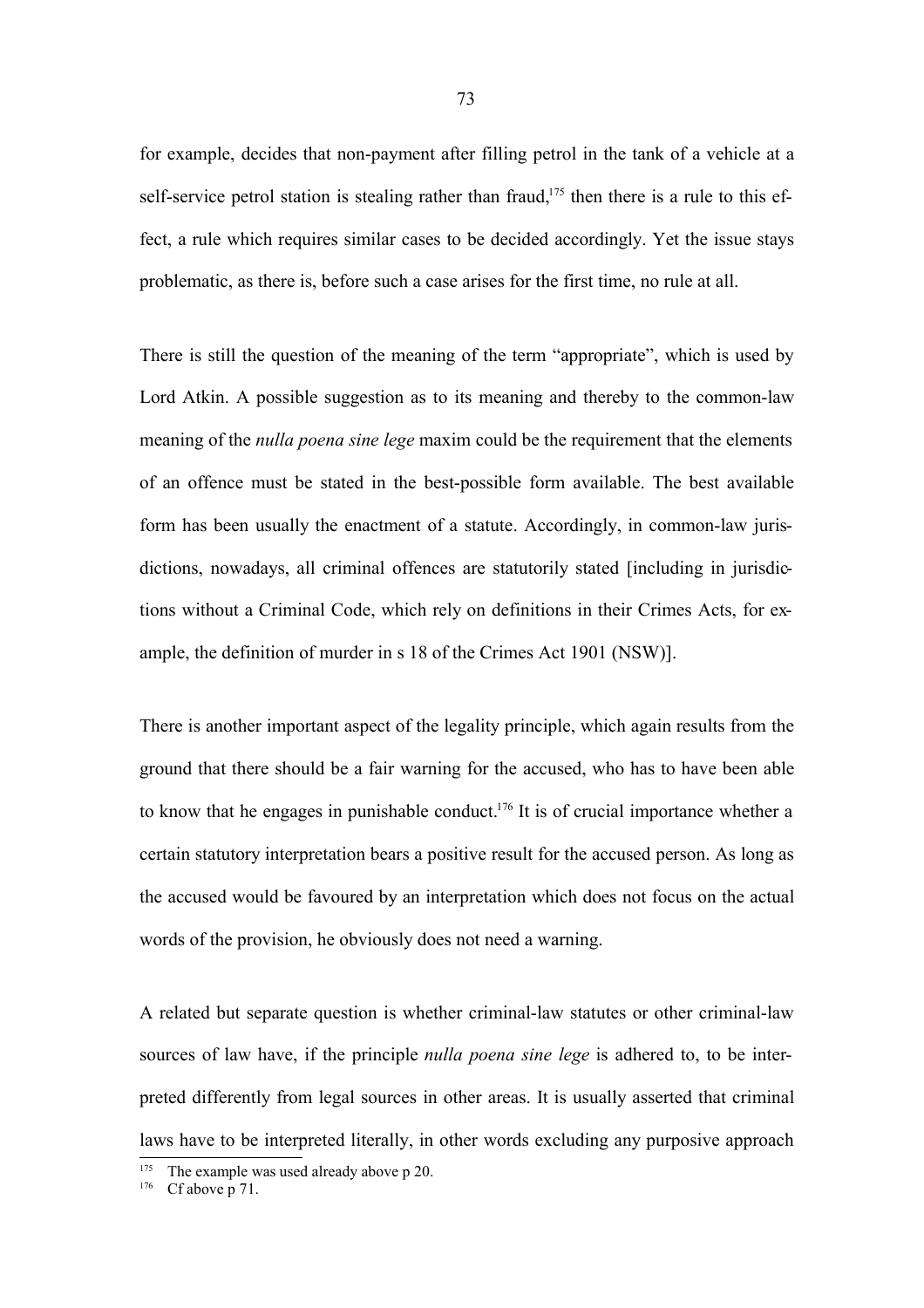towards their interpretation.<sup>177</sup> It is however the question if this requirement is necessary also if the borderline between extensive purposive interpretation and analogical reasoning is strictly obeyed. <sup>178</sup> After all, decisions like *Adler v George* (where the statute penalised conduct "in the vicinity", yet also conduct "inside" the relevant place was held to be criminal), which cannot be explained as pure interpretation of existing statutory words, could be seen not as examples of purposive interpretation but of analogical reasoning.<sup>179</sup> Then these cases would actually not prove that purposive interpretation is questionable, when it comes to Criminal Law. They would rather show that analogical reasoning is a problematic approach in Criminal Law.

Consequences for the application of criminal-law statutes

For the application of the Criminal Code (Qld) and other criminal-law statutes the principle *nulla poena sine lege* normally means judges cannot introduce additional elements of an offence by way of statutory interpretation – unless this favours the accused. The introduction of additional elements favours the accused if these stipulate additional requirements, namely requirements which must be met *cumulatively* together with the explicitly stated elements. The accused would be acquitted if he did not meet the additional requirement. On the other hand, if additional elements stipulate *alternative* requirements – for instance in *Adler v George* the option of conduct right inside the prohibited place – they work to the detriment of the accused. Because of the newly introduced element, the accused would be convicted if he only fulfilled the additional requirement.

<sup>177</sup> Pearce/Geddes "Statutory Interpretation in Australia" para [9.25]. The book refers to taxation-law and expressly to criminal-law provisions.

 $178$  See above p 67.

 $179$  See above p 67.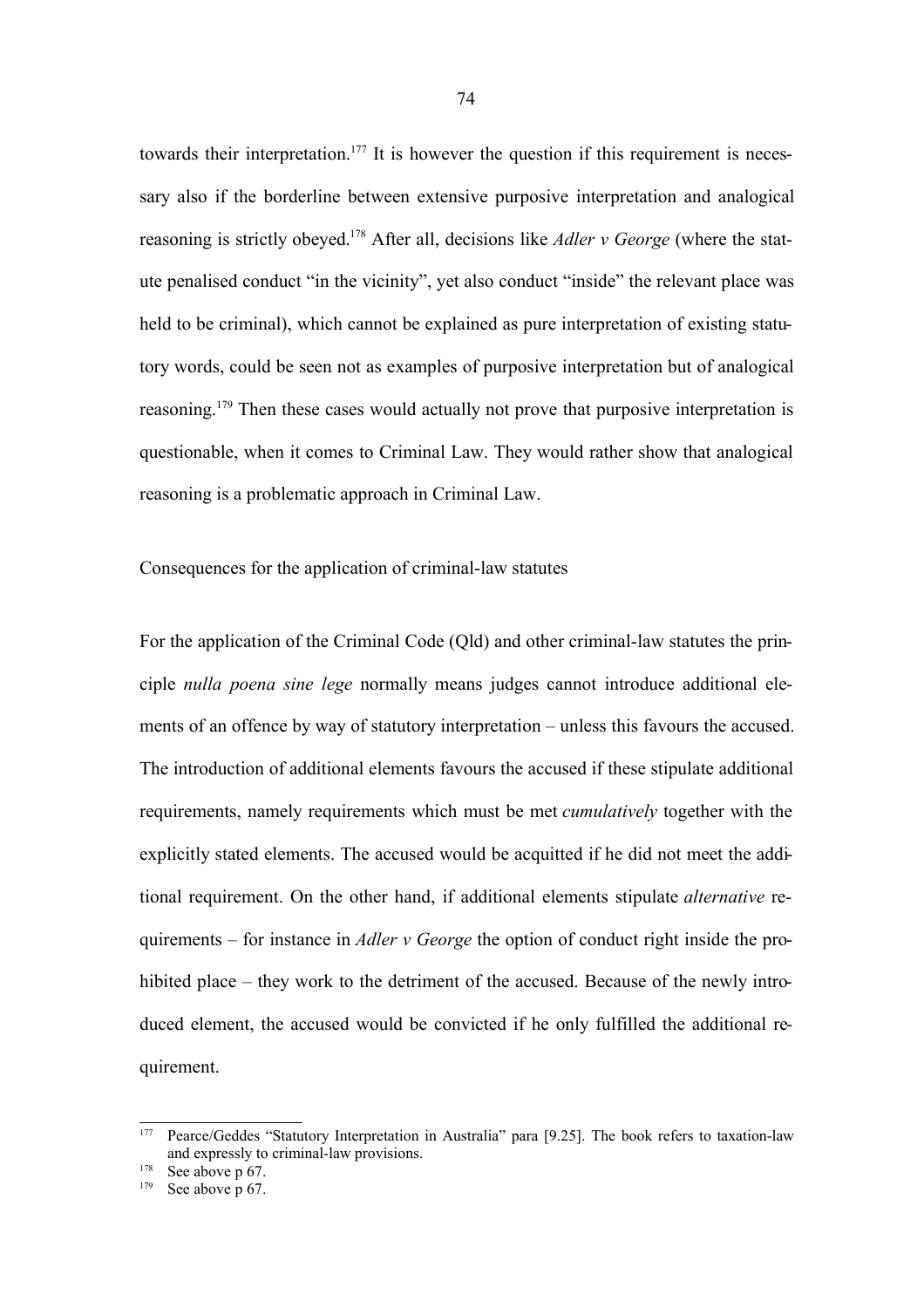The *nulla poena sine lege* principle also means that an extensive interpretation of existing criminal-law provisions beyond their original scope is problematic, as there is a fine line between extensive interpretation and analogy. To avoid undesired consequences, it can be necessary to deviate from the statutory language. The majority view on interpretation of criminal-law statutes says, however, Criminal Law and Taxation Law are legal areas in which the literal approach to the interpretation of relevant statutes should be strictly adhered to.<sup>180</sup> No purposive interpretive approach should therefore be entertained when it comes to criminal-law (and taxation-law) statutes.

Accordingly, the introduction of an additional criminal element should not be admissible. However, as long as the accused is favoured, nothing can be said against a purposive interpretation of the relevant criminal-law statute. The adherence to the literal meaning of a statute provides a safeguard that is not necessary if a deviation would only favour the relevant person. As long as there is no detriment to the accused, every interpretation is possible, including extensive interpretation not grounded on any literal basis, according to the purpose of the relevant statute.<sup>181</sup> Only if the interpretation goes beyond the possible meaning of the statute in issue and becomes an analogy, is the result problematic. Yet in such a case, it would be nothing else but the very principle *nulla poena sine lege* which counteracted the result. The ultimate question therefore in all cases has to be the question of whether the statute would adversely affect the accused person.

An example regards the availability of the justification of self-defence in Queensland's Criminal Law. Section 271 of the Criminal Code (Qld) prescribes the requirements for

 $180$  Above n 177.

See to the difference between mere interpretation of a present statute and analogical reasoning to overcome lack of an applicable statute above p 67.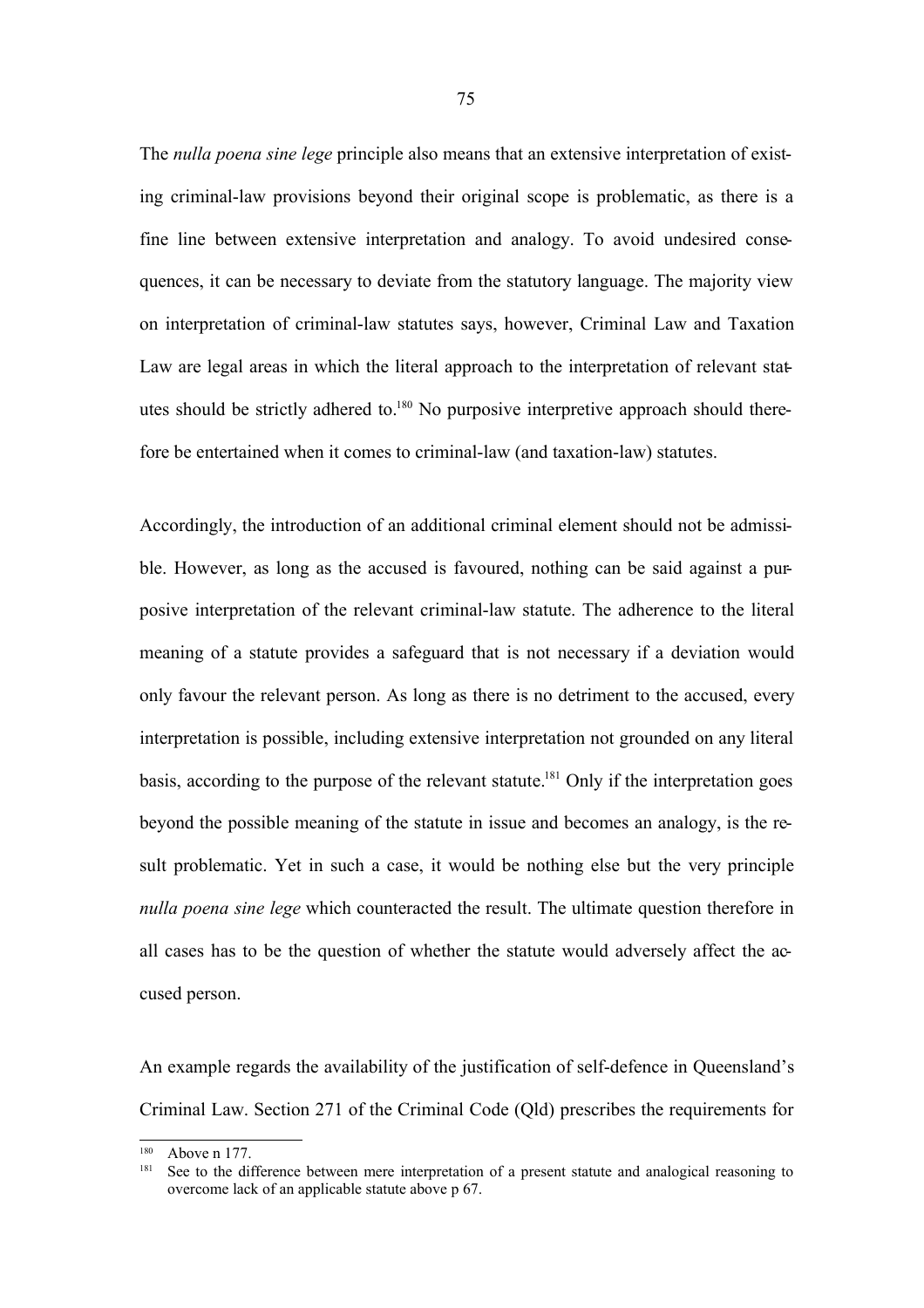the use of force to defend oneself against an assault. In general, there must be an unlawful assault and the force used against it must be "reasonably necessary" [s 271(1) of the Criminal Code (Qld)]. The use of the term "reasonably necessary" on the one hand may indicate that the calculation of what is necessary is not expected to be objectively precise but only a rough measurement.<sup>182</sup> After all, the word "reasonably" must be given some meaning. On the other hand, it cannot readily be assumed the attacked person is permitted to error and to misjudge the necessity. Therefore, an interpretation which does permit the attacked person to imprecisely and thereby possibly incorrectly measure the necessity means a considerable relaxation of s 271 of the Criminal Code and a certain amount of flexibility. This example shows a rather liberal approach towards the wording of a criminal-code provision. However, in this situation, the liberal interpretation does not impact negatively on the perpetrator but may even lead to his acquittal – because he was attacked and did not precisely measure his response.

Another example concerns the occurrence of an assault, against which self-defence might be permitted according to s 271 of the Criminal Code (Qld). This provision permits, under certain circumstances, defence against an assault, which means the defensive act must be conducted in response to the assault. This suggests that an assault must still be continuing at the time of the defensive act or, as it is sufficient that the offender threatens he will apply force against the defender, that the threat might be carried out at the time of the defensive act. However, in a decision dealing with a similar provision, the Northern Territory Supreme Court held that a "continuing assault" in form of a threat could be sufficient even where the assailant was temporarily unable to carry the threat out at the time of the defensive act. The court said that the offender must "pres-

Colvin/Linden/McKechnie, above n 29, para 14.10.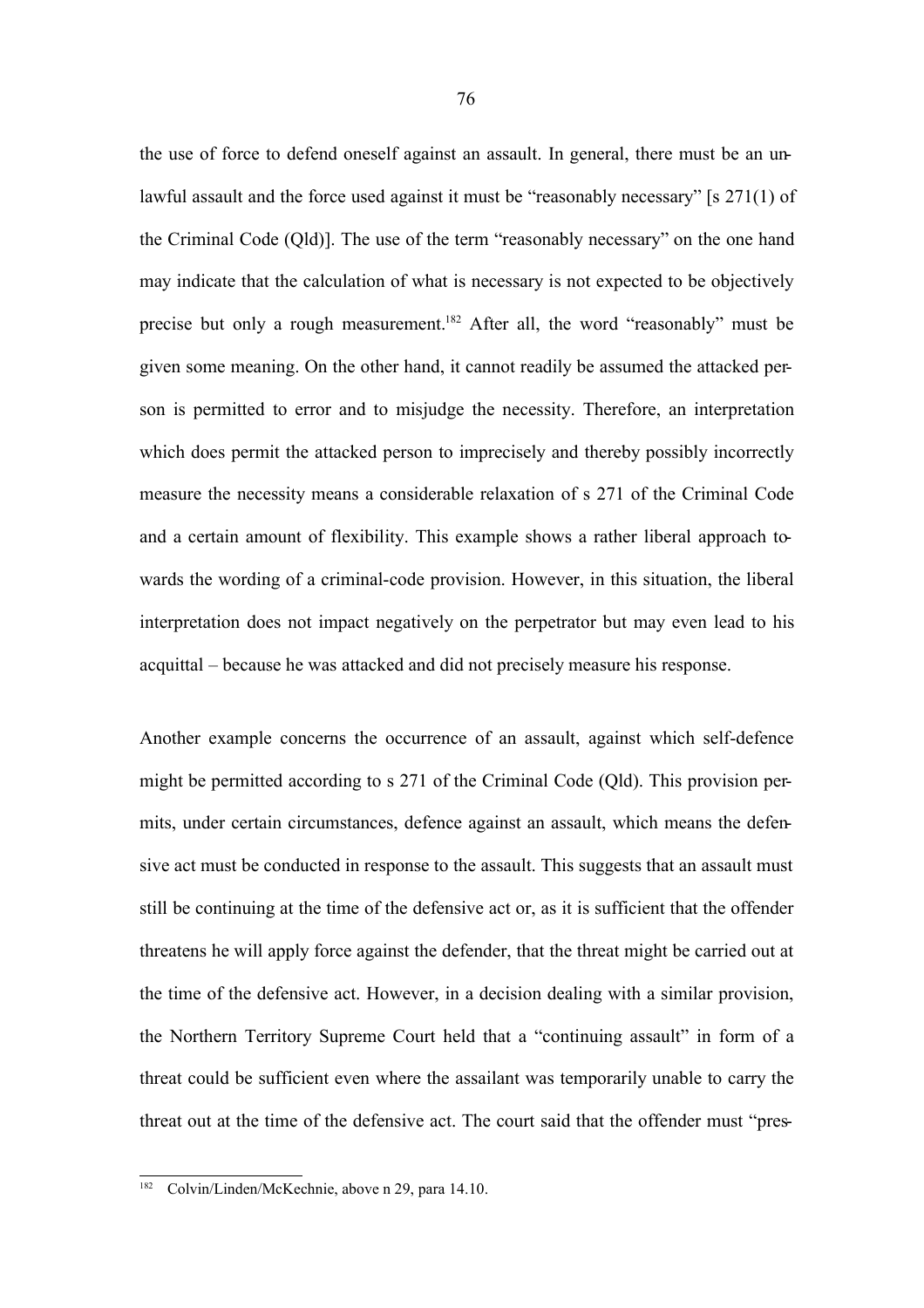ently be able to put his threat into place at the time he threatens to do so".<sup>183</sup> This is another instance of a highly flexible interpretation of a criminal-code provision. However, the liberal interpretation, again, does not impact negatively on the perpetrator – as he acted under an ongoing threat, he can be acquitted.

A further situation concerns the concept of provocation. In Queensland, an assault committed by the provoked person may be excused [ss 268–269 Criminal Code (Qld)]. Additionally, according to s 304 of the Criminal Code (Qld) a provoked homicide may not be murder but mere manslaughter. For the defence of provocation to be allowed, the provocation must (1) actually cause the provoked person to lose self-control, this is the "subjective test", and (2) also be likely to cause an ordinary person to lose self-control, that is the "objective test".<sup>184</sup> These two requirements are expressly stated with respect to assault in s 268 but not with respect to murder in s 304. Nevertheless, an objective test, similar and in particular referring to the ordinary person, has been read also into s 304.<sup>185</sup>

In this case the liberal interpretation of the code provision bears a negative impact on the accused – the defence of s 304 of the Criminal Code (Qld) may not be available because the ordinary person, facing the same provocation, would not have lost self-control. This sort of flexibility, thus, is problematic; yet the present purpose is just to show the creativity employed by common-law judges – even when it is in the area of Criminal Law and when it does not favour the accused person.

<sup>183</sup> Cf *R v Secretary* (1996) 86 A Crim R 119 at 122, 127. See also Colvin/Linden/McKechnie, above n 29, para 14.6.

<sup>184</sup> See Colvin/Linden/McKechnie, ibid, para 15.7–15.8. *Likelihood* of lose of self-control is required in case of assault, whereas for the defence to murder, it is required that the provocation is*sufficient* for the loss of self-control.

<sup>185</sup> See ibid, para 15.9.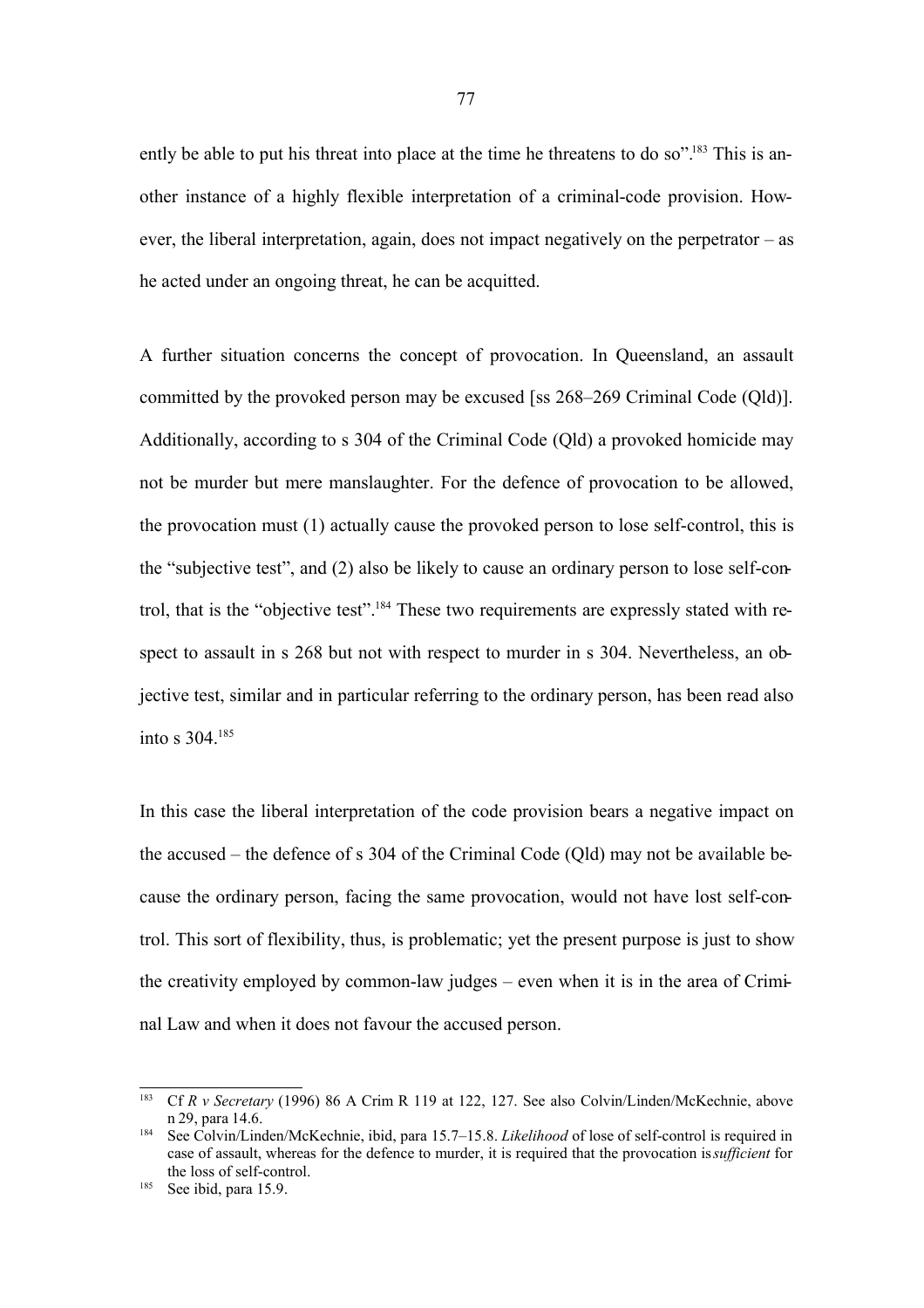There are some older cases on bigamy which further illustrate the consequences of the principle "*nulla poena sine lege*" and show the sometimes fine line between criminal guilt and innocence. These cases, though not Queensland cases, concern the difficult distinction between mistakes of fact [which in Queensland can be material according to s 24 of the Criminal Code] and mistakes of law [which are according to s 22 usually immaterial]. There is firstly the (English) case of *Tolson* in which the mistaken belief in being unmarried, a mistake of status, was based on the belief in the death of an earlier spouse and was therefore classified as a mistake of fact.<sup>186</sup> Secondly, there is the (South Australian) case of *Kennedy* where there was a mistaken belief about whether an earlier marriage was invalid because it was with a first cousin.<sup>187</sup> It is comprehensible that the courts deemed the first mistake a material mistake of fact and the second an immaterial mistake of law. On the other hand, there is the (Victorian) case of *Thomas v The King* in which a mistake about whether the earlier marriage had been terminated by a divorce decree was held to be a material mistake of fact, which seems to be inconsistent with the decision in *Kennedy*. <sup>188</sup> Be that as it may, it has to be seen that ignorance of law is always based on some kind of factual mistake, and the borderline between material and immaterial mistakes, therefore, is rather tight.<sup>189</sup> In the present context, this is important as in a bigamy case, the court's decision holding a mistake for immaterial, the resulting conviction could be said to take the accused, not aware of the illegality of his conduct, by surprise and infringe the legality principle.

The requirement of awareness of the illegality has to be distinguished from mere awareness of the criminal statute prescribing the criminal conduct. Awareness of the

<sup>&</sup>lt;sup>186</sup> *Tolson* (1889) 23 QBD 168.<br><sup>187</sup> *Konnedy* [1923] SASR 183.

<sup>187</sup> *Kennedy* [1923] SASR 183.

<sup>188</sup> *Thomas v The King* (1937) 59 CLR 279.

<sup>189</sup> This is made clear by, for instance, the decision in *Ostrowski v Palmer* (2004) 78 ALJR 957.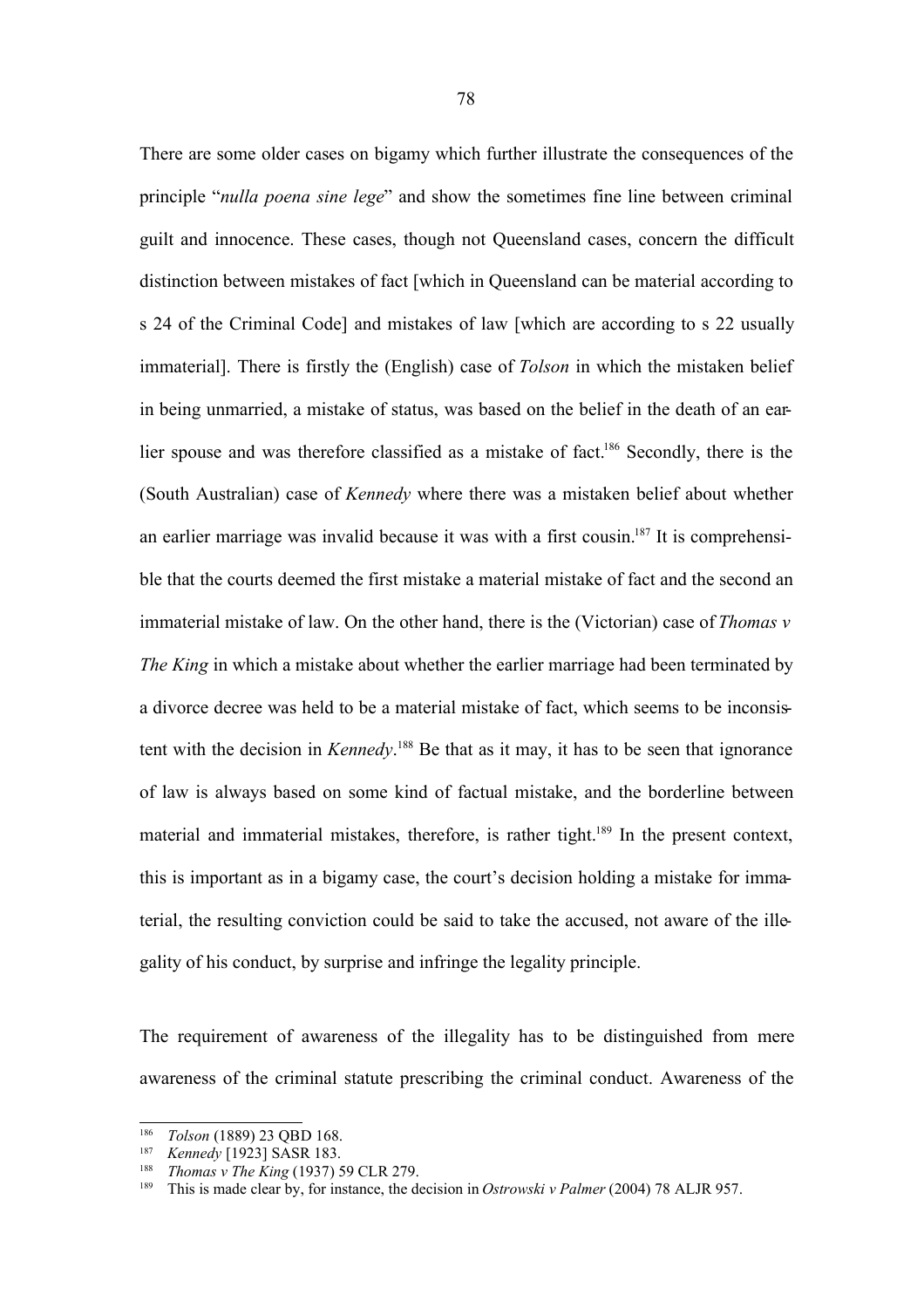actual criminal provision is of course not necessary [which is the principle contained in s 23 of the Criminal Code (Qld)]. Meant is rather the awareness that the actual conduct is not tolerable. If this awareness were absent, the relevant person would be taken – in an unfair way – by surprise.

Discussion of statements on the criminal-law prohibition of analogy

There are some statements on the principle *nulla poena sine lege* (prohibition of analogical reasoning in Criminal Law)<sup>190</sup> which seem to point in a different direction. Firstly, there is the statement of Lücke, who in his English-language review article states the analogous application of statutes was accepted practice also in Common Law in medieval times. Lücke asserts, "Statutes creating very serious criminal offences were not applied by analogy, but less serious offences were dealt with more liberally". After presenting a historical example, he continues, "English and Australian courts are no longer as far removed from such thinking as they once were".<sup>191</sup>

Lücke presents, however, no decisions which could prove such a tendency of commonlaw courts. Therefore the basis of this statement is unclear. In particular it seems to be questionable whether the difference between extensive interpretation and analogical application of a statute has been precisely paid regard to;<sup>192</sup> possibly the tendency of common-law judges to deviate from a strictly literal approach to criminal-law interpretation concerns merely the interpretation issue and not the analogy issue. Lücke's statement, in that event, would not contradict the finding of a criminal-law prohibition of analogy in common-law countries.

See in detail above pp 70–74.

 $191$  Lücke, above n 145, at 1025.

<sup>&</sup>lt;sup>192</sup> On this distinction see in detail above p  $67$ .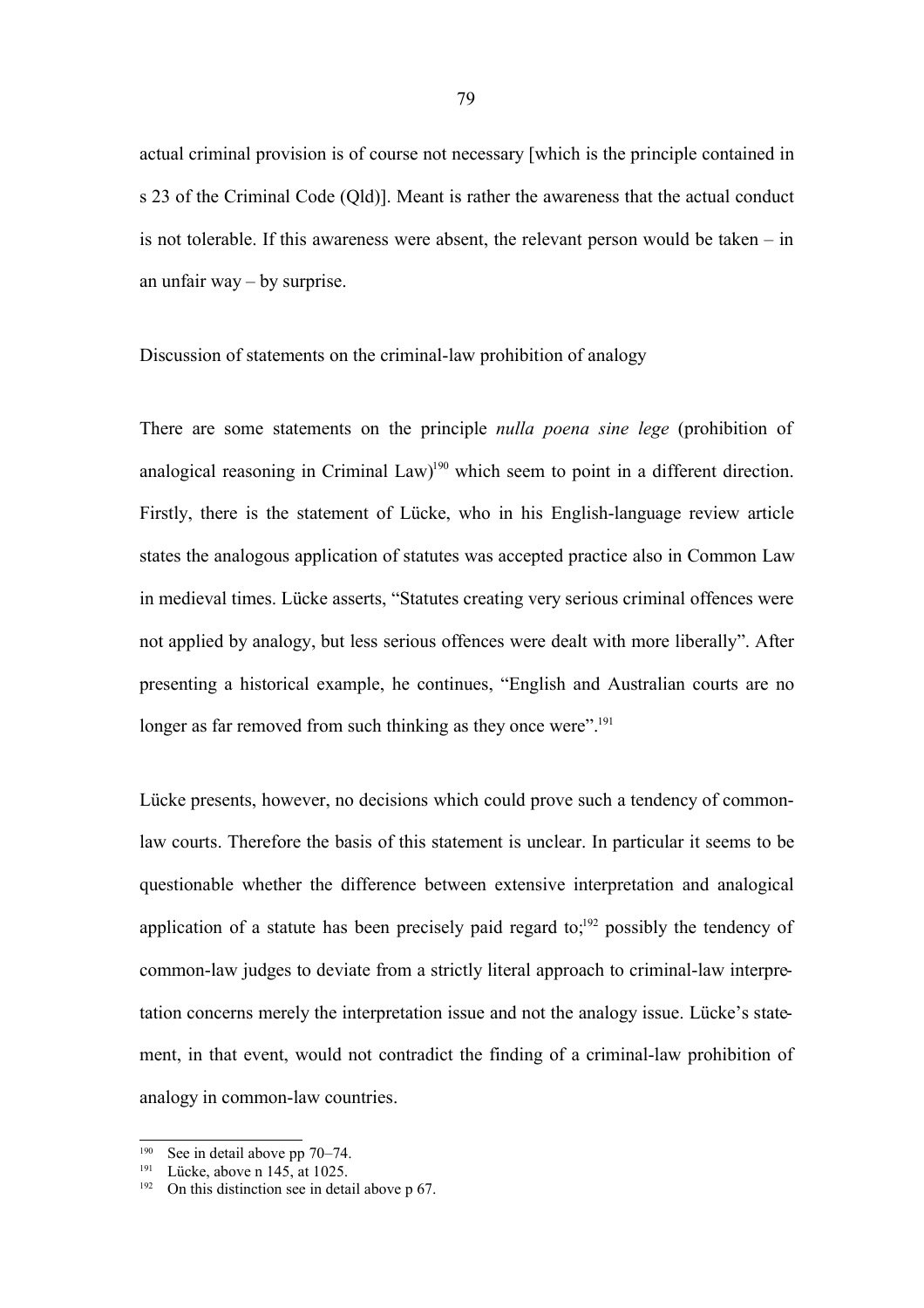There is also the theory of Sax, a German criminal-law scholar, who is mentioned in the review article by Lücke. Sax's theory of interpretation "treats all extensions by analogy as based upon interpretation" and thereby, according to the review article's author, "would define … [analogy] out of existence".<sup>193</sup> The statement is correct, because the difference between mere interpretation of the present statute and analogical reasoning without an applicable statute is important. The present thesis has argued that, in Common Law, extensive purposeful interpretation is possible, even if the result deviates from the literal meaning of the statute. On the other hand, analogical reasoning, as far as it is disadvantageous to the accused, is not permitted. This distinction should not be relinquished by any attempt to produce a unifying theory of statutory interpretation. Thus Sax's statement which over-simplifies the interpretation issue is not helpful.

The third statement is on a hypothetical posed by St Thomas Aquinas and adopted by Christopher St Germain.<sup>194</sup> Suppose a regulation makes it a criminal offence "to open the city gates before sunrise". The situation is somewhat outdated, with city gates being a purely historical facility; there are, however, reasons for using such outdated examples.<sup>195</sup> The question in issue in this situation is whether a citizen who opened the gates at night to help other citizens (who are fleeing from the enemy) would be guilty of the offence. Adherence to the literal meaning of the regulation would lead to an obvious absurdity, because the purpose of the regulation, protection against enemies, even requires the opening in this situation. According to Lücke, in this case a "purposive reduction" (in civil-law terminology) or "consideration of the subject matter" of the provision (in common-law terminology) should take place. 196

<sup>&</sup>lt;sup>193</sup> Lücke, above n 145, at 1031.

This situation is also used as an example by Lücke, ibid, at 1027–1028.

 $195$  Cf above p 53.

<sup>196</sup> Lücke, above n 145, at p 1028.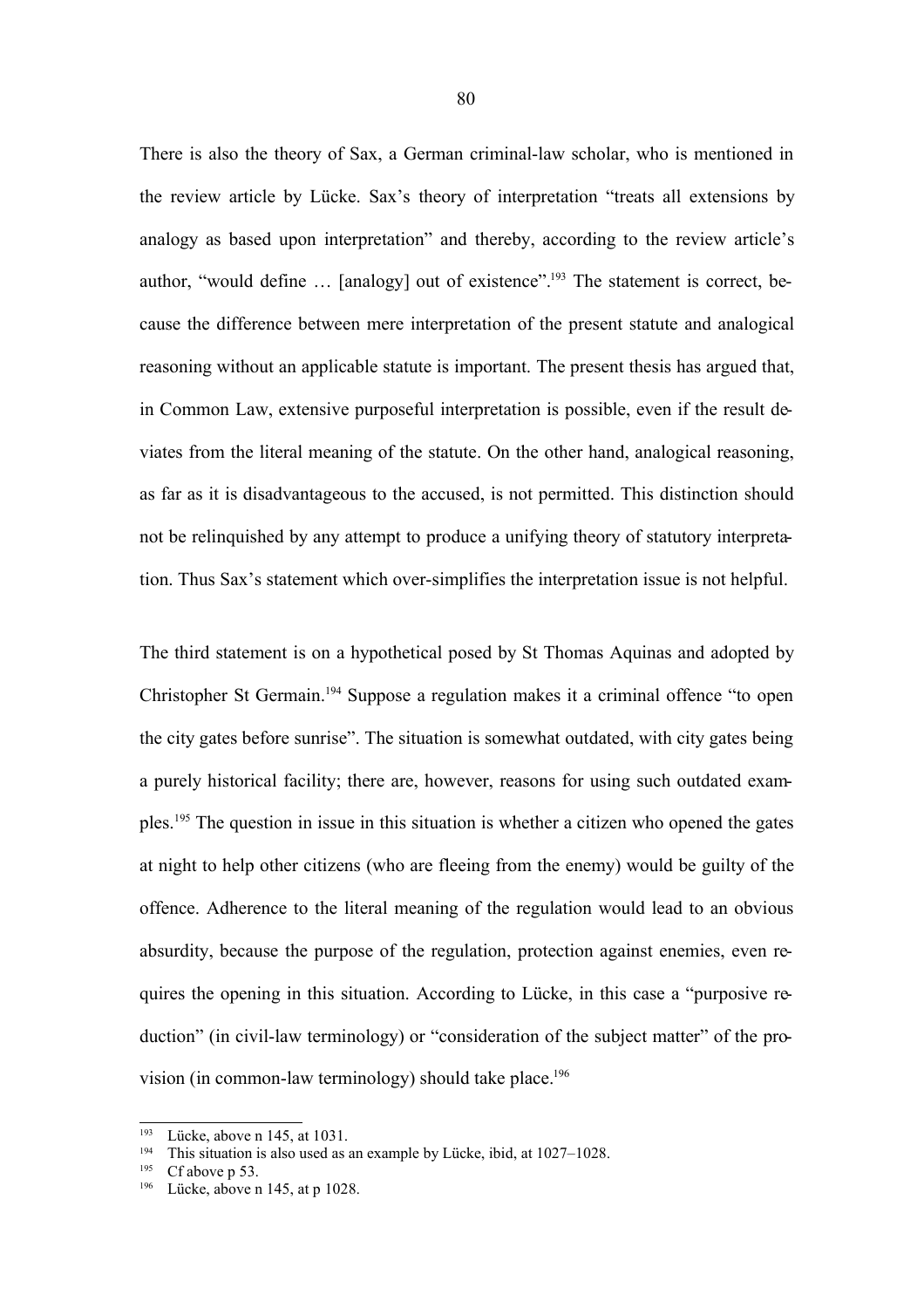However, one could also think about resolving this situation by looking for an available defence. If there were no available defence, the provision would be, for example in the civil-law jurisdiction Germany, unconstitutional and void.<sup>197</sup> Therefore, this example seems to be questionable. It purports to prove the need for a purposive interpretation also in Criminal Law. However, a defence which allows a balancing of the conflicting interests, would be sufficient. In case of an occurring conflict, the strict regulation in issue could be relaxed to provide for emergency situations.

When looking for the proper defence, it has to be seen that, in Queensland (as in all other common-law jurisdictions), defence of another person, according to ss 271, 273 Criminal Code (Qld), provides a justification only to assaults and murders. The defence situation, in Queensland, is different from Germany, where, according to § 32 of the Criminal Code, self-defence and defence of another person may – under a number of specific circumstances – justify committing each offence.<sup>198</sup> In Queensland, this defence could not be invoked in case of the opening-gates-at-night scenario. Rather, there would be the defence of emergency according to s 25 of the Criminal Code (Qld); this is sometimes called defence of necessity, as is the recognised residual common-law defence<sup>199</sup>

<sup>&</sup>lt;sup>197</sup> From the author's point of view, the unconstitutionality could not be removed by interpretation (socalled *verfassungskonforme Auslegung*) but would require indeed a "purposive reduction".

<sup>198</sup> Apparently to the same effect as in Germany, Art 122-5 of the French *Code Penal*  $\overrightarrow{X}$  (<www.legifrance.gouv.fr> with an English translation) negatives each form of criminal liability in case of an attack.

<sup>199</sup> Colvin/Linden/McKechnie, above n 29, para 16.1.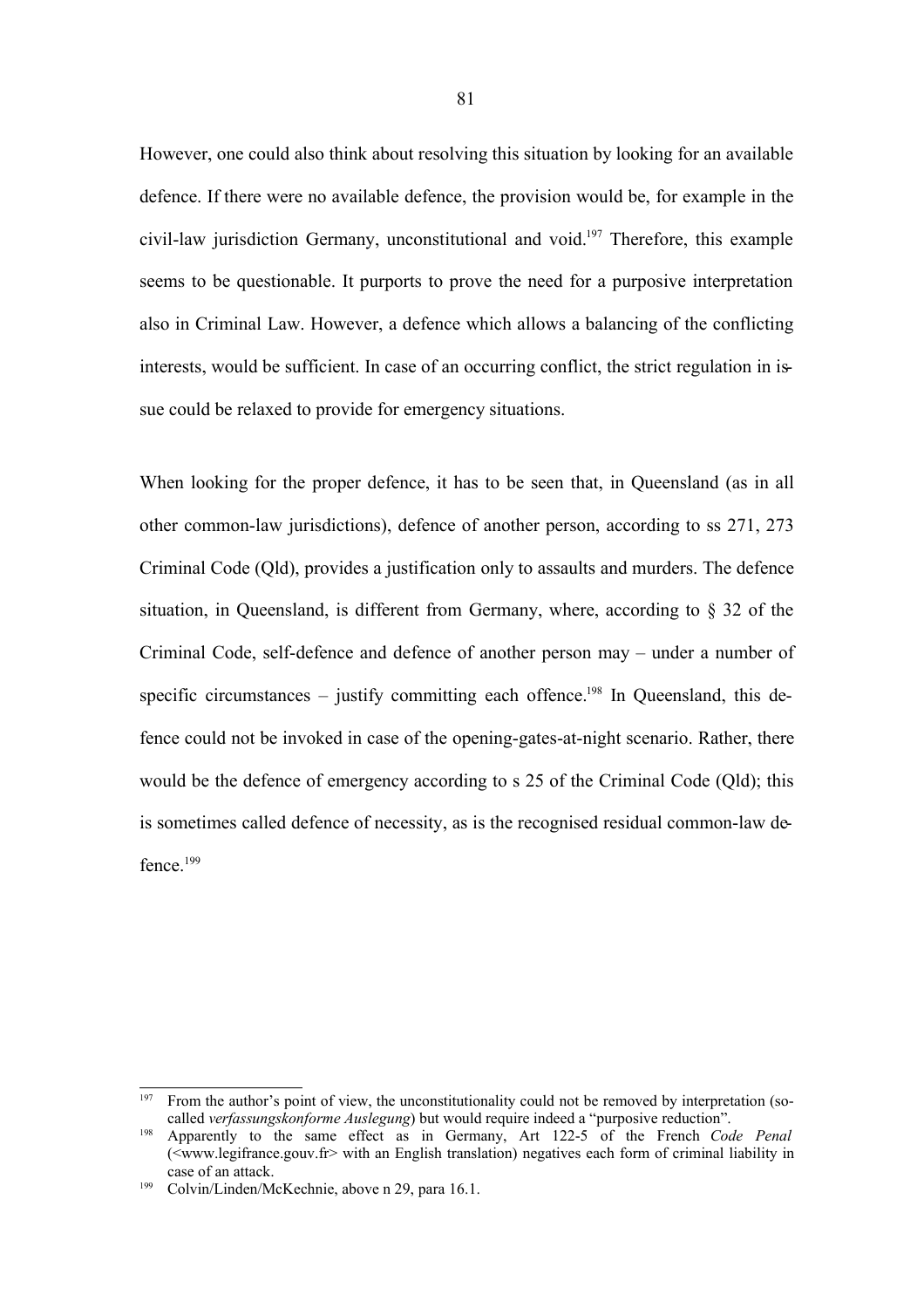The requirement of a criminal degree of negligence

Queensland's Criminal Code does not state which degree of negligence is actually required in criminal-law cases. The Code is not completely silent on the issue of negligence. Section 23(1) stipulates that:

Subject to the express provisions of ... [the] Code relating to negligent acts and omissions, a person is not criminally responsible for  $-$  (a) an act or omission that occurs independently of the exercise of the person's will; or (b) an event that occurs by accident.

This provision shows that the Queensland Code presupposes a general requirement of negligence for criminal culpability in cases where the relevant provision does not expressly require a higher fault element. Therefore it can be said that negligence is the minimum fault element for any criminal liability. There is, however, the question about which degree of negligence will suffice. The Code does not include any provision which could help in determining this. In Private Law, in particular in the Law of Torts, any departure from the standard of behaviour of a reasonable person would be sufficient to attract liability. <sup>200</sup> This can be justified because liability in the Law of Torts usually is a matter of distributing financial losses and a "mere matter of compensation".<sup>201</sup> In Criminal Law, on the other hand, liability is a matter of potentially grave sanctions and the particular stigma resulting from a criminal conviction.

Criminal negligence must, thus, have represented a "substantial departure" and a "serious deviation" from the standard of conduct of a reasonable person and must have shown "such a disregard for the life and safety of others as to amount to … conduct de-

<sup>200</sup> Ibid, paras 1.13, 4.19.

<sup>&</sup>lt;sup>201</sup> The quote being from *Bateman* [1925] 19 Cr App R 8 at 13.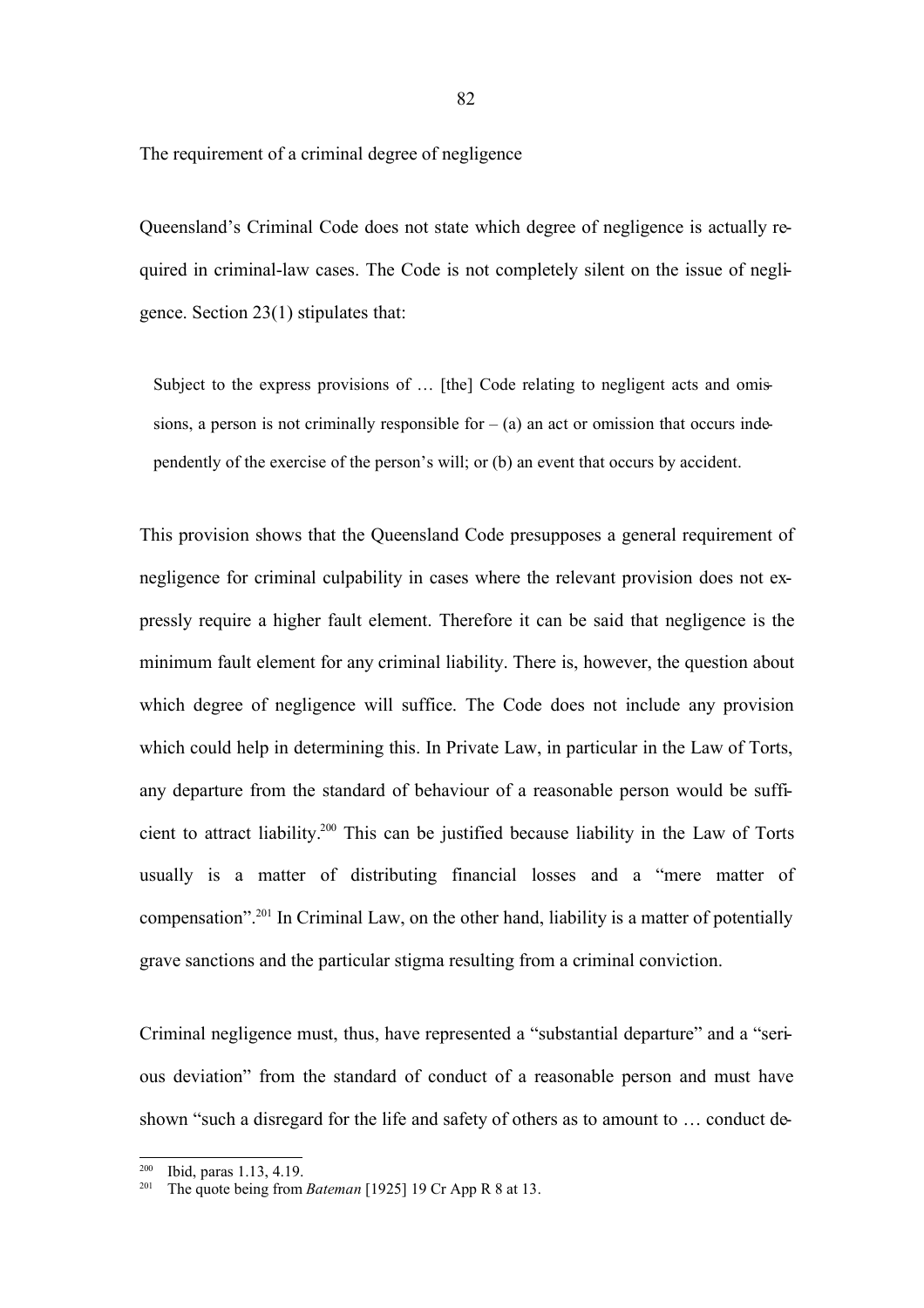serving ... punishment".<sup>202</sup> These ideas on criminal negligence seem sensible. Therefore, the requirement of a higher degree of fault necessary in criminal cases has to be supported; gross negligence is required rather than normal negligence.

However, this requirement is not visible at all from the actual wording of the Queensland Criminal Code. There is no textual basis in the statutory language which would permit the courts to imply the higher standard of negligence into the relevant code provisions. The Queensland Supreme Court found that the Code was, in this respect, ambiguous and that this ambiguity could be resolved by way of the required implication. As has earlier been said, the Golden Rule permits removal of a statutory ambiguity, and thus the idea can be said to be, at least *prima facie*, not incorrect.

However, where a statute is silent on some issue, it arguably cannot be said there was ambiguity. The absence of a provision cannot simply be treated as if it were the same as ambiguity in a provision. This was the problem in *Adler v George*, where the relevant statute only mentioned conduct "in the vicinity" of a prohibited place but not inside this place.<sup>203</sup> It is not an ambiguity of the statutory words "in the vicinity" of a place that they do not encompass conduct inside a place. Similarly, it does not represent an ambiguity in the Queensland Criminal Code that it does not stipulate the requirement of a certain degree of negligence; this requirement is simply absent.

The requirement of a higher degree of negligence, namely of gross negligence, is taken from Common Law. There is a widely accepted common-law principle that a higher

<sup>202</sup> Cf Colvin/Linden/McKechnie, above n 29, para 4.19, citing *Bateman* [1925] 19 Cr App R 8 at 13.

<sup>203</sup> See to the facts of *Adler v George* above pp 51–52.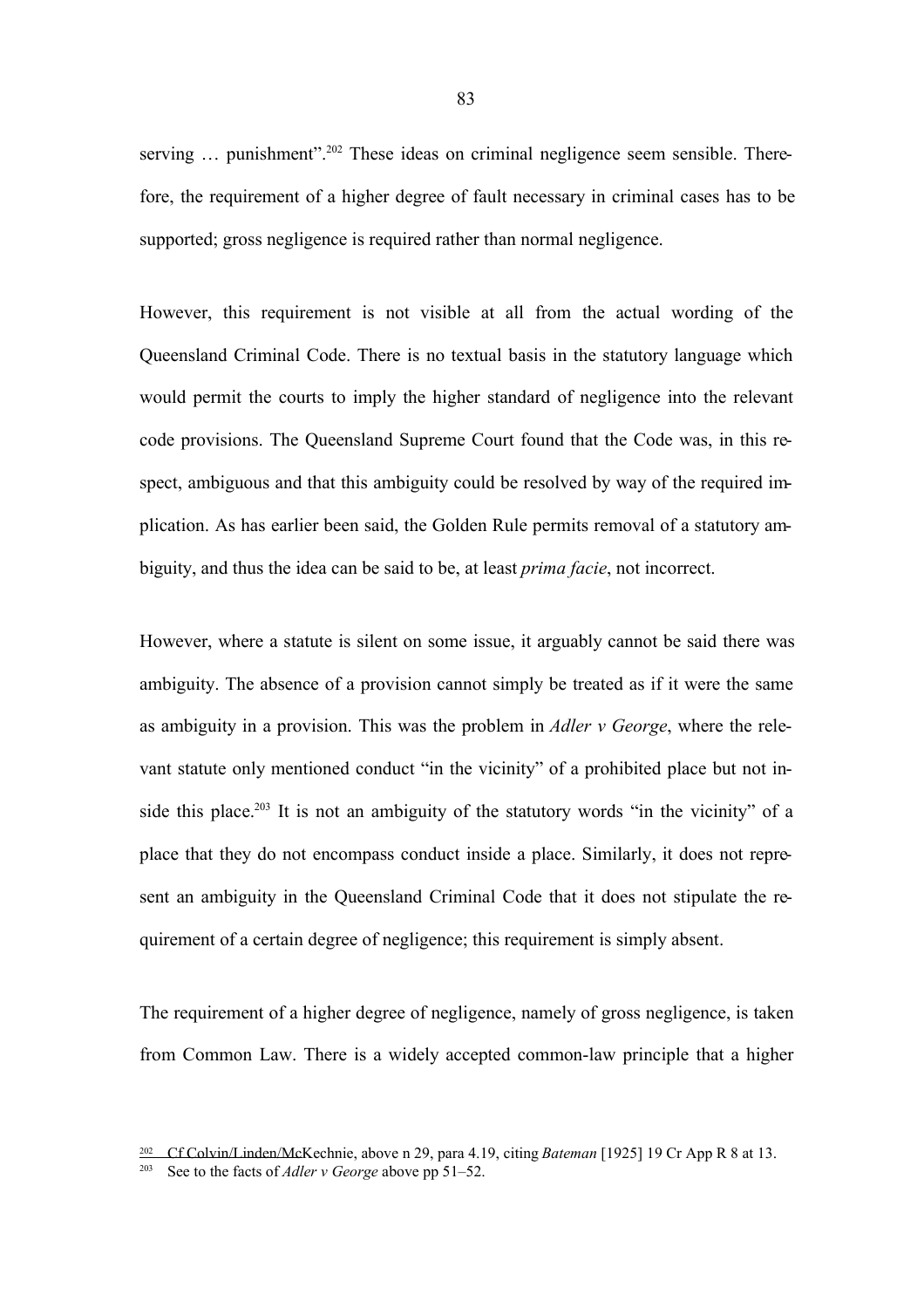degree of negligence is required in order to trigger criminal liability.<sup>204</sup> This requirement is, on the other hand, not embraced in all common-law jurisdictions.<sup>205</sup>

Australian courts require a higher standard of negligence, namely gross negligence, in criminal cases, because of a decision of the High Court of Australia.<sup>206</sup> This decision is, for the reasons stated above, correct. On the other hand, it is not consistent with the mode of interpretation of criminal legislation the courts usually entertain.<sup>207</sup> In Queensland, as in other Australian jurisdictions with a Criminal Code, courts normally insist that codification marks a break from the past and that the interpretation of statutory provisions should not be unduly influenced by common-law principles.<sup>208</sup>

The requirement of a higher degree of negligence in criminal cases is, in the author's view, not the result of a purposeful interpretation of the Queensland Criminal Code. As there is no existing provision of the Code which could be the object of such interpretation, it actually represents something more than mere purposeful interpretation: something rather like reasoning by analogy. It could be an analogy with established common-law rules on criminal negligence. After all, each analogy requires, because of the meaning of the term itself,<sup>209</sup> another provision which is not directly applicable yet applied analogically.

The introduction of the element of "gross" negligence is, as has been said above, similar to the issue in the case of *Adler v George*. <sup>210</sup> The issue in *Adler v George*, on the

<sup>&</sup>lt;sup>204</sup> Colvin/Linden/McKechnie, above n 29, para 4.19.<br><sup>205</sup> Cf two New Zealand cases, cited in *Callgahan* y T

<sup>205</sup> Cf two New Zealand cases, cited in *Callaghan v The Queen* (1952) 87 CLR 115 at p 121.

<sup>206</sup> Ibid at p 124.

<sup>&</sup>lt;sup>207</sup> Colvin/Linden/McKechnie, above n 29, para 4.20.<br><sup>208</sup> See ibid, para 1.10

<sup>&</sup>lt;sup>208</sup> See ibid, para 1.19.<br><sup>209</sup> "Oxford Advanced"

<sup>&</sup>quot;Oxford Advanced Learner's Dictionary" p 49.

<sup>210</sup> See above p 83. Cf on *Adler v George* above pp 51–52.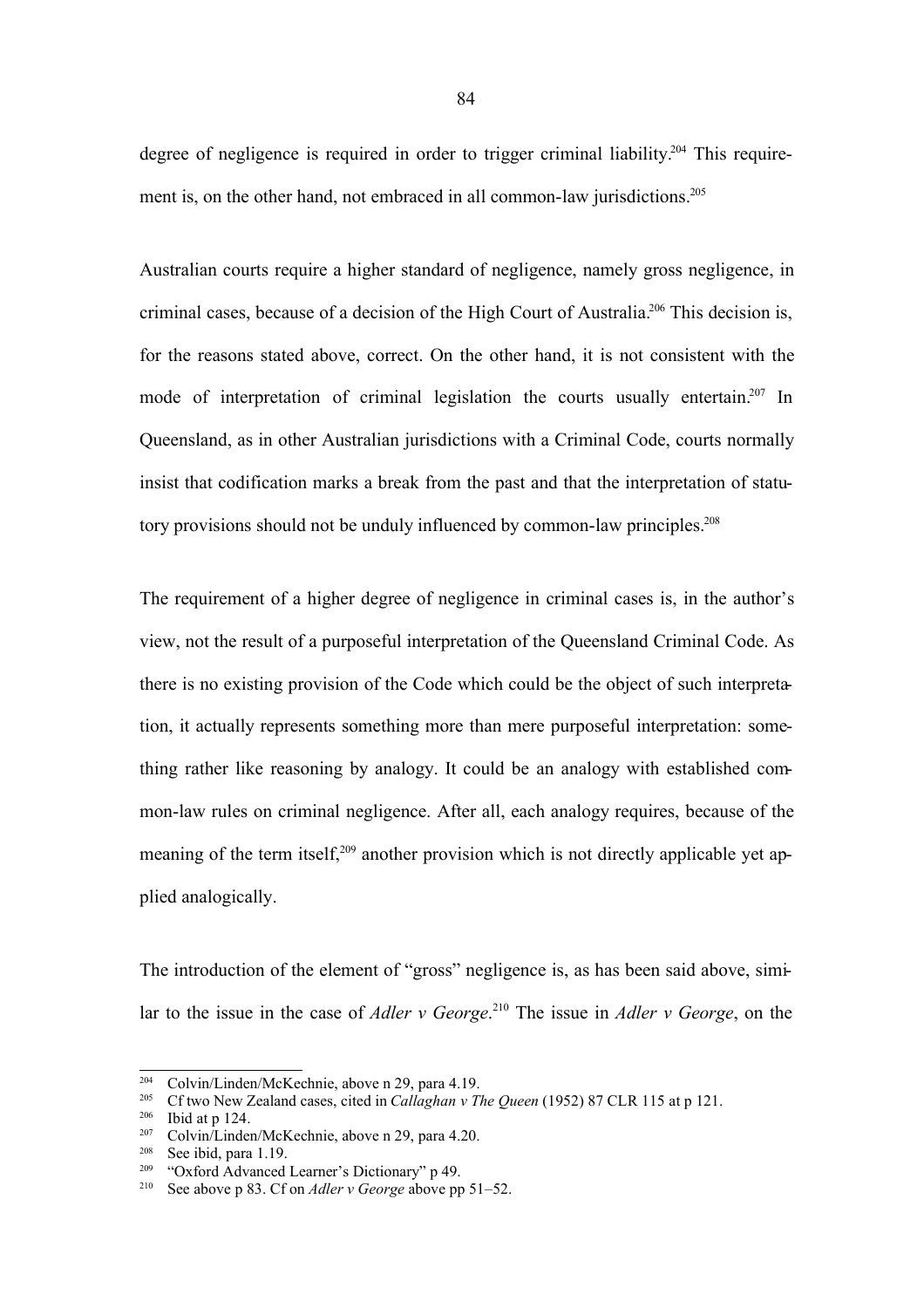other hand, was highly problematic because the introduction of an additional element did not favour the accused as it does in case of the introduction of the element of "gross" negligence. After all, a person acting negligently, but only with a normal degree of negligence and not grossly negligent, will not be convicted after introducing the standard of "gross" negligence – but the person could be convicted if regard is given only to the wording of the Code. Again, an analogy does not present a problem under the principle *nulla poena sine lege*, if it merely favours the accused.

The concept of criminal negligence in Queensland involves an obvious departure from the language of the Criminal Code. Thereby, it also illustrates the non-literal approach of common-law judges to interpretation. Common-law judges, even in the area of Criminal Law, embrace a rather liberal interpretative approach towards statutory enactments where this seems, from their point of view, appropriate.

Intention as element of assault

There are several offences under the Criminal Code (Qld) which are based on committing an assault, notably common assault (s 335), assault occasioning bodily harm (s 339) and various forms of serious assaults (s 340). All these provisions presuppose the meaning of the term "assault" and its elements. "Assault" is defined in s 245(1) of the Criminal Code (Qld):

A person who strikes, touches, or moves, or otherwise applies force of any kind to, the person of another, either directly or indirectly, without the other person's consent, or with the other person's consent if the consent is obtained by fraud, or who by any bodily act or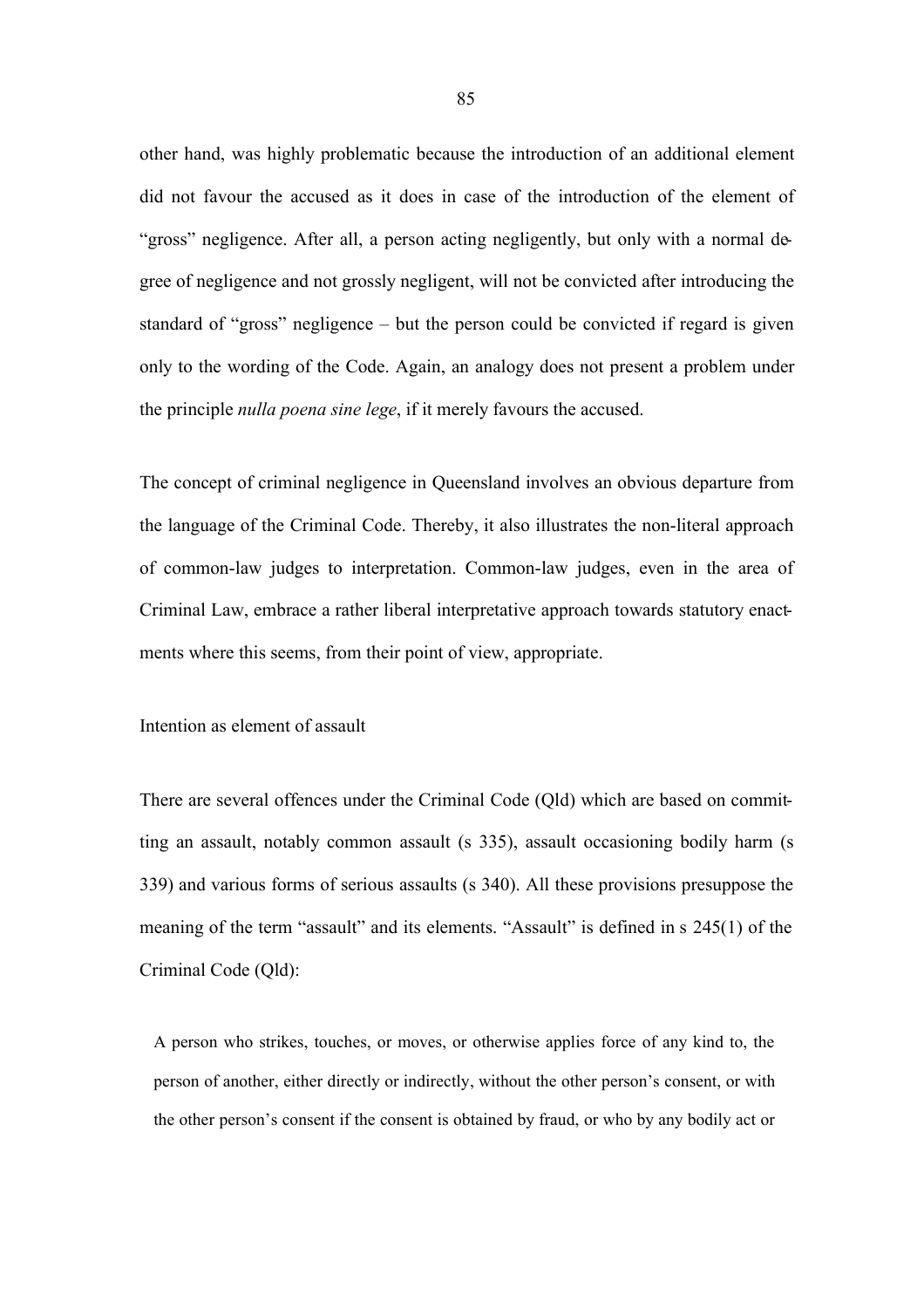gesture attempts or threatens to apply force of any kind to the person of another … is said to assault that other person …

Nowhere in this definition can be found any express requirement about a certain state of mind of the perpetrator. It is clear without mentioning it in s 245 that both a threat and an attempt to apply force require the perpetrator's intention to threat or, respectively, to attempt to apply force. After all, it does not amount to a *threat* in the sense of the plain meaning of the word if someone inadvertently tells someone else something intimidating. Similarly, there clearly cannot be an *attempt* to apply force without the intention of the perpetrator to actually do so.<sup>211</sup> On the other hand, it is *prima facie* possible to commit an assault by actually applying force to another person unintentionally.

Thus, the wording of s 245 of the Criminal Code (Qld) also does not impliedly presuppose *intention* as requirement for all forms of assault. However, the Western Australian Supreme Court, in relation to the identical provision of the Western Australian Criminal Code, held that assault generally requires intentional conduct in its common-law meaning, and that this meaning applies even in the context of the Code provision.<sup>212</sup> This is not only the view of the courts; it is fully understandable that some terms in the Criminal Code, sometimes terms not used at all in day-to-day language, acquire the particular meaning they had before the enactment of the Code. The common-law view that an assault requires, in all variants, intentional (or possibly also reckless) conduct is therefore generally accepted also in States with a code which is silent in this respect.

The implementation of the requirement of intentional (or at least reckless) conduct is understandable. There are technical terms, terms that have a certain meaning in legal

<sup>211</sup> Colvin/Linden/McKechnie, above n 29, para 5.12.

<sup>212</sup> *Hall v Fonseca* [1983] WAR 309 at pp 311, 314–315.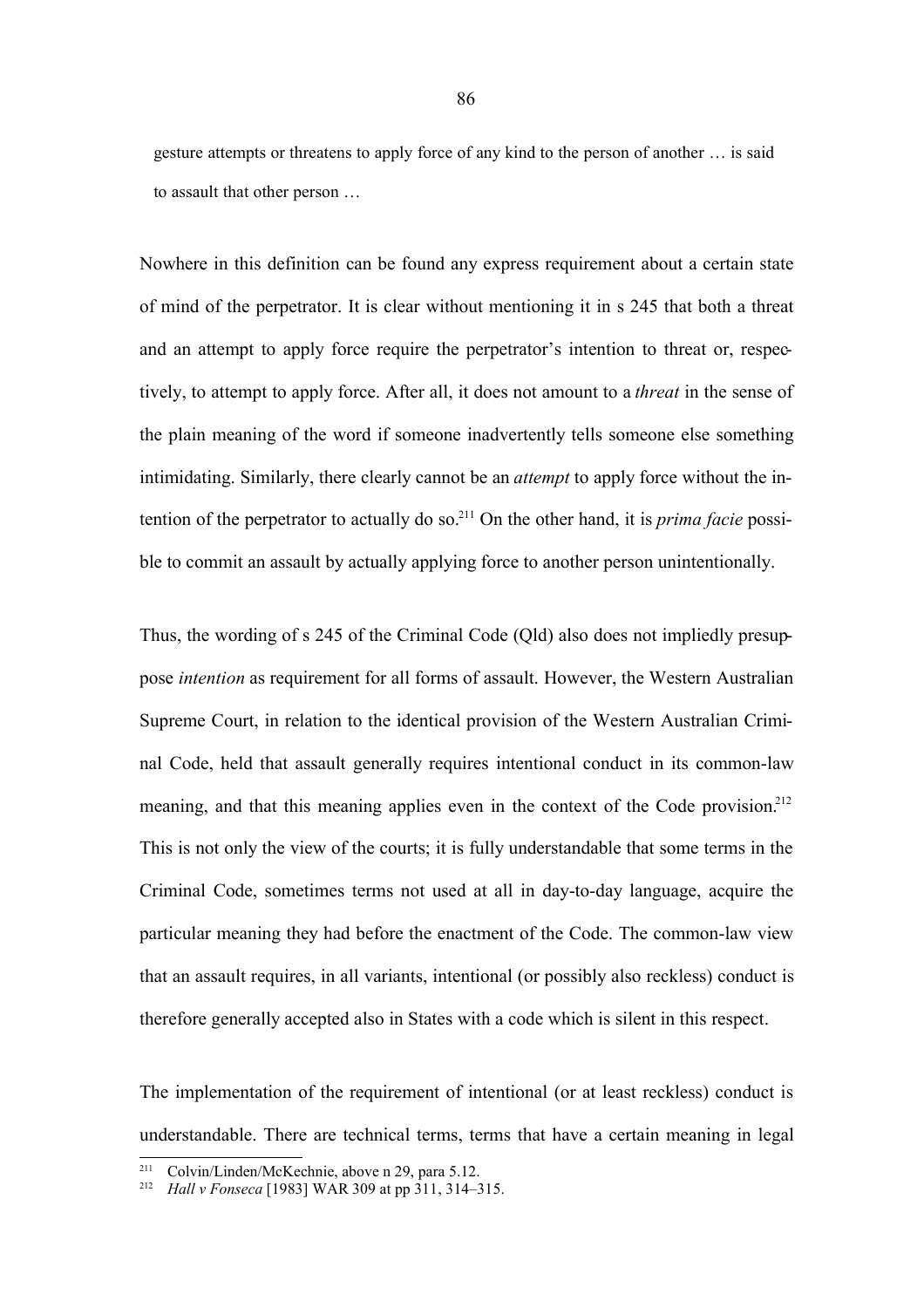language, which have to be interpreted in light of their pre-codification meaning. On the other hand, this kind of interpretation is obviously far from being strictly literal. It cannot be called literal if an element which is actually not stated in a statutory provision is introduced by way of exploring technical meanings of existing statutory elements. This approach is to be supported but it cannot be overlooked that it is based not on the literal meaning of statutory words.

This, again, shows common-law judges do not in all situations strictly adhere to the literal meaning of statutes – even in the area of Criminal Law. As to the *nulla poena sine lege* principle, there is no problem, since the introduction of the additional *mens rea* requirement works purely in favour of the accused person.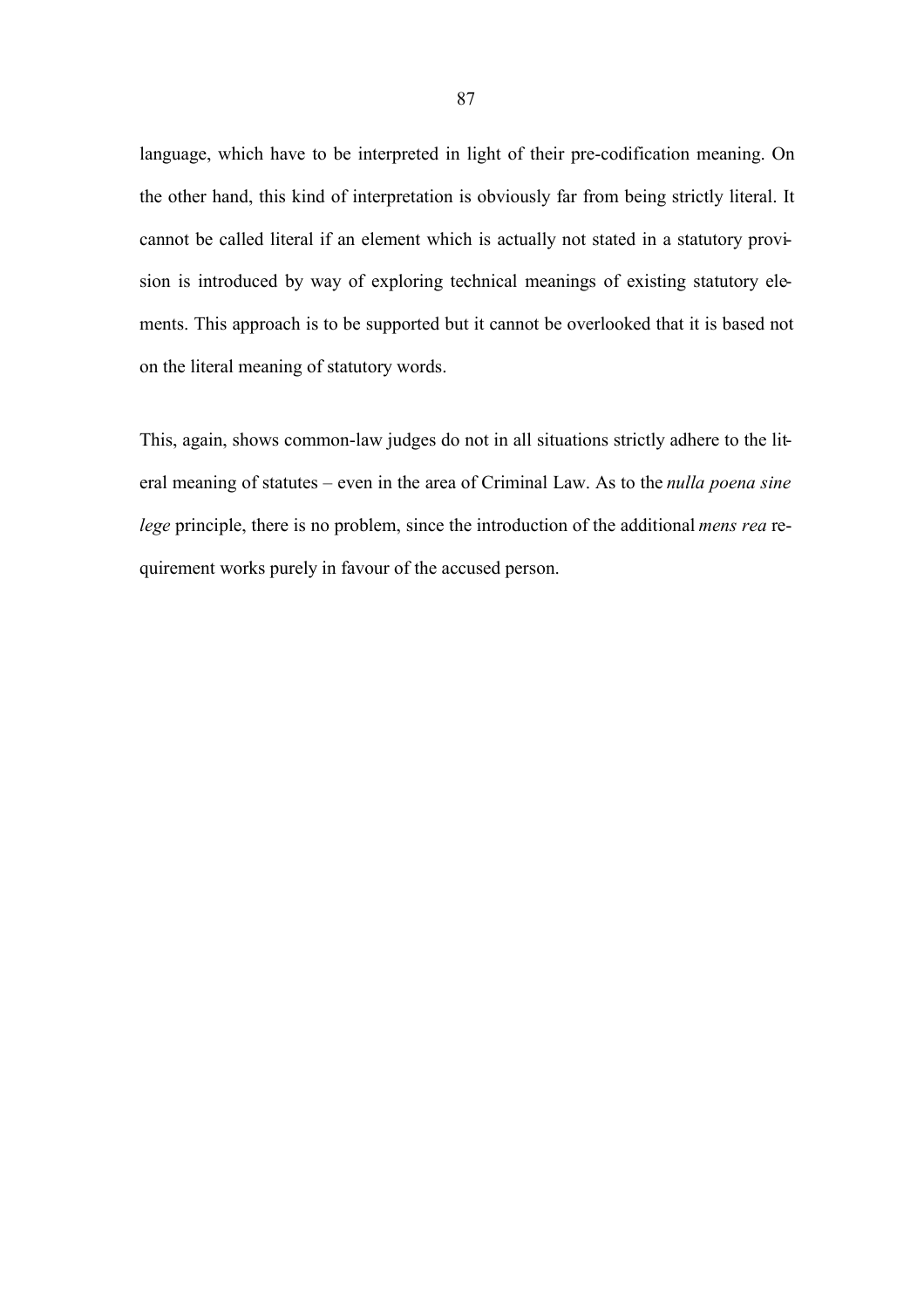## **4 THE IMPORTANT ROLE OF TERMINOLOGY**

Whereas "language" is rather general the style of speaking or writing, "terminology" is the particular set of technical words or expressions used in a particular subject and the particular meanings of these words.<sup>213</sup> Legal terminology uses many terms with precisely defined meanings, which can be different from the ordinary meaning of these terms.<sup>214</sup> That makes these terms legal jargon and difficult or impossible to understand for everyone who does not happen to be a Law graduate. As legal terminology is difficult to understand even in the context of only one jurisdiction, it is not surprisingly very important when comparing different jurisdictions. There is an obvious link between language skills and understanding of legal terminology, as different jurisdictions often feature different languages.

### Language in Comparative Law

Hence the importance of language for Comparative Law has been acknowledged unanimously. De Cruz quotes Gutteridge, who wrote that "differences in the language of the law constitute not the least of the barriers which separate the various legal systems of the world". This is why Gutteridge believed that "the pitfalls of terminology are the greatest difficulty and danger which the student of comparative law encounters ...".<sup>215</sup>

<sup>213</sup> See for both "Oxford Advanced Learner's Dictionary", p 1583. Therefore, language is the basis for a particular terminology.

<sup>&</sup>lt;sup>214</sup> Bogdan, above n 17, p 50, who shows this using the example of the English term "attempt". Cf also the example of meaning of displaying an item in a shop window above pp 54–55.

<sup>&</sup>lt;sup>215</sup> See de Cruz, above n 1, p 214, quoting Gutteridge "The comparative aspects of legal terminology" 1937–38 Tulane Law R 401, and referring to two further statements from 1975 and 1990.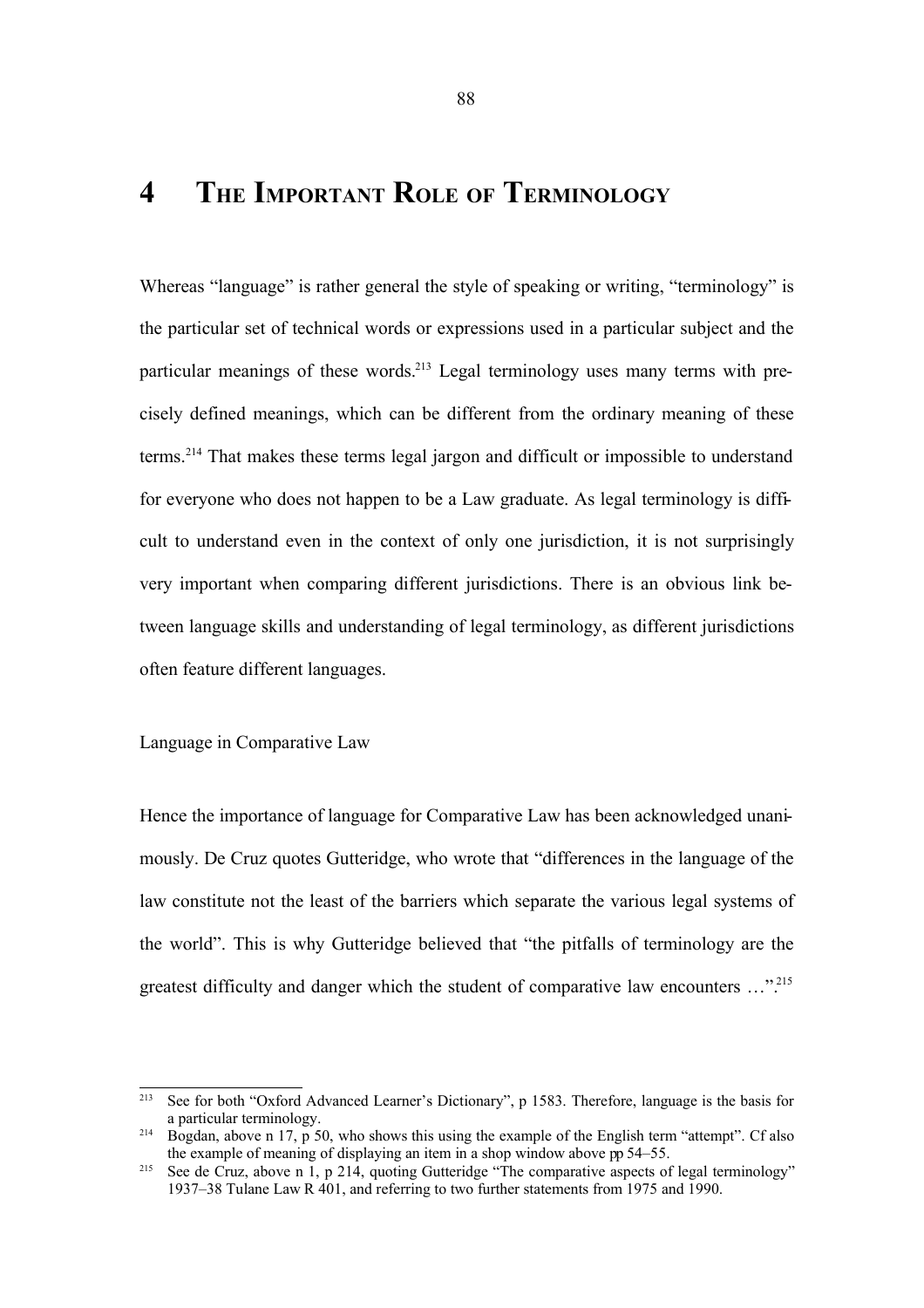There is today a fairly extensive literature acknowledging the importance of language as a factor in Comparative Law. 216

Language skills admittedly are of vital importance for any comparison of different legal systems. However, understanding of the relevant terminology does not always suffice, for even identical terms may have a completely distinct meaning in different jurisdictions. As de Cruz puts it: "[H]omonyms may have different meanings ... although the terms may be identical, their substantive content ... may be quite different.<sup>217</sup>

Two completely different problems have to be distinguished: There is, firstly, the issue of different languages using different terminology. Different Terminology indicates different fundamental legal concepts. In a regular case, the legal concepts are different and this is clearly visible because of terminological differences. It may, on the other hand, be an irregular case in which only the terminology used is different (and one would therefore suspect as well conceptual differences), but the fundamental legal concepts are in fact not that distinct from each other; in such a case, as Markesinis stated, "[f]oreign law is not very different from ours but only appears to be so".<sup>218</sup>

Secondly, there is identical terminology. It is not only conceivable that the identical terms reflect identical fundamental legal concepts. It is also possible that, despite identical terminology, the fundamental legal concepts in the relevant jurisdictions are different.<sup>219</sup> Because this is not easily visible, this situation is rather dangerous. Therefore

<sup>216</sup> Cf de Cruz, above n 1, p 214. See Bogdan, above n 17, pp 41, 43, 50, who devotes a whole chapter to "Translation Problems".

<sup>&</sup>lt;sup>217</sup> De Cruz, above n 1, p 214.

<sup>&</sup>lt;sup>218</sup> Husa "Book Review of Esin Örücü, The Enigma of Comparative Law ..." vol 9.3 Electronic Journal of Comparaive Law (October 2005), <http://www.ejcl.org/93/review93.html> cites Markesinis ("Foreign Law and Comparative Methodology: A Subject and a Thesis" p 41).

<sup>&</sup>lt;sup>219</sup> Cf Bogdan, above n 17, p 50.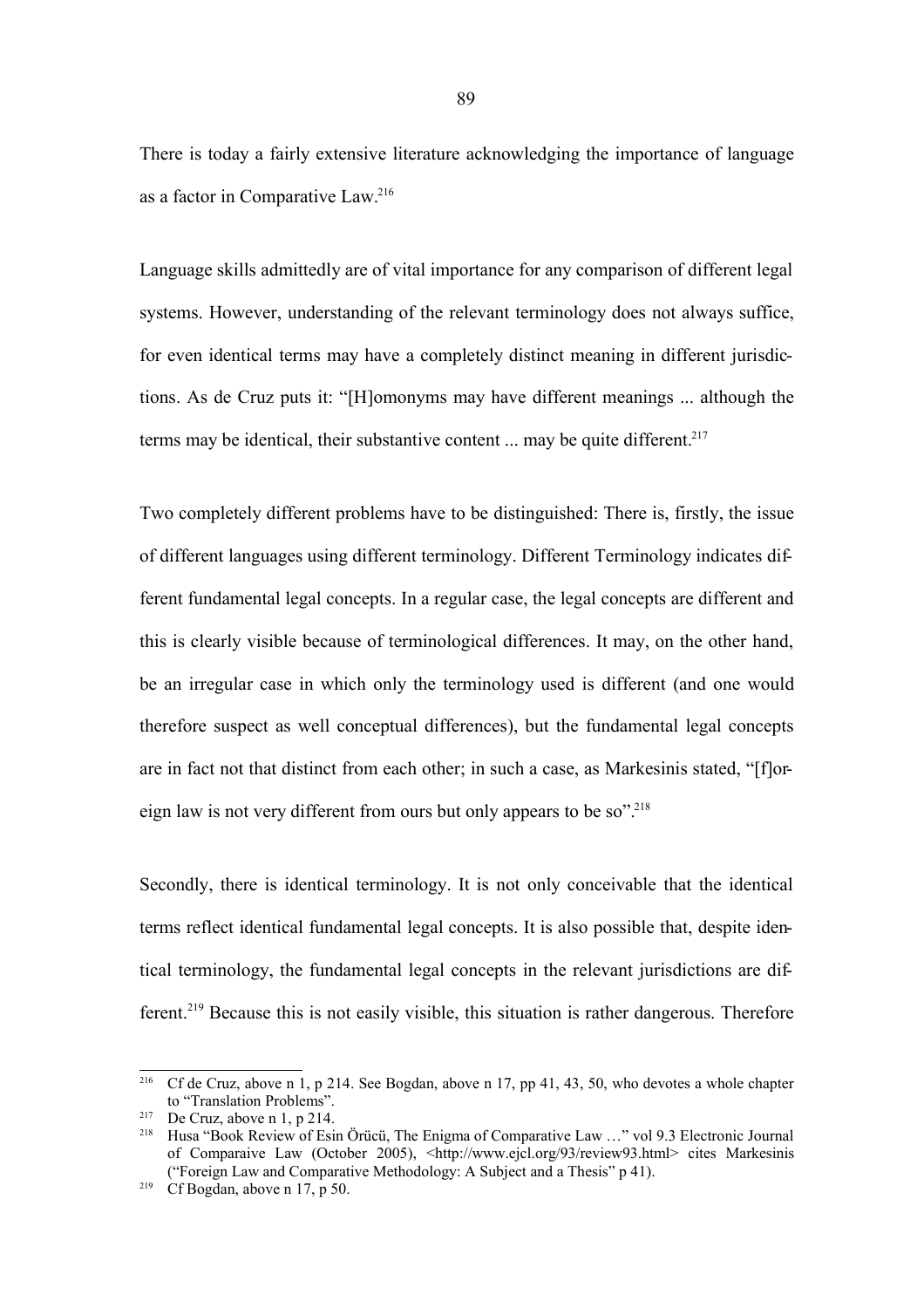it is always necessary to consider those fundamental concepts which may be independent from the meaning of relevant legal terms. This is what the de Cruz's statement is about. Knowing that a term from a foreign language would be translated to a certain term in one's own language could therefore lead to a wrong conclusion.

Translation of "conspiracy"

A good example might be the term "conspiracy". The English term "conspiracy" means a secret plan by a group of people to do something harmful or illegal.<sup>220</sup> Accordingly, Queensland's Criminal Code, in ss 541–542, renders a conspiracy to commit an offence (and even certain other wrongs, s 543) criminal. The underlying concept reflects the traditional common-law scope of conspirers' liability, which is nowadays not anymore adhered to in some common-law jurisdictions.<sup>221</sup> In case of conspiracy therefore, whatever the plan of the conspirers might be, there is criminal liability. If the planned offence is a crime, the conspirers are liable up to seven years of imprisonment [s 541 of the Criminal Code (Qld)], if it is not a crime but another wrongdoing, up to three years [ss 542, 543].

For comparing this with, for instance, the German concept, it is not sufficient just to consider the translation of the term "conspiracy". The German translation of "conspiracy" is "Verschwörung";<sup>222</sup> yet "Verschwörung" is actually not the term normally used for this kind of criminal liability. The concept of criminal liability for conspiracies is

<sup>&</sup>lt;sup>220</sup> "Oxford Advanced Learner's Dictionary" p 325. The term "conspiracy" is slightly differently defined in "Butterworth's Concise Australian Legal Dictionary", p 88, where it is rendered necessary that "it is intended that an offence be committed".

<sup>221</sup> See Colvin/Linden/McKechnie, above n 29, para 19.19. The issue of differences between various common-law concepts is not important regarding the present purpose. This thesis is rather concerned with the terms "conspiracy" itself and "crime". Insofar, however, there are no differences between individual common-law jurisdictions.

<sup>&</sup>lt;sup>222</sup> "Collins German–English/English–German Dictionary", p 872. This dictionary does, but only in its larger "Desktop Edition", give also the translation "*Verabredung*" (agreement).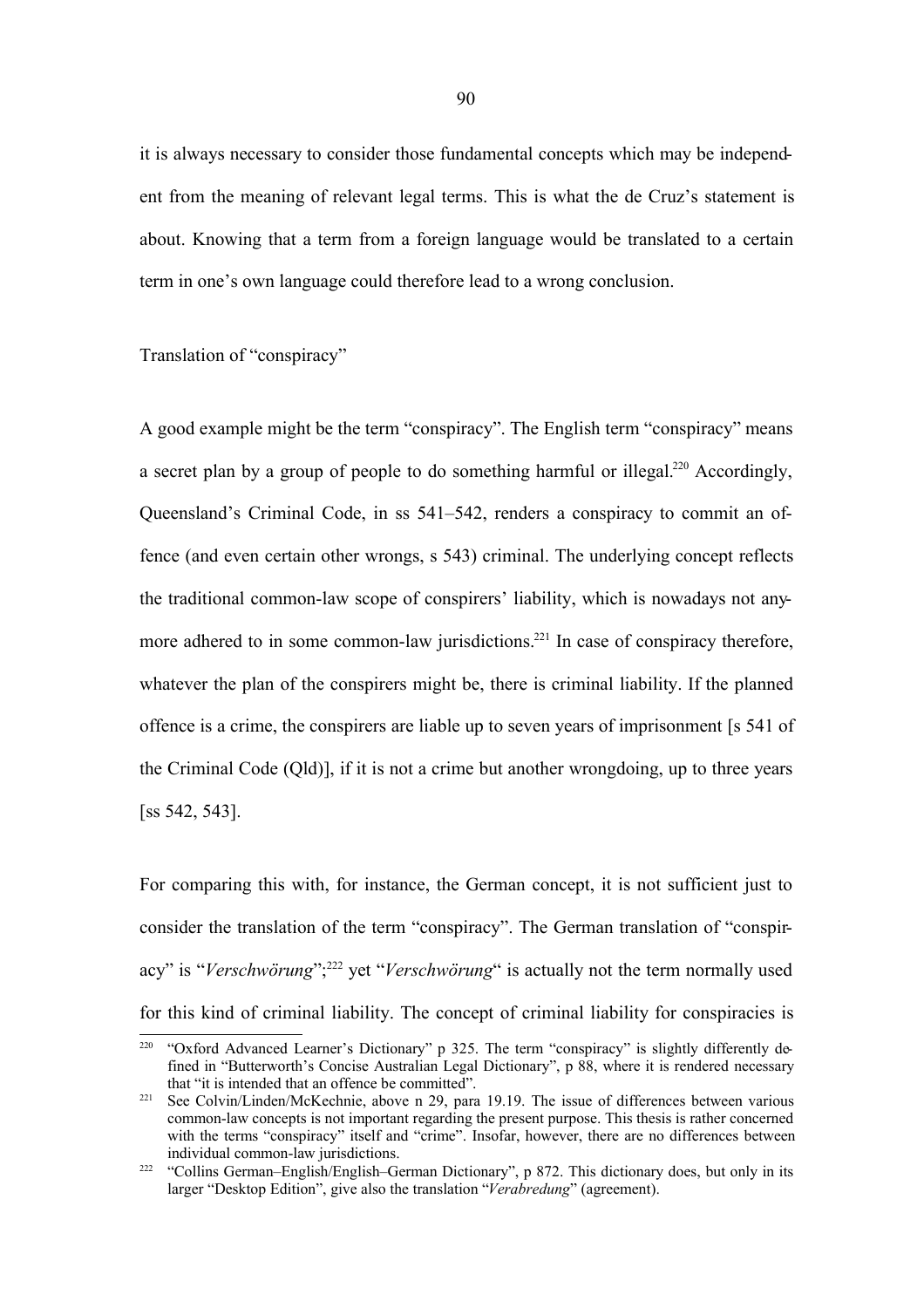known to the German Criminal Law as well; however, the used term is actually "*Verabredung*" ("agreement"). According to  $\S 30(2)$  of the German Criminal Code, the agreement to commit a *Verbrechen* (crime) is criminal, which differs from the Queensland situation insofar as it is material which kind of offence is planned. Only if this planned offence is a *Verbrechen* (crime), the agreement to commit this offence is punishable.

The situation is complicated by the fact that the German term "*Verbrechen*" does not completely equal the common-law term "crime", though it is the ordinary translation of it. *Verbrechen* (like "crime") is the most serious category of offences. However, the underlying concepts are not identical: An assault occasioning bodily harm, for example, is a crime in Queensland but does not reach the minimum punishment of *Verbrechen*. This is due to different sentencing schemes in place in Germany and in Queensland, with the German penalties significantly lower than the Queensland ones, at least as far as the latter are expressly stated by the Code. However, even these – largely numeric – aspects are not easy to compare, as the German Code usually states minimum penalties, whereas the Queensland Code usually states maximum penalties and there are different methods of sentencing in place in Queensland and in Germany, in particular as to socalled head-sentences and non-release periods. 223

This example clearly shows that it is dangerous in the comparative-law context to rely solely on the linguistic translation of legal language, without considering also the fundamental concepts of the compared systems. The linguistically correct translation of

<sup>&</sup>lt;sup>223</sup> See § 12(1) of the German/s 3 of the Queensland Codes for the categorisation of offences, further § 223 of the German/s 339 of the Queensland Codes for the offences of *Körperverletzung*/assault occasioning bodily harm. For the sentencing principles in Queensland see Colvin/Linden/McKechnie, above n 29, paras 31.33 and 31.34.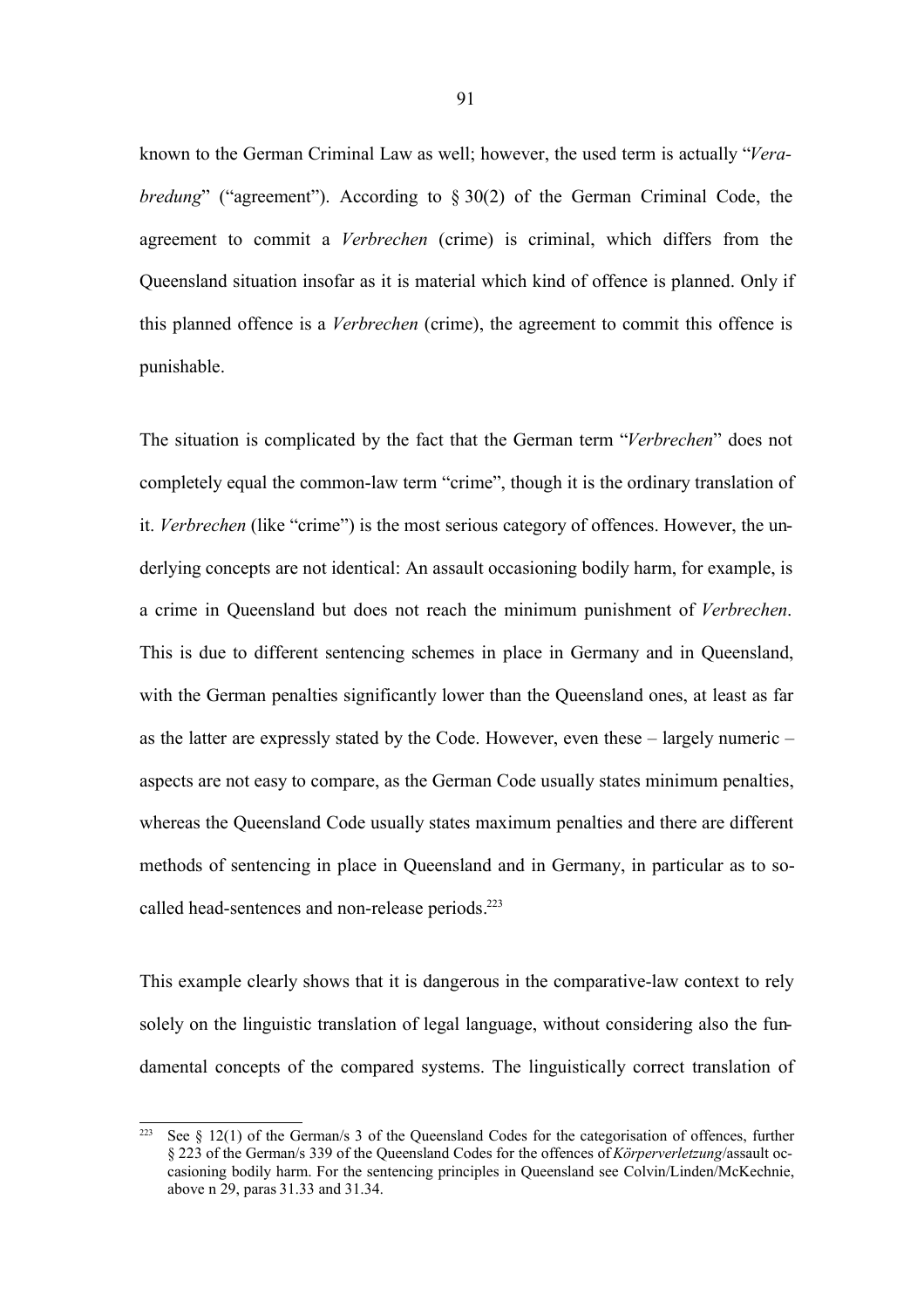"conspiracy" provides, as has been shown, a dangerous starting-point, as it may prevent full consideration of differences in the area of conspiracy.

This is probably what de Cruz means when he points out several times:

Any form of translation runs the risk of overlooking the conceptual differences between languages. Such conceptual differences must, first, be understood if the comparatist is to make sense of what he is comparing. The question arises as … to the consequences of translating a legal institution into a different language.<sup>224</sup> There are ... difficulties in translating alien legal concepts, since an authentic translation demands more than mere linguistic accuracy … Even if a term is translated faithfully and related to a comparable legal institution … there is always the danger of being unaware of ambiguities of language  $\ldots^{225}$ 

However, de Cruz does not illustrate these statements with examples, at least not with examples from jurisdictions using different languages. Therefore, the meaning and extent of this finding, particularly its meaning as to the issue of translation, remain somewhat unclear. De Cruz's main example regards the US and the English common-law jurisdictions, which both adopted the Latin term *stare decisis*. <sup>226</sup> The extent to which courts are, according to the doctrine of *stare decisis*, bound by previous decisions, apparently differed significantly between the US and England (insofar as lower US courts were, unlike English courts in former times, not bound to follow their own decisions).<sup>227</sup> This might have been a terminological issue; consequentially, however,

<sup>&</sup>lt;sup>224</sup> De Cruz, above n 1, p 214.

<sup>225</sup> Ibid, p 215.

<sup>226</sup> A second example refers to the term "equity", see de Cruz, ibid, p 216. See on the term*stare decisis* in detail above p 24.

<sup>&</sup>lt;sup>227</sup> De Cruz, ibid, p 215. The assertion, that also lower English courts would have been bound by their own decisions, however, is somewhat inconsistent with previous findings: cf above pp 24–26. De Cruz probably means a rather informal bindingness which would have been largely a matter of persuasiveness.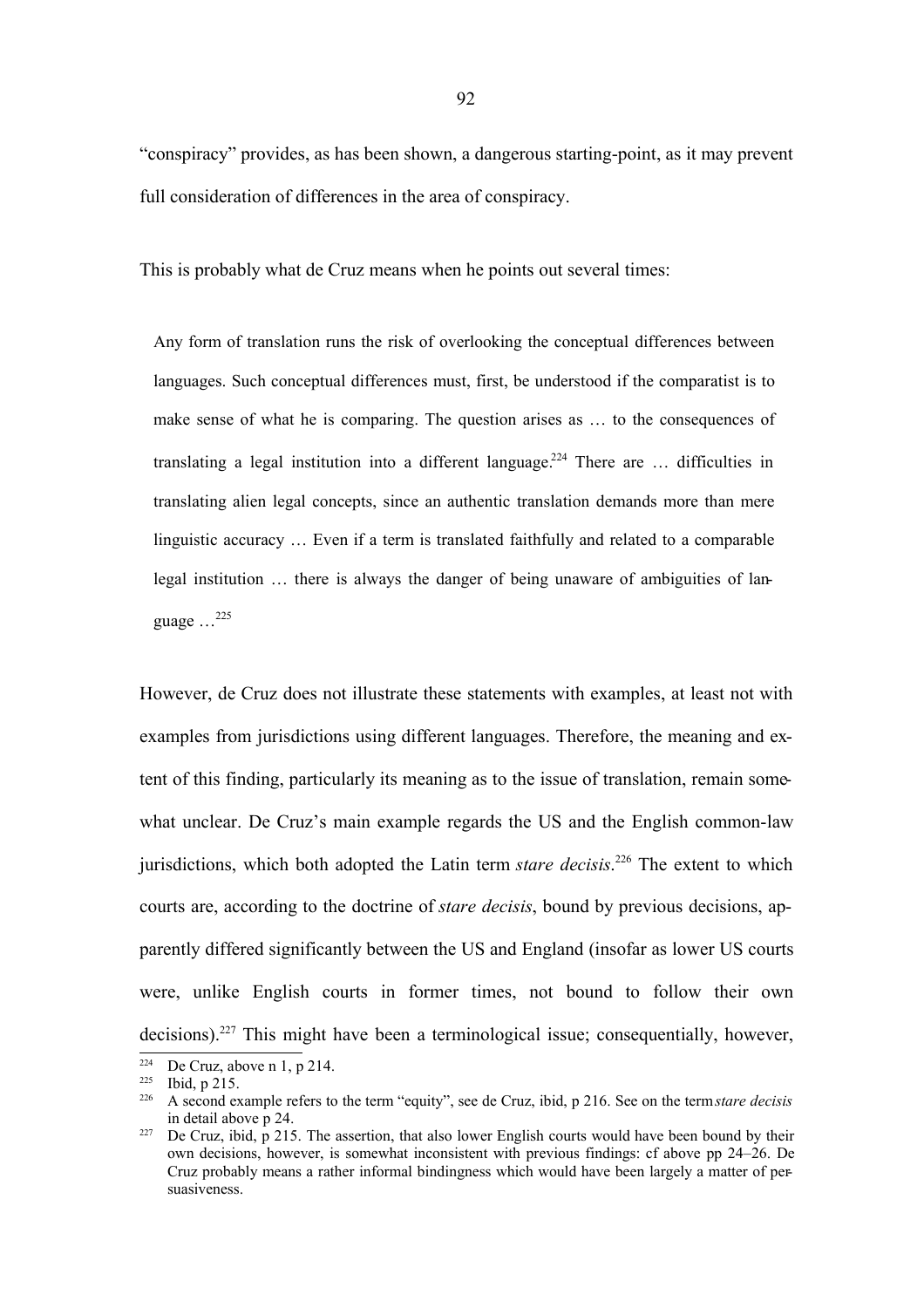each dispute between two litigating parties could be rendered terminological. This does not mean the same as terminological problems resulting from translation.

Different criminal-law concepts of "intent"

Another difference between Common Law and Civil Law regards the construction of the term "intent", which occurs in many criminal-law provisions. In Queensland, for instance, s 302 of the Criminal Code contains the definition of intentional murder and its distinction from mere manslaughter. In Australian jurisdictions, "intent" usually is thought to encompass both the so-called "purpose intent" (the purpose to achieve the particular result) and the so-called "knowledge intent" (mere knowledge that the particular result will occur, though it might be unwanted).<sup>228</sup> This broad interpretation of the term "intent" is also, for instance, laid down in s 5.2(3) of the Commonwealth Criminal Code.<sup>229</sup> Consequently, in the example of murder, there would be intent to kill either if the accused wanted to cause the victim's death or if he/she knew that the victim' s death would be the consequence of his/her wrongdoing.

On the other hand, Australian courts cannot be said to be unanimous about the meaning of intent. There are several judgments of the Queensland Supreme Court (Court of Appeal) which suggest intent must be equalled with purpose, so that mere knowledge does not suffice. <sup>230</sup> Queensland's Criminal Code does not entail a definition of intent, so that the adoption of the narrower definition would be permissible. Nevertheless, the relevant passages of the court's decisions are only *obiter dicta*, which means these deci-

<sup>&</sup>lt;sup>228</sup> Colvin/Linden/McKechnie, above n 29, para 4.4. But see the next paragraph to the discussion in Queensland on this point.

<sup>229</sup> It is also the position according to the English House of Lords (*R v Woollin* [1998] 3 WLR 382).

<sup>230</sup> *R v Willmot* (1985) 18 A Crim R 42 at 46, 47; *R v Ping* [2005] QCA 472; *R v Reid* [2006] QCA 202.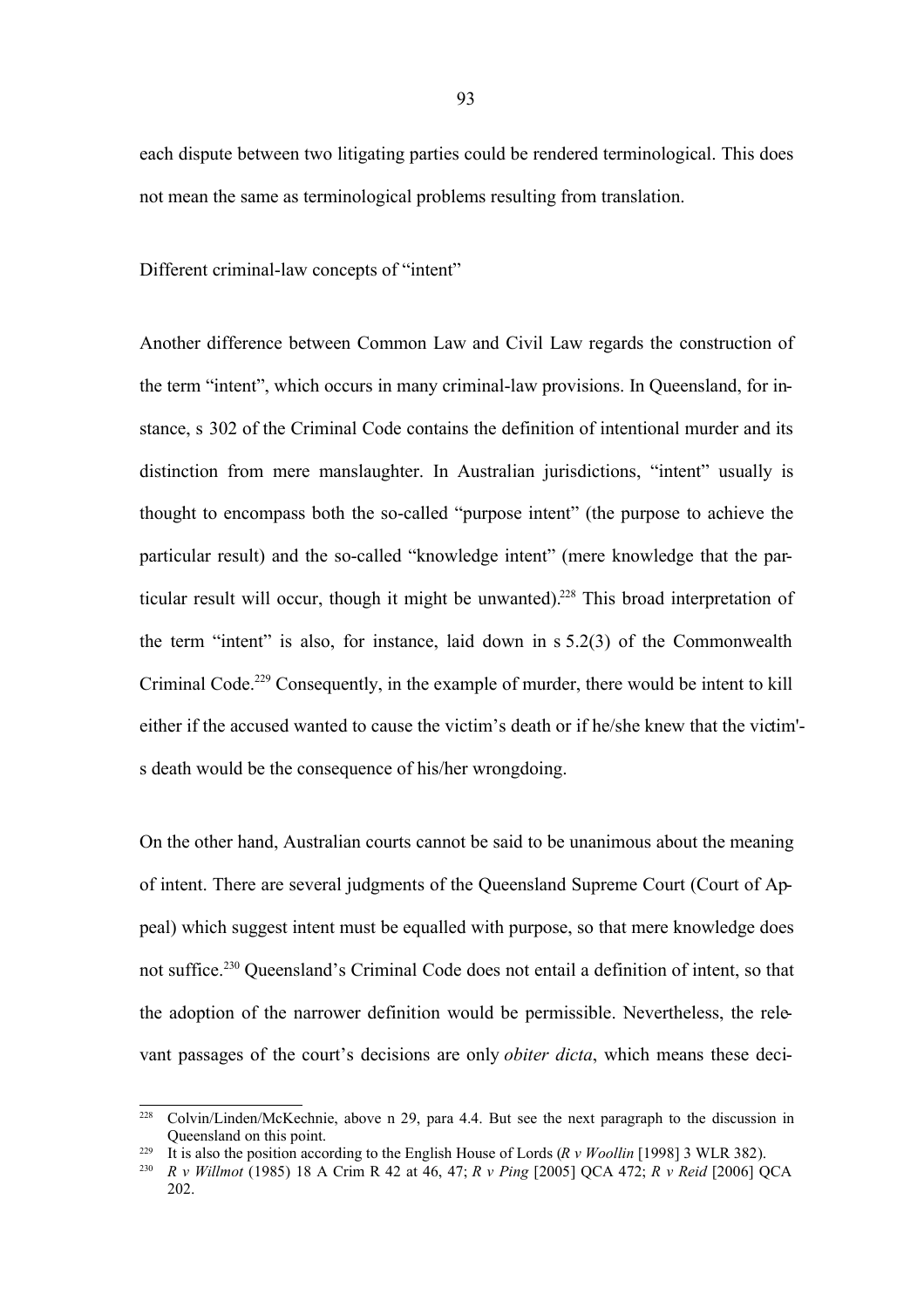sions do not bindingly lay out the law in Queensland. Furthermore, the view that only a particular purpose would equal intent, might not be viable for some offences. For example, the offence of stealing, under s 391 of the Queensland Criminal Code, requires the intention of the perpetrator to permanently deprive the legal owner of the object taken (or converted), s 391(2)(a). A thief, in almost every case, will not act because he wants to deprive the legal owner; he will normally act in his own interest. He does, thus, not have the purpose to deprive the legal owner.<sup>231</sup> A view which renders purposeful conduct necessary in order to establish criminal liability for stealing can therefore in the end not be viable.

However, the Queensland Court of Criminal Appeal's approach could be viable in situations where the required intention does, on the one hand, not represent the offender' s ultimate goal but, on the other, a necessary intermediate step on the way to this goal. In those cases, though his ultimate goal and thereby his motivation might be different, he also wants this intermediate step to occur because, without it occurring he cannot reach his ulterior goal. The necessary intermediate steps on the way to his goal, thus, are also important for the offender, regardless whether his actual motivation is different.

This notion could as well satisfy the Queensland Supreme Court. The words of Connolly J in *Willmot* could as well be seen as supporting this idea:

… what is involved is the directing of the mind, having a purpose or design. The notion of desire is not involved as the learned judge rightly held. A person may do something, fully intending to do so, although he does not in the least desire to do so … Should there

<sup>231</sup> Colvin/Linden/McKechnie, above n 29, para 7.14.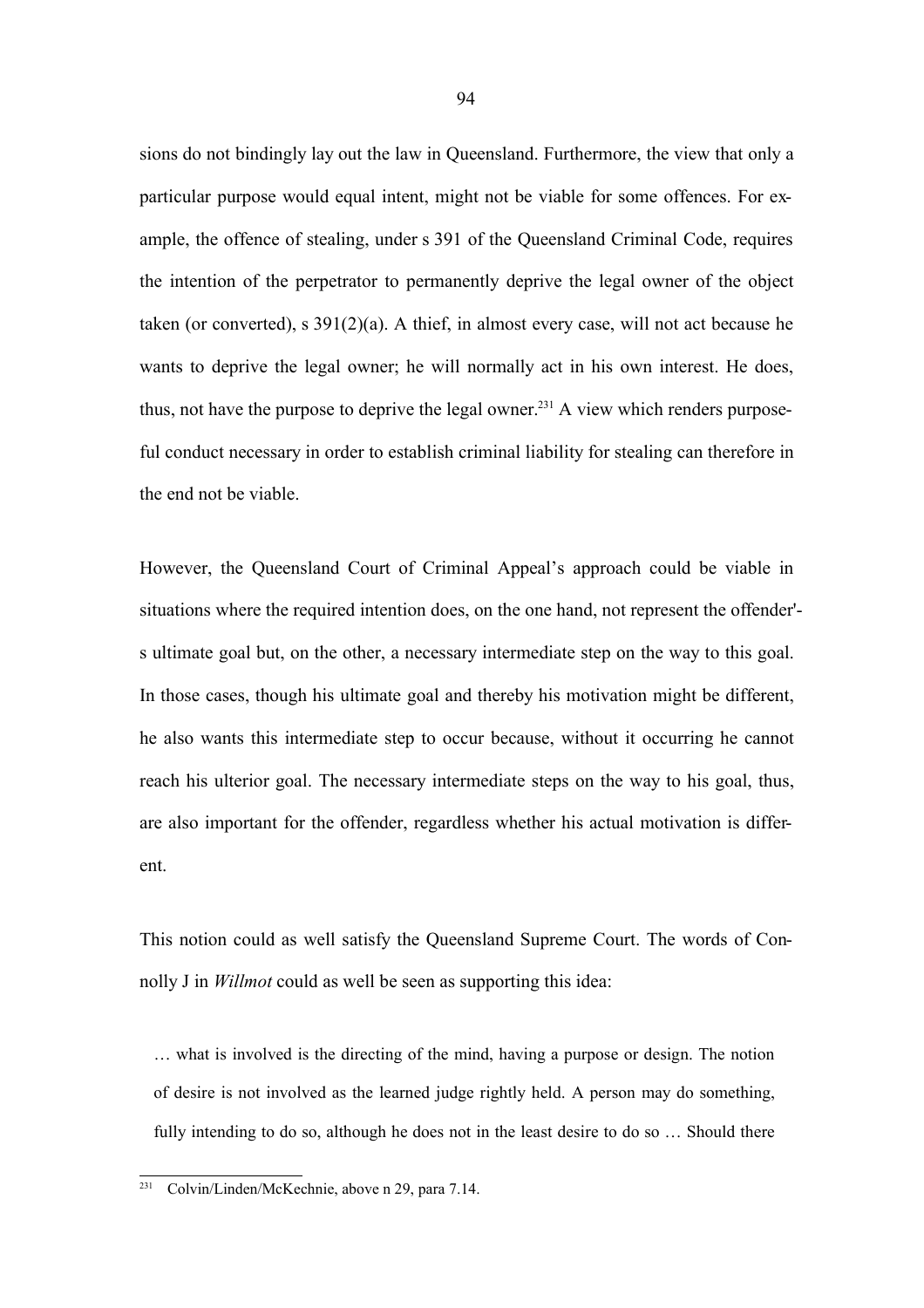be direct evidence of the accused's awareness that death or grievous bodily harm was a probable result of his act, they [the jury] may properly be directed that if they accept that evidence, it is open to them to infer from it that he intended to kill or do grievous bodily harm  $\frac{232}{2}$ 

The desire to kill, according to this excerpt, is not required and is to be distinguished from mere purpose to kill.

It has been necessary to deal with this problem in considerable detail, because it also underlies the different interpretations of the term "intent" in common-law and in civillaw jurisdictions.

The meaning of the term "intent" in Germany (German translation "*Absicht*") is fundamentally unclear. The German Federal Supreme Court ("*Bundesgerichtshof*" or [abbreviated] "*BGH*") tends to insist on a – from the German viewpoint – traditional interpretation, which equals "intent" and "purpose" (and excludes, therefore, mere knowledge). <sup>233</sup> However, the majority of academic scholars in Germany think in most instances the term "intent" effectively comprises both purpose intention and knowledge intention.<sup>234</sup> Thus, even inside only one civil-law jurisdiction, there cannot be found one unanimous view about this problem. It would be impossible to identify a uniform civil-law position on "intent".<sup>235</sup>

<sup>&</sup>lt;sup>232</sup> Connolly J in *R v Willmot* (1985) 18 A Crim R 42 at 46, 47.<br><sup>233</sup> *RGHSt* 13, 219 at 219. The abbreviation means the Eederal 9

<sup>&</sup>lt;sup>233</sup> *BGHSt* 13, 219 at 219. The abbreviation means the Federal Supreme Court's criminal-law decisions.<br><sup>234</sup> Cf Tröndle/Eischer, above n. 87, 8, 15 para 6. These scholars say that the required mental state com-Cf Tröndle/Fischer, above n 87,  $\S$  15 para 6. These scholars say that the required mental state comprises of both intention and mere knowledge, so that, technically, they also do not equal mere knowledge with intent.

<sup>&</sup>lt;sup>235</sup> But see Cassese "International Criminal Law" p 164 with the generalising assertion "'Knowledge' is not a notion familiar to civil law countries, where it is not regarded as an autonomous category of *mens rea*". This is hardly convincing, as in Germany "knowledge" equals "*direkter Vorsatz*" ("*dolus directus*"), which is a principal form of *mens rea*.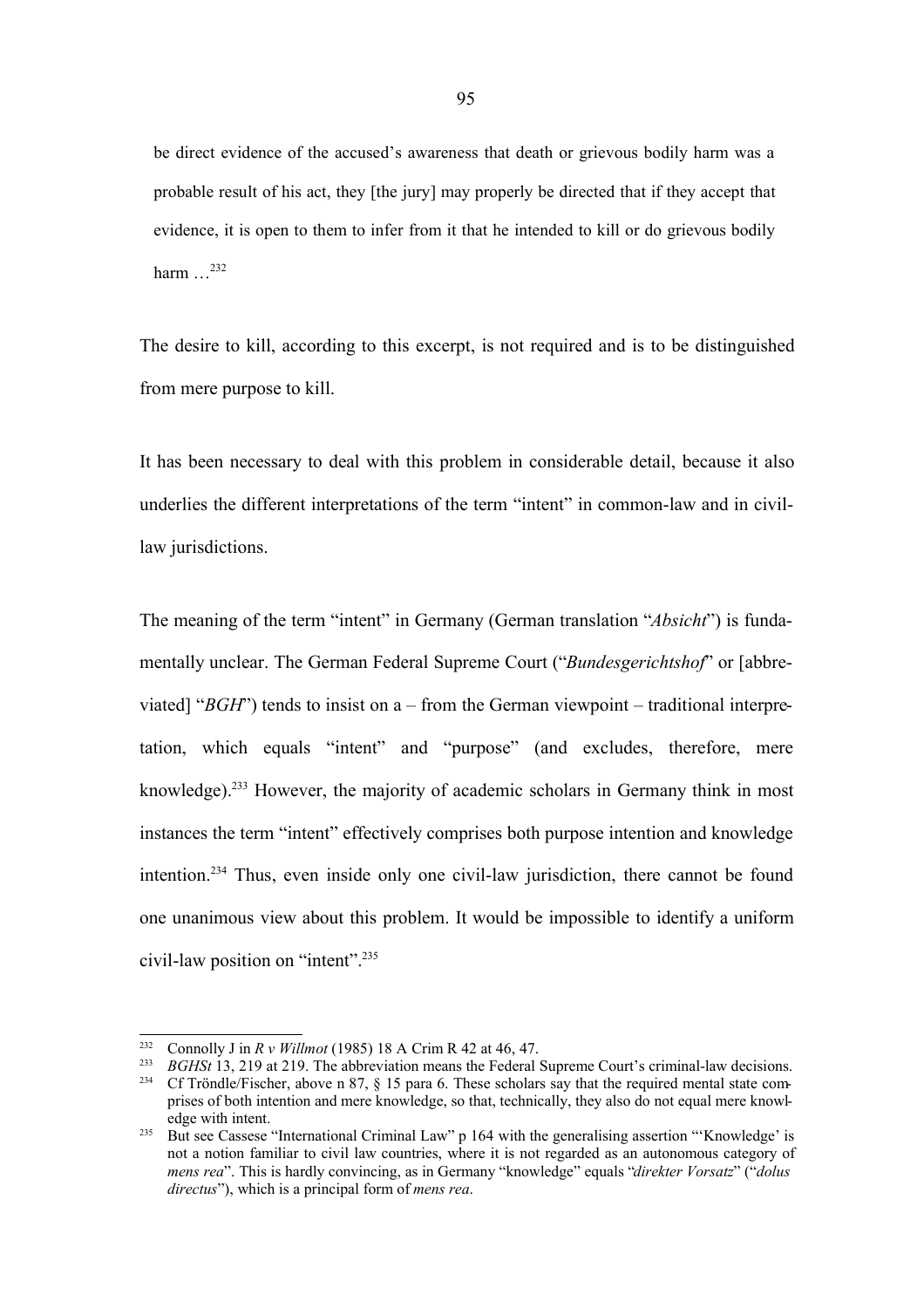Additionally, whatever a civil-law judge might decide about the meaning of "intent", even if it differed considerably from the common-law interpretation, would not necessarily matter very much: The crime "murder", for example, in Germany does not require intentional conduct. § 211 of the German Criminal Code does not mention such a general requirement. Intent is stated as an element of only two forms of murder.<sup>236</sup> However, in these cases it is not intent to kill that is required. Rather it is required that the offender intends to conceal or to facilitate another offence by way of killing the victim (for instance, a hit-and-run accident, in which the driver of a motor vehicle does not help the victim who consequentially dies).

In France, Art 221-1 of the Penal Code provides that wilful causing of the death of another person is murder.<sup>237</sup> In France, therefore, intent to kill is not necessary for murder either. The French situation, however, is more complicated, with the even more serious offence of assassination, which is murder committed with premeditation (Art 221-3 of the French Penal Code). In France, assassination attracts, unlike murder (30 years), a sentence of lifelong imprisonment. The same lifelong imprisonment is the sentence in a case of murder committed under any of ten distinct circumstances named in Art 221-2 and 221-4 of the French Code. However, "intent to kill" is not one of the expressly stated elements of these more serious forms of murder. Premeditation, though, seems to be connected with intent, in the sense that premeditated murder will normally be intended murder. Arguably premeditated murders can be unintended, for example, if the premeditating perpetrator "just" plans to seriously injure the victim. Yet the author

<sup>&</sup>lt;sup>236</sup> Cf above p 33. The elements of  $\S$  211 of the German Criminal Code referred to above as eighth and ninth elements entail the requirement of intentional conduct.

<sup>237</sup> See <http://www.legifrance.gouv.fr> with an English translation; "wilful" being the translation of "*volontairement*".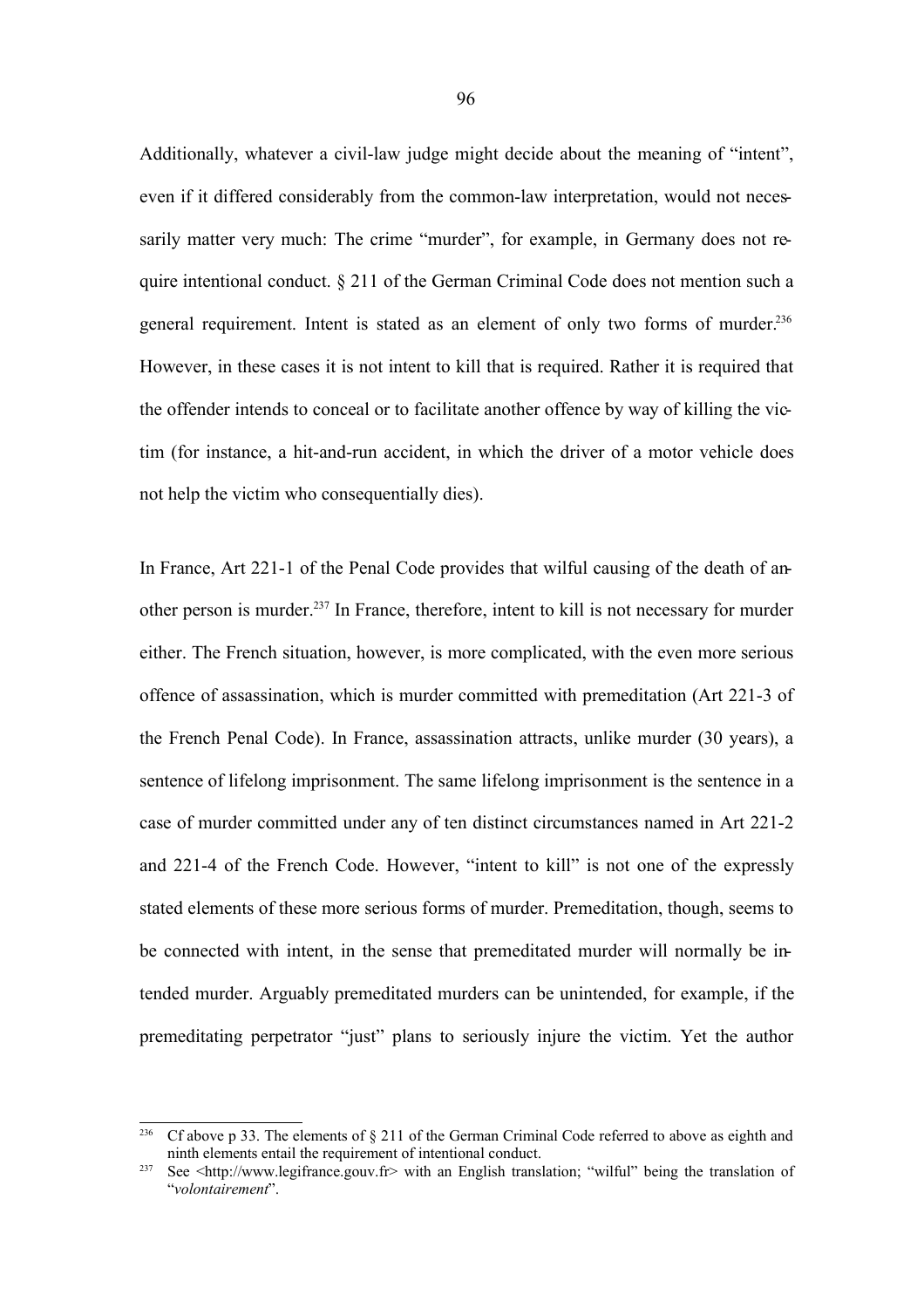does not have any detailed knowledge of French Criminal Law, but it seems to be possible to say intent to kill is not a requirement of either murder or assassination.

There may be of course other civil-law jurisdictions which follow the distinction between intentional conduct as murder and non-intentional as mere manslaughter. However, in these jurisdictions, an act committed knowing that it will kill another person, though the death of this person might not be wanted, will be murder. Otherwise the claim of unwanted killing, which is difficult to disprove, would always be a good defence for the perpetrator. Therefore, in these jurisdictions, there must be, for example, a broader interpretation of the term "purpose" to render the conduct intended and achieve an acceptable outcome.<sup>238</sup>

### The compensation phenomenon

The very different concepts of "intent" which are entertained in various common-law and civil-law jurisdictions are balanced out by other different factors. These factors lie outside the term "intent" yet are somehow related to it. A jurisdiction may employ a strict approach as to which mental states are actually included in the term "intent". The effect which this strict approach bears, however, can be balanced out by the fact that individual rules in this system actually require or do not require intended conduct. Legal terms can be originally different or they can be interpreted with a different result. They may also be situated in different contexts, that is, different rules or different concepts in place in the relevant jurisdiction. The different contexts may inform the impact different terminology has on the eventual outcome of cases. It is therefore necessary to con-

<sup>&</sup>lt;sup>238</sup> For instance, an interpretation which renders each intermediate step on the way to the ultimate goal of a person purposeful; cf above p 94.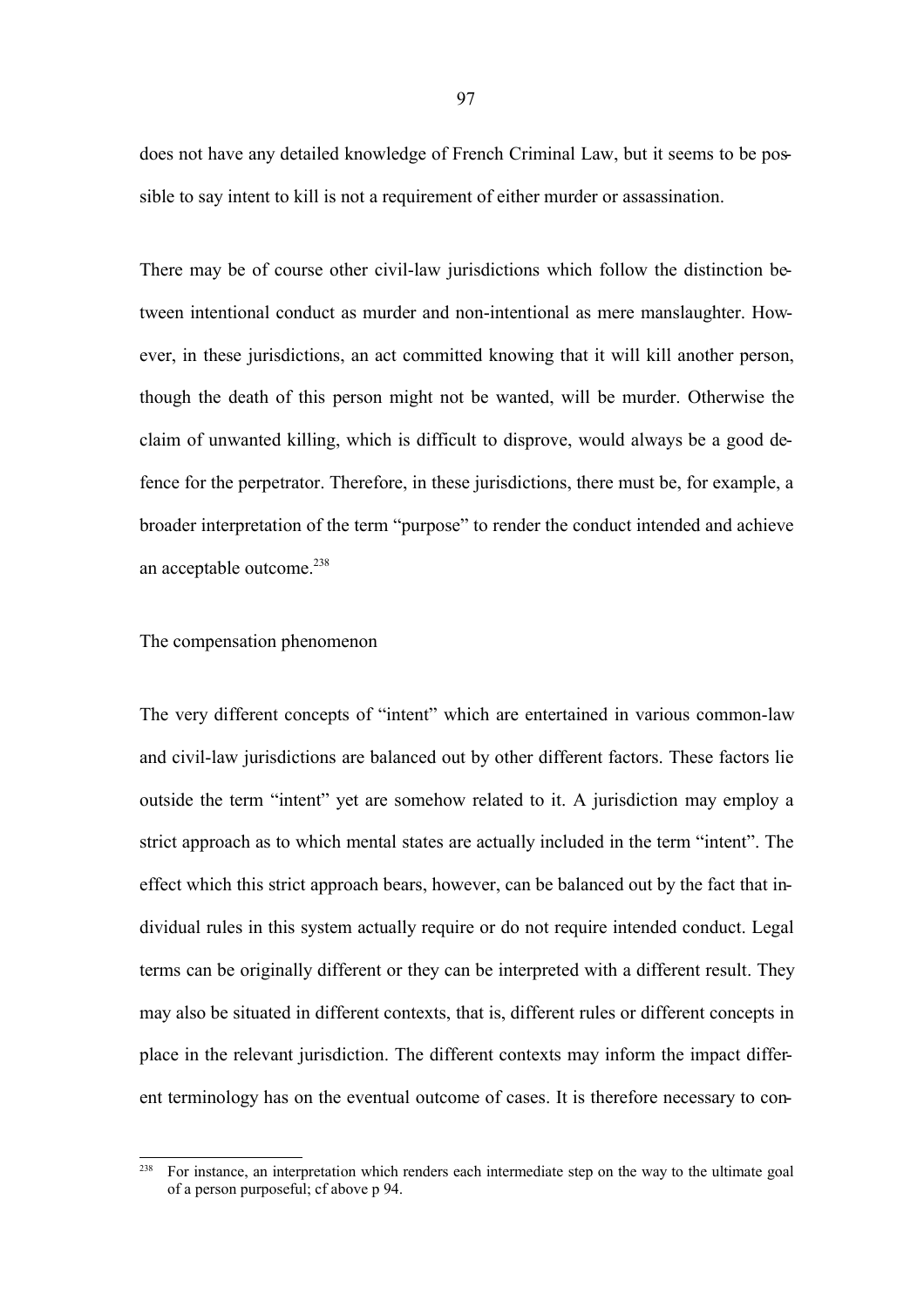sider not only a particular legal term itself but also its relevant context (for example whether the term "intent" is a requirement for a particular offence).

This consideration is necessary because of the "compensation phenomenon". There may be clear differences between jurisdictions on a particular point, and these differences might even be inherent differences (for example, the respective meaning of the term "intent" is different). However, there may be as well other differences, which limit the effects and thereby "compensate" for the first difference. Bogdan explains this notion the following way:

… "compensation phenomenon" … means that substantial differences between the legal systems on a certain point are often compensated for by means of other differences on other points, so that the differences "cancel each other out". This compensation phenomenon underscores again the importance of the principle that a foreign legal system should be studied in its entirety. Discovery of important differences in a certain field should stimulate the comparatist to investigate the conceivable compensation possibilities before he expresses himself on the actual differences …<sup>239</sup>

In terms of the aim of this thesis to find inherent differences between common-law and civil-law systems it has to be said that if there were differences which would turn out to be inherent, the following would have to be examined: It had to be found out, whether there is another (second) difference between the systems, perhaps not in the same area of law but somehow related to the first difference. This other (second) difference could neutralise the first difference and provide thereby for a similar outcome of cases. The

Bogdan, above n 17, p 98.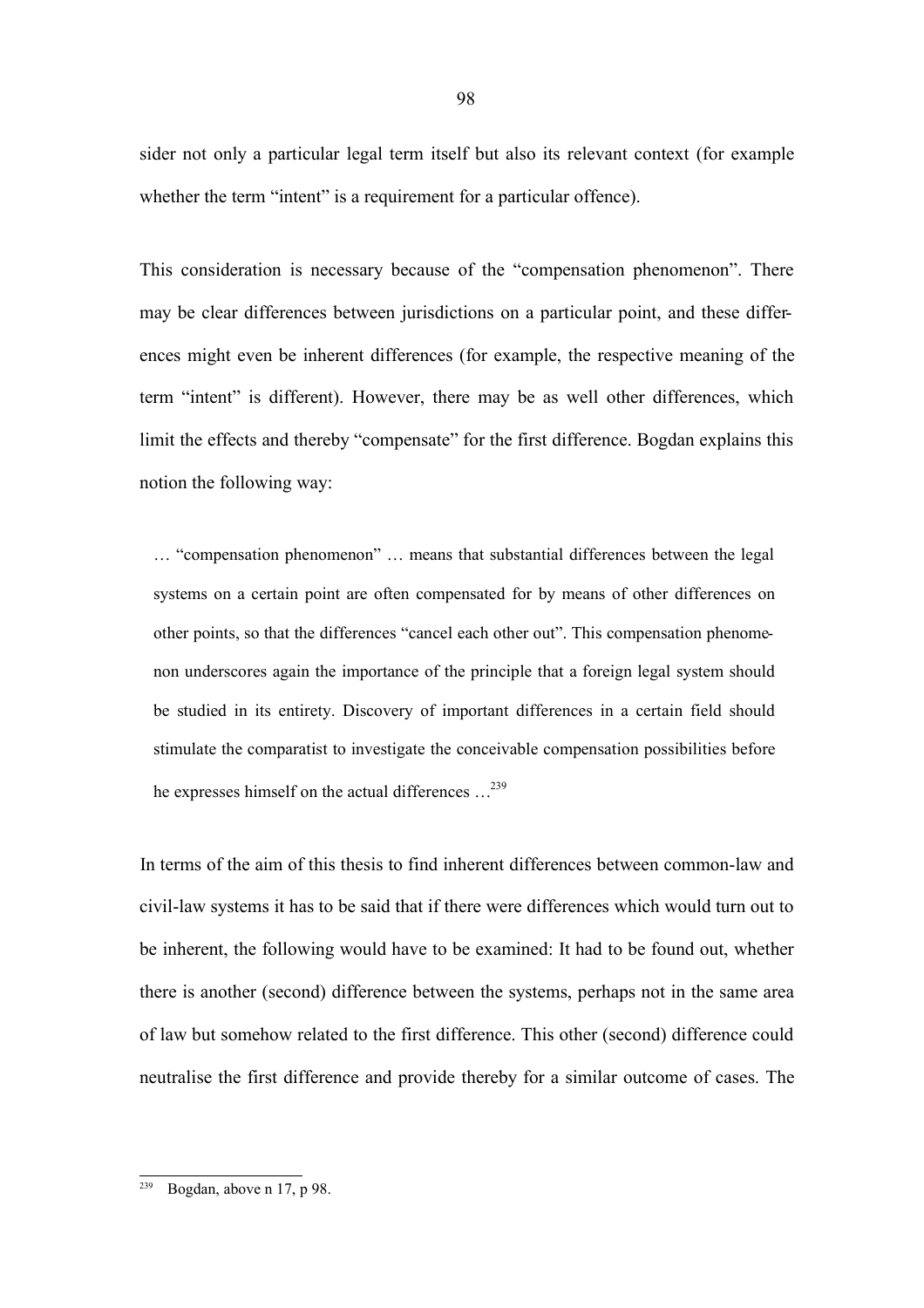first differences, though potentially inherent, could in the end not present a distinguishing factor.

Different notions of "equality"

There is a terminological problem with the term "equality", the meaning of which is not at all identical in various jurisdictions. In Germany, there is a fundamental constitutional right that all people may be treated equally (Art 3 of the German Constitution). Also the Canadian Constitution, after the introduction of a Bill of Rights in 1982, nowadays entails the right to be treated equally (Art 15 of the Canadian Constitution).

The United Kingdom does, as has been mentioned earlier, not have a written constitution. However, by incorporating the European Convention on Human Rights (ECHR) into domestic law by the Human Rights Act 1998 (UK), the United Kingdom also adopted the fundamental rights and freedoms entailed in this document including, for instance, right to life, prohibition of torture, right to a fair trial, freedom of thought and religion, freedom of expression and freedom of assembly and association.<sup>240</sup> The European Convention also encompasses a prohibition of discrimination (Art 14). This prohibition of discrimination is limited, as only discriminations concerning the exercise of another right under the Convention are prohibited. (There is an additional protocol which expands the prohibition but has not been signed by the United Kingdom). However, it has to be noted that the United Kingdom law has a strong equality-notion with the prohibition of discrimination as part of the ECHR.

See above p 40.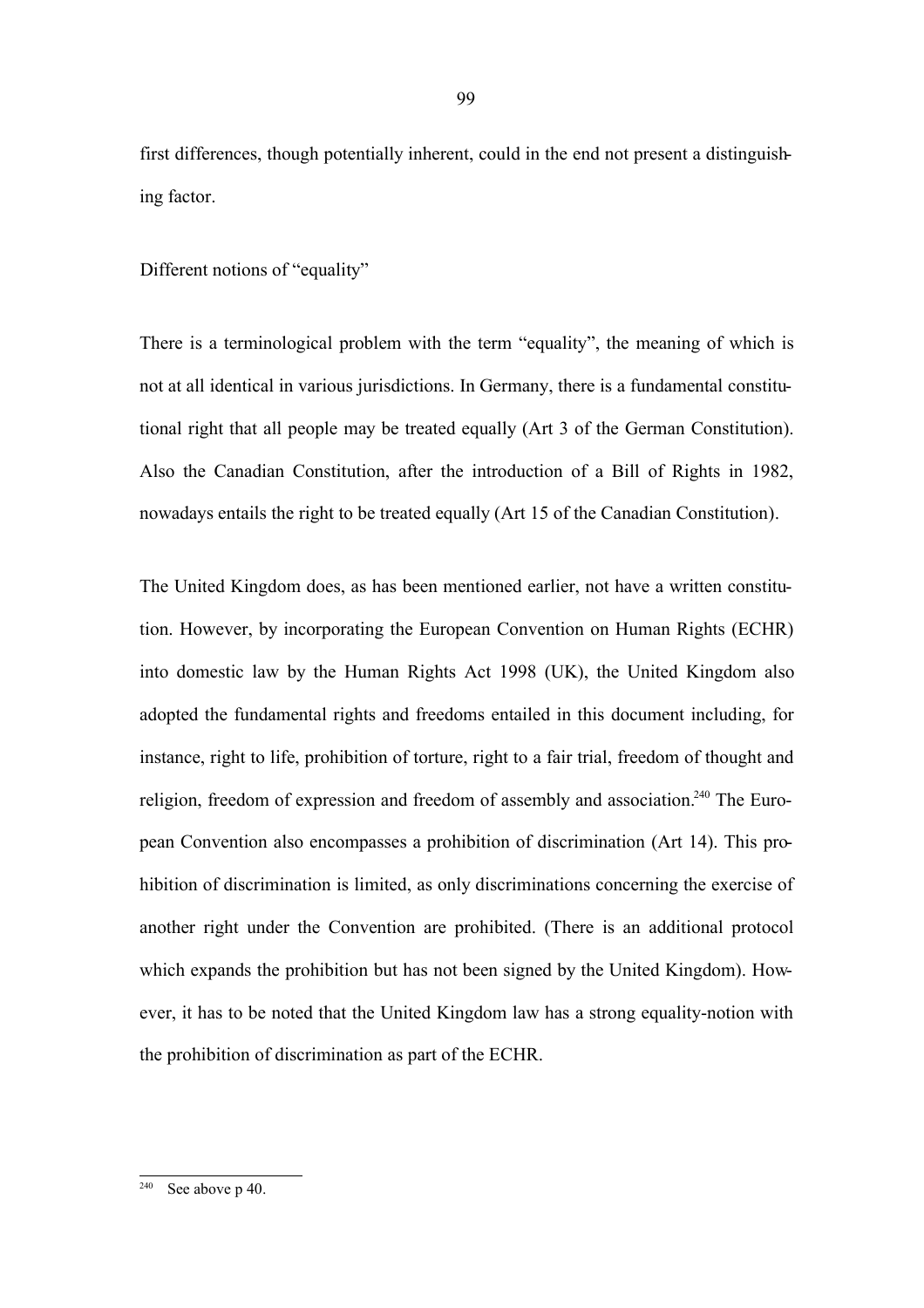Australia does not have a Bill of Rights; the Commonwealth Constitution does not provide a guarantee of equality before the law.<sup>241</sup> The introduction of extended basic freedoms into the Commonwealth Constitution has even been rejected by referendum in 1988. Nevertheless, there is a constitutional notion of equality in Australia as well. This notion of equality is part of the constitutional doctrine of the rule of law. The rule of law means, according to Dicey, *inter alia*:

… equality before the law, or the equal subjection of all classes to the ordinary law … the "rule of law" in this sense excludes the idea of any exemption of officials or others from the duty of obedience to the law which governs other citizens or from the jurisdiction of the ordinary tribunals  $\ldots^{242}$ 

As the High Court pointed out in *A v Hayden [No 2]*, government officials are therefore not exempt from generally applicable duties. The fact situation in *A v Hayden [No 2]* was an exercise of employees of the Australian Security Intelligence Service (ASIS) who entered the Sheraton Hotel Melbourne wearing masks and were equipped with firearms while hotel staff were not warned of the exercise. The authorities were, according to the High Court, not capable of dispensing their civil servants from obedience to laws<sup>243</sup> (for example the prohibition of trespassing hotels). In terms that are more general does this equal Dicey's concept of equality which just requires all classes of citizens to be subjected to the ordinary law. The notion of equality prevalent in Aus-

<sup>241</sup> Keyzer "Constitutional Law" para 1.20. However, some High Court judges in *Leeth v Commonwealth* (1992) 174 CLR 455 suggested the existence of an implied constitutional right of equality before the law, whereas the majority of the court rejected this argument.

<sup>&</sup>lt;sup>242</sup> Keyzer, above n 241, para 1.3, quotes Dicey "Introduction to the Study of the Law of the Constitution" pp 202–203. Dicey represents a classical English approach, nowadays not anymore correct with respect to the English law but applicable to the Australian situation.

<sup>243</sup> *A v Hayden [No 2]* (1984) 156 CLR 532 at 580.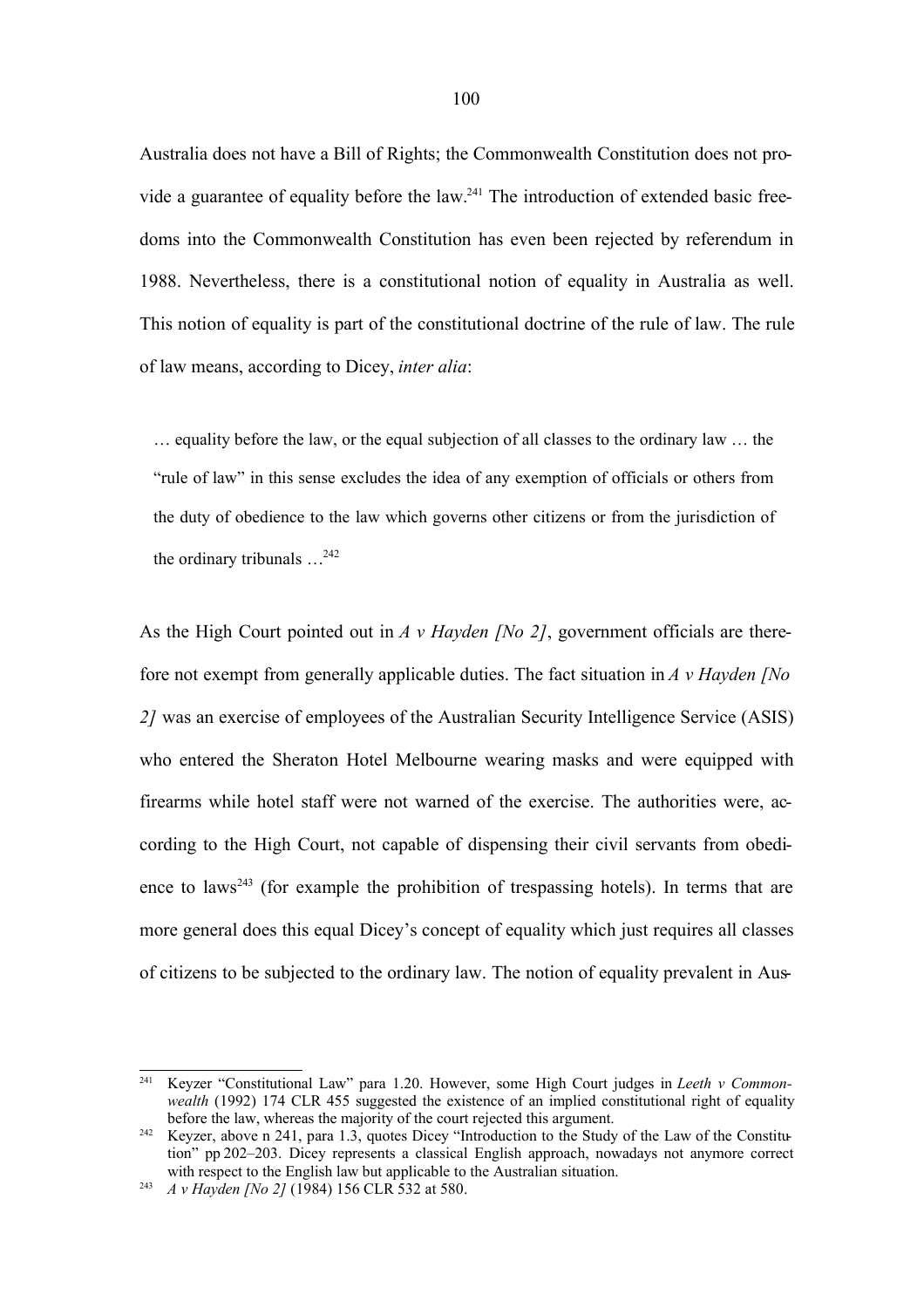tralia, hence, is very limited compared to the aforementioned constitutional guarantees. This will be in detail shown below.

In the United States, the Federal Constitution does encompass a Bill of Rights in form of amendments to the original document. Yet the American Bill of Rights does not entail the principle of equality. There is, in the United States, consequentially, only the possibility of implied equality-rights which would guarantee, inside the scope of a particular express right or freedom, equality as to this right or freedom. For example, this could mean in case of the freedom of religion, guaranteed by the First Amendment, that there would be a constitutional right to equal treatment of members of different religious groups. The extent to which such an approach is in fact feasible in the US has not to be ultimately elaborated. The present purpose is only to show "equality" is a widespread notion around the world.

There is, therefore, a constitutional or at least statutory right to equality in most jurisdictions. But, as the German and the Australian examples show, the content of the term "equality" is arguably very different. The Australian idea of equality, after all, is obviously limited. This has practical consequences that should be demonstrated using a hypothetical example of a parliamentary statute granting something to only a part of the population. A statute could provide, for instance: "All men are entitled to a payment of  $100S$ ."

In Germany, this law would have to be examined applying Art 3 of the Constitution. This article provides that equal things are not supposed to be treated differently, whereas different things are not supposed to be treated alike. Accordingly, any discrimination as to sex, for example, is prohibited [this is expressly stated by Art 3(3) of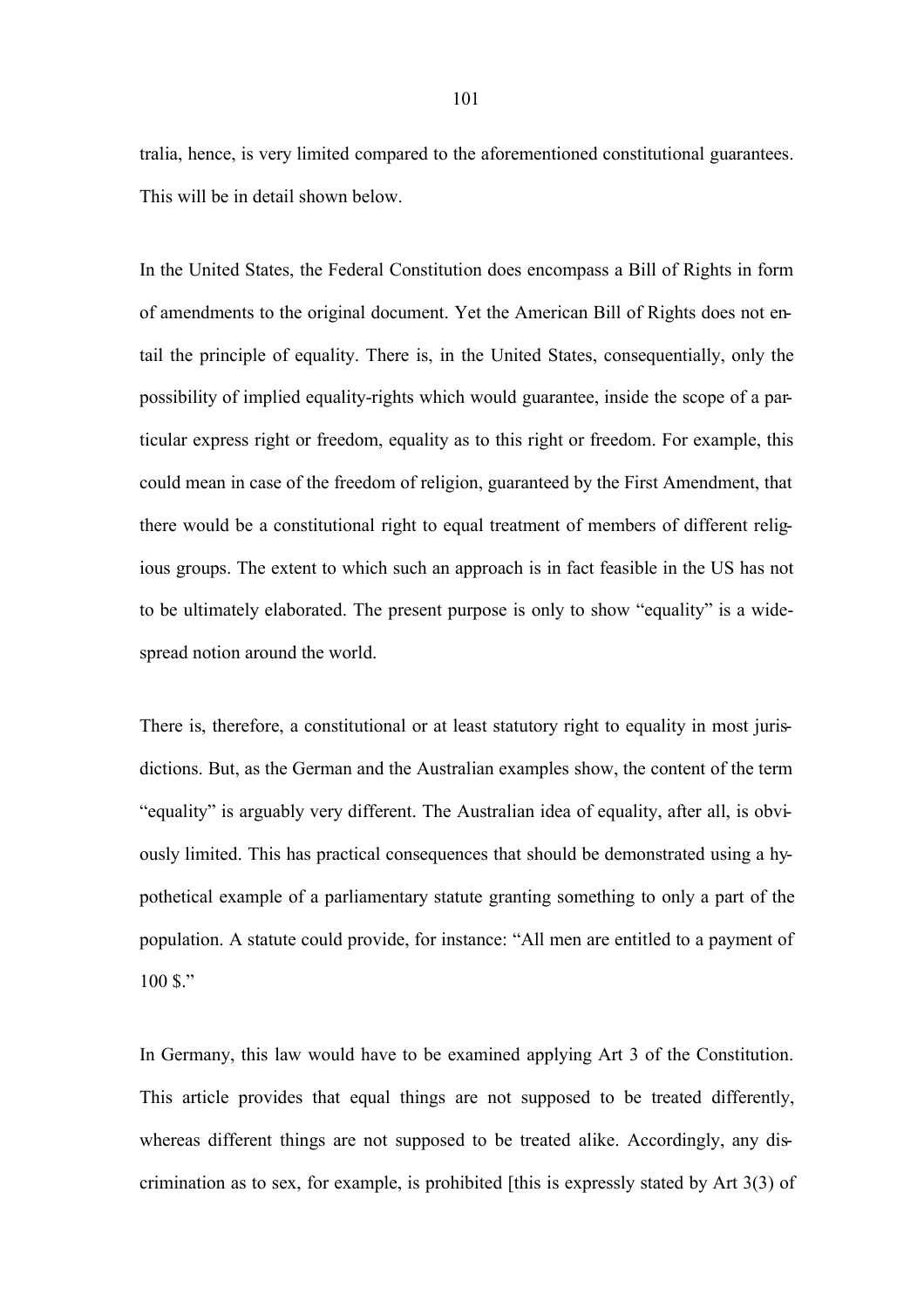the Constitution]. The statute from the example, granting a particular amount of money only to male persons, would clearly discriminate against women. If there is no justification for this discrimination (as it lacks in the example which does not state any ground at all), this law would be automatically void.

In Australia, such a statute could be treated as constitutionally valid. There is, as has been said, a constitutional notion of equality in Australia as well. This is, however, different from an anti-discrimination guarantee. The Australian concept of equality just requires all people to be treated according to the (same) ordinary law.<sup>244</sup> In case of a statute discriminating against females, the statute in question would meet the equality requirement if it just discriminated all females alike. Unconstitutional in Australia could be just the actual application of this statute: If one man did not get 100 \$, though the law did require it, this would be discriminating against him.

An even more drastic example is presented in Keyzer's textbook (the example for its part being from an 1882 publication):

[T]he power of imposing laws is dependant upon the instinct of subordination, which is itself limited. If a legislature decided that all blue-eyed babies should be murdered, the preservation of blue-eyed babies would be illegal; but legislators must go mad before they could pass such a law, and subjects be idiotic before they could submit to it.<sup>245</sup>

This is an example of a clearly immoral law. Admittedly the High Court of Australia pointed out, in the case *Kruger v The Commonwealth*, that the constitutional validity of a law, in the absence of constitutional safeguards, has nothing to do with its morality.

<sup>&</sup>lt;sup>244</sup> See Dicey's formulation of the rule of law above p 100.

<sup>&</sup>lt;sup>245</sup> Keyzer, above n 241, para 1.7, quotes for this example Stephen "Science of Ethics" p 143.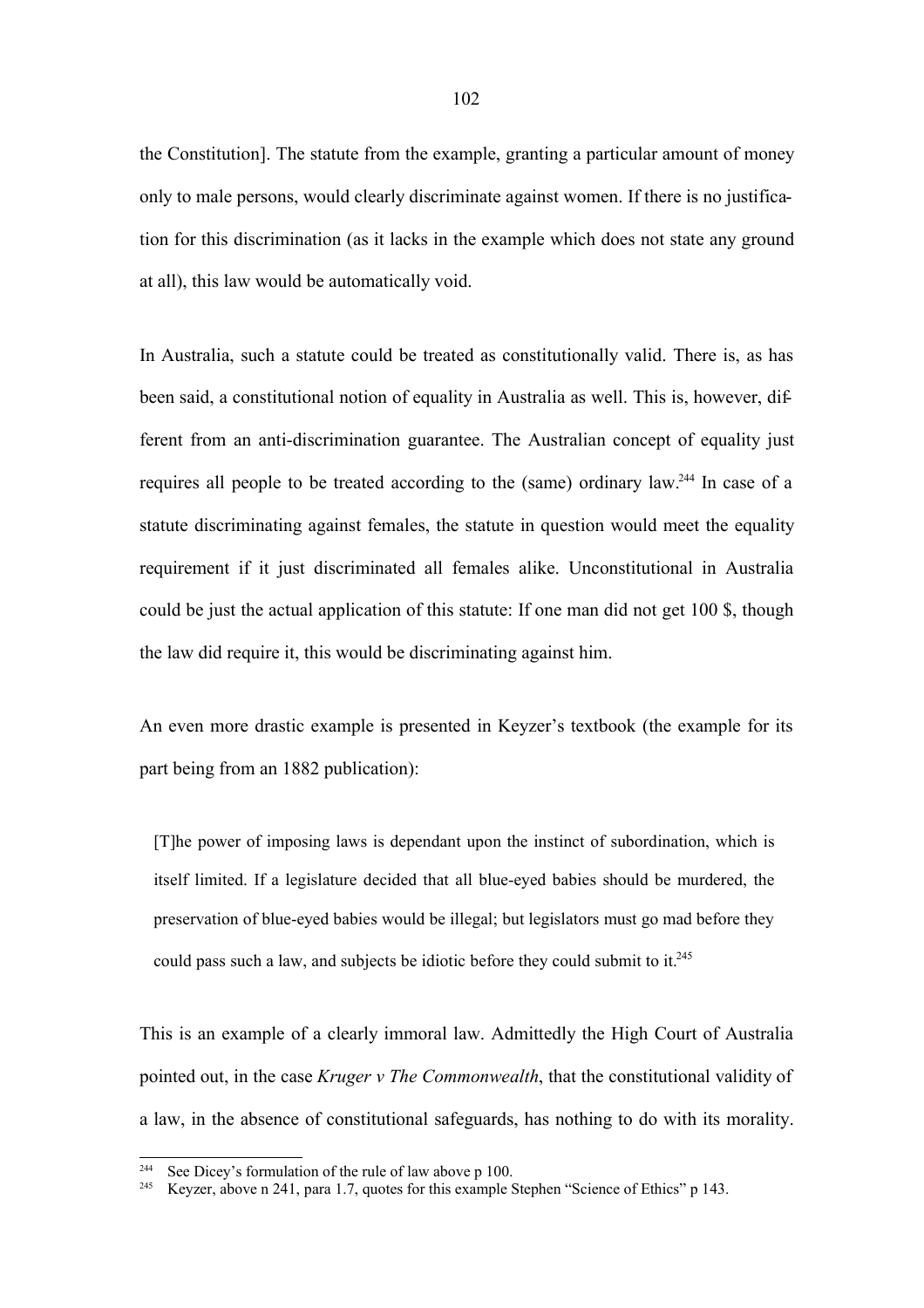The fact situation on which the High Court had to decide were Aboriginal children who were – until the 1950 years – separated from their parents and detained in institutions or reserves as part of a misguided policy of assimilation.<sup>246</sup> Under these circumstances the High Court upheld, retrospectively, the relevant ordinance from 1918. However, the law ordering all blue-eyed babies to be killed would be distinguishable from the fact situation in *Kruger v The Commonwealth* on several grounds. Courts could render the order to kill babies a violation of fundamental principles and an infringement of the rule of law.

The example gives – because of its extremeness – even rise to the jurisprudential question whether such a statute should have to be obeyed by the subjects. Though enacted by parliament according to the prescribed procedure this statute could exceptionally be regarded as illegal law. This is exactly what the argument between positivists and nonpositivists is about. From a non-positivistic standpoint such a statute was, just on grounds of morality and therefore because of extra-legal standards, invalid – and this also in a legal sense.<sup>247</sup> This aspect is not discussed in Keyzer's textbook. However, it seems to be possible that the example which is from 1882 would have to be seen in a different light today. After all, the theories rejecting a purely positivistic approach towards enacted statutory law came into existence not until the end of World War II. Therefore, a non-positivistic theory of law could function as a limitation for drastically immoral laws and could thus render at least the most scandalous discriminations illegal – even in the absence of a constitutional guarantee of equality.

<sup>246</sup> *Kruger v The Commonwealth* (1997) 190 CLR 1.

<sup>&</sup>lt;sup>247</sup> Cf MDA Freeman "Lloyd's Introduction to Jurisprudence, pp 124–129 (on Fuller's "The Morality of Law"). It is, however, said that also a positivistic approach could render extremely unjust laws invalid, see ibid, p 123.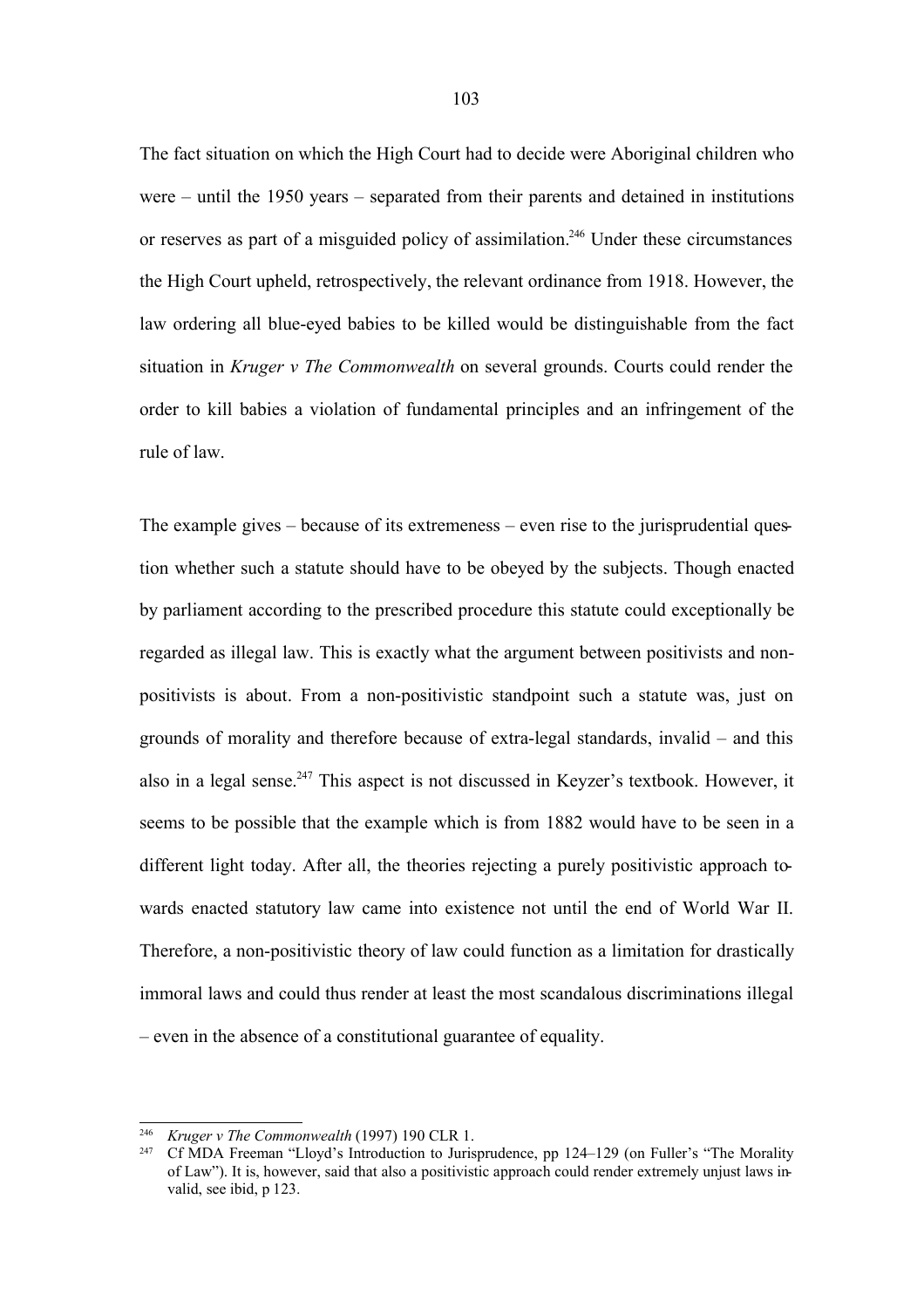This is, in the author's view, not a too fanciful idea. It is a common-law standpoint that a statute violating the rule-of-law principle can be constitutionally invalid.<sup>248</sup> So if there was a law which grossly discriminated against a certain group (as does the statute ordering all blue-eyed babies to be killed), this law could be said to infringe the rule-oflaw principle and therefore be rendered unconstitutional.

Beyond the scope of extraordinary examples, the situation in Australia is dominated by the fairly limited approach of the doctrine of the rule of law. The principle of equality contained in this doctrine is actually something very different from the notion of equality in place in other jurisdictions, for instance the German civil-law jurisdiction. However, the ready conclusion that there was a difference in the notions of equality of, on the one hand, Common Law, and, on the other, Civil Law, would not be correct. In fact, the different equality guarantees of member jurisdictions of the (same) commonlaw family are even very distinct from each other. For example, the Canadian Constitution, the Constitution of a common-law jurisdiction, entails in its Art 15 the guarantee of equality with a very different idea of equality from the Australian (and a rather similar notion to the German guarantee). Equality according to Art 15 of the Canadian constitution guarantees, again, non-discrimination. The provision prohibits differential treatment caused by law which has a discriminatory effect.<sup>249</sup>

There are, therefore, huge differences in the concepts underlying the same term "equality", used in different jurisdictions. Identical terminology thus can lead to a very different outcome. This is what had to be shown. Additionally, it has been found out that the

<sup>248</sup> Keyzer, above n 241, para 1.4, cites the case of *Australian Communist Party v The Commonwealth* (1951) 83 CLR pp 1 at 193.

<sup>249</sup> *Law v Canada (Minister of Employment and Immigration)* [1999] 1 S.C.R. 497 (quoted as available online under <http://scc.lexum.umontreal.ca/en/1999/1999rcs1-497/1999rcs1-497.html>).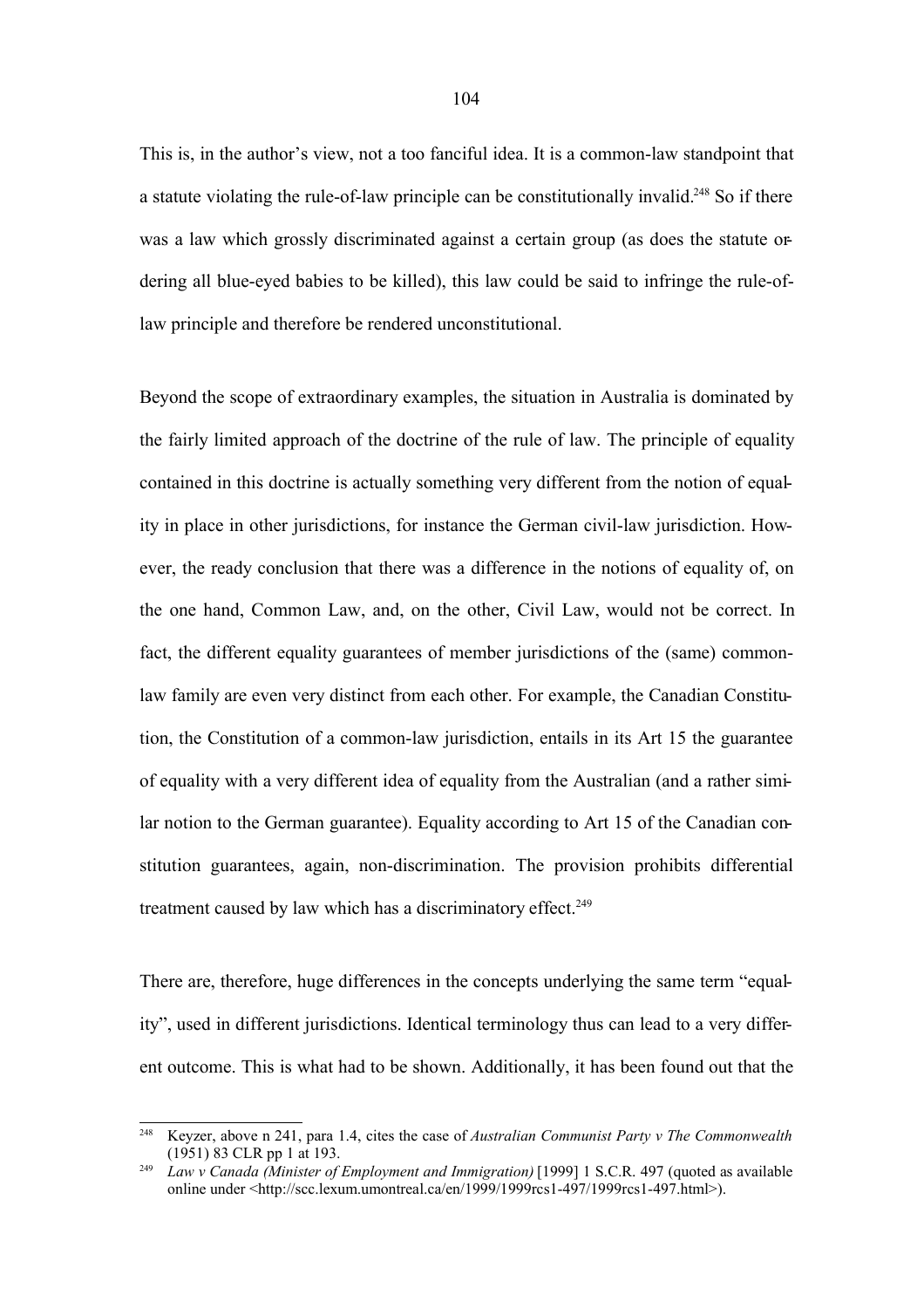differences do not follow the distinction between Common Law, on the one hand, and Civil Law, on the other, but that there appear differences even between jurisdictions forming part of the same legal family.<sup>250</sup>

### Criminal liability for omissions

Criminal liability for omissions presents an example different from the examples of the terms "intent" and "equality". The latter are, throughout various common-law and civil-law jurisdictions, identical (or, more accurately, their respective translations) and merely interpreted to be very different. Yet with regard to criminal omissions, on first sight, there appear to be very different concepts in place in common-law and in civillaw jurisdictions. This issue actually does not concern the term "omission" but the whole concept of criminal liability for omissions incorporated in various provisions. The question of criminal liability for omissions arises when the perpetrator does not act actively, does – for example – not actively kill the victim with a gun but just does not prevent another person from shooting the victim. Or he does not help the shot victim who then bleeds to death.

In common-law jurisdictions, the general principle is that there is no criminal liability for mere omissions.<sup>251</sup> Only under special circumstances is there a duty of care, which may lead to criminal liability for an omission in breach of this duty. Section 285 of the Criminal Code (Qld), for instance, requires people in charge of a helpless child (for example the parents) to provide the necessities of life. If they fail to provide necessities, they are held to have caused any resulting harm.<sup>252</sup> Consequently, they can be crimi-

<sup>&</sup>lt;sup>250</sup> This phenomenon is also being observed by Bogdan, above n 17, p 86.<br><sup>251</sup> Colvin<sup>*I*</sup> indep McKeebnie, above n 20, pers 3.0</sub>

Colvin/Linden/McKechnie, above n 29, para 3.9.

<sup>252</sup> Ibid, paras 3.10, 3.13.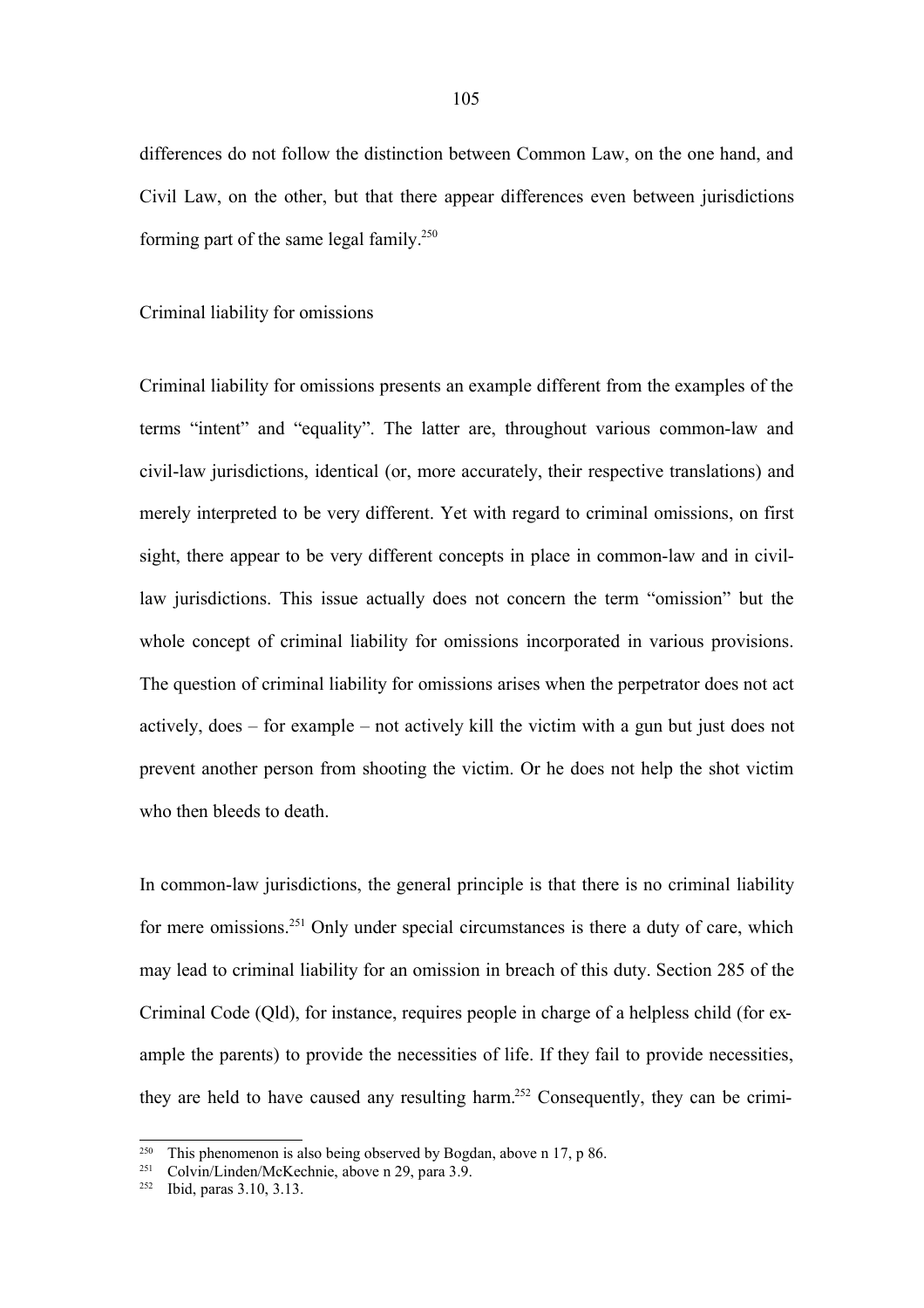nally liable up to the lifelong imprisonment for murder. Another important provision is s 289 of the Criminal Code (Qld). According to this provision, a person who is in charge of a dangerous thing, for example a gun or motor vehicle, has to exercise care in regard to this thing. If the person omits to prevent the use of either gun or motor vehicle by another, his/her omission may be criminal.

Yet there is no provision in the Queensland Criminal Code, neither s 285 nor s 289 nor any other section, which states expressly that, in case of a breach of a duty of care, criminal liability can occur for the omission. Nevertheless, though not expressly stated, there is no doubt about the principle of criminal liability for omissions in case of a breach of a duty of care. The principle is, on the other hand, not visible from the Code alone. In other words, there is the general principle of no liability for omissions, yet the Code is silent on it.

In civil-law jurisdictions omissions generally can be criminal conduct as well as active acts. In Germany, for example, § 13(1) of the Criminal Code provides: "A person who omits to prevent a certain result from occurring is criminally liable according to this statute ... in case he is legally responsible for this result not occurring ..."<sup>253</sup> According to this provision, omissions can indeed be criminal. § 13(2) of the German Criminal Code provides that the sentence can, on the court's discretion, be lessened; murder, for example, if committed by omission, does not attract mandatory lifelong imprisonment, but an imprisonment of three years or more [§ 49(1) of the German Code]. However, arguably the most important feature of § 13 of the German Criminal Code is the requirement that the perpetrator "is legally responsible for [the] result not occurring"

<sup>253</sup> Translated from the German: "*Wer es unterläßt, einen Erfolg abzuwenden, der zum Tatbestand eines Strafgesetzes gehört, ist nach diesem Gesetz nur dann strafbar, wenn er rechtlich dafür einzustehen hat, daß der Erfolg nicht eintritt …*".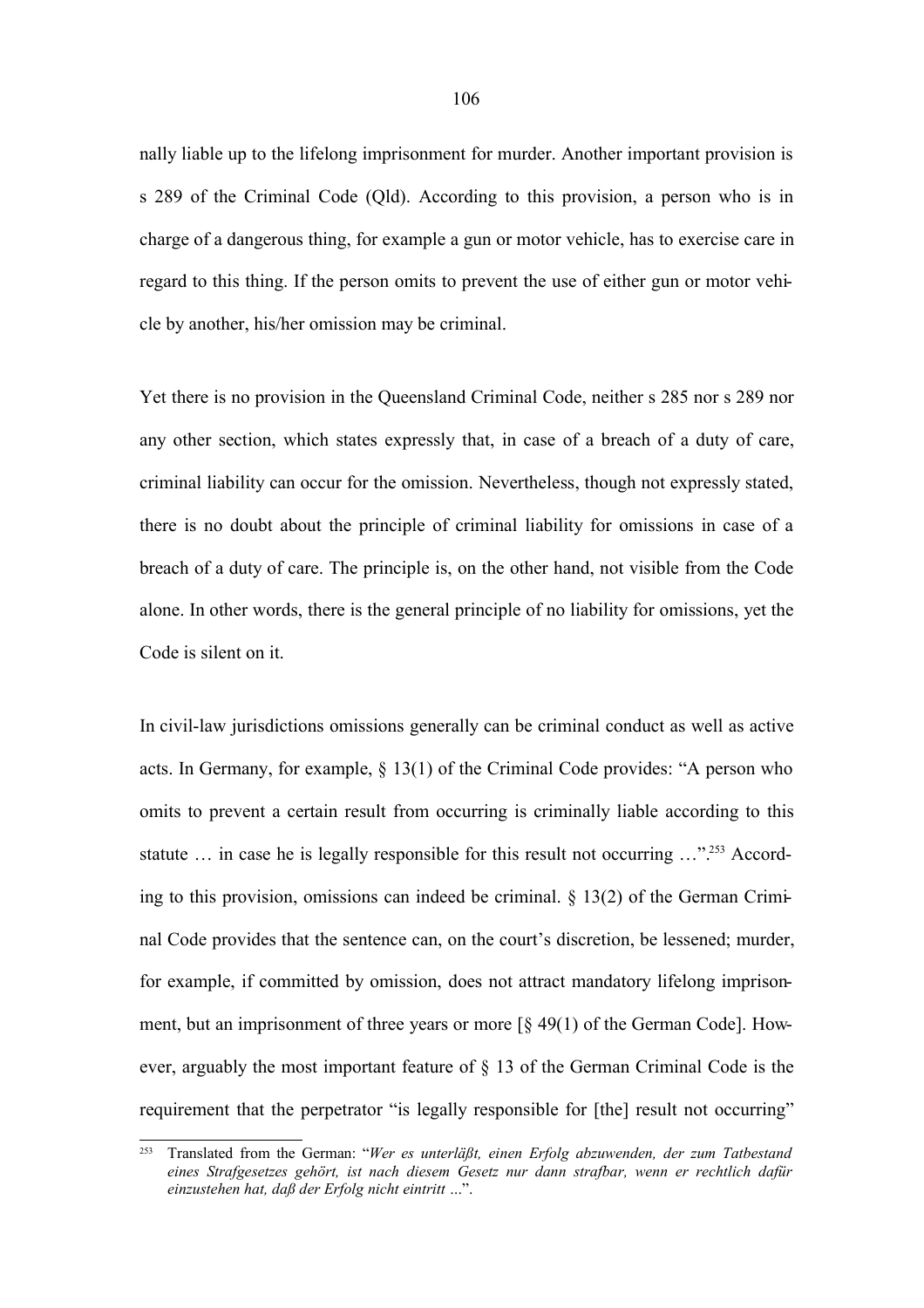(see the quote above). This is seen as requiring the perpetrator to owe the victim a socalled guarantor's duty (*Garantenpflicht*). Only if there is such a guarantor's duty, can there be criminal liability for an omission. That is clear according to the express wording of § 13(1) of the German Criminal Code.

This requirement sounds very similar to the duty-of-care requirement in common-law systems (regardless of whether a code or a pure common-law jurisdiction). In Germany, there must be a breach of an existing duty by the perpetrator if he/she omits criminally. Moreover, in Germany, merely being in charge of a dangerous thing, for instance a gun or motor vehicle, even does not trigger such a duty. It is therefore in any event required that there was a pre-existing relation between the perpetrator and the victim or that the perpetrator put the victim into a dangerous situation (the latter is the so-called *Ingerenz*). 254

There are only a few exceptions from this principle. The best-known is  $\S$  323c of the German Criminal Code which states that in case of emergency, there is a general duty of providing help. This rule operates without the usual duty requirement.

The question of criminal liability for omissions, thus, is yet another example of the dangers of a solely linguistic approach to foreign jurisdictions, as even a linguistically flawless translation of foreign statutes does not guarantee that the meaning of the translated provisions is clear. A solely linguistic approach would find express provision for criminal liability for omissions in the German Code and could assert that there was

<sup>&</sup>lt;sup>254</sup> Tröndle/Fischer, above n 87,  $\S$  13 para 5a. The above (p 96) presented example of a hit-and-run accident is an example of *Ingerenz* (therefore it does not matter that there is no duty of care arising out of mere possession of the – dangerous – car).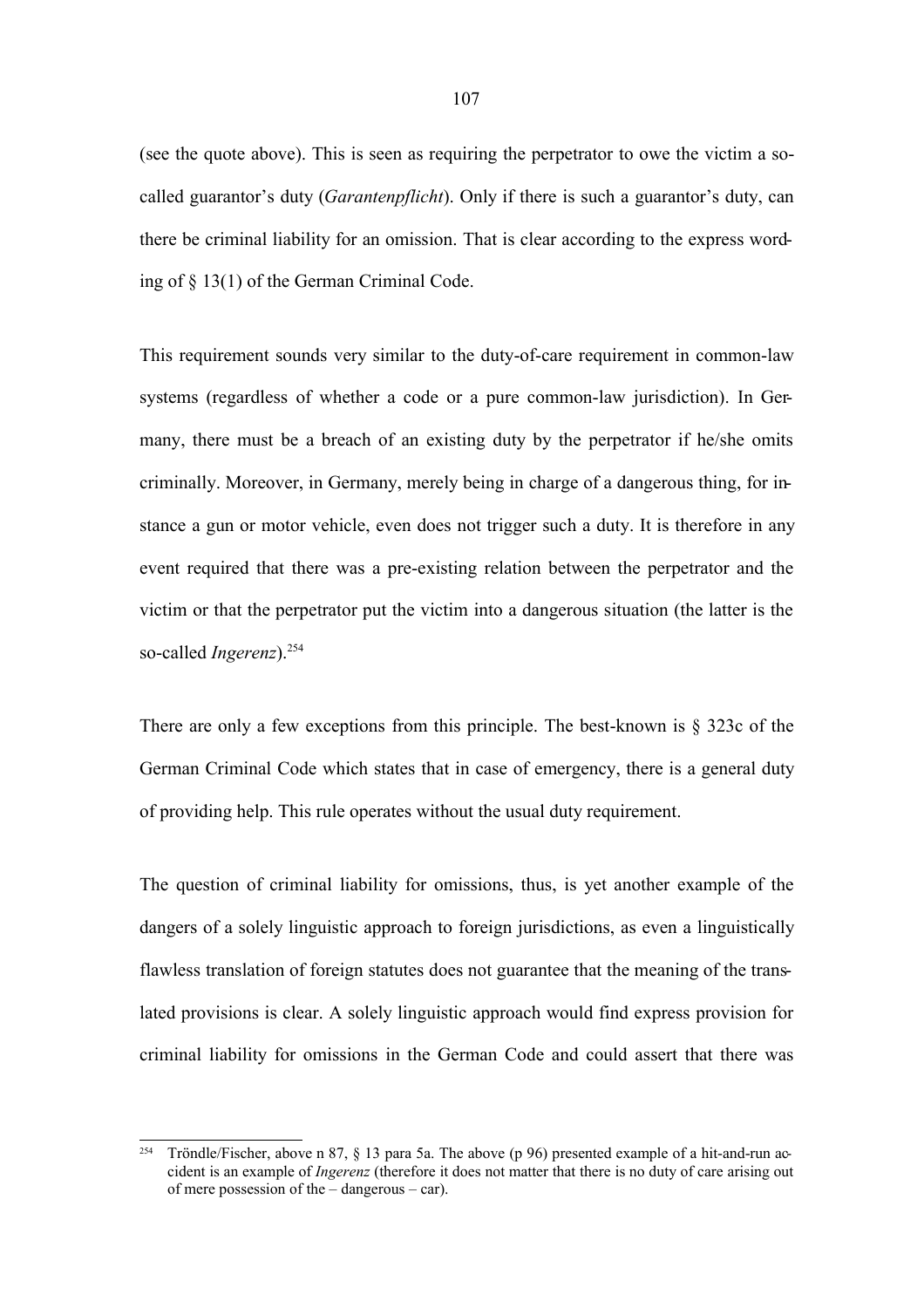general liability for omissions, whereas in fact, the liability is limited even in a stricter way than it is in Queensland.

The fundamental legal concepts underlying a particular provision are sometimes difficult to find and yet of paramount importance. With regard to criminal liability for omissions there is no criminal liability in common-law jurisdictions unless there is a duty of care, whereas in the civil-law jurisdiction Germany, according to § 13 of the Criminal Code, there is criminal liability but only if there is a "guarantor's duty". This produces a surprisingly similar outcome of cases in which there is an omitting perpetrator, but this similar outcome is not predictable from the literal meaning of the Queensland and the German Criminal Codes.

### The psychological dimension of terminology

Terminology has a psychological dimension apart from the mere facts that identical terms suggest an identical legal meaning and different terminology suggests different fundamental concepts. This psychological dimension means there are certain legal terms which have connotations without a legal basis and thus of an extra-legal nature. For instance, the term "equality" connotes the notion of fairness and the suggestion that each jurisdiction which guarantees a right to equality also guarantees a certain standard of fairness. Yet also in a country like Australia, a jurisdiction without any express statutory right to equality, people arguably will have some sort of conception that a right to equal treatment is in place and discriminations do not occur.

The term "code" attracts plenty of connotations. Codification as a typical civil-law feature is seen as something foreign to common-law jurisdictions; it is approached with a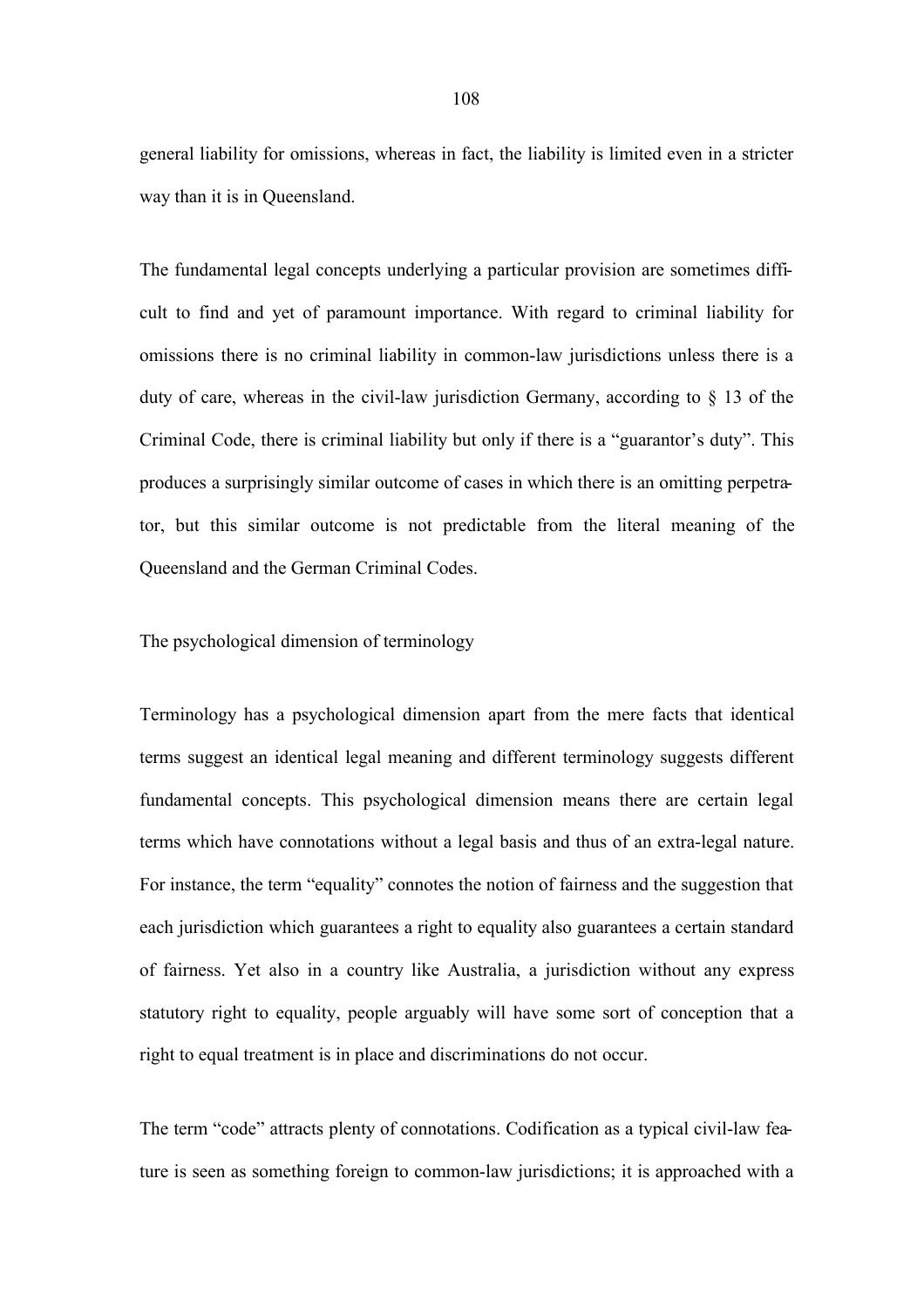somewhat negative attitude. In response to this attitude, the title of a recent publication suggests pursuing a "functional approach" towards codification instead of an "ideological approach", which this publication identifies as "misconceptions associating codification with the Napoleonic era". <sup>255</sup> These misconceptions are said to be based on the civil-law codification and the common-law situation typically without codes.<sup>256</sup> It has been shown that this characterisation is not anymore correct. In addition, there is, from the author's point of view, in fact not much difference between codes and statutes. 257

There is a scholarly article with the title "Here Lies the Common Law: Rest in Peace" which stated that "once the common law is codified it will, of necessity, cease to be the common law, not only rather obviously in form, but also in substance".<sup>258</sup> This statement over-emphasises the effects of codification by way of dramatisation and thereby appeals to purely psychological reservations. This illustrates what makes an opinion psychology-focused rather than focused on legal issues. Some even link the term "code" with the Napoleonic codes of the beginning of the 19th century, when "associating codification with the Napoleonic era" or stating a code "is a remnant of the authoritarian world of Napoleon".<sup>259</sup> This is an incorrect approach, as it compares possible future common-law codes with outdated civil-law codes from the beginning of the 19th century instead of the current ones. The codes in civil-law countries have been

<sup>&</sup>lt;sup>255</sup> Steiner "Codification in England: The Need to Move from an Ideological to a Functional Approach – A Bridge too Far?" (2004) Statute Law Review 25(3), pp 209–222, at 209. Steiner's observation is based on an article in "The Independent" on Sunday, 3 September 2000, p 14, and on Legrand "Against a European Civil Code" 60 MLR (1997) 44 at 59.

<sup>&</sup>lt;sup>256</sup> Steiner, above n 255, p 210.

<sup>&</sup>lt;sup>257</sup> See above pp 16–17.<br><sup>258</sup> Steiner, above p 255

Steiner, above n 255, p 215, cites Hahlo, "Here Lies the Common Law: Rest in Peace", MLR (1967).

<sup>259</sup> Steiner, above n 255, pp 215, 214 with n 17. Steiner, ibid, cites Legrand "Against a European Civil Code" 60 MLR (1997) 59.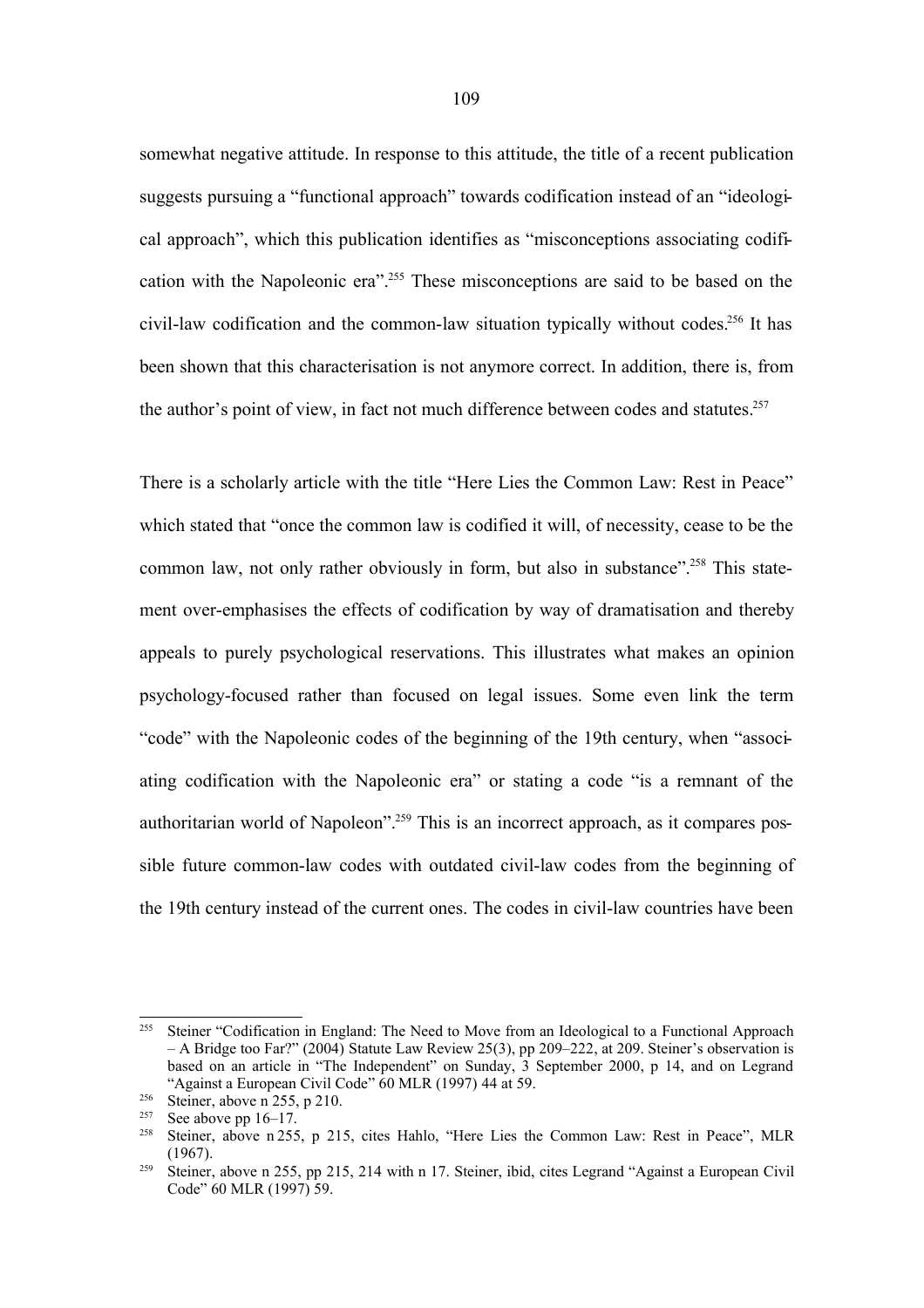heavily amended, so that they are, nowadays, largely different from what they used to be.<sup>260</sup>

The argument which renders codes inconsistent with general common-law ideas also overlooks that there are, as well in common-law jurisdictions, codes like Queensland's Criminal Code. This code entails the vast majority of Queensland criminal offences and for each of them a definition with all required elements. The Criminal Code (Qld) encompasses not only the elements constituting the *actus reus* (the elements describing the criminal conduct) but also the elements forming the *mens rea* (the mental fault elements). Other Australian states, the so-called common-law states, as well have a statute regulating criminal behaviour. These statutes are mostly called Crimes Acts. They are partly similar to codes, in that they stipulate the elements of offences in detail. There is, however, a fundamental difference between the Crimes Acts and Criminal Codes insofar as the former do not purport to be comprehensive. The former Commonwealth Crimes Act, in s 4, even expressly stated that it is to be interpreted according to the general principles of the common law.<sup>261</sup> There are, in all code jurisdictions, courts' decisions to the same effect. <sup>262</sup> This shows the different aim of these statutes not intended to regulate the area of Criminal Law comprehensively and codes intended to do so. On the other hand, this does not represent a fundamental difference between codes and statutes. Moreover, there are as well other examples of common-law codes, for instance the United States Uniform Commercial Code (UCC).<sup>263</sup>

<sup>260</sup> Zweigert/Kötz, above n 1, p 95, with the formulation, "almost nothing is left of the unrestrained freedom to conclude and determine the content of contracts which so appealed to the draftsmen of the [French] Code civil".

<sup>&</sup>lt;sup>261</sup> Colvin "Interpretation of Criminal Legislation and Codes" in "Australian Laws" 9.1 para [164].

<sup>262</sup> Ibid, para [163]. For instance, the High Court's decision in the case *He Kaw Teh v R* (1985) 157 CLR 523 at p 528 per Gibbs CJ.

<sup>&</sup>lt;sup>263</sup> Steiner, above n  $255$ , p 212.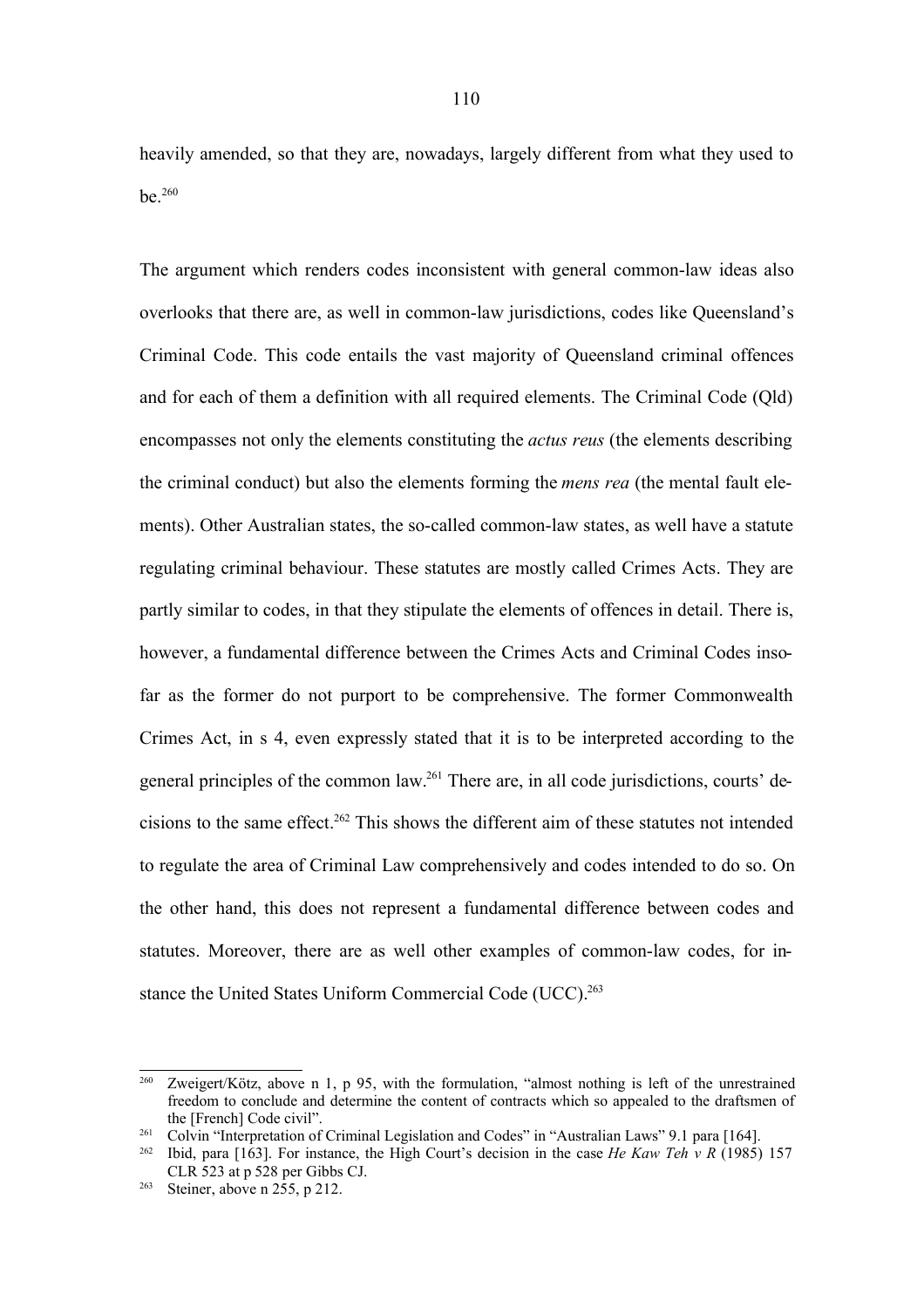Another problematic point is the use of the phrase "codes and statutes" by all comparative-law textbooks.<sup>264</sup> This phrase suggests codes and statutes are different; otherwise it would not be necessary to constantly use both terms. Codes and statutes actually are not different; in fact codes are nothing more than a special kind of statutes.<sup>265</sup> § 13 of the German Criminal Code shows the similarity between the terms "code" and "statute". This provision, part of a code, already quoted above,<sup>266</sup> expressly calls the German Criminal Code "statute".<sup>267</sup> It therefore shows that, at least in civil-law systems, it is recognised that codes are nothing else but a special kind of statutes.

The psychological threshold produced by the mentioned statements is probably one reason why, in the United Kingdom, there has not been the introduction of any code since, in 1965, the Law Commission was put under a duty to draft various codes. 268

### Conclusion

As the examples presented in this chapter show, argumentation on the basis of legal terminology is problematic. On the one hand, there are many situations in which different jurisdictions use different terms, terms which are still different after an accurate translation into one's own language. This can produce an inaccurate picture of a foreign jurisdiction, since it lets this foreign jurisdiction appear very different. More problematical, on the other hand, is the use of identical terms throughout various jurisdictions, which make them appear to be similar. This was shown for the terms "intent"

<sup>&</sup>lt;sup>264</sup> De Cruz, above n 1, passim; Zweigert/Kötz, above n 1, passim.<br><sup>265</sup> See on this showe nn 16, 17

<sup>&</sup>lt;sup>265</sup> See on this above pp 16–17.<br><sup>266</sup> Above p 106

 $\frac{266}{267}$  Above p 106.

<sup>267</sup> Translated from the German "… *nach diesem* Gesetz …", which means "according to this *statute*".

See Steiner, above n 255, p 212. However, also in England, there is a tradition of codifying acts such as the Sale of Goods Act 1893 or the Children Act 1989; these are just said to be too limited to deserve the label of codes: ibid, p 216.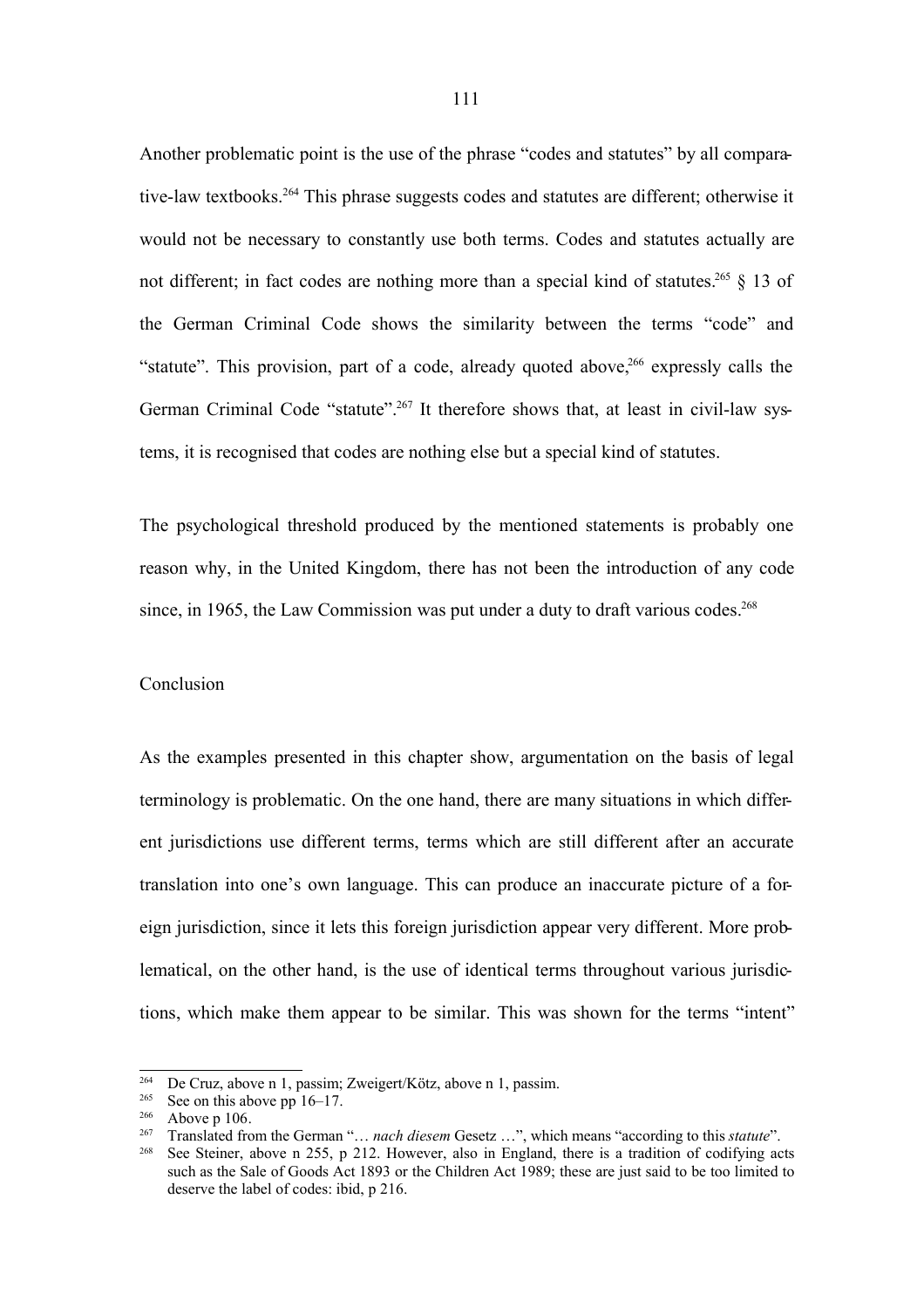and "equality", which both label very different concepts with the same terms. It is thus problematical in the comparative-law context solely to rely on translated legal language without considering also the fundamental concepts behind this language, by which differences can be compensated for ("compensation phenomenon").

It is, of course, a simple truism that in the light of similar outcomes, differences in approach are of little consequence. Yet from the author's point of view, traditional comparative-law doctrine usually points to differences in the particular legal rules in order to explain different outcomes. When, for example, there are statements as to the handling of criminal omissions in common-law and civil-law jurisdictions (general dutyof-care requirement or, respectively, no general duty-of-care requirement) $269$ , the different approaches are of interest mostly because of (supposedly) different outcomes. If the outcomes are not so different but instead similar, even huge differences in approach and on the way to the outcomes indeed can become, in a sense, less interesting.

 $Cf$  above, pp  $105-108$ .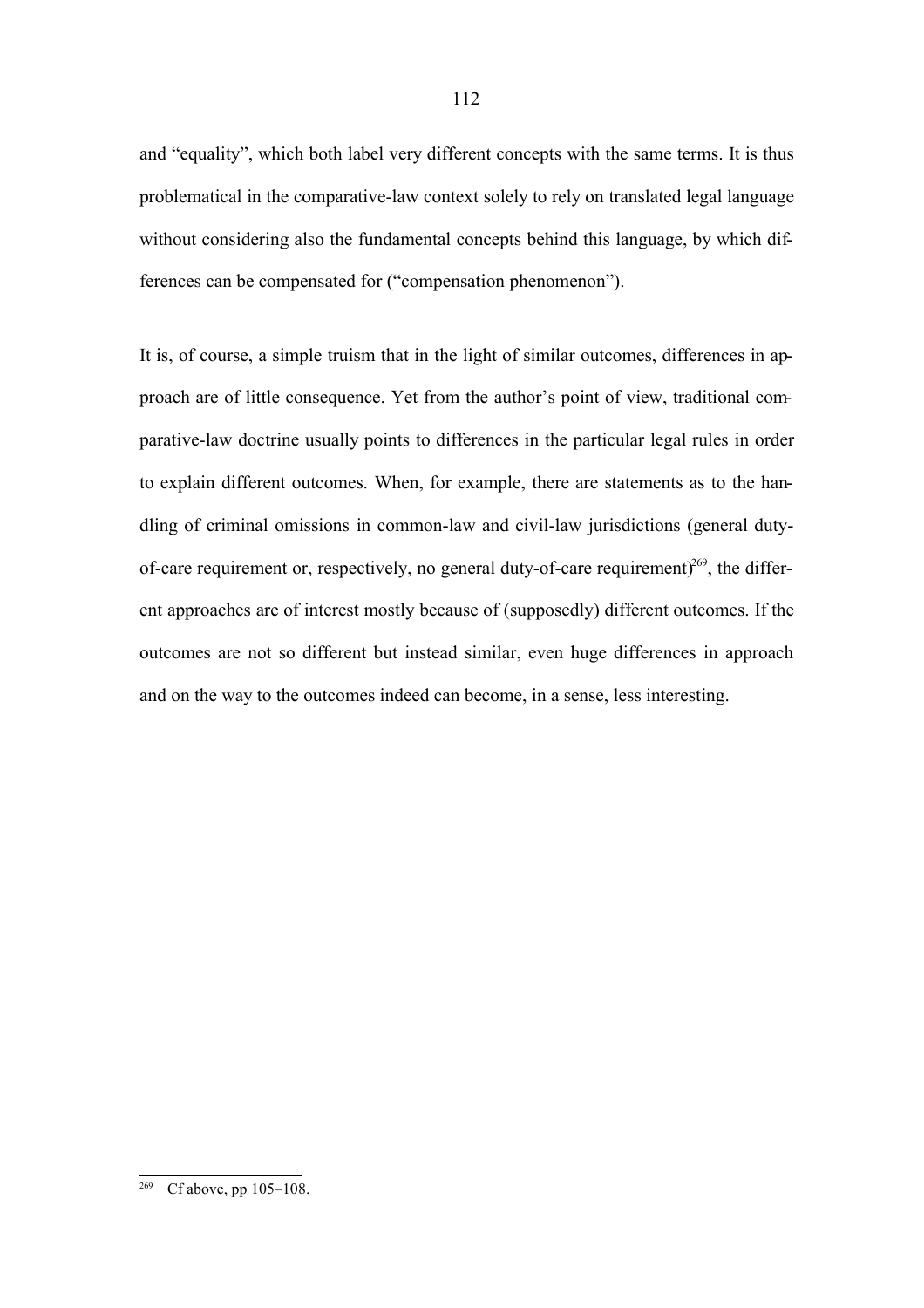# **5 THE PROCESS OF CONVERGENCE**

Law is always changing. Moreover, the situations in common-law and civil-law jurisdictions are changing in ways which may affect conclusions as to their differences and similarities. It has been mentioned before that developments are taking place in both kinds of legal systems.<sup>270</sup> Common-law jurisdictions have widely enacted new statutes (so-called "modern social legislation") and therefore moved towards a higher degree of codification.<sup>271</sup> Civil-law systems, on the other hand, do not show the reverse tendency of repealing their existing, all-embracing statutory law. However, civil-law jurisdictions show a tendency towards making precedential decisions of courts practically, albeit not formally, binding. <sup>272</sup> The views about whether this process means indeed a higher degree of similarity of the systems and thereby a process of convergence are not unanimous. These diverging views are, *inter alia*, discussed in this section.

Relevance of the convergence issue for all parts of the thesis

The notion of a steady movement and development of legal systems affects, regardless of the argument whether the development in fact amounts to a convergence process, all statements made in this thesis. The categorisation of jurisdictions into legal families is temporary, "as legal systems may shift from one cluster to another ..."<sup>273</sup> In particular Chapter 2 with its focus on the respective sources of law in the legal systems shows the tendency to statutory law becoming the paramount source of law in common-law juris-

<sup>&</sup>lt;sup>270</sup> See above pp 5–6.<br><sup>271</sup> See above pp 5–6.

<sup>&</sup>lt;sup>271</sup> See above pp 5–6.<br><sup>272</sup> See above pp 26–3

See above pp  $26-31$ .

E Örücü "Family Trees for Legal Systems ..." in: van Hoecke (ed) "Epistemology and Methodology of Comparative Law", pp 359 at 360.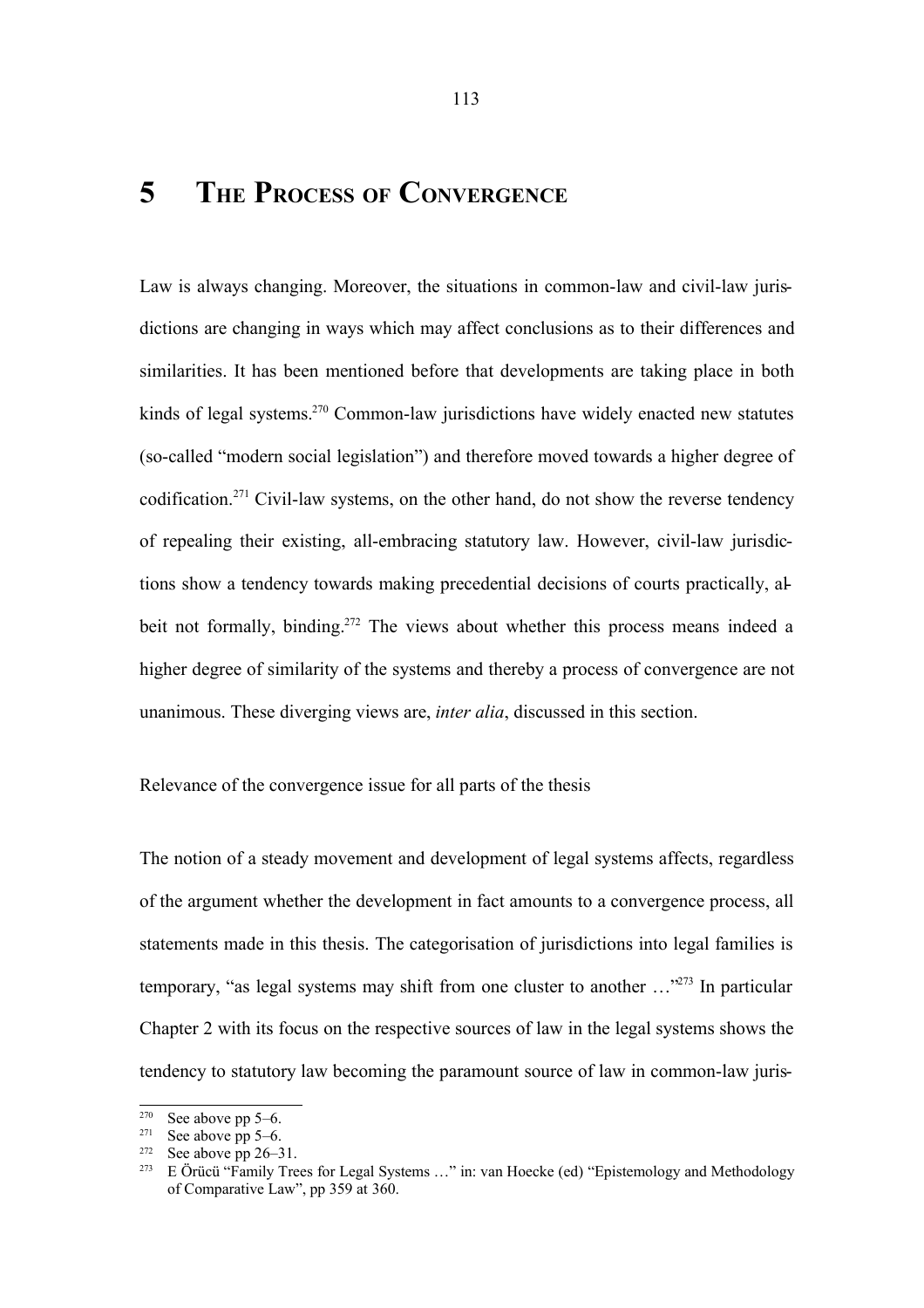dictions and the practical bindingness of civil-law precedents. These developments raise a question about the existence of a convergence process. However, the findings about attitudes to interpretation that are generally characteristic for common-law and civil-law judges are also affected. One certain point is that common-law judges may show, contrary to traditional conceptions, a clearly liberal attitude to interpretation – an attitude as liberal as their civil-law counterparts'. Therefore the broader issue is dealt with here.

The issue of convergence was not dealt with earlier for reasons of greater clarity and readability of the previous discussions. It is important to make the discussion in the thesis easily comprehensible. It therefore has been thought appropriate not to point out with every finding that it may be affected by the convergence issue. Where the convergence issue is especially important, as it was as to the sources of law and the introduction of "modern social legislation" in Common Law, it has been discussed already before. The broader issue, however, is examined here. If this discussion turns out to in fact support the existence of a convergence process, the previous findings would be underlined and strengthened by an additional argument.

### Differences between various common-law jurisdictions

The concept of legal families is widely accepted.<sup>274</sup> The use of the term "family" indicates a deep-rooted similarity of member jurisdictions of the same legal family. Consequently, one could expect each legal family to be a homogeneous category, without its member jurisdictions showing major differences. That is particularly so in case of the Australian Federation. The different Australian State jurisdictions form part of the

On this see above pp  $1-3$ .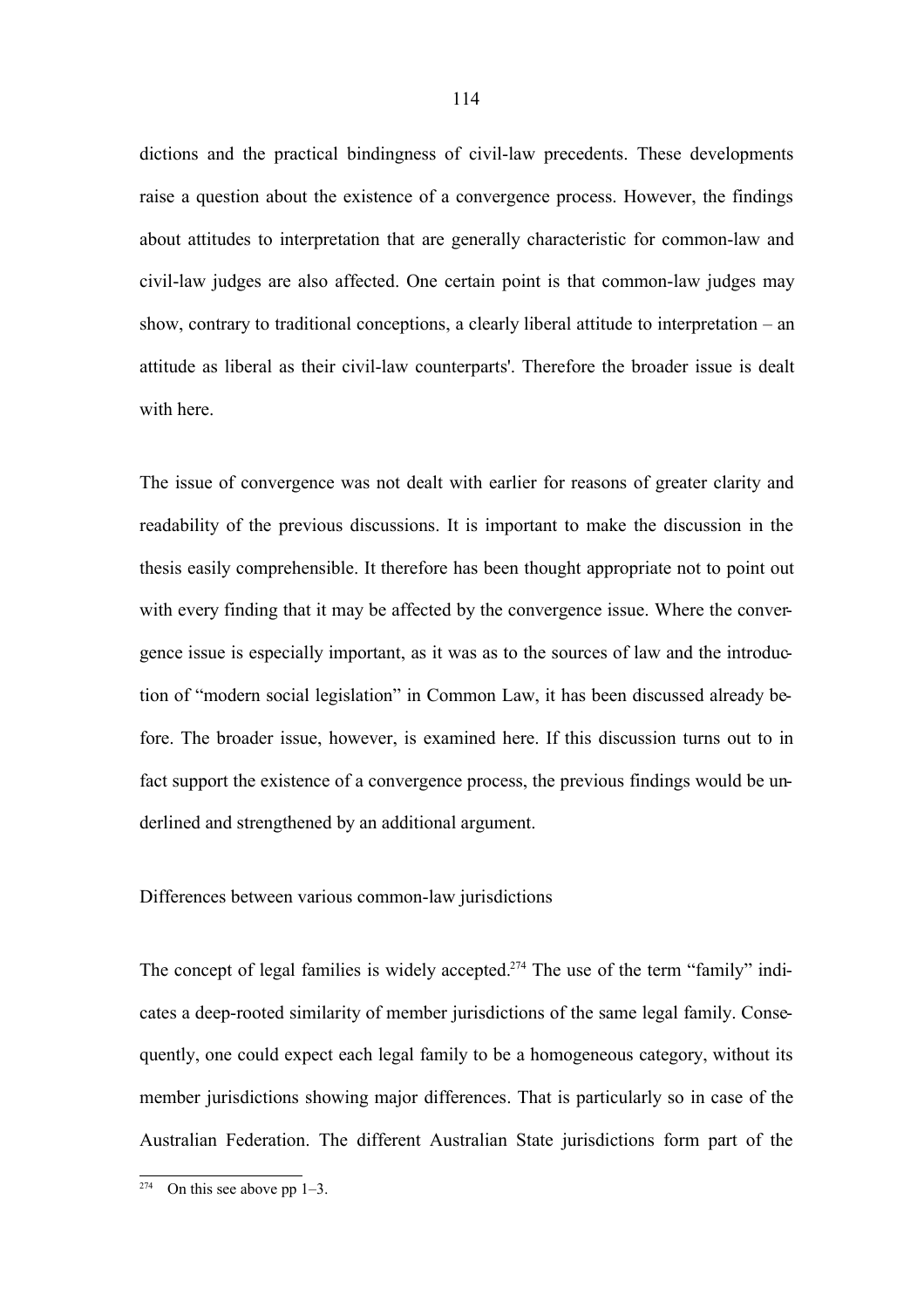same Federation and should therefore be very similar to each other. Differences between them could therefore raise doubts about the accuracy of the family concept.

The Australian Federation, called the Commonwealth of Australia, consists of six member States.<sup>275</sup> Section 51 of the Australian Constitution provides for the distribution of legislative power between, on the one hand, the Australian Commonwealth and, on the other, the States. As can be seen from s 51 of the Constitution with its 39 subsections, a large part of the legislative power is vested in the Commonwealth. However, the underlying idea is that of an enumeration of the Commonwealth's powers, with vast residual powers remaining in the hands of the States. Yet s 51 of the Constitution does not mean the Australian Commonwealth's power is strictly limited, as there are wide implied and incidental powers of the Commonwealth expanding the literal scope of s  $51(xxxix)$  of the Constitution.<sup>276</sup>

The Australian States are still powerful enough to be addressed, each of them, as different jurisdictions. Section 51 of the Commonwealth Constitution, for example, does not mention Criminal Law; Criminal Law therefore is largely a state matter.<sup>277</sup> Because it is largely a state matter, the States have acted in the area of Criminal Law each according to its own ideas and therefore quite differently. In Queensland, for instance, there is a Criminal Code; so too in Tasmania, Western Australia and in the Northern Territory. 278 Section 302 of the Queensland Criminal Code, for example, provides in detail for the

<sup>275</sup> Namely New South Wales, Queensland, South Australia, Tasmania, Victoria and Western Australia. Besides them, there are various territories, of which the Australian Capital Territory and the Northern Territory are by far the most prominent. See on this Keyzer, above n 241, paras 3.25, 3.26.

 $276$  Keyzer, ibid, para 1.26.<br> $277$  Though not completely

Though not completely, as the Commonwealth has the power to enact, for instance, Criminal Law related to its own property and to international and inter-state trade (as an example of the latter, the Commonwealth offence of importing narcotics. See on the division of Commonwealth and state offences in this area Colvin/Linden/McKechnie, above n 29, para 8.1; Kenny "An Introduction to Criminal Law in Queensland and Western Australia" para 16.1).

<sup>278</sup> Colvin/Linden/McKechnie, above n 29, para 1.11.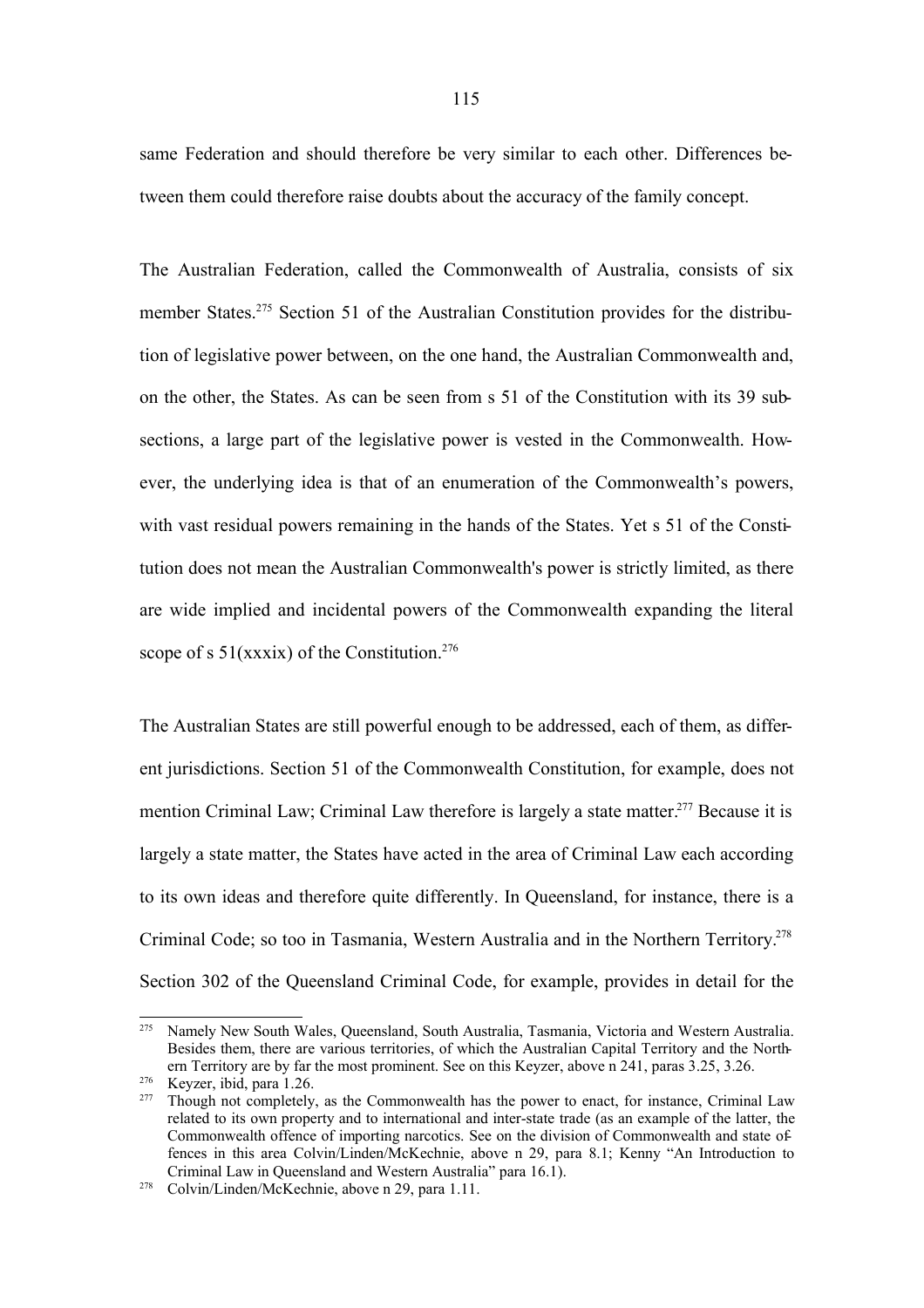definition of murder (and thereby for the borderline between murder and mere manslaughter). On the other hand, the remaining States have not enacted comprehensive statutes like a Criminal Code. In New South Wales, for example, the elements of murder are to be determined by reference not only to s 18 of the Crimes Act 1900 (NSW) but as well to the Common Law, that is courts' decisions. The elements of murder will be similar to those of s 302 of the Queensland Criminal Code but not necessarily the same. However, even if the elements were identical, they would have to be found in a different way, in the case of New South Wales in previous courts' decisions and in the case of Queensland in the Criminal Code.

The aforementioned Crimes Act 1900 (NSW) is a consolidating statute, drawing together various common-law rules and principles. Other Australian jurisdictions have similar enactments.<sup>279</sup> This legislation is, however, not exhaustive, not even intended to be so, and therefore different from a Criminal Code. There are two different structures for criminal-law concepts in the Australian states. In the area of substantive Criminal Law New South Wales is an example of an Australian jurisdiction with clear commonlaw focus. This is the reason why States like New South Wales are, when categorising the States inside the Australian Commonwealth, even called "common-law states". 280 South Australia, Victoria and the Australian Capital Territory have the same commonlaw focus. The term "common-law jurisdiction" is opposed to the term "code jurisdiction", which describes States like Queensland, which have Criminal Codes.<sup>281</sup> This is to be emphasised: some States inside the Australian Commonwealth are seen as "common-law states", others consequently must be something different. This is a further ex-

<sup>279</sup> Crimes Act 1958 (Vic); Criminal Law Consolidation Act 1935 (SA); see Colvin/Linden/McKechnie, above n 29, para 1.12.

<sup>280</sup> Ibid, para 1.10; Kenny, above n 277, para 1.1.

<sup>281</sup> Colvin/Linden/McKechnie, above n 29, para 1.10; see also Colvin, above n 261, paras [164], [165]; Kenny, above n 277, para 1.1.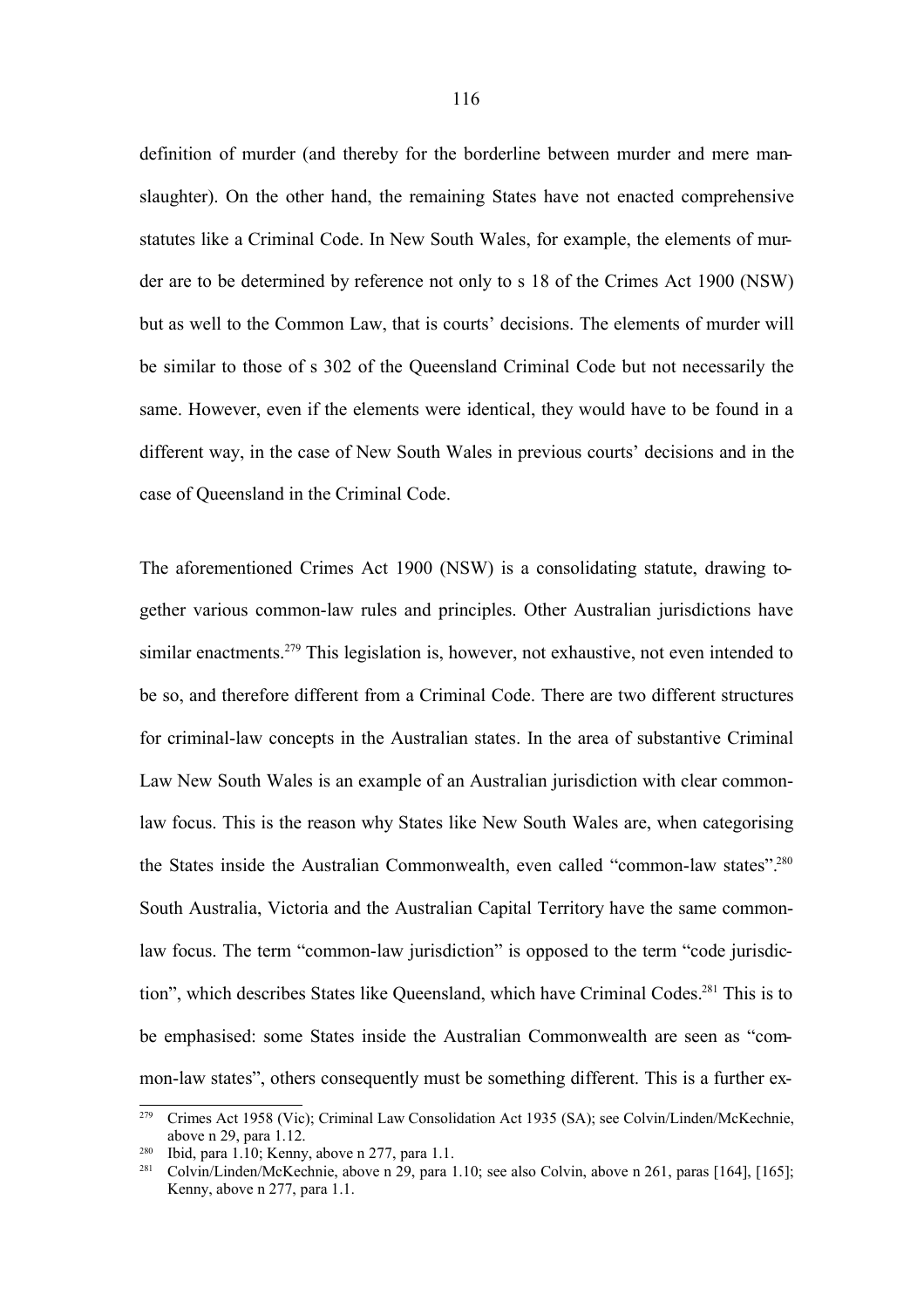ample of a slightly different meaning of the term "Common Law", obviously comprising only those jurisdictions which show, in a particular area of law, some statutory rules but no comprehensive codification.

The situation in the law of criminal procedure is – admittedly – more complicated. On the one hand, the area of criminal procedure is dealt with in, for example, Queensland's statutory law in as much detail as is the substantive Criminal Law. There are several distinct statutes, such as the Police Powers and Responsibilities Act 2000 which provides for police powers in criminal investigation. On the other hand, however, all of the other States, for example New South Wales with its Criminal Procedure Act 1986, nowadays have some statutory law in the field of criminal procedure.

The example of England, the original common-law jurisdiction, might be presented here. England forms, together with Scotland, Wales and Northern Ireland, part of the United Kingdom of Great Britain and Northern Ireland. Though consisting of those distinct parts, the United Kingdom is not regarded as being a federal but a centralised unitary State. Scotland, Wales and Northern Ireland each have their own legislative assemblies and are able to partially regulate their own affairs. However, the United Kingdom retains unlimited legislative power.<sup>282</sup> The United Kingdom, thus, can be said to be a State but not its constituent parts. England does not even have its own legislative assembly. However, the English Constitution could be said to be an essential part of the Constitution of the whole United Kingdom. The latter is not codified in a single, constitution-like document but consists of several statutes, conventions and case-law.<sup>283</sup>

<sup>&</sup>lt;sup>282</sup> Aitken "What is the UK? ..." <http://alt-usage-english.org/whatistheuk.html#ew>.<br><sup>283</sup> Carter, above n 103; Cole/Frankowski/Gertz, above n 5, n 48; de Cruz, above n 1;

Carter, above n 103; Cole/Frankowski/Gertz, above n 5, p 48; de Cruz, above n 1, p 103; Ward "The English Constitution" p 1. Some of these authors refer to the English Constitution instead of the United Kingdom Constitution.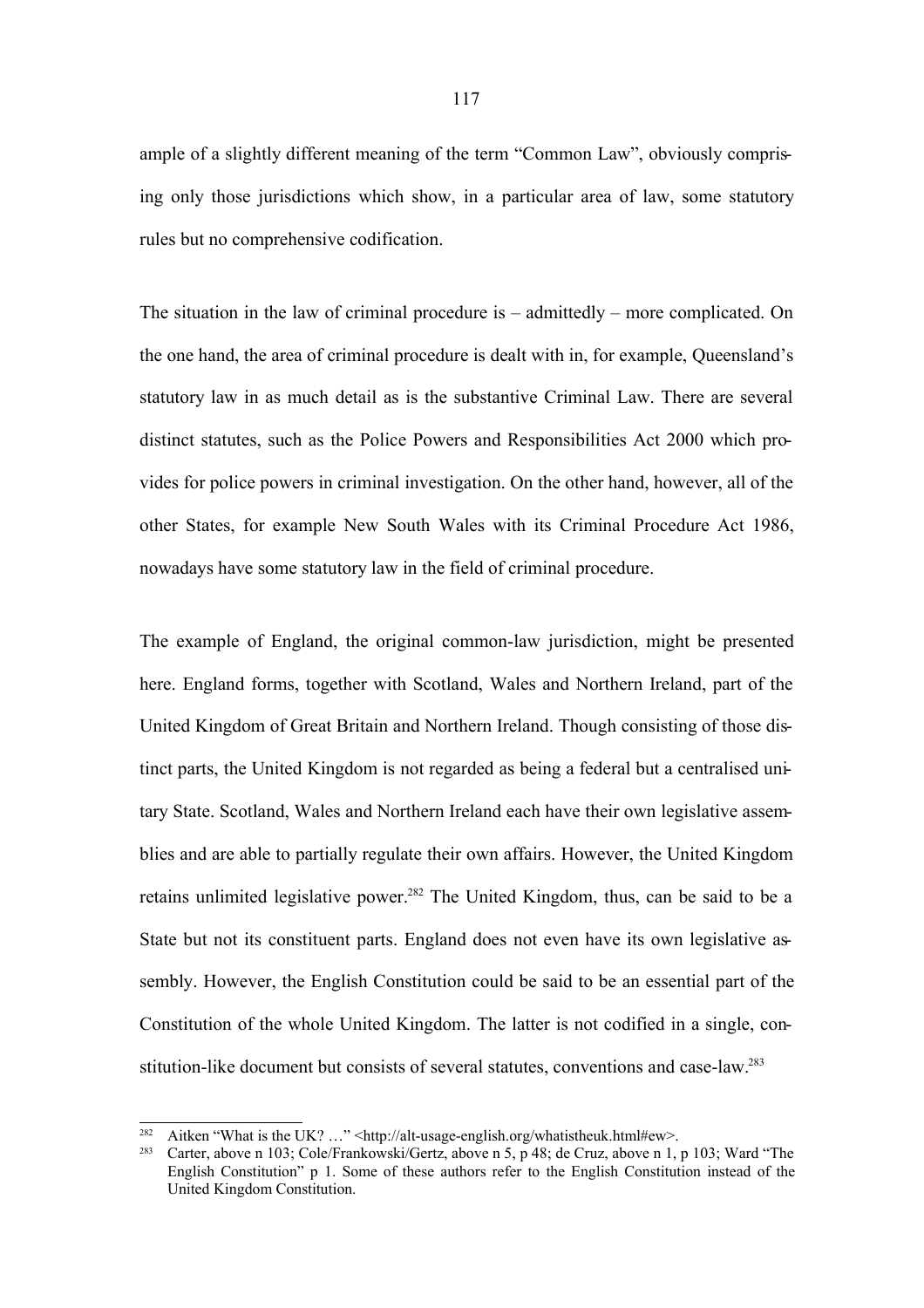England traditionally relied predominantly on case-based law rather than statutory law. Statutory enactments in England traditionally took the form of a merely clarifying summary of the pre-existing common-law rules in a particular area of law. The already mentioned newer tendency towards the enactment of "modern social legislation" means even in England there are nowadays many important enactments. For instance, there has been the very important enactment of the Human Rights Act 1998, which incorporated the rights and freedoms of the European Convention on Human Rights (ECHR) into British Law.<sup>284</sup> Codes, however, which are statutes intended to regulate particular areas of law comprehensively and exclusively, are rarely found in England.<sup>285</sup>

This all means that the common-law jurisdictions are in fact not a homogeneous group of similar jurisdictions but represent, regarding the available sources of law and particularly the degree of codification, rather a heterogeneous category.

Creation of new Common Law through interpretation of new statutes

The issue of convergence of the systems is not affected by the "normal" *modus operandi* of Common Law. Common Law is created by the courts deciding cases and thereby – in the absence of statutory provisions – creating legal rules. These rules are, under certain specific circumstances, binding on certain other courts.<sup>286</sup> After the enactment of new statutes by parliament, there will occur legal arguments between two parties affected by the new statutory provision. These legal arguments eventually may be brought to court. The court will, by interpreting the new statutory provision, reach a conclusion as to how the case before it has to be decided. The only difference to the

<sup>&</sup>lt;sup>284</sup> Carter, above n 103.<br><sup>285</sup> Stoiner, above n 255

Steiner, above n 255, pp 211–212. De Cruz labels – not using the criterion of extent as Steiner does – the Children Act 1989 as code (de Cruz, above n 1, p 46).

<sup>&</sup>lt;sup>286</sup> See to the details of the bindingness doctrine above pp  $24-26$ .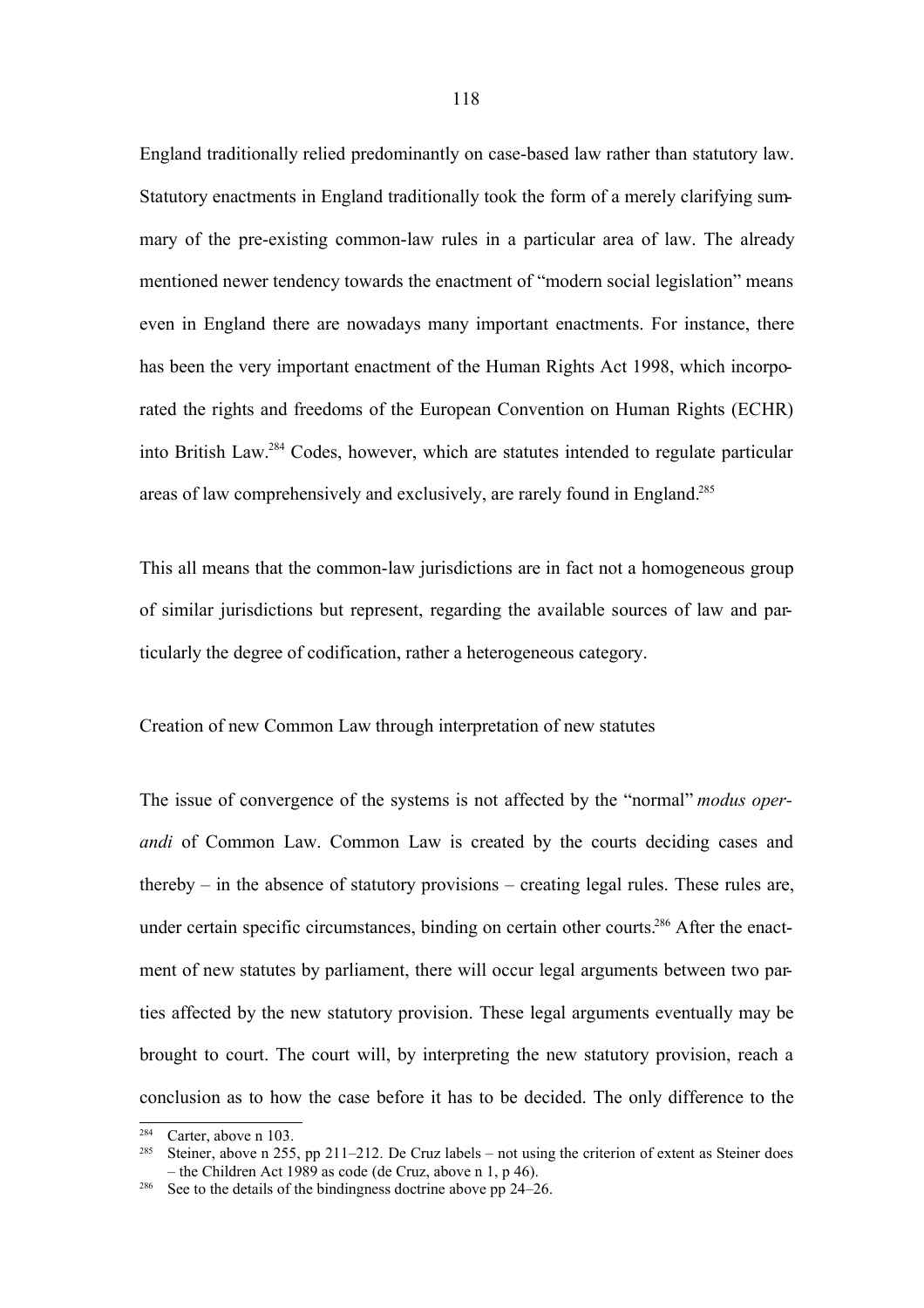previous situation is that the court has to obey the statute; the court, consequently, interprets the statute and thereby creates a rule how to interpret the statute in question. This rule can be, also in the absence of any statutory provision, binding on other courts, which have to interpret this provision.<sup>287</sup> Again, this means the court creates new judgemade law, just as it did in the absence of a statute. So it could be*, prima faci*e, argued that actually nothing has changed, when a new statutory rule is enacted by parliament.

This is what Corkery points out in his book: "Today, most new law is statute law. But as they interpret these statutes, the courts create new 'common law' precedents."<sup>288</sup> The same idea is put forward by Bogdan: "It does not take long before the text of a new statute has been interpreted and applied by the courts, and it is these precedents rather than the text of statutes which in the practical legal life are seen as the real source of law, since the principle of *stare decisis* also applies to decisions interpreting the text of statutes."<sup>289</sup> H L A Hart states the same thought: "... and over the interpretation of that [legislation], courts will again have the same last authoritative voice."<sup>290</sup>

Indeed, the courts do create judge-made law in areas covered by new statutes. However, this is quite distinct from judge-made law in an area without any statute. Without any statute the judge-made law stands alone as the only source of law regulating the area at all. This judge-made law may therefore be called "solitary". On the other hand, there are courts' decisions which interpret an existing statute. These courts' decisions are not "solitary" in the aforementioned sense and are a different kind of judge-made law. They are as well binding and cannot be rendered "secondary" sources of law as,

<sup>&</sup>lt;sup>287</sup> See the preceding footnote and Bogdan, above n 17, p 130.<br><sup>288</sup> Corkery shows n 20, p 117

Corkery, above n  $20$ , p 117.

 $289$  Bogdan, above n 17, p 130.

<sup>290</sup> Hart, above n 168, p 145.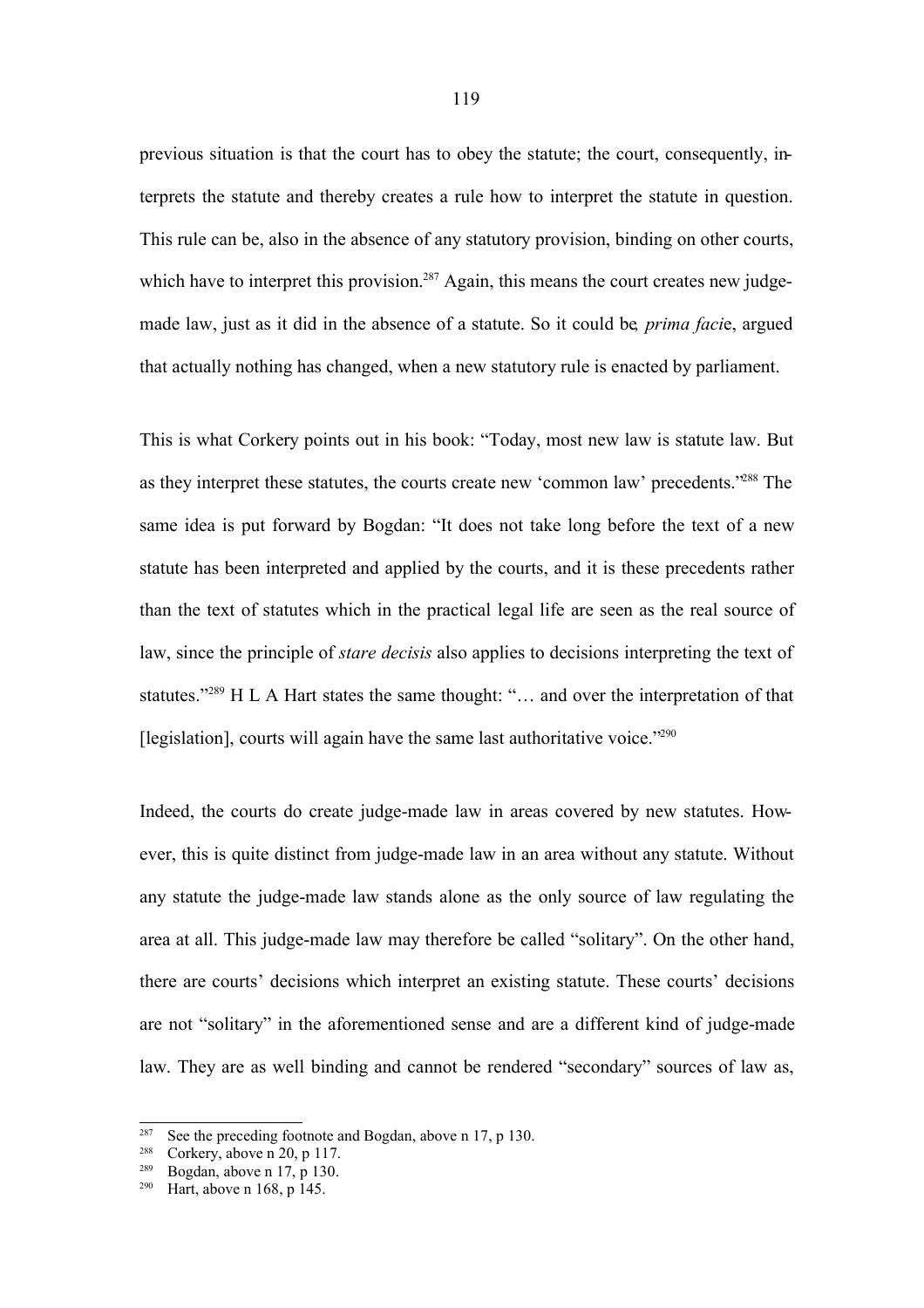for instance, academic's writings can. Yet for they are different from the "solitary" judge-made law, they may be called "second-degree primary source of law".

This observation matches the words used by de Cruz to highlight differences between common-law and civil-law judgments: "[C]ases have been the primary source of law in the English common law tradition, but have at best been regarded only as a secondary source of law in the civil law tradition."<sup>291</sup> The common-law situation after the enactment of a new statute, thus, is practically not very different from the normal civil-law situation.

It is a feature of civil-law as well as common-law jurisdictions that disputes arise which have to be resolved through courts' proceedings. Fundamental in resolving a case is the relevant statutory provision, but this statutory provision is sometimes far from detailed enough to resolve the dispute in issue. A good example might be the borderline between criminal attempts to commit an offence and mere preparatory acts.<sup>292</sup> Statutes like the German Criminal Code and the French Penal Code, stating only the "subjective directness" and, respectively, "beginning of execution", have to be interpreted by courts in order to precisely be able to decide which conduct is criminal and which is not. The courts' decisions are judge-made law as are the common-law courts' decisions on a newly enacted statute. Yet both are dependent on the respective statute. Consequentially, the creation of new statute-interpreting case law is not an argument against occurrence of a convergence process.

<sup>&</sup>lt;sup>291</sup> De Cruz, above n 1, p 243.

<sup>&</sup>lt;sup>292</sup> This example has already been discussed above pp  $21-22$ .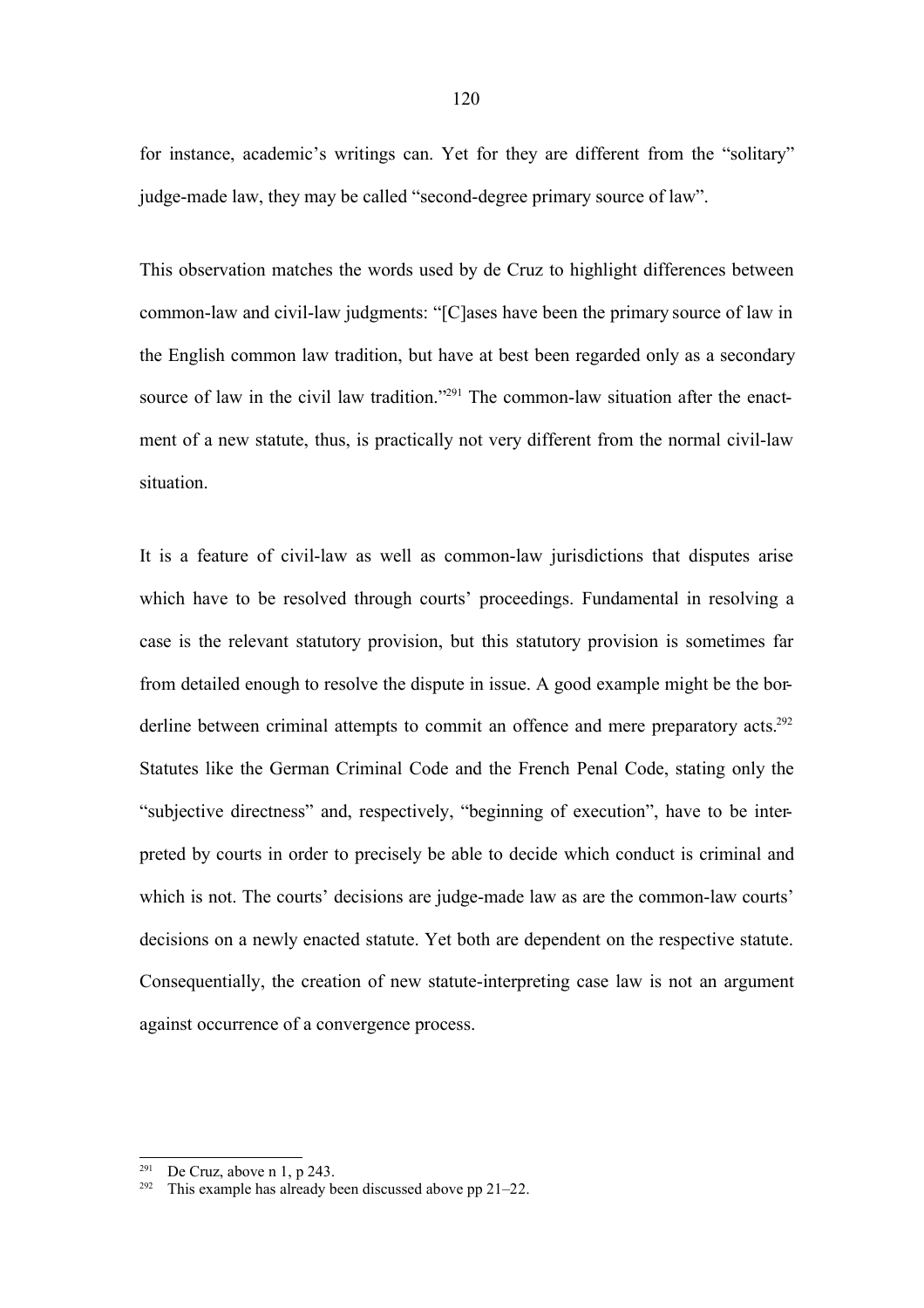"Contrastive" and "integrative" views

The phenomenon of convergence of common-law and civil-law jurisdictions is not acknowledged by all comparative-law scholars. Most emphasise similarities in outcomes in each legal system (called "integrative" views); yet others stress the differences between Common Law and Civil Law (called "contrastive" views).<sup>293</sup>

There is one contrastive publication which even claims in its title: "European Legal Systems Are Not Converging"<sup>294</sup>. The author of this non-converging theory, Pierre Legrand, suggests that "rules and concepts alone actually tell one very little about a given legal system and reveal even less about whether two legal systems are converging".<sup>295</sup> Instead, "habits and customs" should be distinguishing factors between different "legal cultures"<sup>296</sup>

Legrand concludes:

Prior to understanding, there must exist (cognitive) commensurability. In the absence of shared epistemological premises, the common law and civil law worlds cannot, therefore, engage in an exchange that would lead to an understanding of the other, if only to a virtual understanding.<sup>297</sup>

Legrand does not back up his assertions with examples. So it is difficult to reject his suggestions. If "habits and customs" lead to different legal mentalities, then there should be clear-cut examples of those habits and customs. As far as these habits and

<sup>&</sup>lt;sup>293</sup> See Steiner, above n 255, p 211. The same terminology is to be found in Örücü, above n 273, p 369.<br><sup>294</sup> Legrand "European Legal Systems Are Not Converging" ICLO 45 (1996) pp 52, 81

Legrand "European Legal Systems Are Not Converging" ICLQ 45 (1996) pp 52-81.

<sup>295</sup> Ibid, p 56.

<sup>296</sup> Ibid, pp 60, 61, 62, respectively.

 $297$  Ibid, p 76.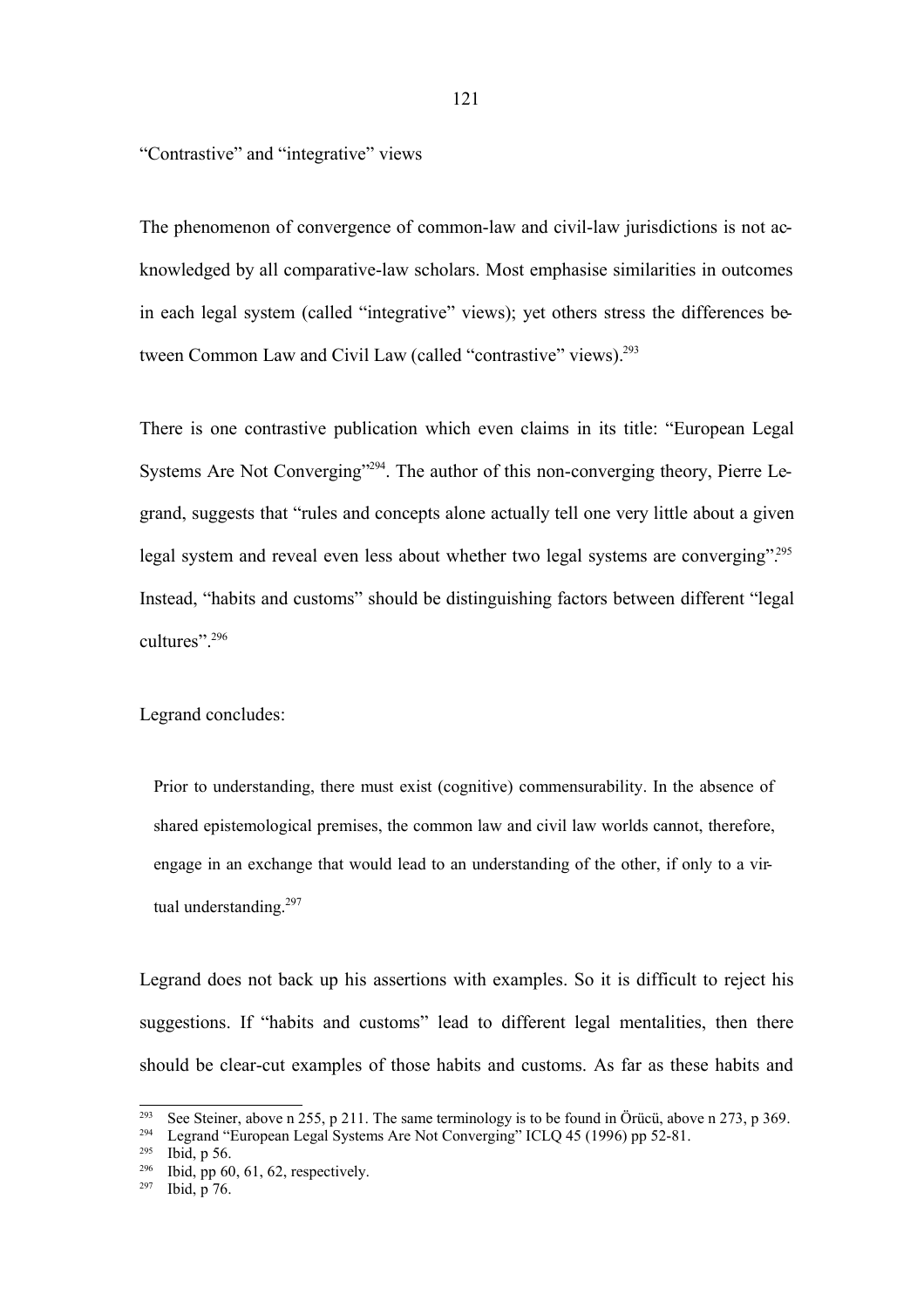customs are of a merely social and extra-legal nature, they would, from the author's (this thesis's author's) point of view, be irrelevant for the distinction between legal systems. And as far as they are of a legal nature, they would usually be expressed in legal rules. It remains, therefore, unclear which habits and customs Legrand actually has in mind. The differences between Common Law and Civil Law which he observes, would, at least without any further argument, not represent an unbridgeable distinction between the systems, which even prevented "an exchange" leading "to an understanding of the other".

Legrand's observations are somewhat imprecise. For instance, he observes: "In all Continental countries there is to be found the notion that the government has the inherent power to govern." This might be the case in the civilian jurisdictions of Italy, France and The Netherlands, which Legrand primarily has in mind.<sup>298</sup> However, in Germany, ie another civilian jurisdiction, the situation is different, as Art 20(3) of the German Constitution expressly provides that government be subject to the laws.<sup>299</sup> This is interpreted as requiring an enabling act for all its acts ("*Ermächtigungs-Grundlage*"). 300 This shows the existing differences do not follow the distinction between legal families; Germany straddles the divide between Civil Law and Common Law. These differences, thus, are not inherent and cannot justify making a sharp distinction between legal families, let alone the assertion of unbridgeable differences which are impossible to overcome.

<sup>298</sup> Ibid, pp 63, 74.

<sup>299</sup> The German text originally says: "*… die vollziehende Gewalt … [ist] an Gesetz und Recht gebunden*".

<sup>300</sup> This key principle of German Constitutional and Administrative Laws is called "*Vorbehalt des Gesetzes*". It is concerned primarily with the executive arm of government; however, this is also the meaning of the terminology used by Legrand, as he contrasts government with legislature and judiciary, cf Legrand, above n 294, p 74.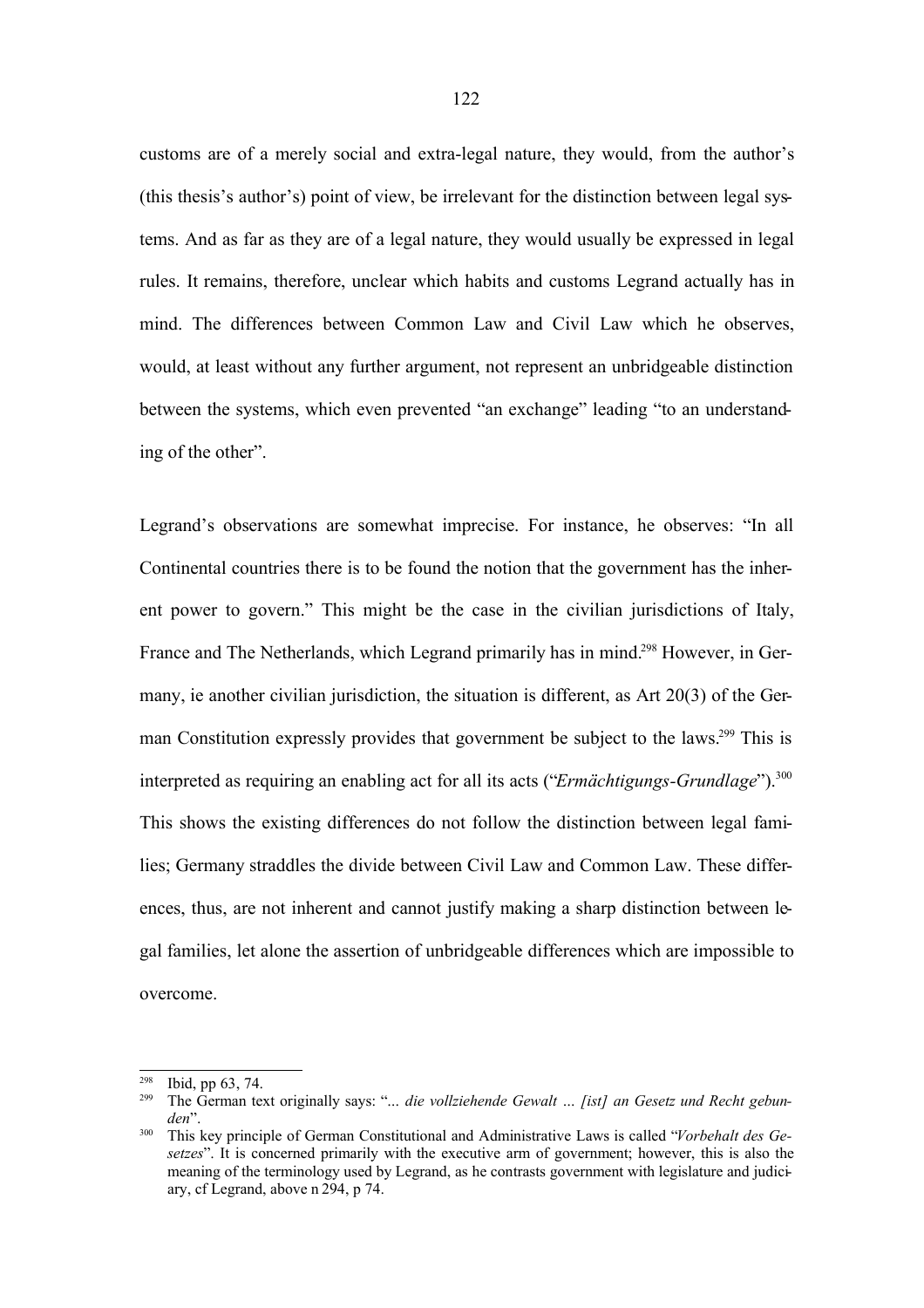Another contrastive statement is that of Smits who observes "several diverging tendencies within this [European] contract law" and concludes: "replacing national legal systems … will not lead to unification, but will most probably have the opposite effect. … This can only have adverse effects on legal certainty and legal unity ..."<sup>301</sup> The diverging factors observed by Smits may, thus, represent obstacles for legal unification and, in particular, for the project of a European Contract Law. Yet these obstacles are stressed by Smits only as to European Contract Law.<sup>302</sup> They do not necessarily mean general differences between legal systems – with which this thesis is concerned.

The contrastive views, therefore, cannot be supported; rather, the integrative views have to be preferred. These integrative views are expressed by a number of authors: De Groot points out, "To observe that the legal systems of Europe are converging states the obvious", Markesinis has "no doubt that convergence is taking place", and Steiner observes "a blurring of the generally accepted classifications of legal families".<sup>303</sup> Also Vogenauer's thesis of fundamental unity of the legal families instead of fundamental differences, reported by Lücke's review article, has to be qualified as an "integrative" statement; as the review article itself which asserts an end of the era in which "differences between the civilian and the common law approaches to statutory interpretation could have been described as fundamental and well-nigh unbridgeable". 304

Yet the fact that the "contrastive" views have to be rejected, while the "integrative" views are to be preferred, does not mean a clear-cut support of the "integrative" views

<sup>&</sup>lt;sup>301</sup> Smits "Toward a Multi-Layered Contract Law for Europe" in: "An Academic Green Paper on European Contract Law" pp 387 at 393.

<sup>302</sup> Ibid, p 387.

 $303$  De Groot and Markesinis cited according to Legrand, ibid, pp 54–55. See also below n 316. Steiner, above n 255, p 216. Steiner, ibid, also quotes van Gerven who concludes "all modern legal systems are to some extent mixed legal systems".

<sup>&</sup>lt;sup>304</sup> For Vogenauer's thesis, see Lücke, above n 145, pp 1023, 1027; for the quote see ibid, p 1032.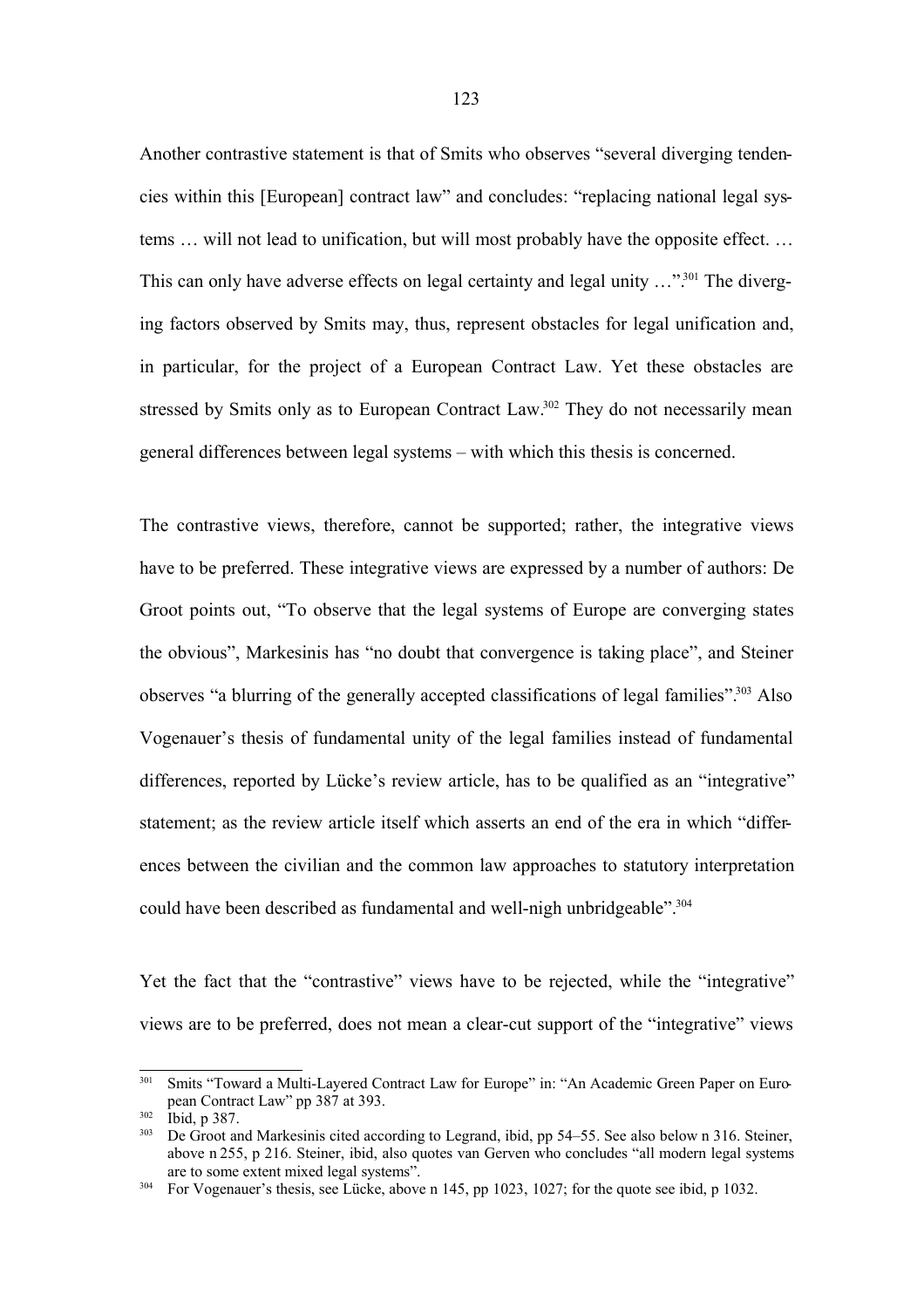either. The integrative theories emphasise the fundamental similarity of common-law and civil-law jurisdictions. Thereby they presuppose, in the author's view, the viability of the concept of legal families. 305 This concept, however, is at least doubtful.

#### "Post-modern" Comparative Law

"Post-modernist" legal doctrine also criticise the division of individual jurisdictions according to the concept of legal families. These legal doctrines are called "post-modernist" because they do not match with current comparative-law theory as stated in the available textbooks. These doctrines also impliedly purport that they are more up to date than the usual textbook theories on comparative-law concepts.

The term "post-modern" is concerned with the rejection and overcoming of conventional doctrine. Thus, for instance, Frankenberg, as already the title of his publication ("Critical Comparisons: Re-thinking Comparative Law") suggests, is a "post-modernist".<sup>306</sup> However, the term "post-modernism" usually refers to the late 20th century, which means it does not anymore label the latest doctrine.

Another potentially post-modern account is that of Esin Örücü in her monograph "The Enigma of Comparative Law ..."<sup>307</sup> Örücü thinks the division of legal systems according to the "old" legal families approach is no longer satisfactory. <sup>308</sup> In her essay "Family Trees for Legal Systems …", Örücü promises a "fresh approach to the classification of legal systems … within which legal systems would be classified according to their parentage, their constituent elements and the resulting blend, and then grouped on the

 $305$  See below p 141.<br> $306$  Husa above p 21

<sup>306</sup> Husa, above n 218, p 5, cites Frankenberg "Critical Comparisons: Re-thinking Comparative Law" Harv Int'l Law Journal 26 (1985) 411.

<sup>&</sup>lt;sup>307</sup> Reviewed by Husa, above n 218.

<sup>308</sup> Ibid, p 2.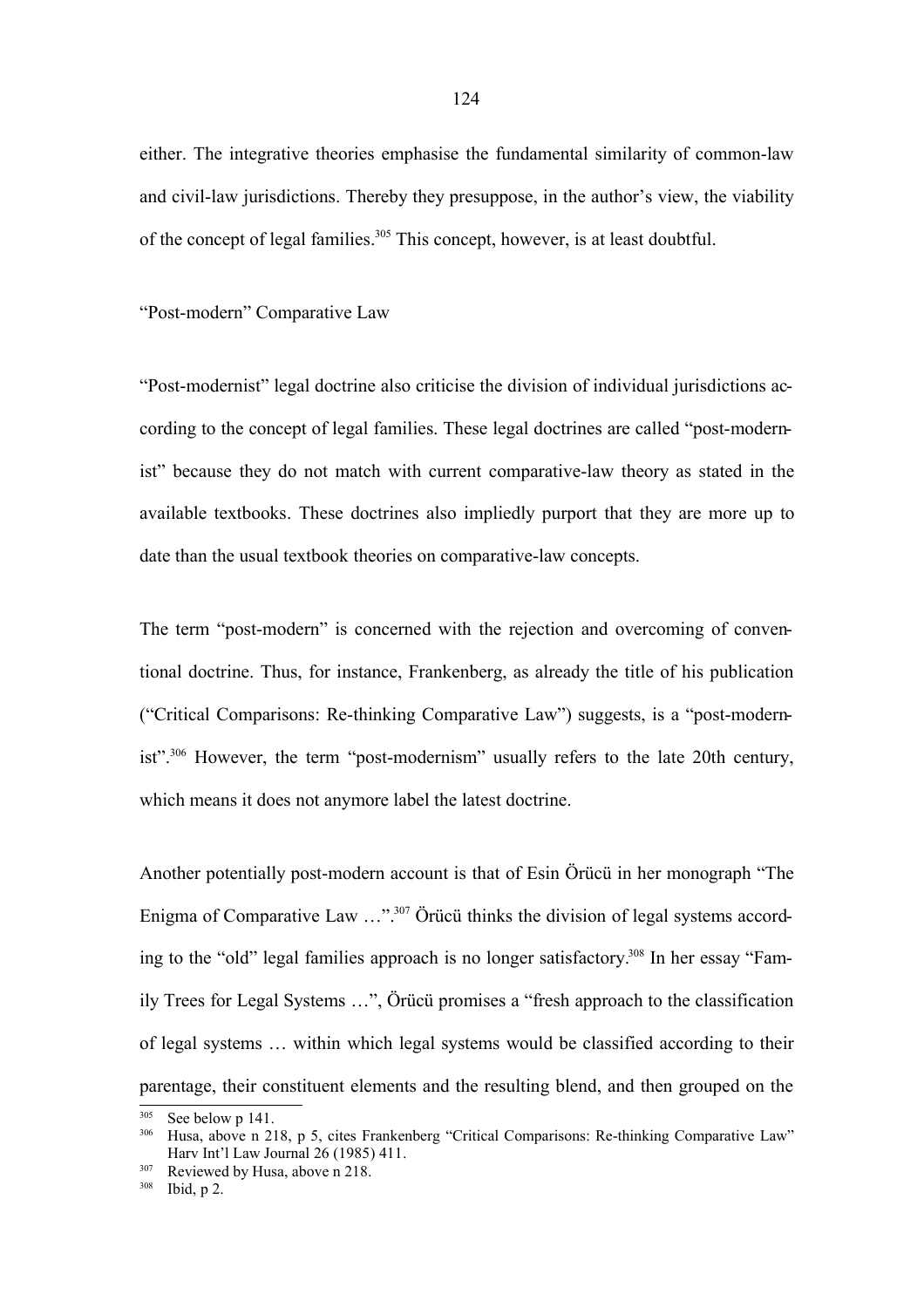principle of predominance".<sup>309</sup> This approach is expressly ("fresh" vs "old") opposed to the conventional approach of categorisation. Yet Husa in his book review does not see Örücü as a post-modernist; on the other hand, he acknowledges her approach is definitely distinct from traditional comparative-law doctrine.<sup>310</sup> Therefore, it is better to view Örücü's approach as post-modern.

It remains unclear who, apart from Örücü and from Frankenberg, could be called postmodernist. Husa mentions a recent fundamental debate between traditionalists and post-modernists but does not provide any names or quotes.<sup>311</sup> Apparently, the critical post-modern accounts do not provide any idea how to replace traditional comparativelaw doctrine. It is of course easy to criticise the attempts at groupings that have been made, and it is much more difficult to come up with something better in their place.<sup>312</sup> In the latter respect, post-modern views apparently fail; it is unclear what exactly the post-modern authors are suggesting.

The ongoing development of European Union Law

Only a few common-law states are members of the European Union  $(EU)$ <sup>313</sup>, yet many civil-law states are, including the ones which arguably form the core of the civil-law family. The European integration may well have an impact on the traditional classification; this is underlined by the fact that many of the above quoted statements are concerned with European integration. The EU is different from conventional International

 $309$  Örücü, see above n 273, p 359.<br> $310$  Husa above n 218 n 10

Husa, above n 218, p 10.

<sup>311</sup> Ibid, p 8.

 $312$  Bogdan, above n 17, p 87.

The term "European Community" (EC) is being used instead of "EU" to more precisely to refer to only one yet the most important pillar of the EU. This thesis, the main concern of which is not European Law, may be permitted to refer to this law as EU Law.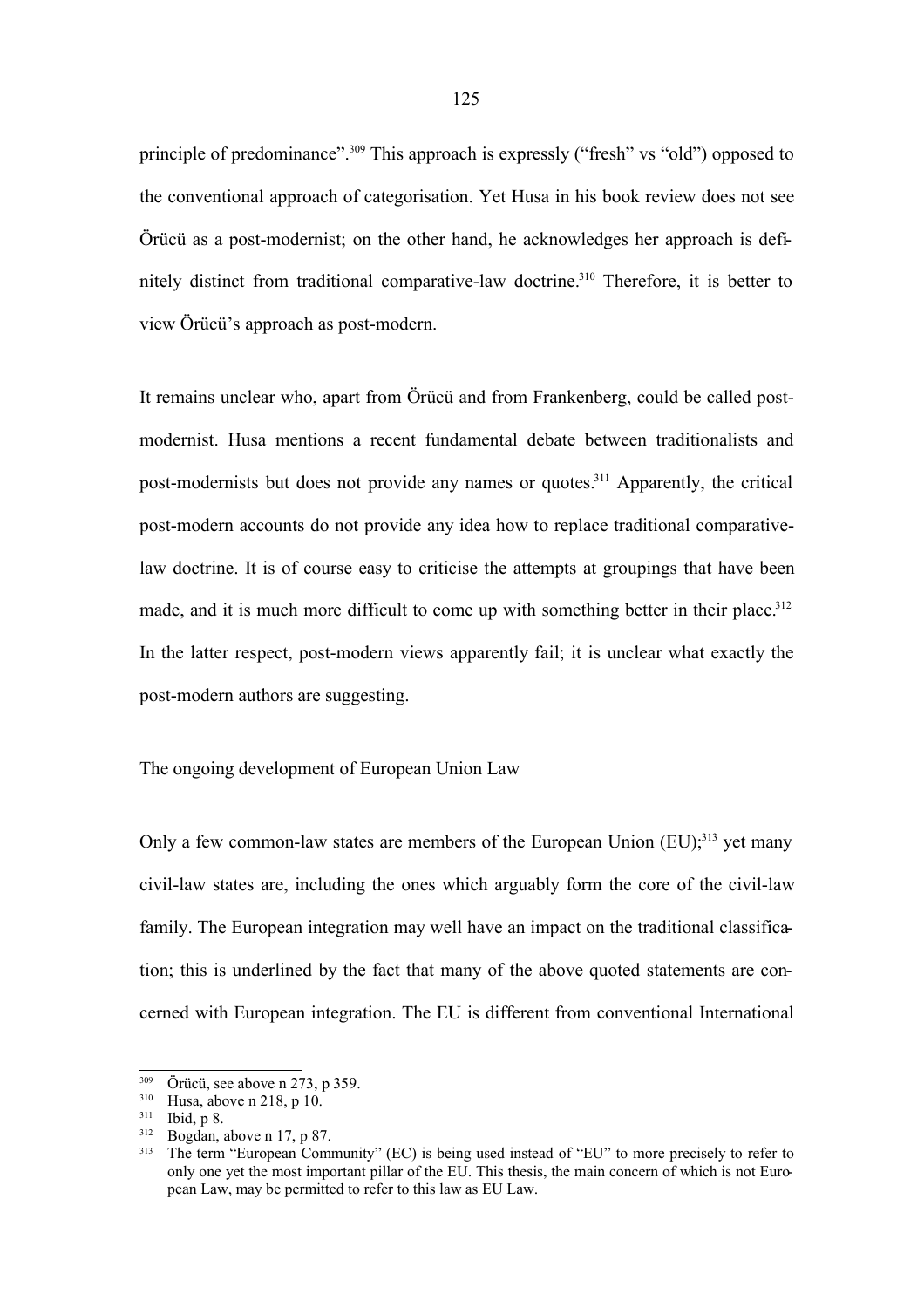Organisations – it is called "supra-national".<sup>314</sup> The main distinguishing characteristic is the power of the EU to exert governmental powers transferred to the EU by the member states and enact laws which are directly applicable in member states and may even enjoy superiority over domestic law – without any transformational act being necessary. 315

That the development of EU Law has a heavy influence on the concepts of Comparative Law is demonstrated by the mentioned "integrative" statements; but even Legrand as the most prominent "contrastive" author acknowledges that "within the context of the European Community ... the convergence argument is, in fact, supported".<sup>316</sup> Many of the above quoted statements are primarily concerned with European integration. Yet this thesis is not focused on the European situation or on EU Law.

Up to now, there has been no evidence for fundamental inherent differences between common-law and civil-law jurisdictions. There might be huge differences between individual jurisdictions. Yet it is largely accidental whether such differences occur between a common-law and a civil-law jurisdiction or between two common-law or two civil-law jurisdictions. This means that the concept of legal families is not very important; as to today's situation it does not mean anything. The European integration may heavily impact on individual member states' jurisdictions; it does, however, not impact

<sup>&</sup>lt;sup>314</sup> "Butterworths Concise Australian Legal Dictionary" p 156.<br><sup>315</sup> Steiner/Woods, above n 27. That EU laws are directly ann

Steiner/Woods, above n 27. That EU laws are directly applicable in member states, does not apply for all types of EU laws (for example usually not for "directives").

<sup>&</sup>lt;sup>316</sup> See above p 123 for de Groot's and Markesinis's statements. Markesinis ("Why a Code is not the Best Way to Advance the Cause of European Legal Unity" in: "Always on the Same Path: Essays on Foreign Law and Comparative Methodology II", p 103, 110) is skeptical towards the project of a European Civil Code. Yet this statement concentrates on only one particular project and, moreover, rather the consequences of convergence than the question whether there is convergence in the first place. See also the discussion of Smits's deliberations above p 123.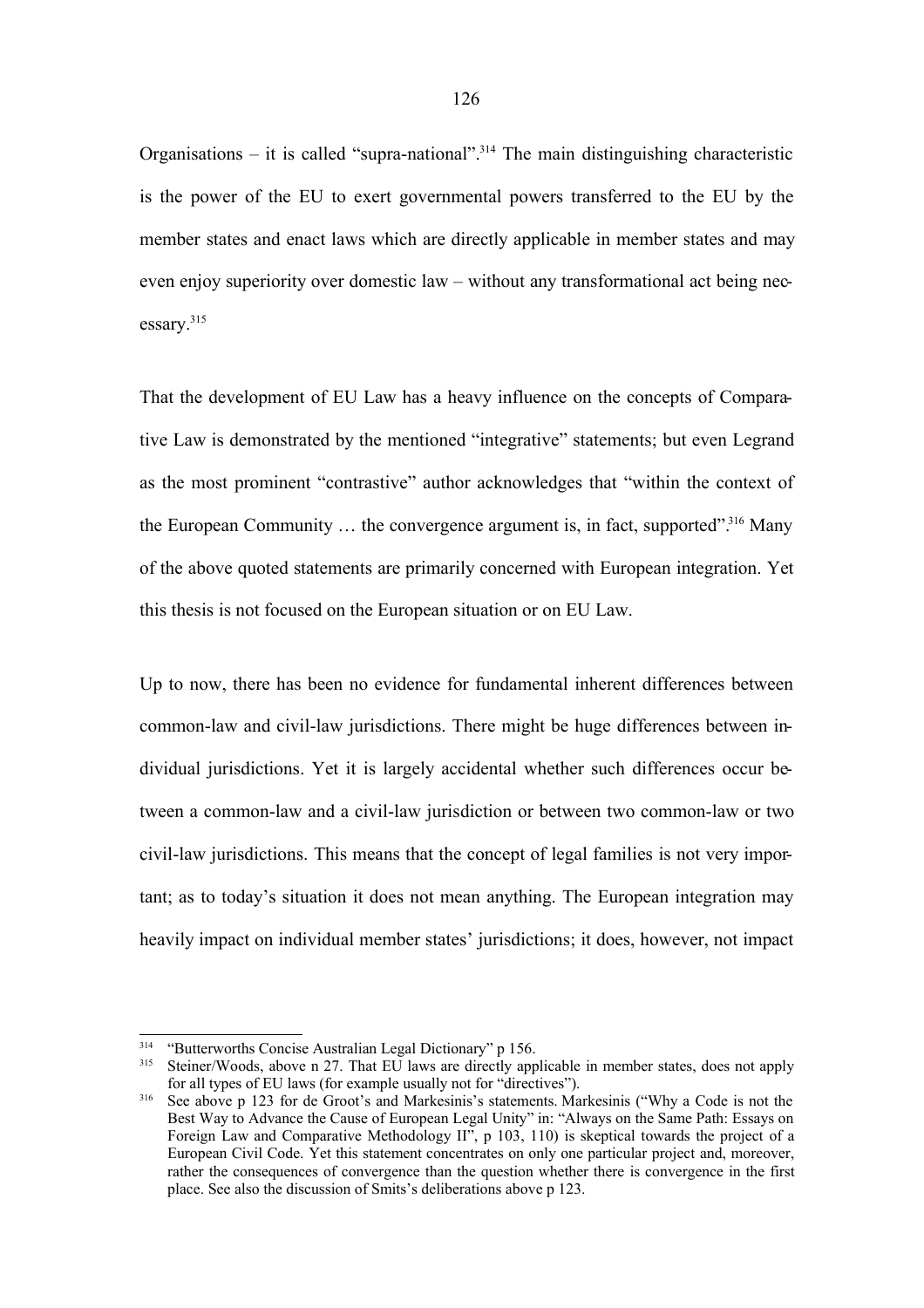on the families' concept. This is the reason why European integration does *not* mean a substantial change for the concept of legal families.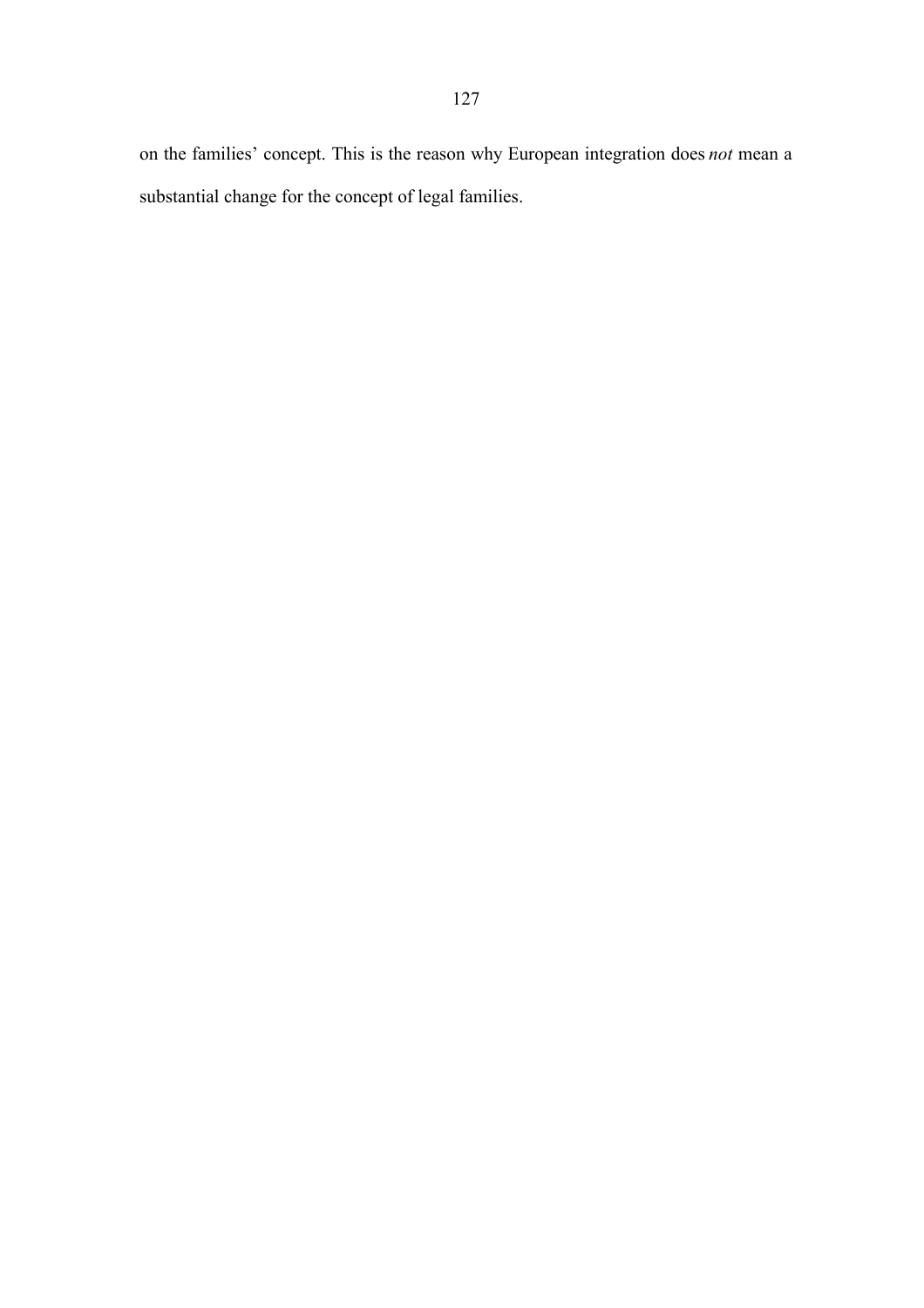## **6 MISLEADINGNESS OF THE FAMILY CONCEPT**

The emphasis of the argumentation has been on formal aspects as opposed, for example, to legal culture and practices of lawyers. Yet in theory, there should not be a considerably large difference between the two. Lawyers should practise law adhering to the applicable sources of law; thereby, a legal culture following the aims of parliaments and courts should be formed. This is the reason for the author's view that a strict orientation on formal issues is required for examining law. An orientation on practice and culture, on the other hand, would run the risk of being inappropriately distinct from the law as it should be interpreted. Moreover, lawyers' perceptions can be altered, so that it is necessary to start the process of making new findings the conventional wisdom of comparative lawyers.

The thesis has resulted in the conclusion that there are no inherent differences between common-law and civil-law jurisdictions. There are of course differences between common-law and civil-law jurisdictions. (It would be astonishing, if there would not to be found any differences between various national jurisdictions.) Yet these differences are not typical and not based on specific features of the common-law and civil-law families and are therefore not inherent.<sup>317</sup> Making a systematic distinction between the commonlaw and civil-law families is therefore incorrect.

However, there is not one textbook of Comparative Law which does not base its entire structure on this incorrectly drawn distinction. The distinction is, as seen, incorrect, since there are no inherent differences between the common-law and civil-law families,

On this term, see above pp  $6-9$ .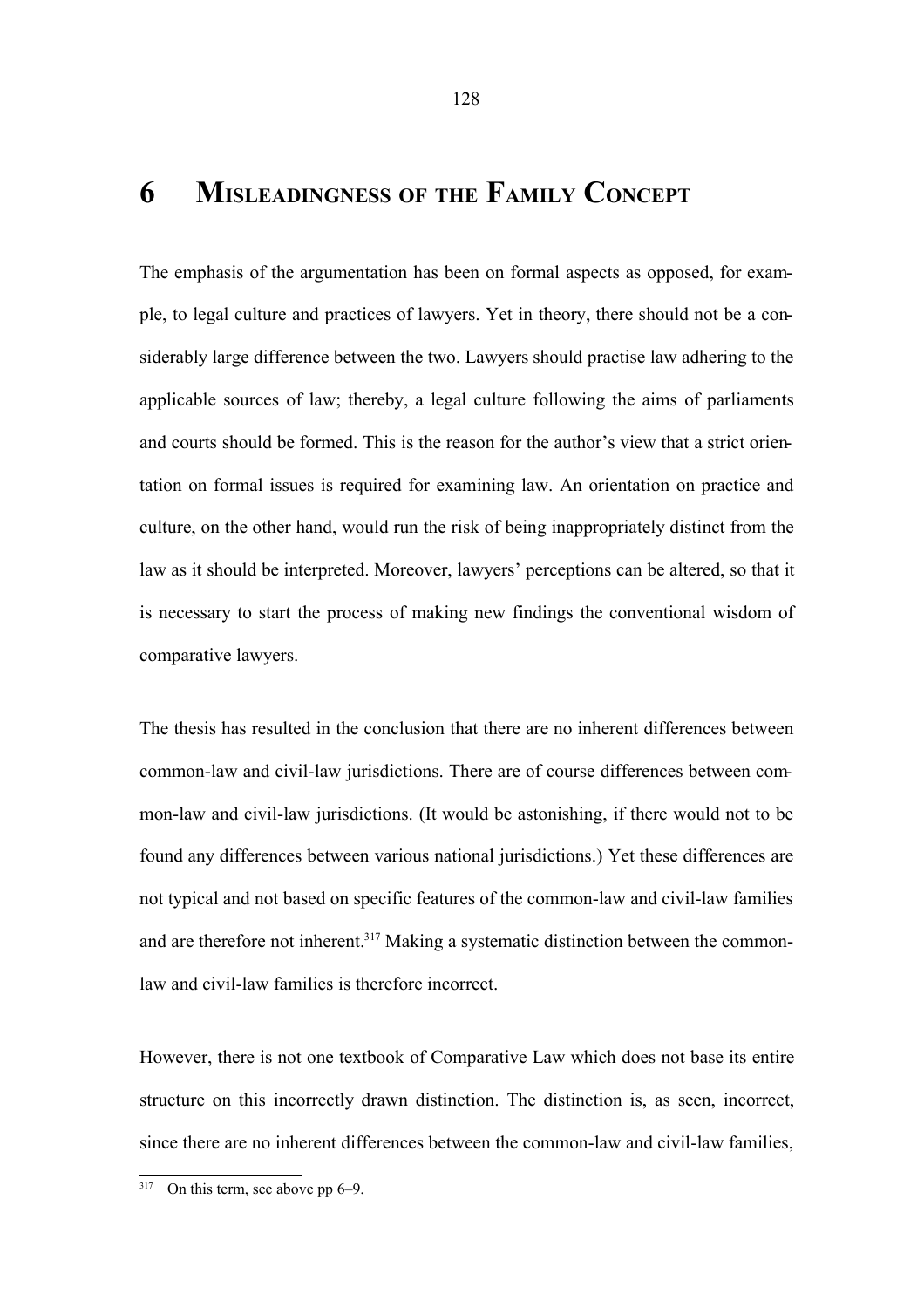which could justify the distinction. The few textbooks which exist on Comparative Law, namely the works of Bogdan, of de Cruz and of Zweigert/Kötz, all not only structure their books according to the family concept; they also distinguish the jurisdictions by reference only to the alleged distinguishing features of the families.<sup>318</sup>

All of these textbooks admit that nowadays the distinction is no longer clear-cut: Zweigert/Kötz state that "recently the attitudes of Common Law and Continental Law have been drawing closer" and that "any division of the legal world into families or groups is a rough and ready device … quite useful for the novice … but the experienced comparatist will ... not use the device of legal families at all".<sup>319</sup> De Cruz emphasises "all systems now use both … cases or statutes [as] the predominant source of law", as "legal systems continue to resemble each other".<sup>320</sup> Bogdan stresses that "that the division of legal systems into families of law is a very basic pedagogical instrument, which should be used primarily to provide jurists with a quick overview" and, thus, concludes, "[i]n connection with more advanced and detailed studies, the division should be used with great care".<sup>321</sup> Yet, despite these doubts, the authors persist with the distinction.

The problem with the families concept is not only that it is incorrect. There are also many inferences drawn from it which rely on its accuracy. As the family concept is not accurate, the inferences drawn from it may also be inaccurate. The family concept, thus, is not only wrong, it is misleading, and this misleadingness can lead scholars to incorrect statements on foreign jurisdictions. This is easily conceivable even in theory.

<sup>&</sup>lt;sup>318</sup> Bogdan, above n 17, pp iii–iv; de Cruz, above n 1, pp iii–iv; Zweigert/Kötz, above n 1, pp vii–viii.<br><sup>319</sup> Zweigert/Kötz, above n 1, pp 71, 74

Zweigert/Kötz, above n 1, pp 71, 74.

 $320$  De Cruz, above n 1, pp  $40, 41$ .

 $321$  Bogdan, above n 17, p 86.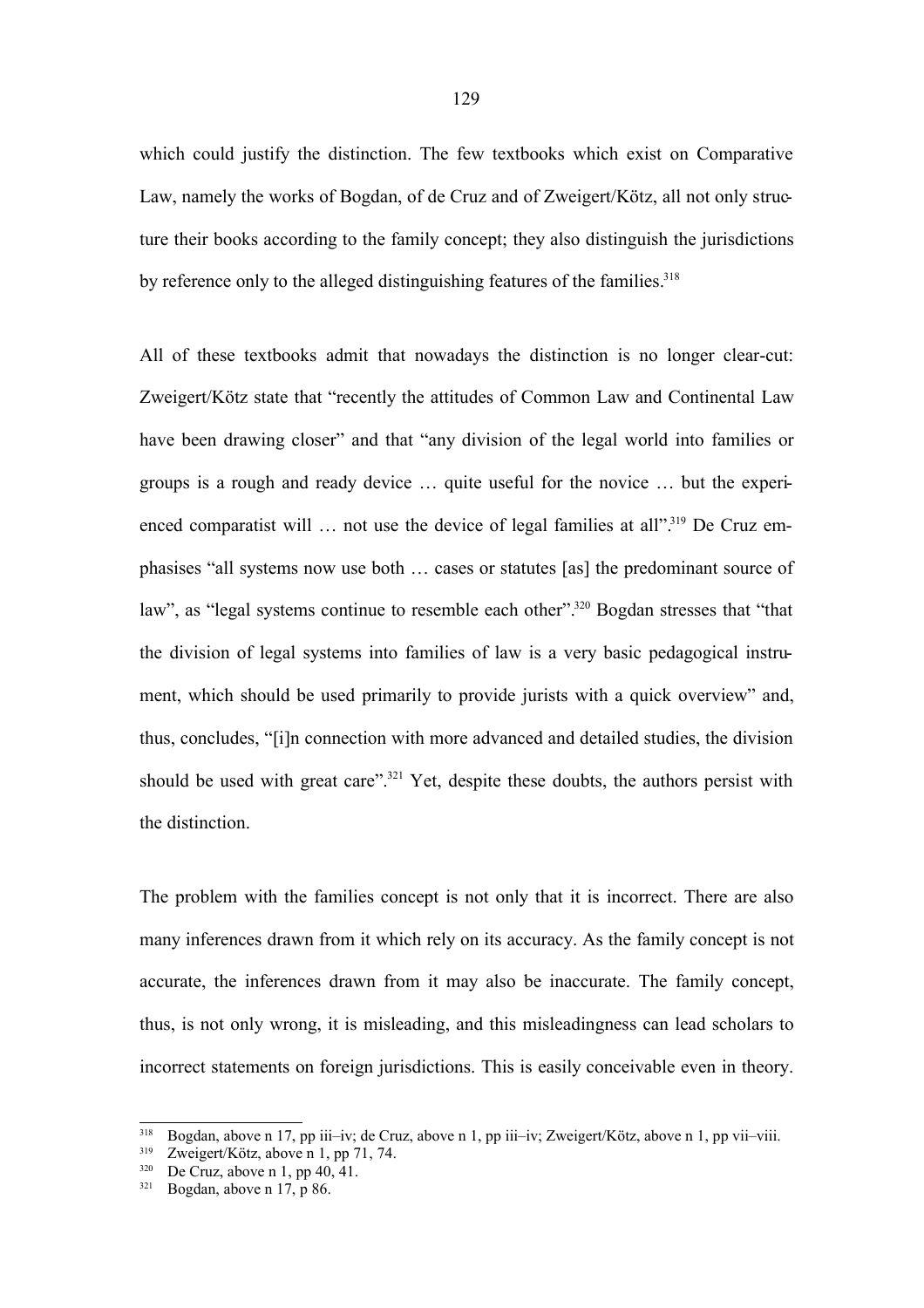When something like a family concept is used, one may suppose without question that there is fundamental similarity between different individual jurisdictions which belong to the same legal family. On the other hand, one may suppose jurisdictions *not* forming part of one legal family to be quite different – just because of this concept.

But this problem does not only occur in theory but as well in practice. This can be shown by presenting examples of scholarly statements relying incorrectly on the very family concept.

Criminal procedural issues

One area of law which seems to be particularly receptive to this kind of misled notion is the Law of Criminal Procedure. Perhaps this is due to differences between, on the one hand, the adversarial judicial process, commonly linked with the Common Law, and, on the other, the inquisitorial process, the alleged civil-law mode of conducting trials<sup>322</sup>

The terms are explained in Butterworths Concise Legal Dictionary:

Inquisitorial system: A mode of dispute resolution in which the judge may assume responsibility for determining how the competing claims of the parties are presented by their legal representatives. The inquisitorial system is much more prevalent in European courts ("in the civil law system") than in those which follow the Anglo-Australian ("common law") tradition, which is usually described as adversarial. Adversarial system: A mode of dispute resolution in which the competing claims of parties to a dispute are pre-

<sup>&</sup>lt;sup>322</sup> See above WALRC, n 30, p 69; though this text rightfully emphasises the existence of adversarial elements in inquisitorial trials. Also Jolowicz "Adversarial and Inquisitorial Models of Civil Procedure" ICLQ 52 (2003) 281.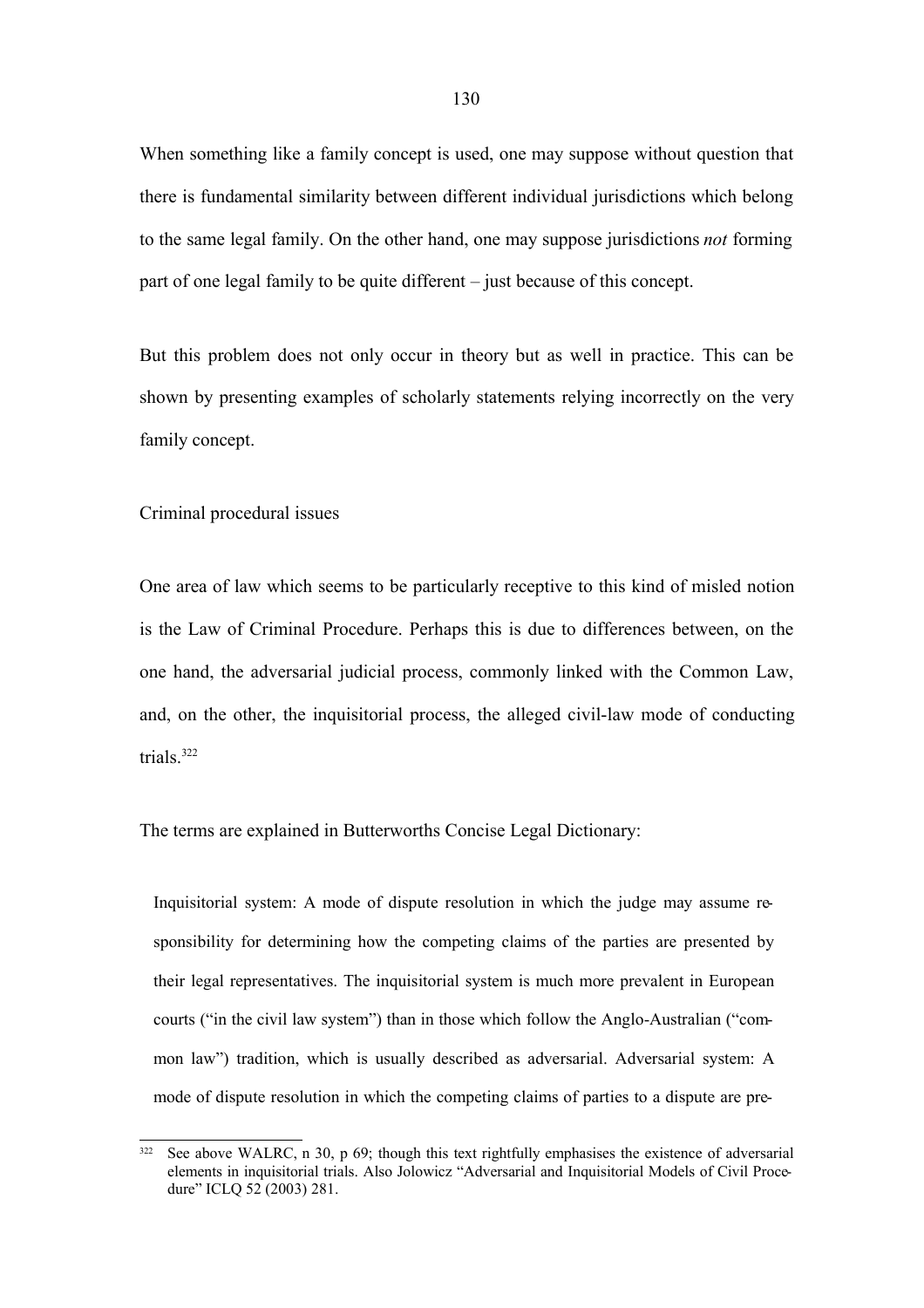sented, usually by legal representatives who have no interest in the outcome of the dispute, to an impartial and disinterested third party.<sup>323</sup>

These definitions show that it is the judge's role which is different between inquisitorial and adversarial trials. Whereas in inquisitorial trials the judge will try actively and independently from the parties, to find out the facts of the case, in adversarial trials he will play a more passive role and will let the parties present the relevant facts to him. In an adversarial system the judge will treat the facts presented by the parties to him as basis for his judgment – independent from his personal view about these facts and aiming at ascertaining procedural truth rather than substantive justice.<sup>324</sup> There is not, however, complete congruence between the two kinds of legal systems and the two modes of trial, but merely a higher prevalence of inquisitorial trials in Civil Law and of adversarial trials in Common Law.<sup>325</sup> For instance, in the civil-law jurisdiction of Germany, it is mainly criminal trials which are conducted according to the inquisitorial model, whereas the private-law proceedings are more oriented towards the adversarial model.

With respect to the differences between criminal trials, there are several other misapprehensions. One concerns the hearsay rule. The hearsay rule renders inadmissible "statement[s] made to a witness by a person who is not himself called as a witness … when the object of the evidence is to establish the truth of what is contained in the statement".<sup>326</sup> In terms of the common-law and civil-law distinction, it is argued that, in civil-law jurisdictions:

<sup>&</sup>lt;sup>323</sup> "Butterworths Concise Australian Legal Dictionary" pp 224 and, respectively, 15.<br><sup>324</sup> See Iolowicz, above n 322, n 291

See Jolowicz, above n 322, p 291.

<sup>325</sup> Ibid, p 281: "We must recognise that the most that can be said is that some systems are more adversarial – or more inquisitorial – than others".

 $326$  Palmer, above n 95, pp 90–91; the classic definition of the hearsay rule.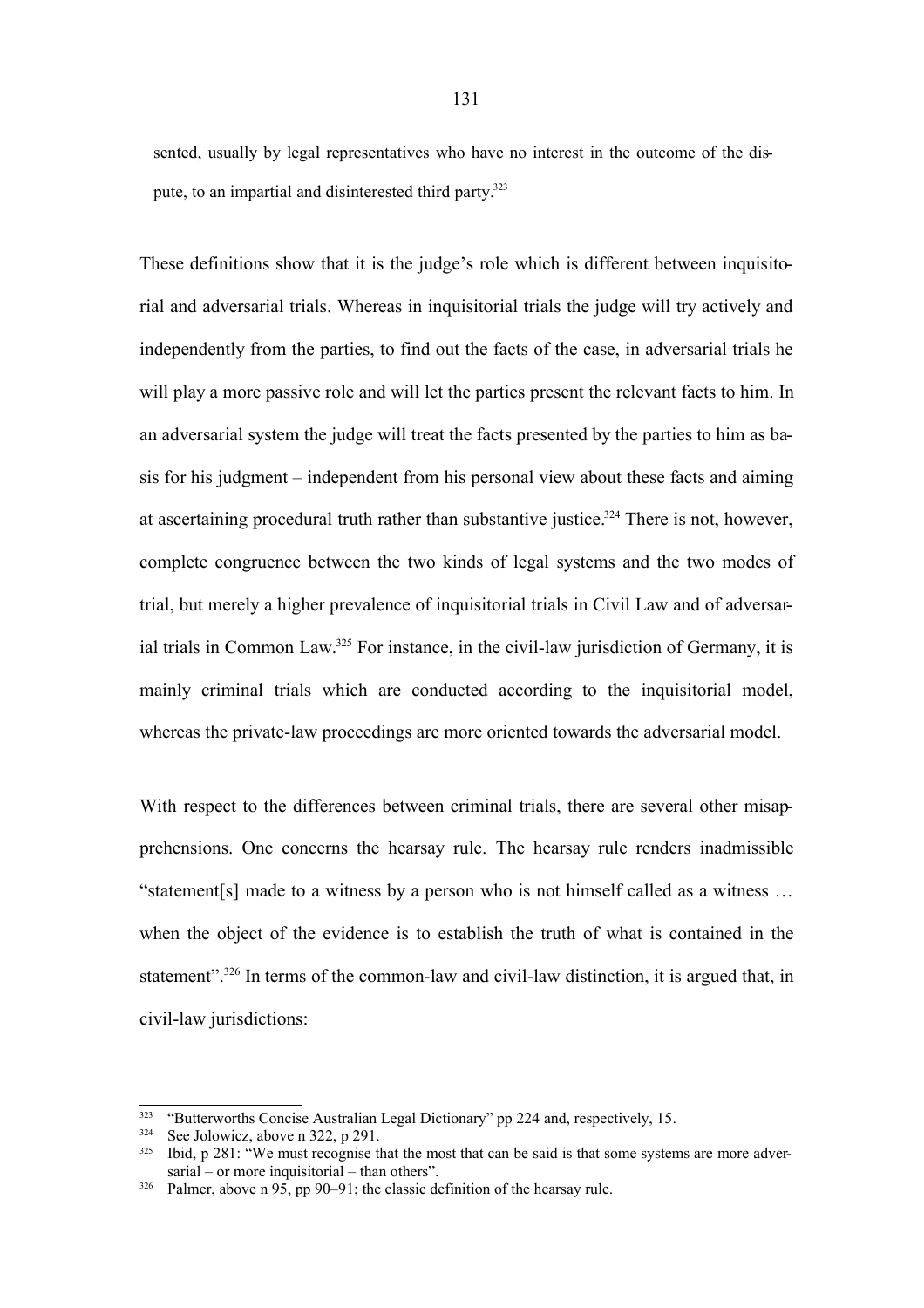[t]he trial judge will largely base his or her decision upon the contents of the *dossier* [file]. Hearsay rules are unknown in the inquisitorial system … a judge in a civil-law jurisdiction will rarely conduct a vigorous examination at the trial, normally rather relying on the contents of the *dossier* [file] without much question, simply checking that there are no formal irregularities … [witnesses'] written depositions as they appear in the *dossier* [file] amounting to the full extent of their involvement in the process in most cases. $327$ 

The same idea about the civil-law attitude towards hearsay evidence is put forward by Spigelman and as well by Bogdan.<sup>328</sup> Other misapprehensions are the ideas that there is, in civil-law jurisdictions, no cross-examination and that a written document ("documentary file") plays an important role in the civil-law criminal trial.<sup>329</sup> Statements of this kind could make the reader believe that these are typical and specific features of civil-law jurisdictions, which occur in all civil-law jurisdictions. After all, these quotes do not distinguish between different civil-law jurisdictions but attribute certain features to civil-law jurisdictions in general.

None of these examples is correct as to the whole range of civil-law jurisdictions. They may be true of some civil-law jurisdictions but not of each of them. For instance, in Germany's criminal procedure there is a rule which prohibits the use of hearsay evidence; this is a very important rule in German criminal trials.<sup>330</sup> There is a fascinating similarity between the common-law rules on hearsay and the German rules, even as to the details. 331

 $327$  Above WALRC, n 30, pp 73, 80, 84.<br> $328$  Spigelman "The Truth Can Cost Too.

<sup>328</sup> Spigelman "The Truth Can Cost Too Much: The Principle of a Fair Trial", (2004) 78 ALJ 29 at 39; Bogdan, above n 17, p 107.

<sup>&</sup>lt;sup>329</sup> Above WALRC, n 30, pp 74, 84; Jolowicz, above n 322, p 290.<br><sup>330</sup> 8 251 *StPO* (the German code regulating criminal procedure) im

<sup>&</sup>lt;sup>330</sup> § 251 *StPO* (the German code regulating criminal procedure) implies this principle.

See on the German situation and, in particular, to the permissibility of exceptions to the hearsay principle, Meyer-Goßner "*Strafprozessordnung (Kommentar)*" § 250 para 4.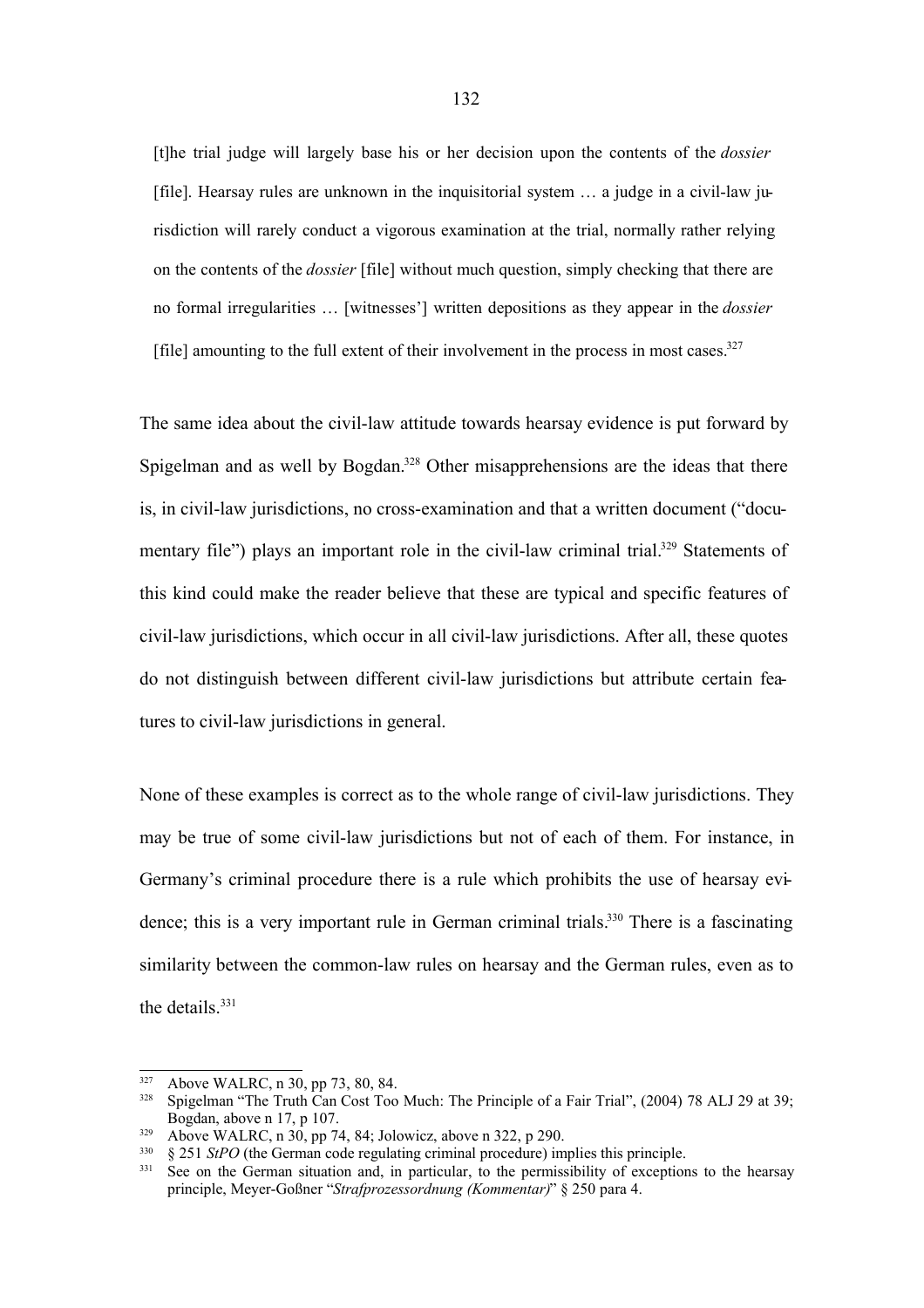§ 250 *StPO* (German Code of Criminal Procedure) renders this kind of evidence inadmissible. There are, however, situations in which hearsay evidence may exceptionally be admissible in Germany. It is only in these situations that hearsay evidence is not only admissible when the relevant facts constituted a criminal offence, but also when they serve as evidentiary support.<sup>332</sup> This is a ruling of the *Bundesgerichtshof (BGH),* the German Federal Supreme Court, in the case of a police officer giving evidence about facts witnessed by an undercover agent – a fairly special situation, as the undercover agent had to remain anonymous.<sup>333</sup>

The prohibition of hearsay evidence in France may be limited to oral hearsay. In Germany, however, the hearsay prohibition extends to documentary hearsay. It is (unless applicable narrow exceptions) not only inadmissible to call a hearsay witness for giving oral evidence; it is also inadmissible to presenting documentary hearsay evidence. Thus, there is no *dossier* in Germany; the *Ermittlungsakte* (investigation file) is a documentary file used by the prosecution just to collate the relevant documents but does not play for its part any relevant role in the proceedings.

Cross-examination involves questioning of witnesses both by prosecutorial and defence counsel. However, this occurs also in German criminal trials.<sup>334</sup> The resulting German examination of witnesses differs, of course, from the common-law model of cross-examination. Yet one very important feature of cross-examination is present in German trials, too. This is the fact that witnesses may be questioned not only by the judge but also by the parties or their counsel. This is very common in German trials in practice (§

<sup>332</sup> Ibid.

<sup>333</sup> Cf *BGHSt* 17, 382 at 384. The abbreviation means the Federal Supreme Court's criminal-law decisions.

<sup>334</sup> § 240(2) *StPO* is expressly to this effect.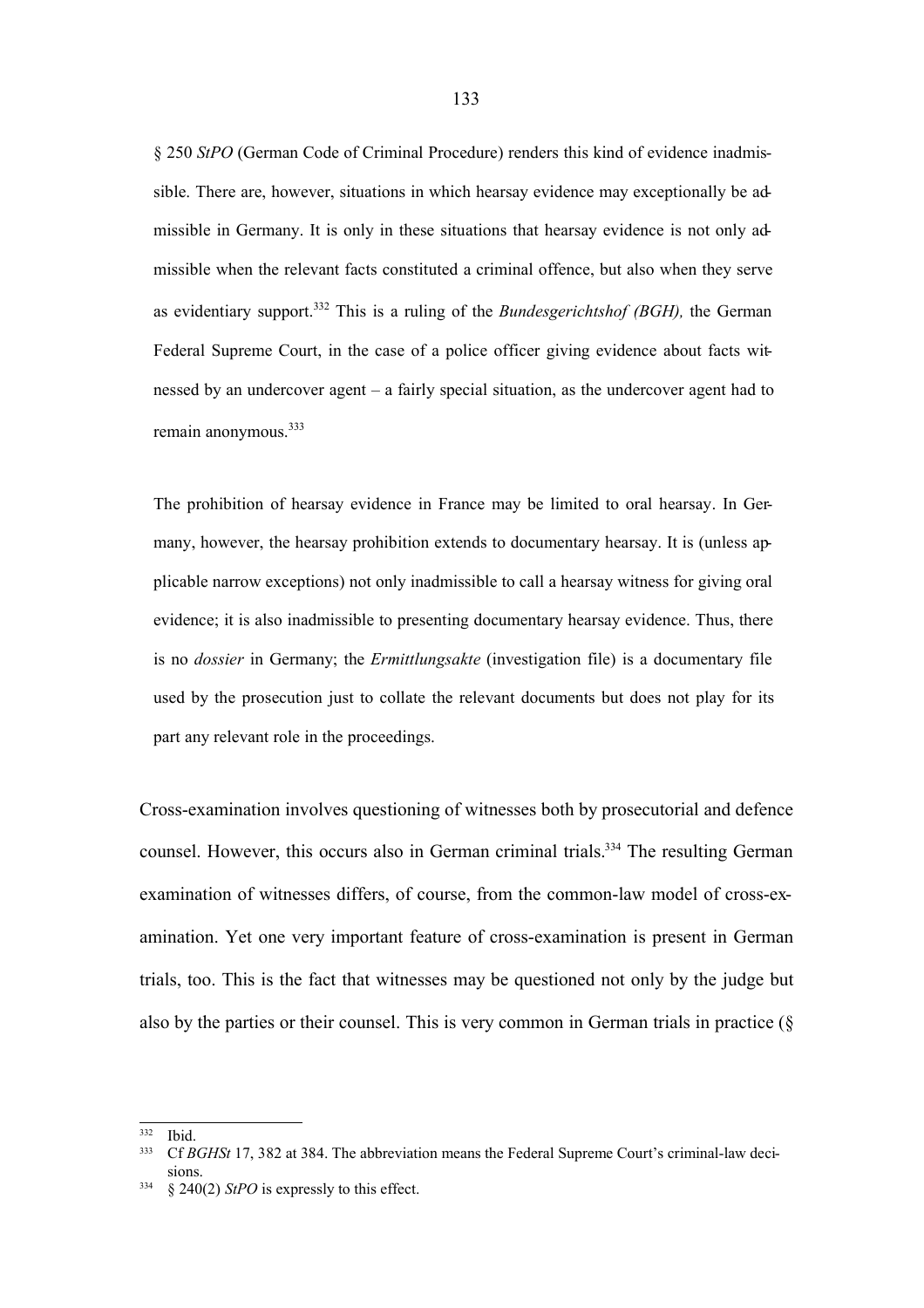239 *StPO* even authorises cross-examination in a common-law fashion; yet this is almost never used in practice.<sup>335</sup>

A written document like the documentary file, which is prepared before the beginning of court proceedings and may substitute for evidence in the trial, does not exist in German criminal trials and would even contradict the fundamental doctrine of oral delivery of evidence (in German: *Mündlichkeits-Prinzip*). 336

The presented general statements about the differences between criminal trials are apparently all based on French criminal trials.<sup>337</sup> This shows one aspect of why the categorisation of individual jurisdictions into legal families is misleading. Even legal scholars are obviously tempted to assume there is fundamental similarity between individual jurisdictions forming part of the same legal family. In fact, as the examples show, this is not the case; there are fundamental differences between those individual jurisdictions.

The family concept also suggests there are fundamental differences between individual jurisdictions forming part of different families. For instance, there should be, according to the family concept, huge differences between, for instance, France and England or between Germany and Australia. Again, there are scholarly statements which prove that the suggestion works well, as these statements point to differences which in fact do not exist.

<sup>335</sup> Meyer-Goßner, above n 331, § 239 para 1.

<sup>336</sup> Meyer-Goßner, above n 331, § 261 para 7.

<sup>&</sup>lt;sup>337</sup> There is the use of French expressions (above WALRC, n 30, pp 73, 76, 82) or even express reliance on the French situation (Jolowicz, above n 322, p 290).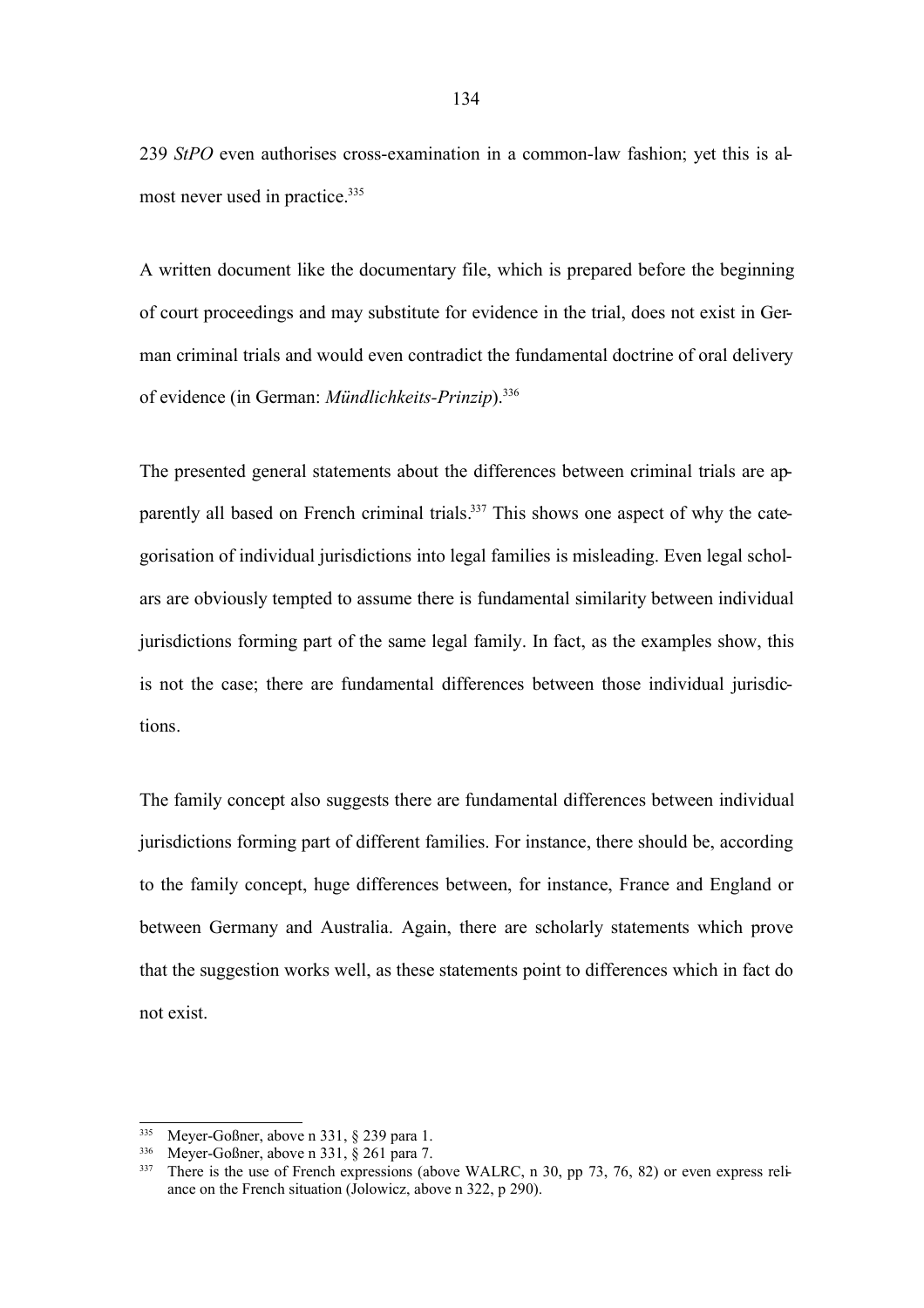There is, *inter alia*, the assertion that propensity evidence, in the absence of strict rules excluding it, is used as an evidentiary means in civil-law jurisdictions.<sup>338</sup> Propensity evidence, or disposition evidence, is not allowed to be used in common-law trials. Now, it might appear to be different in civil-law criminal trials, for example in Germany. The criminal record of the accused is, at the beginning of the trial and together with his particulars, mentioned. This, however, has nothing to do with using the criminal history of the accused as evidence of any kind of criminal conduct or criminal mind. The label of "propensity *evidence*" is not correct under these circumstances.

These assertions should not discount how fundamental the objection in the commonlaw world is to prior convictions being revealed to the trier of fact. There must be, of course, a deep-seated scepticism in relation to the trier of fact's ability to ignore aspects of character. Yet it seems to be an explanation that in the civil-law world, where the trier of fact usually is a judge, the scepticism may be less clear than in the common-law world, where the trier of fact usually is a jury. This could mean that differences in the approach to this kind of evidence are understandable given the different environments in which previous convictions are being revealed.

Another alleged difference concerns the presumption of innocence of the accused unless and until proven guilty; this is an outstandingly important principle in commonlaw proceedings ("better ten guilty acquitted than one innocent convicted").<sup>339</sup> Yet it is of course also an equally paramount feature of civil-law criminal proceedings,<sup>340</sup> for example in Germany it is enshrined in the Latin maxim *in dubio pro reo* (or the German

WALRC, n 30, pp 75, 80.

<sup>&</sup>lt;sup>339</sup> It is part of the right to a fair trial; see Spigelman, above n 328, pp 31–32.

See WALRC,  $n \overline{30}$ ,  $p \overline{74}$ .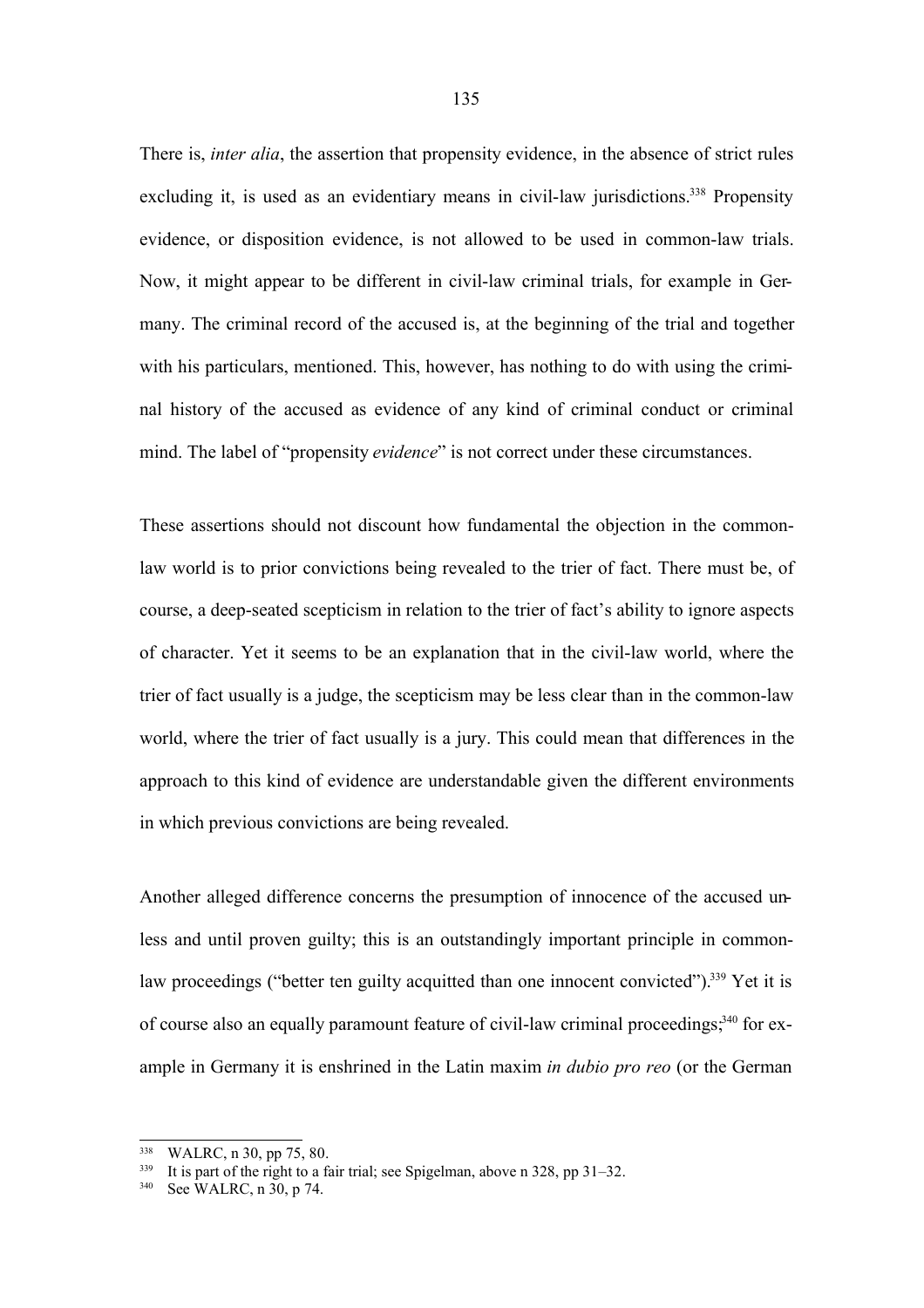expression *Unschuldsvermutung*; § 261 *Strafprozess-Ordnung* or *StPO* implies this principle).

Substantive criminal-law matters

There are also some substantive criminal-law matters which show how misleading the concept of legal families can be. There is, for instance, the meaning of the term "intent", which has been discussed already above. $341$  It also has been mentioned that Cassese sees the different interpretations of the term "intent" as a civil-law/commonlaw inherent issue – according to him, the common-law meaning of the term includes mere knowledge of a result occurring, whereas the civil-law concept only includes purposeful conduct.<sup>342</sup> This is actually not correct; as has been discussed in quite considerable detail, there is, in common-law jurisdictions, an argument about what is required by the criminal element of intent – and there are, in civil-law jurisdictions, discussions about whether knowledge should be sufficient for the requirement of intent.<sup> $343$ </sup> In fact, discussions occur in various jurisdictions, regardless whether of common-law or of civil-law origin, about which is the required state of mind of the perpetrator in cases where intentional conduct is required. That authors link these discussions with the issue of Common Law/Civil Law shows the misleadingness of the family concept.

Another instance is the, also already discussed, criminal liability for omissions. It has been said that common-law doctrine generally rejects liability for omissions, whereas the civil-law rules, on the contrary, make omissions criminal. However, it has been argued above that this division is questionable, as in Australia and Germany, for instance,

 $341$  See above pp 93–97.<br> $342$  See above p 235

See above n 235.

See above, for the common-law situation, pp 93–95 and, for the situation in the civil-law jurisdiction Germany, p 95.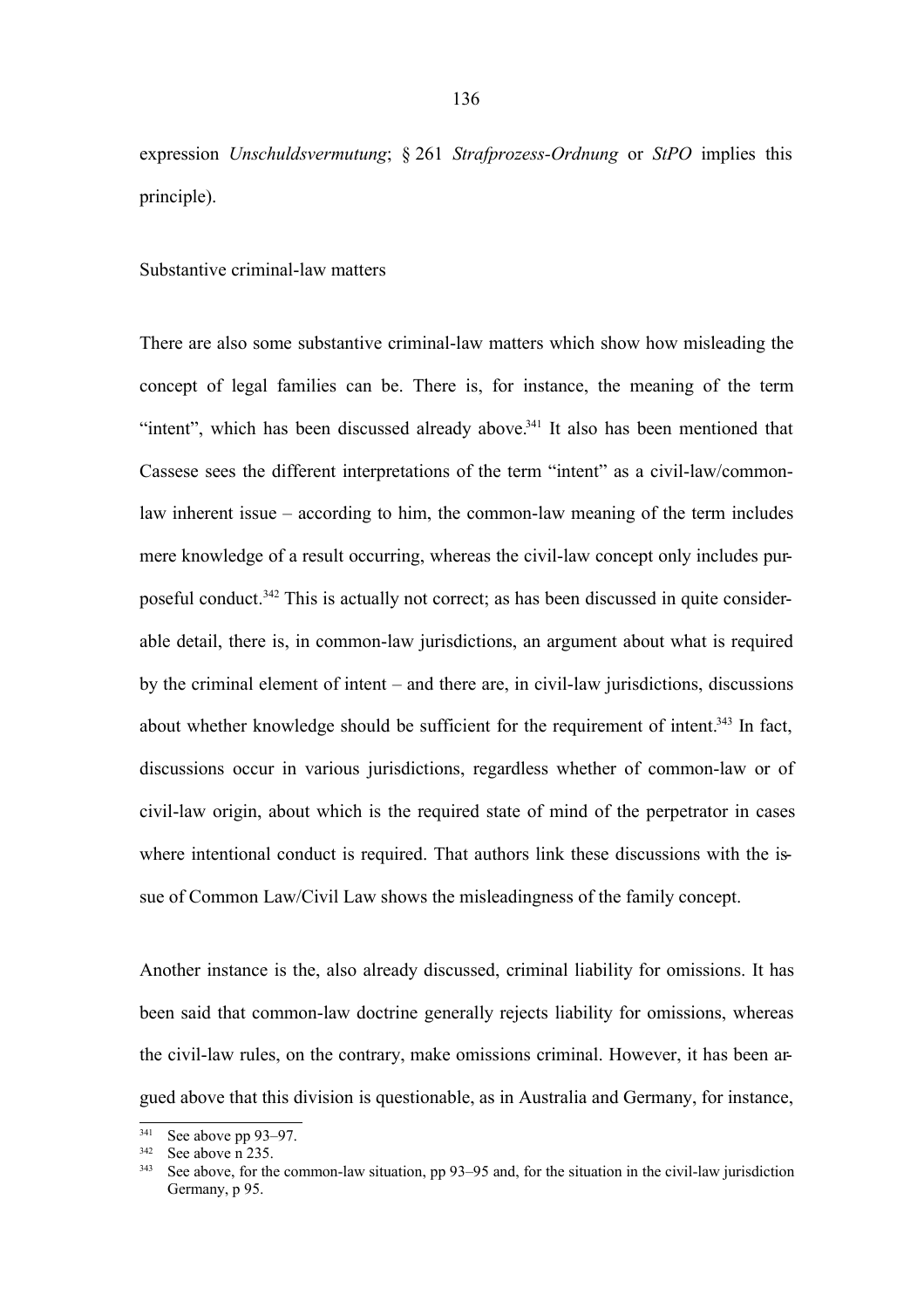different concepts are in place. Yet these different concepts can lead to similar results. This phenomenon has been rendered "compensation phenomenon".<sup>344</sup> Therefore, linking this issue with common-law/civil-law differences additionally shows the misleadingness of the concept of legal families.

## Other legal observations

General observations on the exercise of governmental power were mentioned in the course of the discussion of contrastive and integrative views on the potential for further convergence of the systems. Legrand says, in his contrastive essay, that the exercise of executive governmental power in civil-law jurisdictions, unlike in the common-law world, does not depend on the express conferment of this power (unlike the exercise of judicative power). It was argued earlier the statements on governmental inherent powers in civil-law jurisdictions<sup>345</sup> are not correct as to the situation in Germany.<sup>346</sup> In the present context, it must be said Legrand's statement also shows the misleadingness of the concept of legal families, as his assertions are expressly based on the French, Italian and Dutch situations<sup>347</sup> and his conclusions as to a common civil-law position on this point are questionable.

General observations as to the interpretation of statutes are apparently informed by the family concept. As has been said, the role of preparatory materials in interpreting legislative enactments is limited in common-law jurisdictions (for example, the consideration of a statute using the protocols of relevant parliamentary commissions).<sup>348</sup> The use

<sup>344</sup> See on the "compensation phenomenon" above pp 97–99 and on criminal liability for omissions above pp 105–108.

 $345$  See Legrand, above n 294, p 74.

<sup>&</sup>lt;sup>346</sup> Above p 122.

 $347$  Legrand, above n 294, p 63.

<sup>&</sup>lt;sup>348</sup> See, for example, the passage on Acts Interpretation Acts above pp 56–57.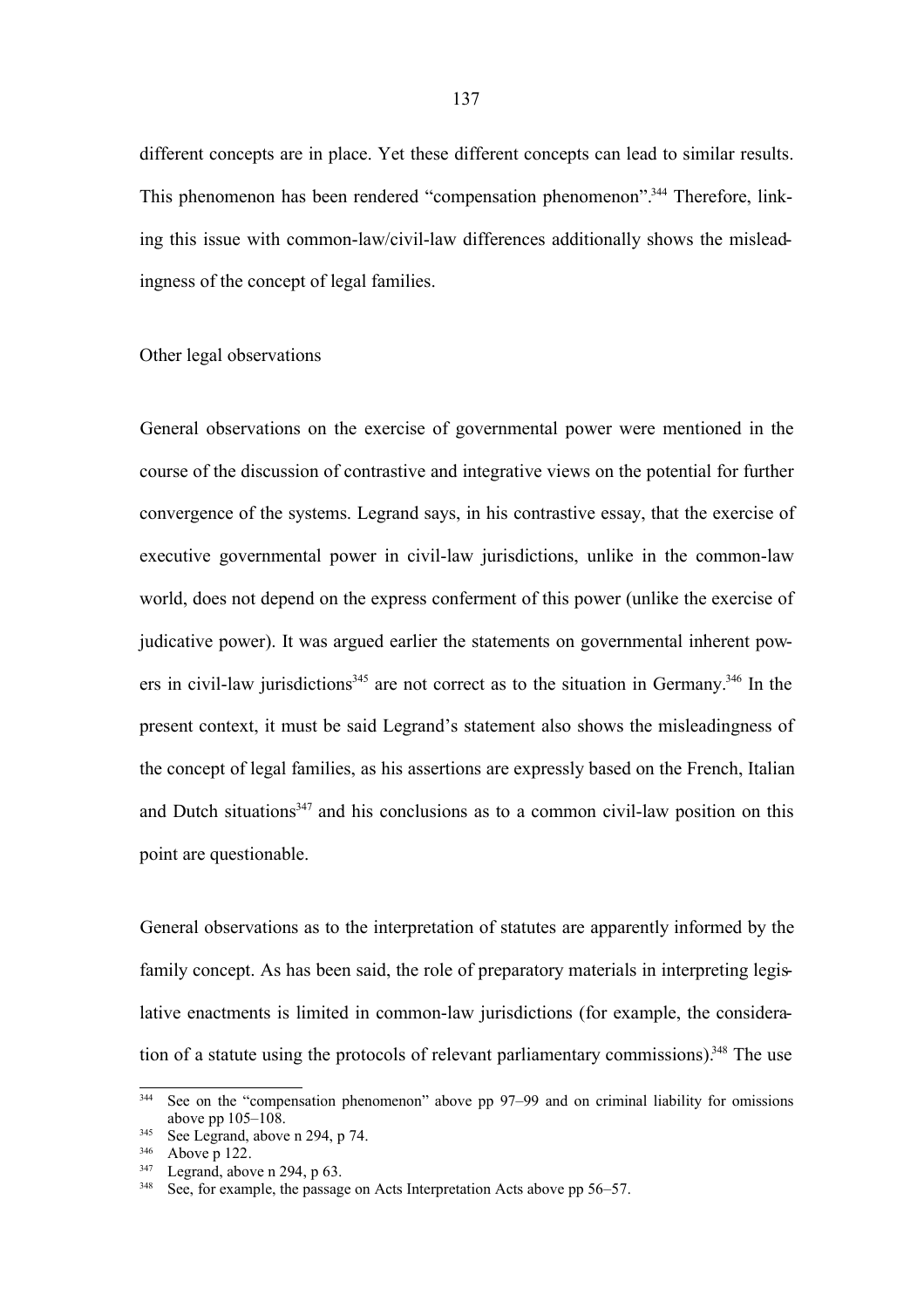of preparatory materials is known to be much more relaxed in France; preparatory materials are even in English textbooks named with the French expression *traveaux préparatoire*. <sup>349</sup> But then, again, that cannot be seen to be a uniform civil-law position, with the German situation being about the same as the situation in common-law jurisdictions.<sup>350</sup> There is, thus, an obvious adverse impact of the concept of legal families in this field.

There are, therefore, many instances of the family concept being misleading. Every inaccurate and perhaps incorrect statement on legal matters brings the danger of further consequential mistakes by scholars/students who take the given information for granted. However, the consequences of the incorrectness of the concept of legal families yields arguably particularly grave consequences. This is because of the fundamentality of this concept which is a key concept of Comparative Law, according to which the whole subject is structured.

It has to be admitted that the assertions in this chapter are sometimes based on the observations of other authors about whether the situation in civil-law countries is uniform or varies from country to country. Sometimes, therefore, the legal situation in civil-law jurisdictions other than Germany is uncertain. Yet the approach is, in the author's view, still scientific, as the thesis' approach is actually the questioning of some positions alleged to be characteristic of civil-law jurisdictions. For this purpose, it is sufficient that *only one* civil-law jurisdiction, for example the German, is not in line with an alleged uniform civil-law concept. For instance, doubts remain about whether in the French criminal process there is indeed a lack of commitment to the accused's innocence un-

<sup>349</sup> De Cruz, above n 1, p 288.

 $350$  See above pp 59–60.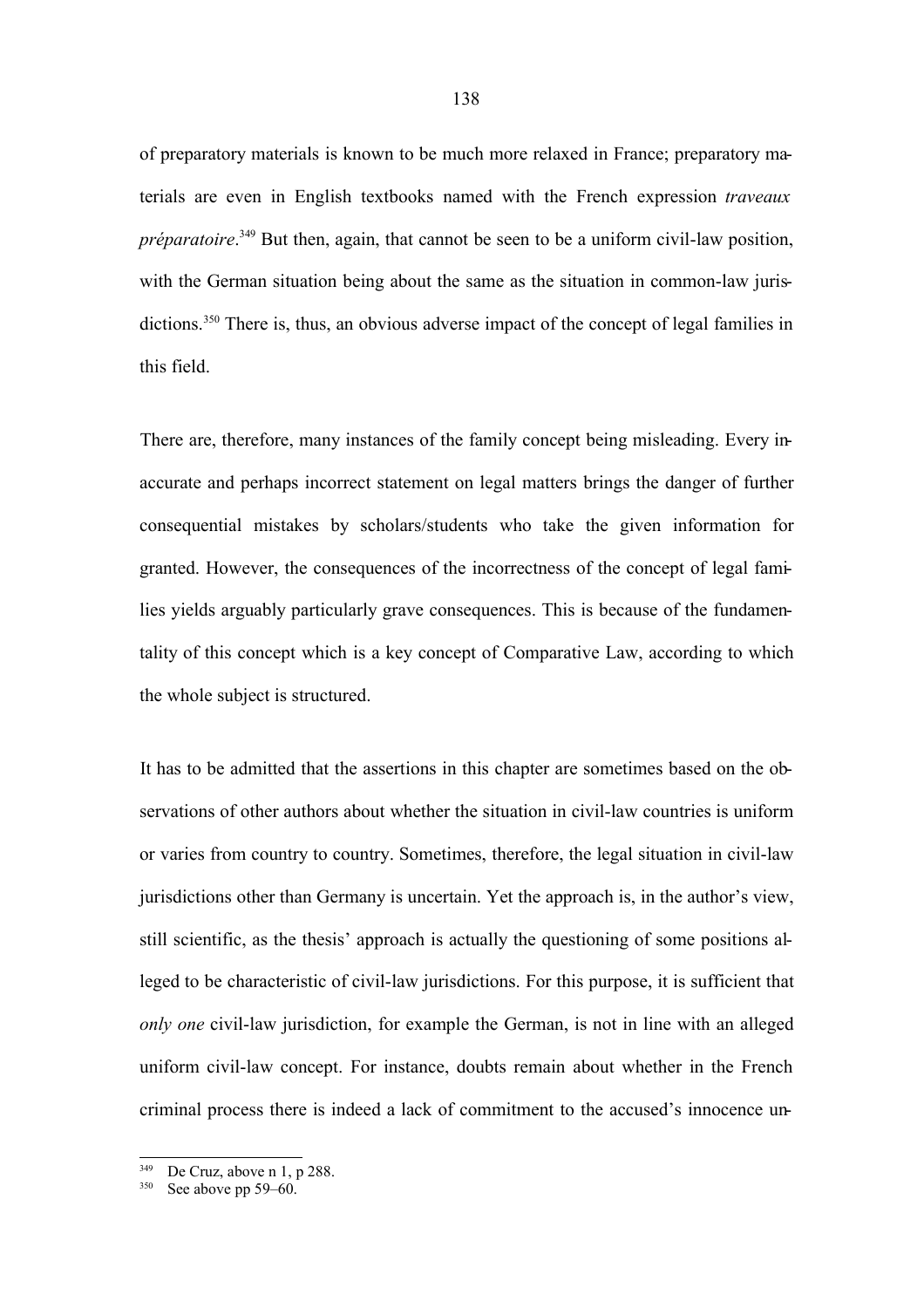less proven guilty. This would mean the French jurisdiction would not have incorporated the Latin maxim *in dubio pro reo*; regarding the liberal traditions of French laws, this would not fit. Doubts obviously do not mean certainty as to the occurrence/non-occurrence of a particular feature. Yet it is possible that there are mere doubts as to individual civil-law jurisdictions as long as there is certainty that one jurisdiction shows rules different from the alleged civil-law position.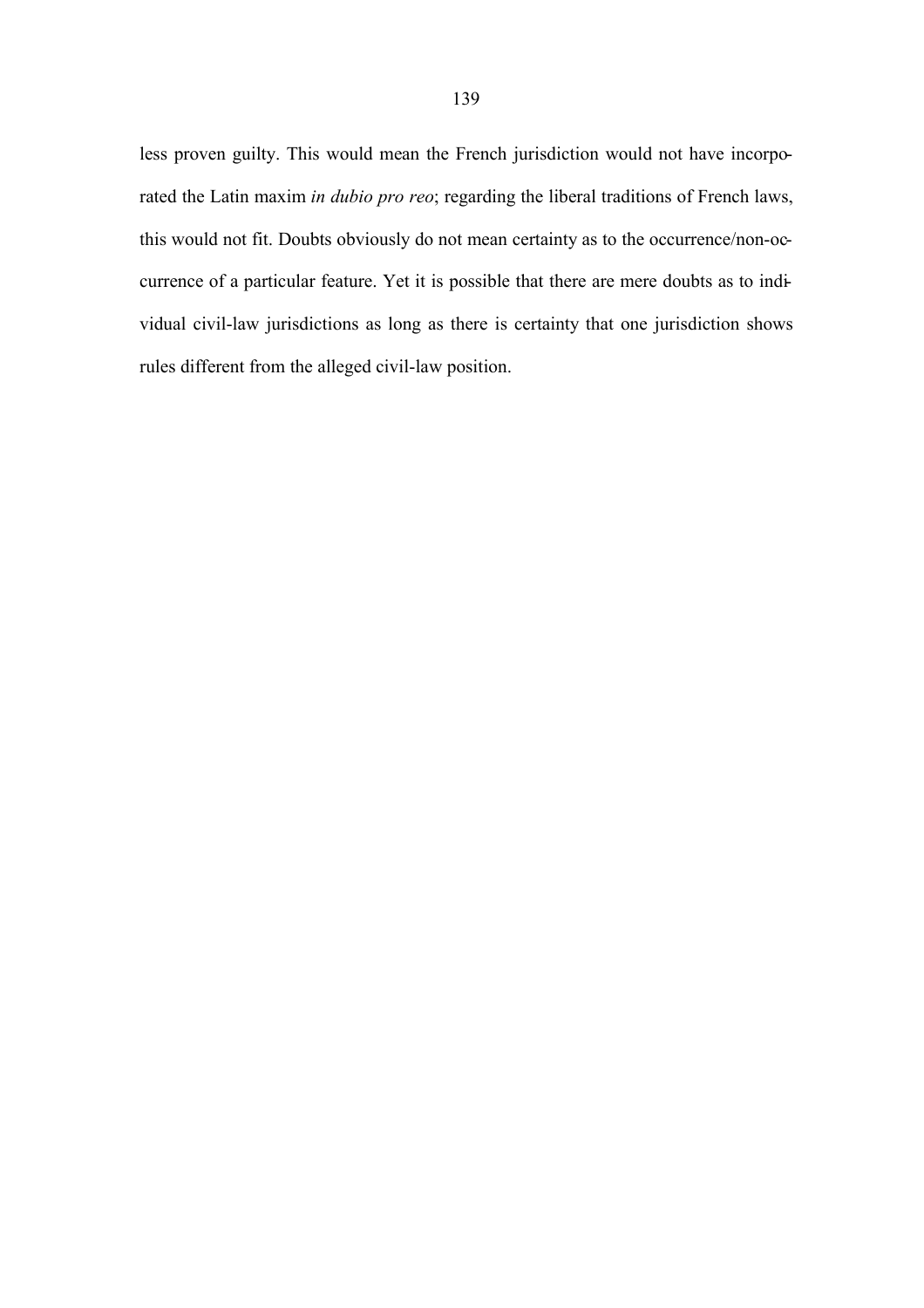## **7 PROPOSITION**

In course of this thesis, the differences which exist between common-law and civil-law jurisdictions have been scrutinised. In particular, differences have been characterised as mostly non-inherent; however, only inherent differences would justify the traditional categorisation of jurisdictions into legal families.

## Recapitulation

The examination of sources of law (Chapter 1) has *not* shown that there were many differences between the systems: The traditional characterisation of common-law jurisdictions as being case-based and civil-law jurisdictions as consisting of written-law instruments represents – at least today – nothing more than an insignificant and non-inherent difference. The stereotypes of civil-law jurists asking, "What does the rule provide?", and common-law jurists asking, "What will the judge say?", does not represent two different things but rather two different aspects of the same thing. The common-law doctrine of binding precedent is not inherent either and thereby not a distinguishing factor. Furthermore, if there would be differences, they could possibly be explained as just reflecting "fundamental legal concepts".

Moreover, common-law and civil-law judges also do not employ generally different attitudes to statutory interpretation. In particular, it is incorrect to say that common-law judges are rather literally oriented, whereas civil-law judges are rather liberal (Chapter 2). The same has to be said of Criminal Law, with specific doctrines which, however,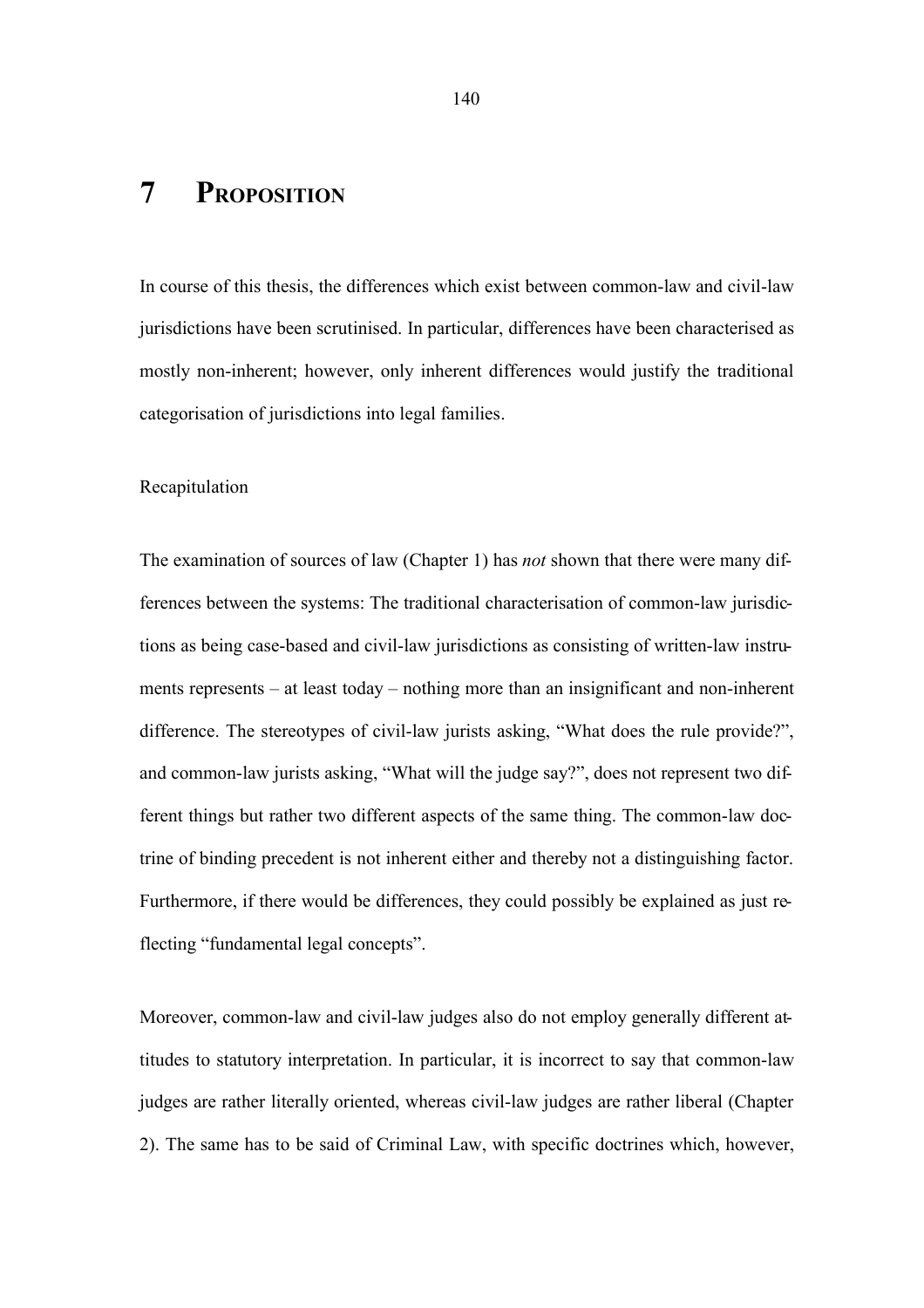turned out to be similar in common-law and civil-law jurisdictions (Chapter 3). Legal terminology is a potential reason for errors, when terms only appear to be identical but have a quite distinct meaning, because of different concepts in place in the systems. This is not yet the end of the comparison, as there may be other factors compensating for the difference ("compensation phenomenon"). The difference, as it was compensated for, could not justify the categorisation of jurisdictions into legal families (Chapter 4). The view that there is an ongoing process of convergence of the systems is correct; drawing a distinction between them becomes even less justified (Chapter 5).

Therefore, the distinction of common-law and civil-law legal families and the traditional categorisation of jurisdictions into legal families is incorrect. The author is opposing the contrastive views which hold various jurisdictions for different in an unbridgeable way.<sup>351</sup> After all, the differences which were found between individual jurisdictions are either non-inherent or they are compensated for. Yet the author does not support the integrative views either, which emphasise the fundamental similarity of individual jurisdictions from different (common-law or civil-law) background.<sup>352</sup> These views at least imply the approval of the concept of legal families, a view which the author thinks is inappropriate.

Incorrect legal statements always bear the risk of producing further mistakes as a consequence. With the concept of legal families, this risk is especially high. Only a few jurists will be able to find out about the incorrectness of statements. A check is often impossible because of the language barrier between jurisdictions. It is much more likely that mistakes will be discovered in a purely domestic context.

<sup>351</sup> See above p 123.

 $352$  See above pp 123–124.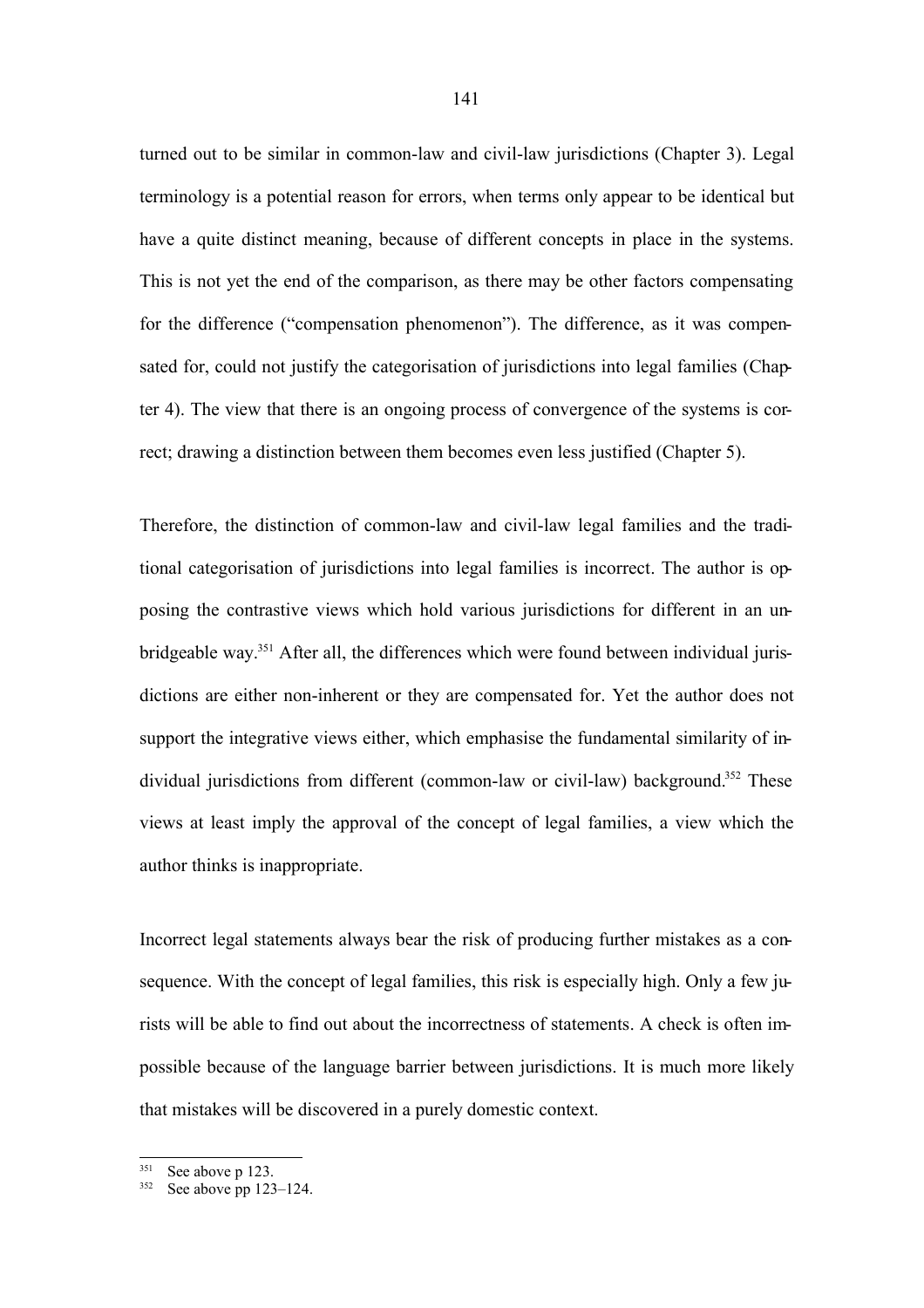Not only is there a risk of being misled by the incorrect concept of legal families. There are, as has been shown, plenty of examples of scholars having been misled (Chapter 6). The conclusion of this thesis, therefore, is both the incorrectness and the misleadingness of the concept of legal families. The proposition must be to use the concept of legal families with care.

Structuring comparative-law texts (macro-comparative function)

The concept of legal families has a macro-comparative<sup>353</sup> function; the concept is used to structure comparative-law texts. All of the few available comparative-law textbooks are structured according to the concept of legal families.<sup>354</sup> This habit is firmly entrenched and not very likely to be changed. As the following statement shows, there are psychological reasons for adherence to the traditional classification:

[A]part from its practical value, the "legal genealogy", i.e. the grouping of legal systems of the world into different families of law, appeals to the comparative legal scholar's sense for order and classification, just as a botanist receives satisfaction from classifying plants  $\ldots$ <sup>355</sup>

Moreover, the habit of structuring the whole discipline according to the concept of legal families is, despite the weaknesses of the concept, not desirable to be changed. The concept might be incorrect as far as it describes the current situation. On the other hand, there remain of course differences between the historical development of common-law and civil-law jurisdictions. These historical differences cannot be set aside as

<sup>&</sup>lt;sup>353</sup> See on the term "macro-comparative" above pp  $10-11$ .<br><sup>354</sup> Cf above pp  $128, 120$ 

 $Cf$  above pp  $128-129$ .

<sup>355</sup> Bogdan, above n 17, p 82.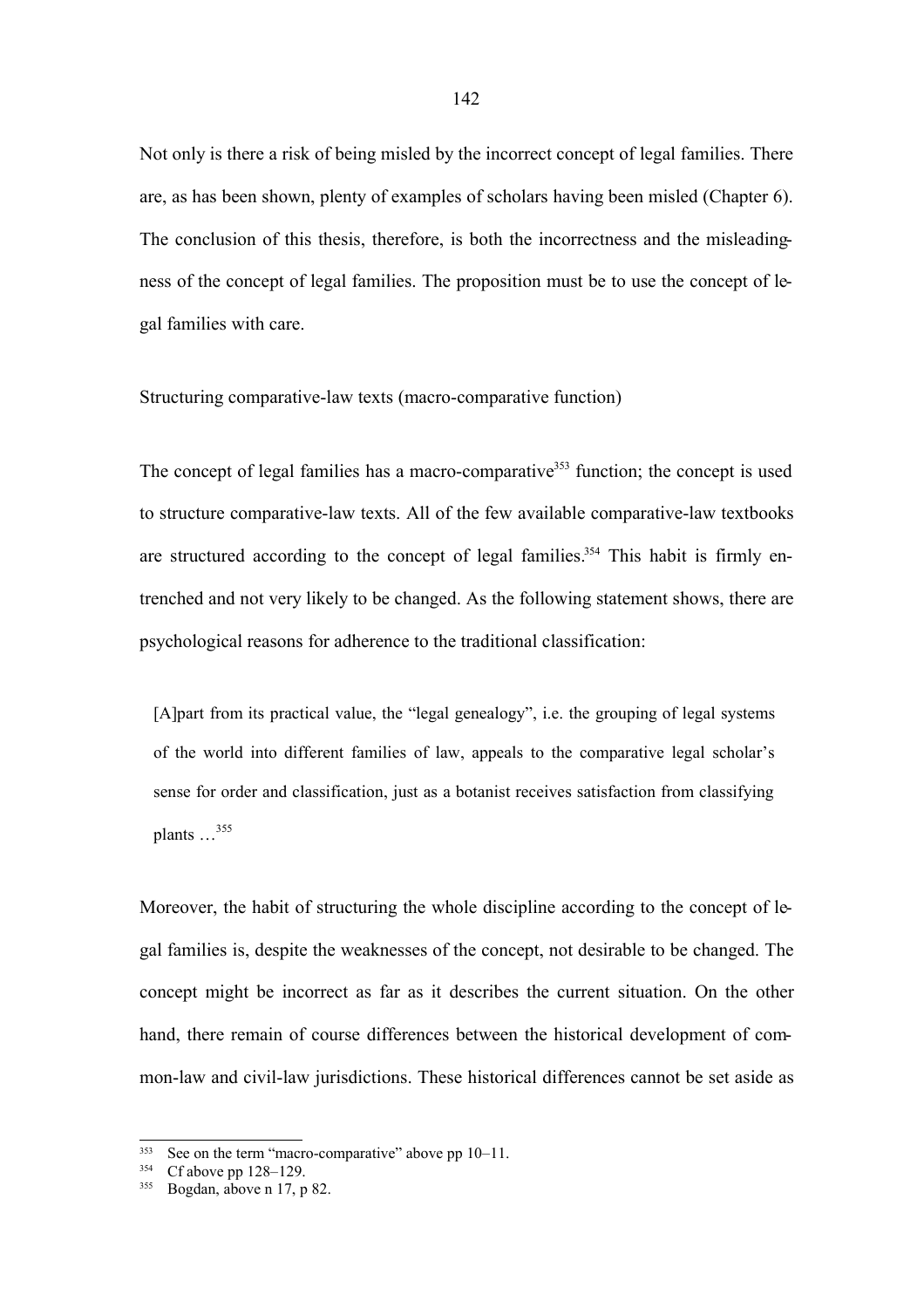being non-inherent. Consequentially, grouping jurisdictions in the way they are currently grouped is justified.

Furthermore, it makes sense to have a basic structure underlying a comparative-law text. Apart from psychological reasons there are obvious advantages as to the readability and understandability of comparative-law texts, particularly when it comes to textbooks used by comparative-law students. This is explained by Bogdan: "The division's primary objective is normally … pedagogical, i.e. to facilitate studies of foreign law  $\cdots$  356

On the other hand, the purpose of conducting comparative research is often seen in a better understanding of one's own legal system. As Zweigert/Kötz write: "Comparative lawyers … must cut themselves loose from their own doctrinal and juridical preconceptions and liberate themselves from their own cultural context in order to discover 'neutral' concepts … it is precisely the broad principles which comparative law lets one see …"<br>…

For these reasons, it is preferable to have a concept at hand to categorise jurisdictions – and it can of course be according to the historical origins which underlie the recognised legal families. Besides – there is no alternative envisageable to structuring according to common historical origins. Structure is necessary and adherence to the traditional structure has to be accepted.

<sup>356</sup> Bogdan, above n 17, p 85. Zweigert/Kötz, above n 1, p 20, see a "general educational value" of Comparative Law.

<sup>357</sup> Zweigert/Kötz, above n 1, pp 4, 11.